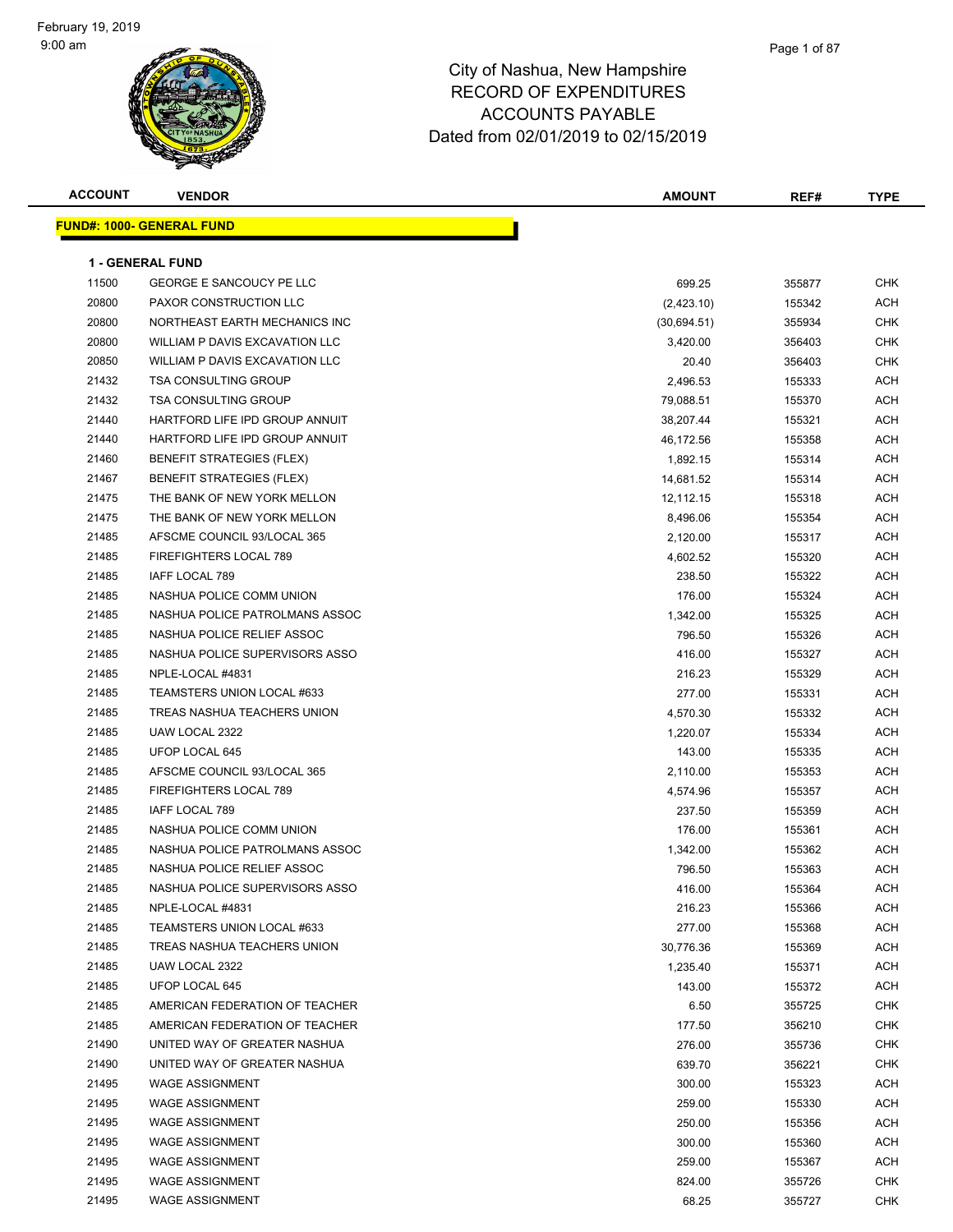| <b>ACCOUNT</b> | <b>VENDOR</b>                    | <b>AMOUNT</b> | REF#   | <b>TYPE</b> |
|----------------|----------------------------------|---------------|--------|-------------|
|                | <b>FUND#: 1000- GENERAL FUND</b> |               |        |             |
|                | 1 - GENERAL FUND                 |               |        |             |
| 21495          | <b>WAGE ASSIGNMENT</b>           | 100.00        | 355728 | <b>CHK</b>  |
| 21495          | <b>WAGE ASSIGNMENT</b>           | 155.00        | 355729 | <b>CHK</b>  |
| 21495          | <b>WAGE ASSIGNMENT</b>           | 104.00        | 355730 | <b>CHK</b>  |
| 21495          | <b>WAGE ASSIGNMENT</b>           | 25.00         | 355731 | <b>CHK</b>  |
| 21495          | <b>WAGE ASSIGNMENT</b>           | 1,377.46      | 355732 | <b>CHK</b>  |
| 21495          | <b>WAGE ASSIGNMENT</b>           | 11.54         | 355733 | <b>CHK</b>  |
| 21495          | <b>WAGE ASSIGNMENT</b>           | 60.00         | 355734 | <b>CHK</b>  |
| 21495          | <b>WAGE ASSIGNMENT</b>           | 311.88        | 355735 | <b>CHK</b>  |
| 21495          | <b>WAGE ASSIGNMENT</b>           | 88.90         | 355737 | <b>CHK</b>  |
| 21495          | <b>WAGE ASSIGNMENT</b>           | 259.18        | 355738 | <b>CHK</b>  |
| 21495          | <b>WAGE ASSIGNMENT</b>           | 578.07        | 356211 | <b>CHK</b>  |
| 21495          | <b>WAGE ASSIGNMENT</b>           | 75.42         | 356212 | <b>CHK</b>  |
| 21495          | <b>WAGE ASSIGNMENT</b>           | 149.76        | 356213 | <b>CHK</b>  |
| 21495          | <b>WAGE ASSIGNMENT</b>           | 155.00        | 356214 | <b>CHK</b>  |
| 21495          | <b>WAGE ASSIGNMENT</b>           | 104.00        | 356215 | <b>CHK</b>  |
| 21495          | <b>WAGE ASSIGNMENT</b>           | 75.00         | 356216 | <b>CHK</b>  |
| 21495          | <b>WAGE ASSIGNMENT</b>           | 1,660.87      | 356217 | <b>CHK</b>  |
| 21495          | <b>WAGE ASSIGNMENT</b>           | 11.54         | 356218 | <b>CHK</b>  |
| 21495          | <b>WAGE ASSIGNMENT</b>           | 60.00         | 356219 | <b>CHK</b>  |
| 21495          | <b>WAGE ASSIGNMENT</b>           | 311.88        | 356220 | <b>CHK</b>  |
| 21495          | <b>WAGE ASSIGNMENT</b>           | 88.90         | 356222 | <b>CHK</b>  |
| 21495          | <b>WAGE ASSIGNMENT</b>           | 777.59        | 356223 | <b>CHK</b>  |
| 21495          | <b>WAGE ASSIGNMENT</b>           | 195.80        | 356224 | CHK         |
| 21538          | NASHUA TEACHERS UNION            | 87.35         | 155328 | <b>ACH</b>  |
| 21538          | NASHUA TEACHERS UNION            | 3,088.30      | 155365 | <b>ACH</b>  |
| 21921          | STATE OF NH-MV                   | 24,338.46     | 155306 | <b>ACH</b>  |
| 21921          | STATE OF NH-MV                   | 19,377.02     | 155310 | <b>ACH</b>  |
| 21921          | STATE OF NH-MV                   | 19,539.57     | 155311 | <b>ACH</b>  |
| 21921          | STATE OF NH-MV                   | 20,780.50     | 155315 | <b>ACH</b>  |
| 21921          | STATE OF NH-MV                   | 10,902.59     | 155336 | ACH         |
| 21921          | STATE OF NH-MV                   | 10,980.67     | 155346 | <b>ACH</b>  |
| 21921          | STATE OF NH-MV                   | 17,852.92     | 155348 | <b>ACH</b>  |
| 21921          | STATE OF NH-MV                   | 17,902.11     | 155349 | ACH         |
| 21921          | STATE OF NH-MV                   | 19,225.00     | 155352 | ACH         |
| 21921          | STATE OF NH-MV                   | 25,540.81     | 155373 | <b>ACH</b>  |
| 21921          | STATE OF NH-MV                   | 13,068.71     | 155384 | <b>ACH</b>  |
| 21928          | <b>MICHAEL LANG</b>              | 44.40         | 356229 | <b>CHK</b>  |
| 21942          | <b>LAURA KELLY</b>               | 178.97        | 356230 | <b>CHK</b>  |
| 21942          | <b>TIMOTHY KEOHANE</b>           | 226.20        | 356231 | CHK         |
|                | <b>TOTAL 1 - GENERAL FUND</b>    | \$445,818.35  |        |             |
|                |                                  |               |        |             |

#### **101 - MAYOR**

|       | <b>TOTAL 101 - MAYOR</b> | \$153.64 |        |            |
|-------|--------------------------|----------|--------|------------|
| 68350 | KIMBERLY KLEINER         | 96.75    | 356244 | <b>CHK</b> |
| 68350 | <b>KERRY MILLER</b>      | 56.89    | 355764 | CHK        |
| .     |                          |          |        |            |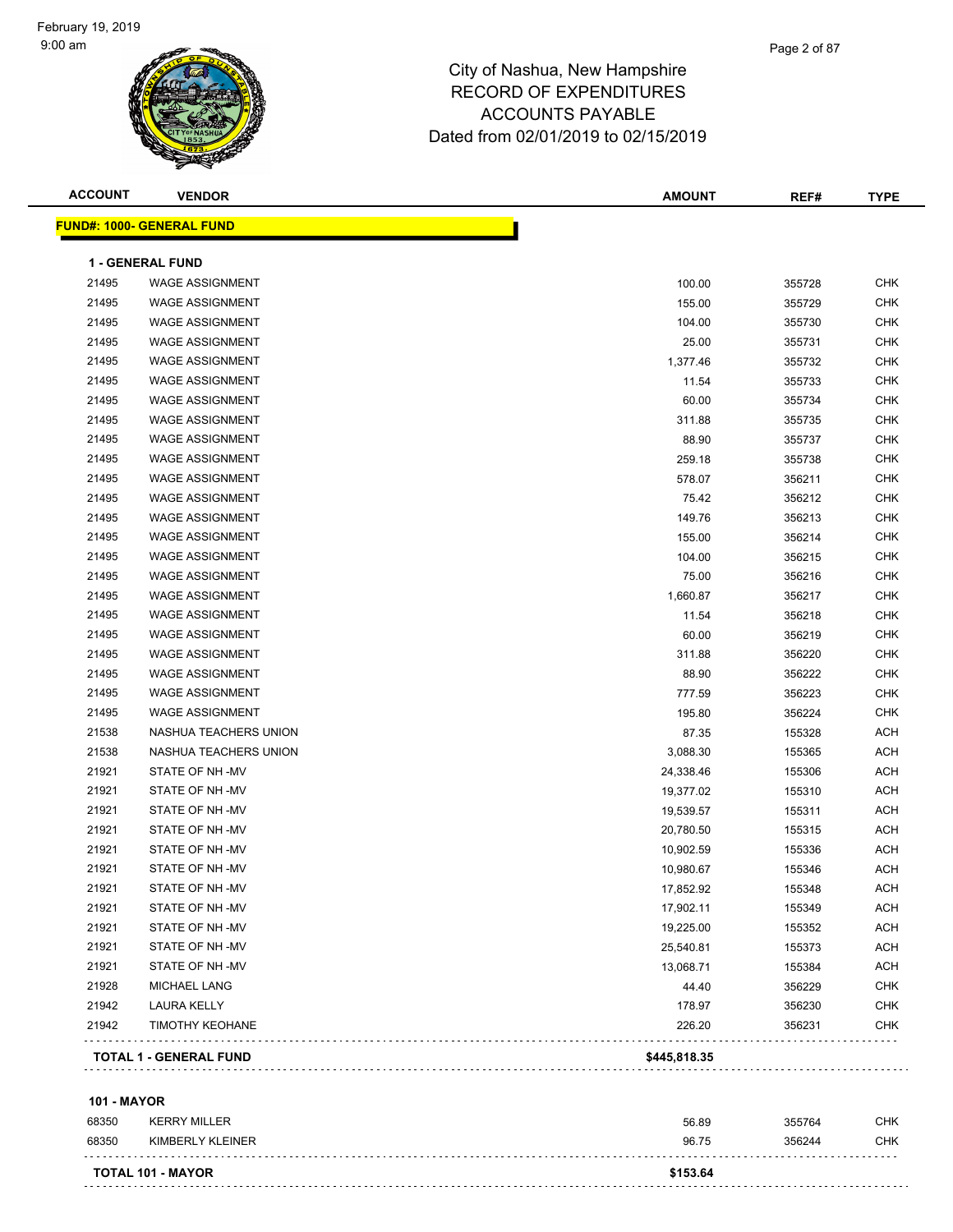| <b>ACCOUNT</b>     | <b>VENDOR</b>                                                               | <b>AMOUNT</b> | REF#   | <b>TYPE</b> |
|--------------------|-----------------------------------------------------------------------------|---------------|--------|-------------|
|                    | <b>FUND#: 1000- GENERAL FUND</b>                                            |               |        |             |
|                    | 102 - BOARD OF ALDERMEN                                                     |               |        |             |
| 53428              | DONNA L GRAHAM                                                              | 120.00        | 356333 | <b>CHK</b>  |
|                    | TOTAL 102 - BOARD OF ALDERMEN                                               | \$120.00      |        |             |
| <b>103 - LEGAL</b> |                                                                             |               |        |             |
| 55300              | <b>STEVEN A BOLTON</b>                                                      | 180.10        | 355745 | <b>CHK</b>  |
| 55421              | NEW HAMPSHIRE BAR ASSOCIATION                                               | 125.00        | 355932 | <b>CHK</b>  |
|                    | <b>TOTAL 103 - LEGAL</b>                                                    | \$305.10      |        |             |
|                    | <b>107 - CITY CLERK</b>                                                     |               |        |             |
| 42508              | TREASURER STATE OF NH                                                       | 559.00        | 355822 | <b>CHK</b>  |
| 44149              | TREASURER STATE OF NH                                                       | 7,702.00      | 355822 | <b>CHK</b>  |
| 55118              | <b>SPRINT</b>                                                               | 46.53         | 355820 | <b>CHK</b>  |
| 55200              | <b>NEACTC</b>                                                               | 60.00         | 356268 | <b>CHK</b>  |
| 55699              | OCCUPATIONAL DRUG TESTING LLC                                               | 455.00        | 356372 | <b>CHK</b>  |
| 61100              | ANCO SIGNS & STAMPS INC                                                     | 47.00         | 355840 | <b>CHK</b>  |
|                    | <b>TOTAL 107 - CITY CLERK</b>                                               | \$8,869.53    |        |             |
|                    |                                                                             |               |        |             |
| 56214              | <b>109 - CIVIC &amp; COMMUNITY ACTIVITIES</b><br>HUMANE SOCIETY FOR GREATER | 8,256.75      | 355898 | <b>CHK</b>  |
|                    | <b>TOTAL 109 - CIVIC &amp; COMMUNITY ACTIVITIES</b>                         | \$8,256.75    |        |             |
|                    | <b>111 - HUMAN RESOURCES</b>                                                |               |        |             |
| 55421              | TREASURER STATE OF NH                                                       | 75.00         | 355822 | <b>CHK</b>  |
| 55421              | TREASURER STATE OF NH                                                       | 75.00         | 355823 | <b>CHK</b>  |
| 55425              | PEOPLEFACTS LLC                                                             | 50.56         | 355817 | <b>CHK</b>  |
| 61100              | WB MASON CO INC                                                             | 41.01         | 355980 | CHK         |
|                    | <b>TOTAL 111 - HUMAN RESOURCES</b>                                          | \$241.57      |        |             |
|                    | <b>120 - TELECOMMUNICATIONS</b>                                             |               |        |             |
| 55109              | CONSOLIDATED COMMUNICATIONS                                                 | 3,046.85      | 355784 | <b>CHK</b>  |
| 55109              | PACIFIC TELEMANAGEMENT SERVICE                                              | 75.00         | 355939 | <b>CHK</b>  |
| 55109              | <b>FIRSTLIGHT</b>                                                           | 2,095.70      | 356264 | CHK         |
| 55109              | LANGUAGE LINE SERVICES                                                      | 249.95        | 356347 | <b>CHK</b>  |
| 55118              | AT & T MOBILITY                                                             | 129.69        | 355781 | <b>CHK</b>  |
| 55118              | <b>COMCAST</b>                                                              | 177.18        | 355783 | <b>CHK</b>  |
| 55118              | VERIZON WIRELESS-342053899-000                                              | 760.19        | 356279 | <b>CHK</b>  |
|                    | <b>TOTAL 120 - TELECOMMUNICATIONS</b>                                       | \$6,534.56    |        |             |
|                    | <b>122 - INFORMATION TECHNOLOGY</b>                                         |               |        |             |
| 54407              | DLT SOLUTIONS LLC                                                           | 2,617.93      | 356316 | CHK         |
| 54407              | SHI INTERNATIONAL CORP                                                      | 170.00        | 356388 | <b>CHK</b>  |

54421 CONWAY OFFICE SOLUTIONS 1,468.11 355861 CHK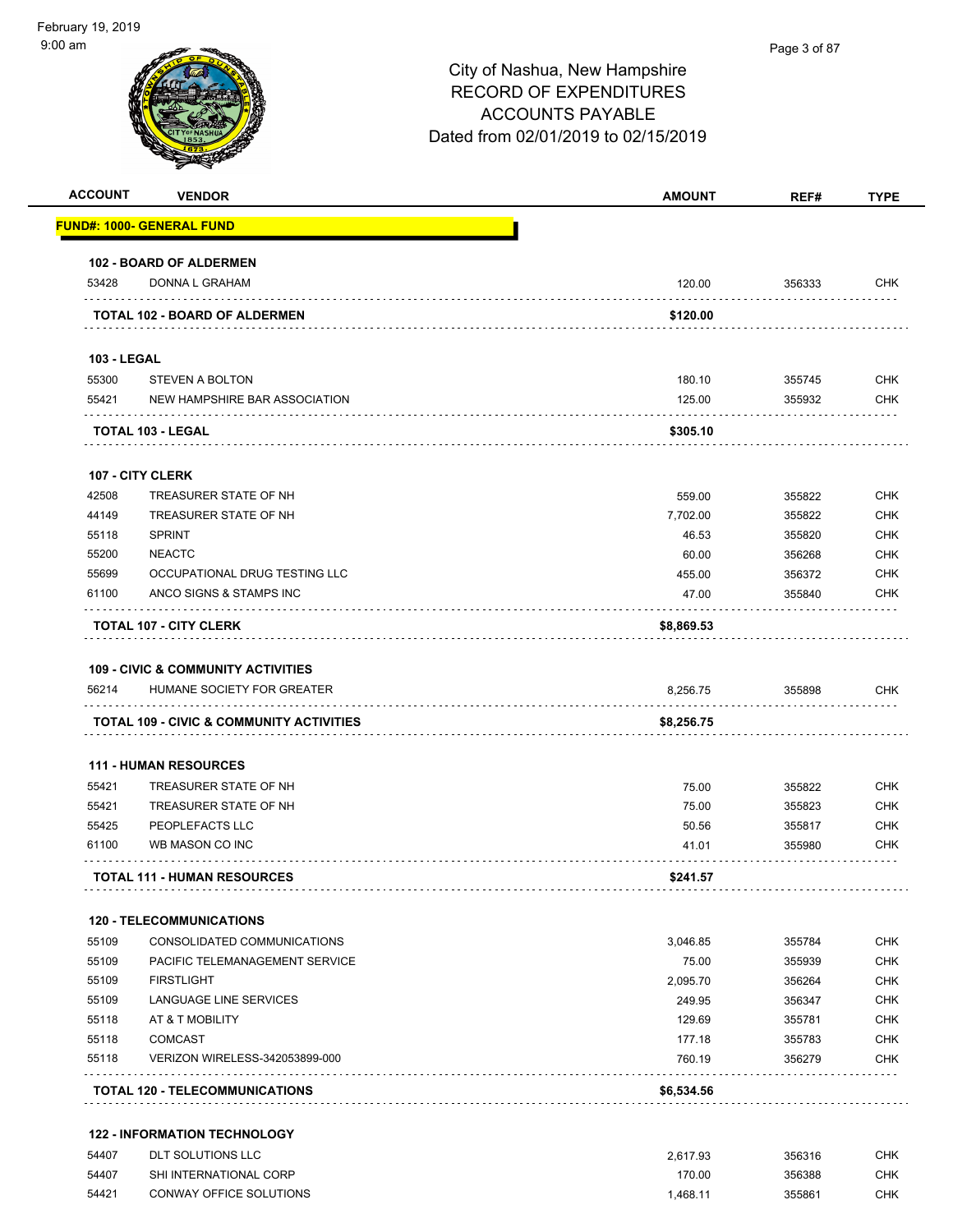| <b>ACCOUNT</b> | <b>VENDOR</b>                         | <b>AMOUNT</b> | REF#             | <b>TYPE</b> |
|----------------|---------------------------------------|---------------|------------------|-------------|
|                | <u> FUND#: 1000- GENERAL FUND</u>     |               |                  |             |
|                | <b>122 - INFORMATION TECHNOLOGY</b>   |               |                  |             |
| 54428          | <b>CLEARSKY CONSULTING</b>            | 7,500.00      | 356308           | <b>CHK</b>  |
| 55118          | <b>SPRINT</b>                         | 21.05         | 355820           | <b>CHK</b>  |
| 55118          | VERIZON WIRELESS-985557535            | 40.01         | 355827           | <b>CHK</b>  |
| 61100          | AMAZON.COM LLC                        | 46.08         | 155337           | <b>ACH</b>  |
| 61607          | AMAZON.COM LLC                        | 25.13         | 155374           | ACH         |
| 71221          | AMAZON.COM LLC                        | 218.85        | 155337           | <b>ACH</b>  |
|                | TOTAL 122 - INFORMATION TECHNOLOGY    | \$12,107.16   |                  |             |
|                |                                       |               |                  |             |
|                | <b>126 - FINANCIAL SERVICES</b>       |               |                  |             |
| 41307          | HILLSBOROUGH COUNTY REGISTRY          | 79.15         | 355892           | CHK         |
| 42200          | <b>DONALD RICHARD BAIGUY</b>          | 75.00         | 355845           | <b>CHK</b>  |
| 42200          | RODNEY R HANSON                       | 167.20        | 355888           | CHK         |
| 42200          | KALLANDRA KAPALA                      | 75.20         | 355906           | CHK         |
| 42200          | DAVID P LAROCHE                       | 142.20        | 355907           | CHK         |
| 42200          | JEAN M MCDONALD                       | 461.00        | 355918           | CHK         |
| 42200          | MCGOVERN AUTOMOTIVE GROUP             | 25.00         | 355919           | CHK         |
| 42200          | <b>IATROU PANAGIOTIS</b>              | 87.32         | 355940           | <b>CHK</b>  |
| 42200          | <b>VANTAGE FINANCE</b>                | 27.00         | 355977           | CHK         |
| 42200          | <b>MICHAEL BASMAJI</b>                | 305.40        | 356292           | <b>CHK</b>  |
| 42200          | DEBORAH CONSTANT                      | 150.00        | 356309           | <b>CHK</b>  |
| 42200          | <b>JEFFREY HUBER</b>                  | 121.20        | 356340           | <b>CHK</b>  |
| 53114          | TREASURER STATE OF NH                 | 448.00        | 355739           | <b>CHK</b>  |
| 53467          | <b>MAILINGS UNLIMITED</b>             | 948.82        | 356354           | <b>CHK</b>  |
| 55421          | <b>NHGFOA</b>                         | 35.00         | 355810           | CHK         |
| 55421          | <b>NHGFOA</b>                         | 35.00         | 356209           | <b>CHK</b>  |
| 55421          | <b>JANET GRAZIANO</b>                 | 152.40        | 356238           | CHK         |
| 55421          | <b>NHGFOA</b>                         | 35.00         | 356636           | <b>CHK</b>  |
| 55607          | MAILINGS UNLIMITED - MVR              | 1,908.00      | 155316           | <b>ACH</b>  |
| 55607          | UNITED PARCEL SERVICE                 | 3.83          | 356278           | CHK         |
| 55607          | <b>MAILINGS UNLIMITED</b>             | (119.31)      | 356354           | <b>CHK</b>  |
| 61100<br>61100 | WB MASON CO INC<br>WB MASON CO INC    | 81.56<br>4.47 | 355980<br>356400 | CHK<br>CHK  |
|                |                                       |               |                  |             |
|                | <b>TOTAL 126 - FINANCIAL SERVICES</b> | \$5,248.44    |                  |             |
|                | <b>129 - CITY BUILDINGS</b>           |               |                  |             |
| 54114          | <b>LIBERTY UTILITIES - NH</b>         | 1,437.75      | 355795           | <b>CHK</b>  |
| 54228          | BAIN PEST CONTROL SERVICE INC         | 164.00        | 356290           | <b>CHK</b>  |
| 54243          | <b>HAJOCA CORPORATION</b>             | 83.45         | 355886           | CHK         |
| 54280          | HOME DEPOT CREDIT SERVICE 3065        | 634.46        | 355895           | <b>CHK</b>  |
| 54280          | M & M ELECTRICAL SUPPLY CO INC        | 47.84         | 355910           | <b>CHK</b>  |
| 54280          | NASHUA WALLPAPER & PAINT CO           | 354.65        | 355927           | CHK         |
| 54280          | NEW ENGLAND BACKFLOW INC              | 50.00         | 355928           | CHK         |
| 54280          | REXEL OF AMERICA LLC                  | 81.80         | 355948           | CHK         |
| 54487          | NASHUA WALLPAPER & PAINT CO           | 7.59          | 355927           | <b>CHK</b>  |

 SPRINT 73.87 355820 CHK M & N SPORTS LLC 95.80 355758 CHK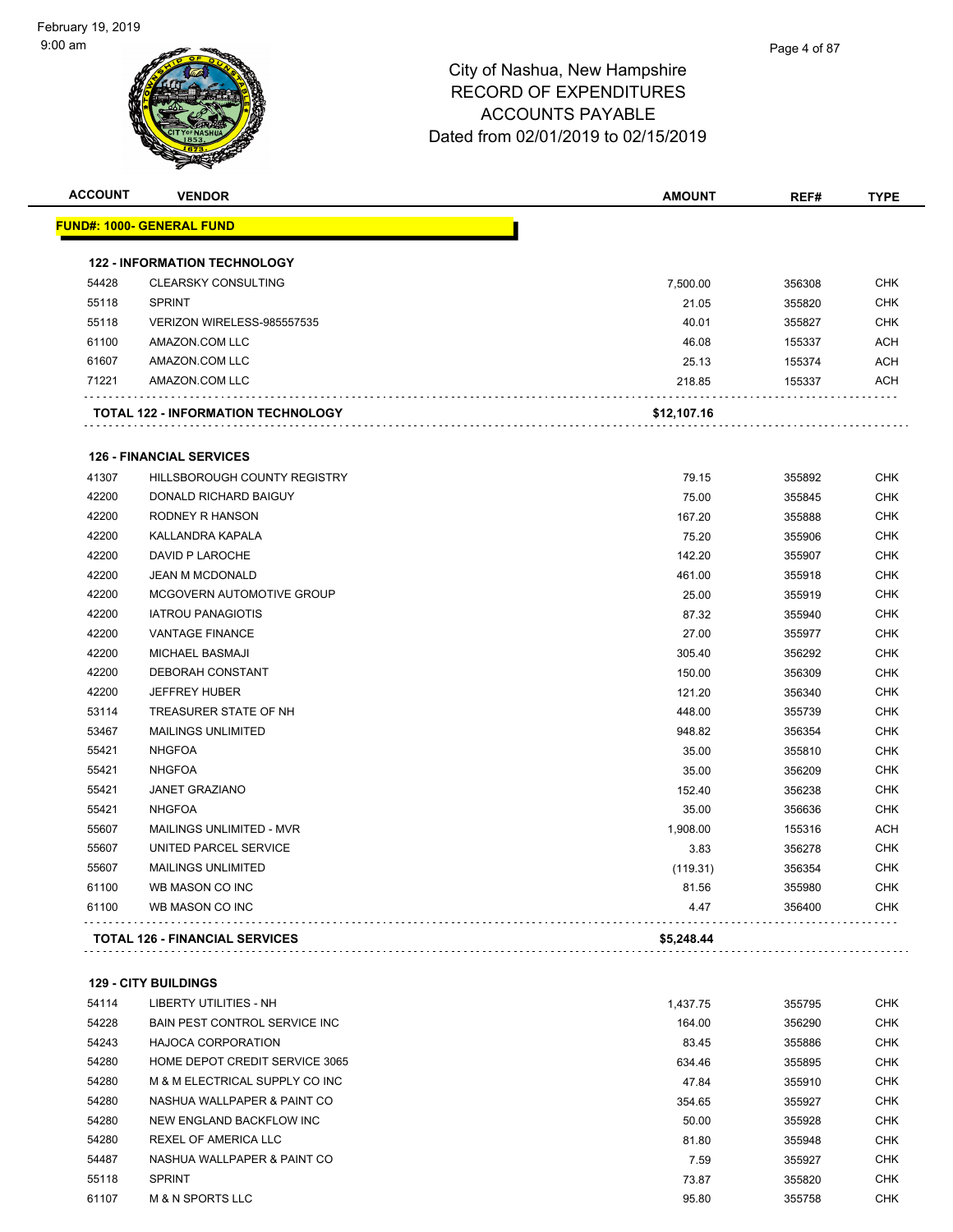| <b>ACCOUNT</b> | <b>VENDOR</b>                                     | <b>AMOUNT</b>  | REF#             | <b>TYPE</b>              |
|----------------|---------------------------------------------------|----------------|------------------|--------------------------|
|                | <u> FUND#: 1000- GENERAL FUND</u>                 |                |                  |                          |
|                | <b>129 - CITY BUILDINGS</b>                       |                |                  |                          |
| 61428          | <b>HILLYARD - NEW ENGLAND</b>                     | 188.86         | 355893           | <b>CHK</b>               |
| 61428          | NEW ENGLAND PAPER & SUPPLY                        | 525.24         | 356370           | <b>CHK</b>               |
| 71025          | NASHUA WALLPAPER & PAINT CO                       | 7.59           | 355927           | <b>CHK</b>               |
|                | <b>TOTAL 129 - CITY BUILDINGS</b>                 | \$3,752.90     |                  |                          |
|                | <b>130 - PURCHASING</b>                           |                |                  |                          |
| 55500          | UNION LEADER CORPORATION                          | 587.67         | 355825           | <b>CHK</b>               |
| 55500          | THE TELEGRAPH                                     | 4,664.10       | 356275           | <b>CHK</b>               |
| 61100          | AMAZON.COM LLC                                    | 19.18          | 155374           | <b>ACH</b>               |
|                | <b>TOTAL 130 - PURCHASING</b>                     | \$5,270.95     |                  |                          |
|                | 132 - ASSESSING                                   |                |                  |                          |
| 55307          | MICHAEL MANDILE                                   | 85.84          | 355759           | <b>CHK</b>               |
| 55307          | <b>GARY TURGISS</b>                               | 100.34         | 355774           | <b>CHK</b>               |
| 55307          | <b>GREG TURGISS</b>                               | 127.60         | 355775           | <b>CHK</b>               |
| 61100          | AMAZON.COM LLC                                    | 82.50          | 155337           | ACH                      |
|                | <b>TOTAL 132 - ASSESSING</b>                      | \$396.28       |                  |                          |
|                |                                                   |                |                  |                          |
|                | <b>142 - WOODLAWN CEMETERY</b>                    |                |                  |                          |
| 54107          | MCLAUGHLIN OIL CO                                 | 546.72         | 356359           | <b>CHK</b>               |
| 54114          | <b>DIRECT ENERGY BUSINESS</b>                     | 105.39         | 355868           | <b>CHK</b>               |
| 54280          | MARK K COULOMBE & SONS LLC                        | 145.00         | 356356           | <b>CHK</b>               |
| 54399          | ROBERT W CHAMPAGNE                                | 2,000.00       | 355949           | <b>CHK</b>               |
| 54487          | NASHUA OUTDOOR POWER EQUIPMENT                    | 29.54          | 355926           | <b>CHK</b>               |
| 54487          | NASHUA OUTDOOR POWER EQUIPMENT                    | 154.35         | 356366           | <b>CHK</b>               |
| 54600          | <b>BEST FORD</b>                                  | 177.93         | 355851           | <b>CHK</b>               |
| 55200          | <b>NHCA</b>                                       | 40.00          | 355809           | <b>CHK</b>               |
| 61142          | <b>CINTAS</b>                                     | 50.93          | 355858           | <b>CHK</b>               |
| 61499<br>61705 | <b>CINTAS</b><br><b>MAYNARD &amp; LESIEUR INC</b> | 92.51<br>28.00 | 355858<br>355915 | <b>CHK</b><br><b>CHK</b> |
|                | TOTAL 142 - WOODLAWN CEMETERY                     | \$3,370.37     |                  |                          |
|                |                                                   |                |                  |                          |
|                | <b>144 - EDGEWOOD &amp; SUBURBAN CEMETERIES</b>   |                |                  |                          |
| 54107          | SHATTUCK MALONE OIL CO                            | 644.45         | 355818           | <b>CHK</b>               |
| 54280          | HOME DEPOT CREDIT SERVICE 3065                    | 103.94         | 355895           | <b>CHK</b>               |
| 54280          | HOME DEPOT CREDIT SERVICE 3065                    | 4.55           | 356338           | <b>CHK</b>               |
| 55200          | <b>NHCA</b>                                       | 90.00          | 356271           | <b>CHK</b>               |
| 61307          | SHATTUCK MALONE OIL CO                            | 193.31         | 355818           | <b>CHK</b>               |
| 61549          | J P BARTLETT CO INC                               | 1,662.39       | 356242           | <b>CHK</b>               |
| 71000          | AMAZON.COM LLC                                    | 687.42         | 155374           | <b>ACH</b>               |
|                | TOTAL 144 - EDGEWOOD & SUBURBAN CEMETERIES        | \$3,386.06     |                  |                          |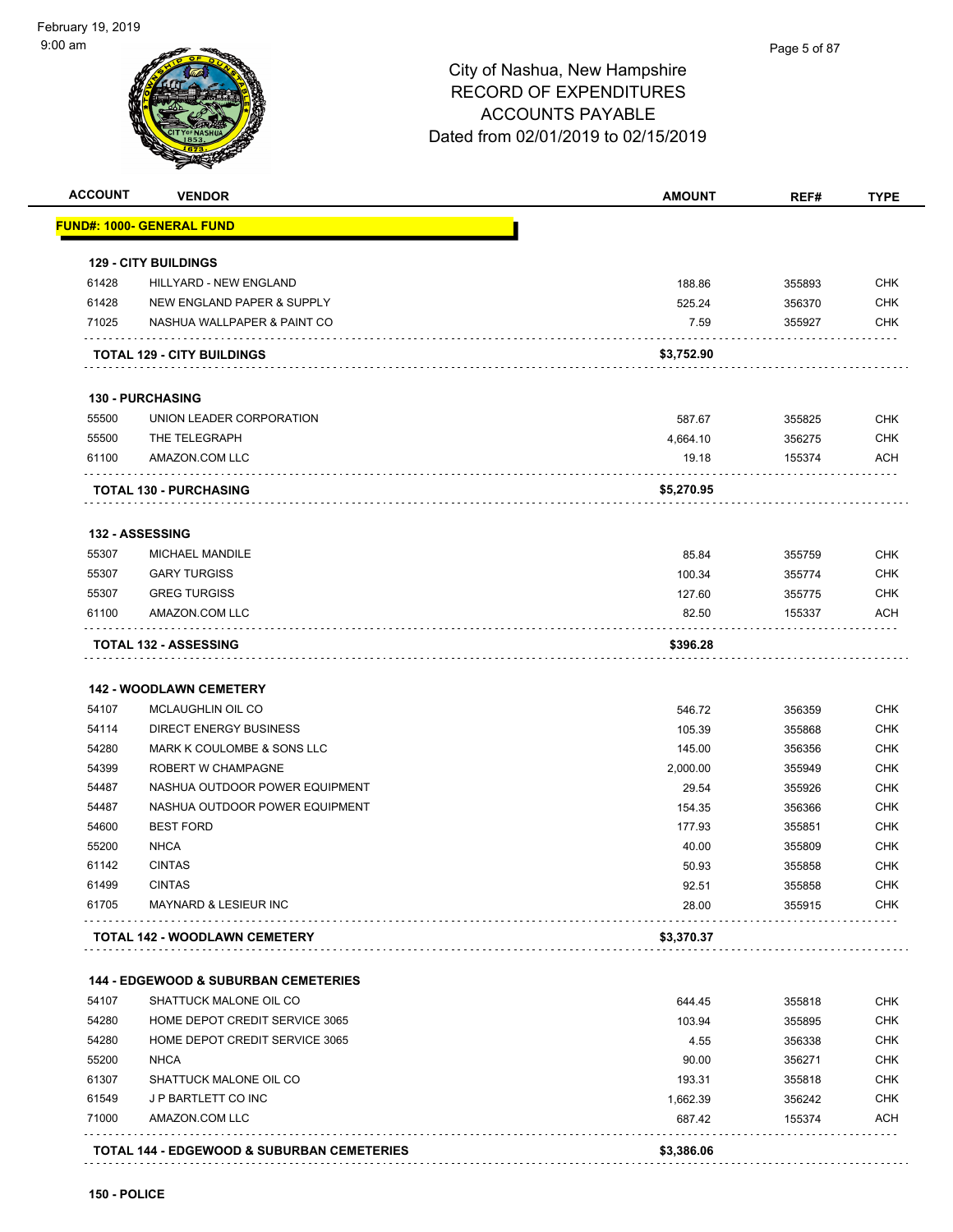| <b>ACCOUNT</b> | <b>VENDOR</b>                    | <b>AMOUNT</b> | REF#   | <b>TYPE</b> |
|----------------|----------------------------------|---------------|--------|-------------|
|                | <b>FUND#: 1000- GENERAL FUND</b> |               |        |             |
|                |                                  |               |        |             |
| 150 - POLICE   |                                  |               |        |             |
| 42520          | NASHUA POLICE DEPARTMENT         | 4.99          | 355765 | <b>CHK</b>  |
| 54100          | EVERSOUCE-POWER SUPPLY           | 14,857.37     | 355785 | <b>CHK</b>  |
| 54107          | SHATTUCK MALONE OIL CO           | 297.34        | 355818 | CHK         |
| 54114          | <b>DIRECT ENERGY BUSINESS</b>    | 26.35         | 355868 | <b>CHK</b>  |
| 54141          | PENNICHUCK WATER WORKS INC       | 589.76        | 355816 | CHK         |
| 54280          | F W WEBB COMPANY                 | 83.03         | 355872 | CHK         |
| 54280          | <b>GRANITE STATE GLASS</b>       | 248.00        | 355881 | CHK         |
| 54280          | NASHUA WALLPAPER & PAINT CO      | 32.00         | 355927 | <b>CHK</b>  |
| 54280          | FIL-TEK INC                      | 1,657.00      | 356323 | CHK         |
| 54280          | HOME DEPOT CREDIT SERVICE 3073   | 59.91         | 356339 | <b>CHK</b>  |
| 54407          | RELX INC DBA LEXISNEXIS          | 165.00        | 356383 | CHK         |
| 54407          | <b>TRITECH SOFTWARE SYSTEMS</b>  | 1,323.00      | 356394 | CHK         |
| 54487          | MCINTIRE BUSINESS PRODUCTS INC.  | 389.00        | 356358 | CHK         |
| 54600          | <b>BOOMER NASHUA</b>             | 150.00        | 355854 | CHK         |
| 54849          | PETER CINFO                      | 45.96         | 355746 | CHK         |
| 54849          | <b>JOSHUA ST ONGE</b>            | 45.96         | 355771 | CHK         |
| 54849          | CONSOLIDATED COMMUNICATIONS      | 36.44         | 355784 | CHK         |
| 54849          | VERIZON WIRELESS-286546928       | 1,094.88      | 355828 | CHK         |
| 54849          | <b>CAITLIN BOUCHER</b>           | 45.96         | 356234 | <b>CHK</b>  |
| 54849          | <b>COMCAST</b>                   | 466.80        | 356260 | <b>CHK</b>  |
| 55109          | CONSOLIDATED COMMUNICATIONS      | 277.55        | 355784 | CHK         |
| 55200          | INTERNATIONAL ASSOCATION OF      | 190.00        | 355792 | CHK         |
| 55200          | <b>NNEPAC</b>                    | 50.00         | 355813 | CHK         |
| 55200          | <b>APA</b>                       | 75.00         | 355841 | CHK         |
| 55307          | <b>CODY BEARD</b>                | 46.40         | 355744 | CHK         |
| 55307          | <b>JOHN COLANGELO</b>            | 46.40         | 355747 | CHK         |
| 55307          | <b>THOMAS D'APICE</b>            | 46.40         | 355748 | CHK         |
| 55307          | <b>JEREMY REAMER</b>             | 46.40         | 355768 | <b>CHK</b>  |
| 55307          | MICHAEL ZUPKOSKY                 | 46.40         | 355779 | CHK         |
| 55307          | <b>MATTHEW FRIEND</b>            | 43.20         | 356227 | <b>CHK</b>  |
| 55307          | <b>MICHAEL LANG</b>              | 21.29         | 356229 | <b>CHK</b>  |
| 55400          | <b>CSAT</b>                      | 1,000.00      | 355723 | <b>CHK</b>  |
| 55400          | DAVID ELLIOTT                    | 651.21        | 355752 | CHK         |
| 55400          | SIG SAUER INC                    | 500.00        | 355961 | <b>CHK</b>  |
| 55400          | <b>STEVEN C VARNELL</b>          | 225.00        | 355978 | <b>CHK</b>  |
| 55400          | <b>MICHAEL HAGEN</b>             | 185.60        | 356239 | CHK         |
| 55400          | NICOLE HANNIGAN                  | 38.00         | 356240 | <b>CHK</b>  |
| 55400          | <b>INVESTIGATIVE TRAINING</b>    | 780.00        | 356265 | CHK         |
| 55400          | NEW ENGLAND CRISIS NEGOTIATORS   | 598.00        | 356269 | <b>CHK</b>  |
| 55400          | WICKLANDER-ZULAWSKI & ASSOC      | 2,350.00      | 356402 | <b>CHK</b>  |
| 55607          | USPS-CMRS-PB #14658595           | 1,000.00      | 155343 | ACH         |
| 55607          | UNITED PARCEL SERVICE            | 80.22         | 355826 | <b>CHK</b>  |
| 55699          | NASHUA MILLYARD ASSOC INC        | 388.46        | 355925 | <b>CHK</b>  |
| 55699          | ABSOLUTE DATA DESTRUCTION        | 206.70        | 356283 | CHK         |
| 55699          | R B ALLEN CO INC                 | 700.00        | 356381 | CHK         |
| 55699          | <b>TRAUMA SERVICES</b>           | 295.00        | 356393 | CHK         |
| 61100          | CONWAY OFFICE SOLUTIONS          | 99.00         | 355861 | CHK         |
| 61100          | WB MASON CO INC                  | 680.02        | 355980 | <b>CHK</b>  |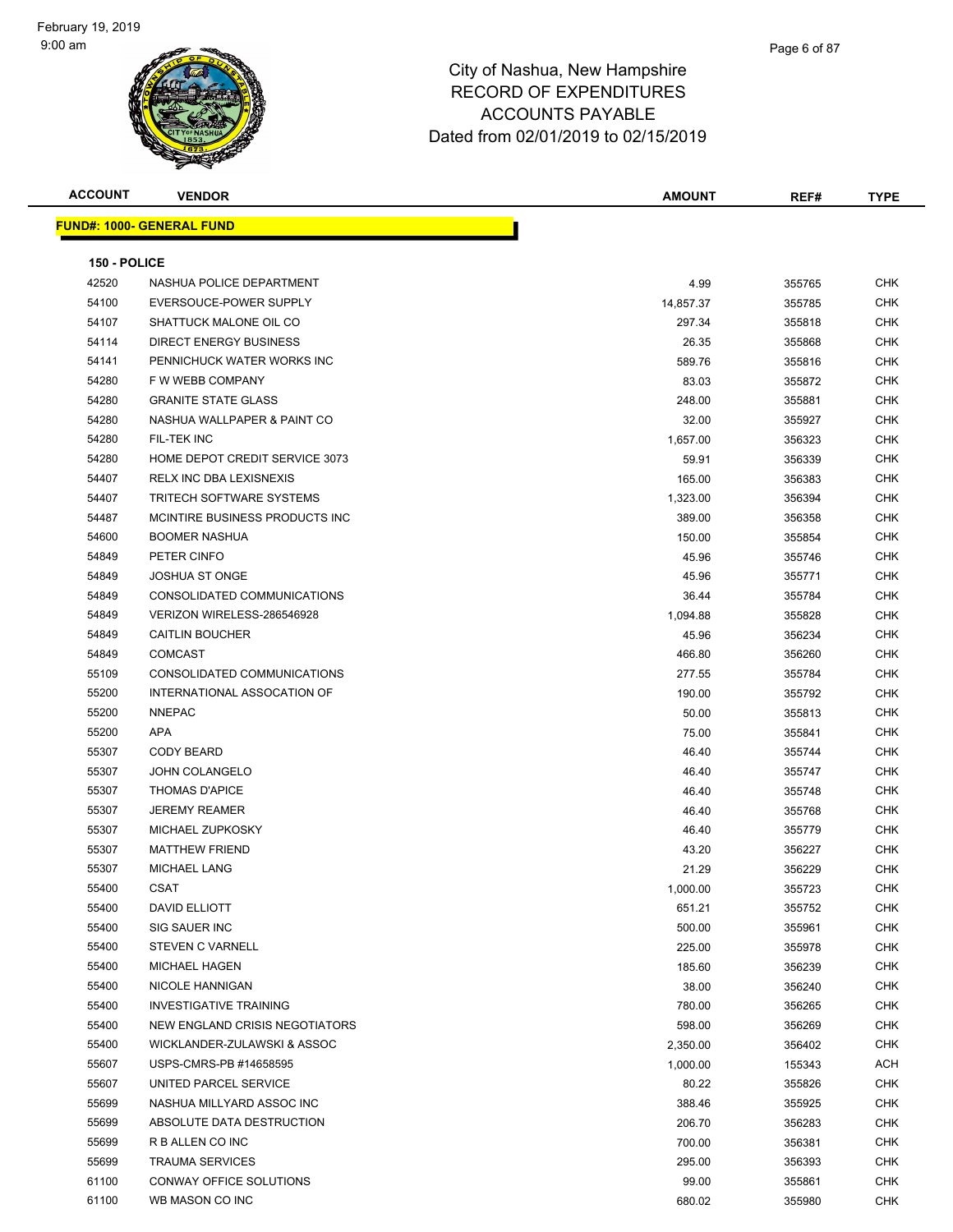| <b>ACCOUNT</b> | <b>VENDOR</b>                    | <b>AMOUNT</b> | REF#   | TYPE       |
|----------------|----------------------------------|---------------|--------|------------|
|                | <b>FUND#: 1000- GENERAL FUND</b> |               |        |            |
| 150 - POLICE   |                                  |               |        |            |
| 61100          | <b>OWLSTAMP VISUAL SOLUTIONS</b> | 14.22         | 356374 | <b>CHK</b> |
| 61100          | WB MASON CO INC                  | 98.03         | 356400 | <b>CHK</b> |
| 61107          | ALECS SHOE STORE INC             | 644.75        | 355837 | CHK        |
| 61107          | <b>BEN'S UNIFORMS</b>            | 1,363.00      | 355849 | CHK        |
| 61107          | ALECS SHOE STORE INC             | 247.82        | 356285 | <b>CHK</b> |
| 61107          | <b>BEN'S UNIFORMS</b>            | 1,591.99      | 356295 | <b>CHK</b> |
| 61110          | <b>BEN'S UNIFORMS</b>            | 36.00         | 355849 | <b>CHK</b> |
| 61110          | STAR PACKER BADGES               | 292.36        | 355965 | <b>CHK</b> |
| 61110          | <b>BEN'S UNIFORMS</b>            | 120.00        | 356295 | <b>CHK</b> |
| 61121          | ATLANTIC TACTICAL INC            | 63.46         | 355843 | <b>CHK</b> |
| 61121          | ATLANTIC TACTICAL INC            | 1,995.80      | 355844 | <b>CHK</b> |
| 61121          | <b>MERRIMACK FIREARMS LLC</b>    | 230.00        | 355921 | <b>CHK</b> |
| 61121          | <b>SKIPS SPORT SHOP</b>          | 81.00         | 355962 | <b>CHK</b> |
| 61299          | <b>JOSHUA TREFRY</b>             | 46.54         | 355773 | CHK        |
| 61299          | <b>ERIC WALKER</b>               | 46.98         | 356253 | CHK        |
| 61299          | SAM'S CLUB DIRECT-0860           | 56.94         | 356387 | <b>CHK</b> |
| 61428          | REXEL OF AMERICA LLC             | 23.40         | 355948 | <b>CHK</b> |
| 61428          | THE DURKIN CO INC                | 781.06        | 356317 | CHK        |
| 61428          | HOME DEPOT CREDIT SERVICE 3073   | 214.04        | 356339 | CHK        |
| 61428          | LOWE'S - 3502                    | 65.47         | 356349 | <b>CHK</b> |
| 61650          | WB MASON CO INC                  | 408.52        | 355980 | <b>CHK</b> |
| 61705          | <b>TIREHUB LLC</b>               | 5,024.52      | 355972 | <b>CHK</b> |
| 61799          | <b>FACTORY MOTOR PARTS</b>       | 562.81        | 155340 | ACH        |
| 61799          | ADAMSON INDUSTRIES CORP          | 2,203.80      | 355832 | <b>CHK</b> |
| 61799          | <b>BEST FORD</b>                 | 485.26        | 355851 | CHK        |
| 61799          | CARPARTS DISTRIBUTION CENTER,    | 118.87        | 355856 | <b>CHK</b> |
| 61799          | <b>MHQ MUNICIPAL VEHICLES</b>    | 1,638.85      | 355923 | <b>CHK</b> |
| 61799          | NORTHERN FOREIGN CAR PARTS INC   | 424.22        | 355936 | CHK        |
| 61799          | ADAMSON INDUSTRIES CORP          | 107.85        | 356284 | CHK        |
| 61799          | <b>BEST FORD</b>                 | 64.22         | 356296 | <b>CHK</b> |
| 61799          | CARPARTS DISTRIBUTION CENTER,    | 62.72         | 356303 | <b>CHK</b> |
| 61799          | MHQ MUNICIPAL VEHICLES           | 133.61        | 356362 | <b>CHK</b> |
| 61907          | SAM'S CLUB DIRECT-0860           | 202.24        | 356387 | CHK        |
| 61910          | <b>HARBOR HOMES INC</b>          | 500.00        | 355791 | <b>CHK</b> |
| 71025          | SNAP ON TOOLS                    | 136.95        | 355963 | <b>CHK</b> |
| 71221          | SHI INTERNATIONAL CORP           | 1,344.00      | 355960 | <b>CHK</b> |
| 71221          | <b>GOVCONNECTION INC</b>         | 160.00        | 356332 | <b>CHK</b> |
| 71228          | <b>GOVCONNECTION INC</b>         | 4,400.00      | 355878 | <b>CHK</b> |
| 71400          | DC AQUATIC SPECIALTIES INC       | 673.30        | 155338 | <b>ACH</b> |
| 71400          | <b>CRASH DATA GROUP</b>          | 185.00        | 355863 | <b>CHK</b> |
| 71400          | TACTICAL MEDICAL SOLUTIONS INC   | 299.00        | 355971 | <b>CHK</b> |
| 71407          | ATLANTIC TACTICAL INC            | 4,864.85      | 355844 | CHK        |
|                | TOTAL 150 - POLICE               | \$64,298.45   |        |            |
|                |                                  |               |        |            |

| <b>152 - FIRE</b> |                        |        |        |     |
|-------------------|------------------------|--------|--------|-----|
| 54100             | EVERSOURCE             | 897.13 | 355789 | CHK |
| 54114             | LIBERTY UTILITIES - NH | 551.74 | 355798 | CHK |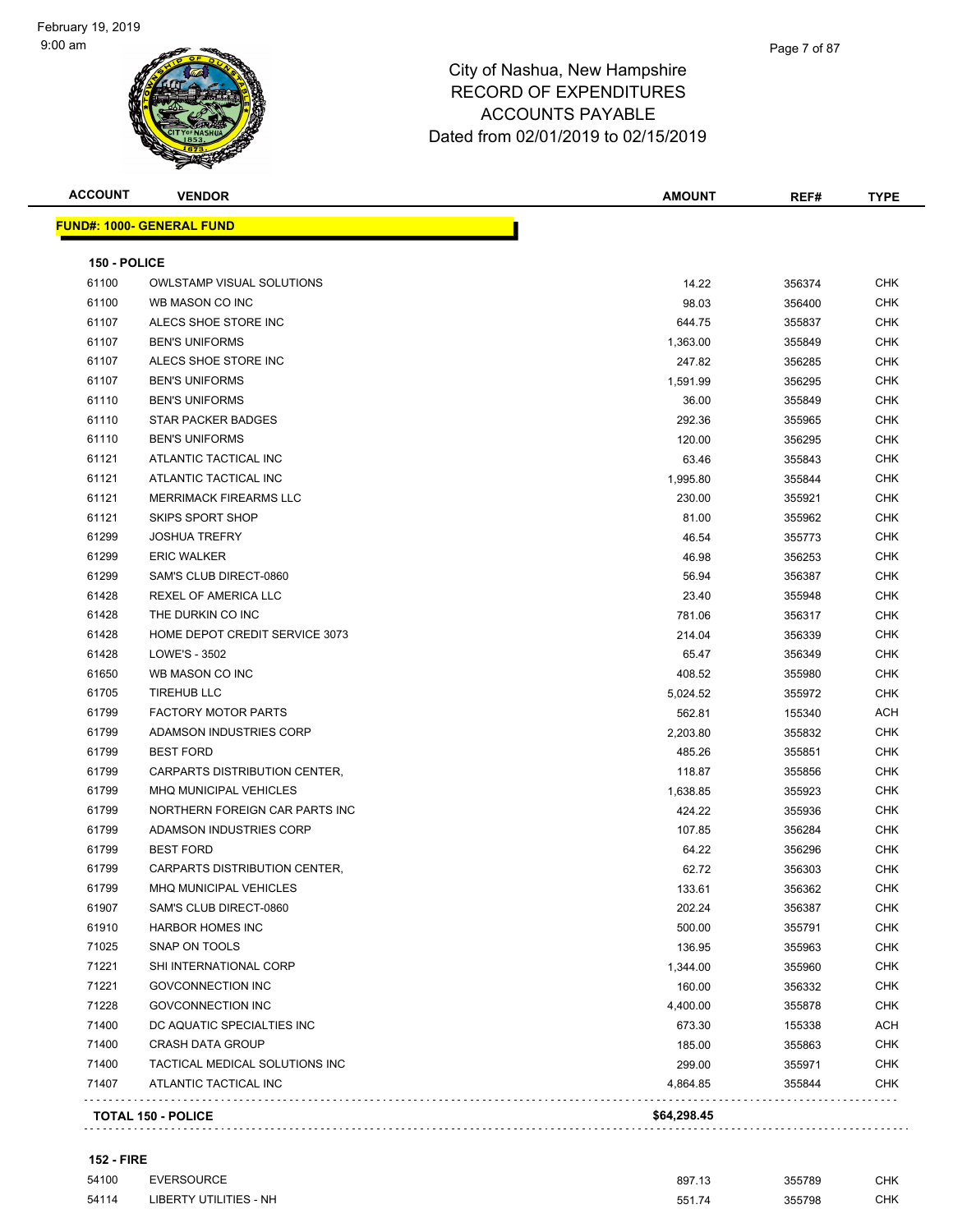| <b>ACCOUNT</b>    | <b>VENDOR</b>                         | <b>AMOUNT</b> | REF#   | <b>TYPE</b> |
|-------------------|---------------------------------------|---------------|--------|-------------|
|                   | <b>FUND#: 1000- GENERAL FUND</b>      |               |        |             |
| <b>152 - FIRE</b> |                                       |               |        |             |
| 54114             | <b>DIRECT ENERGY BUSINESS</b>         | 3,066.37      | 355868 | <b>CHK</b>  |
| 54141             | PENNICHUCK WATER WORKS INC            | 308.22        | 355816 | <b>CHK</b>  |
| 54280             | HOME DEPOT CREDIT SERVICE 3065        | 299.00        | 355895 | <b>CHK</b>  |
| 54280             | M & M ELECTRICAL SUPPLY CO INC        | 125.93        | 356351 | <b>CHK</b>  |
| 54414             | <b>BATTERIES PLUS</b>                 | 59.98         | 356293 | <b>CHK</b>  |
| 54600             | <b>FACTORY MOTOR PARTS</b>            | 329.70        | 155340 | ACH         |
| 54600             | <b>NEW ENGLAND PAPER &amp; SUPPLY</b> | 304.14        | 355931 | CHK         |
| 54600             | <b>SANEL NAPA</b>                     | 233.33        | 355957 | <b>CHK</b>  |
| 55118             | <b>SPRINT</b>                         | 80.09         | 355820 | <b>CHK</b>  |
| 61100             | AMAZON.COM LLC                        | 26.52         | 155374 | <b>ACH</b>  |
| 61307             | <b>NEW ENGLAND KENWORTH</b>           | 60.36         | 356368 | <b>CHK</b>  |
| 61428             | NEW ENGLAND PAPER & SUPPLY            | 530.03        | 355931 | CHK         |
| 61799             | LIBERTY INTNL TRUCKS OF NH LLC        | 78.19         | 355909 | <b>CHK</b>  |
| 61799             | MINUTEMAN TRUCKS INC                  | 106.83        | 355924 | <b>CHK</b>  |
| 61799             | NEW ENGLAND KENWORTH                  | 838.00        | 355929 | CHK         |
| 61799             | CHELMSFORD AUTO ELECTRIC              | 257.95        | 356305 | <b>CHK</b>  |
| 61799             | CHOICE METALS INC                     | 883.00        | 356307 | <b>CHK</b>  |
| 61799             | <b>FASTENAL CO</b>                    | 34.45         | 356322 | <b>CHK</b>  |
| 61799             | <b>MINUTEMAN TRUCKS INC</b>           | 1,318.16      | 356364 | <b>CHK</b>  |
| 61799             | NEW ENGLAND KENWORTH                  | 388.18        | 356368 | <b>CHK</b>  |
| 71400             | FIRE TECH & SAFETY OF NEW ENGL        | 1,972.90      | 356325 | <b>CHK</b>  |
| 71432             | <b>HARRISON SHRADER ENTERPRISES</b>   | 930.81        | 355889 | <b>CHK</b>  |
| 71432             | HOME DEPOT CREDIT SERVICE 3065        | 109.85        | 355895 | CHK         |
| 71432             | FIRE TECH & SAFETY OF NEW ENGL        | 525.17        | 356325 | <b>CHK</b>  |
| 71999             | DC AQUATIC SPECIALTIES INC            | 139.90        | 155375 | ACH         |
|                   | TOTAL 152 - FIRE                      | \$14,455.93   |        |             |

### **153 - BUILDING INSPECTION**

| 42314 | JOYCE COOLING & HEATING INC            | 17.50      | 355904 | <b>CHK</b> |
|-------|----------------------------------------|------------|--------|------------|
| 42314 | <b>WALLEY'S HEATING &amp;</b>          | 17.50      | 356399 | <b>CHK</b> |
| 55307 | <b>TIMOTHY DUPONT</b>                  | 408.22     | 355751 | <b>CHK</b> |
| 55307 | <b>RUSS MARCUM</b>                     | 343.82     | 355760 | <b>CHK</b> |
| 55307 | <b>DAWN MICHAUD</b>                    | 170.37     | 355763 | <b>CHK</b> |
| 55307 | <b>JEFFREY RICHARD</b>                 | 462.84     | 355769 | <b>CHK</b> |
| 55307 | <b>WILLIAM MCKINNEY</b>                | 170.87     | 356254 | <b>CHK</b> |
| 55421 | <b>NHBOA</b>                           | 210.00     | 355808 | <b>CHK</b> |
| 61299 | ROLLABELS INK INC                      | 79.05      | 355950 | <b>CHK</b> |
| 61299 | WB MASON CO INC                        | 10.59      | 355980 | <b>CHK</b> |
|       | <b>TOTAL 153 - BUILDING INSPECTION</b> | \$1,890.76 |        |            |

#### **155 - CODE ENFORCEMENT**

| <b>TOTAL 155 - CODE ENFORCEMENT</b> | \$273.10 |        |            |
|-------------------------------------|----------|--------|------------|
|                                     |          |        |            |
| 61807<br><b>BLUE BOOK</b>           | 26.95    | 356257 | <b>CHK</b> |
| 55307<br>NELSON ORTEGA              | 246.15   | 355767 | <b>CHK</b> |
|                                     |          |        |            |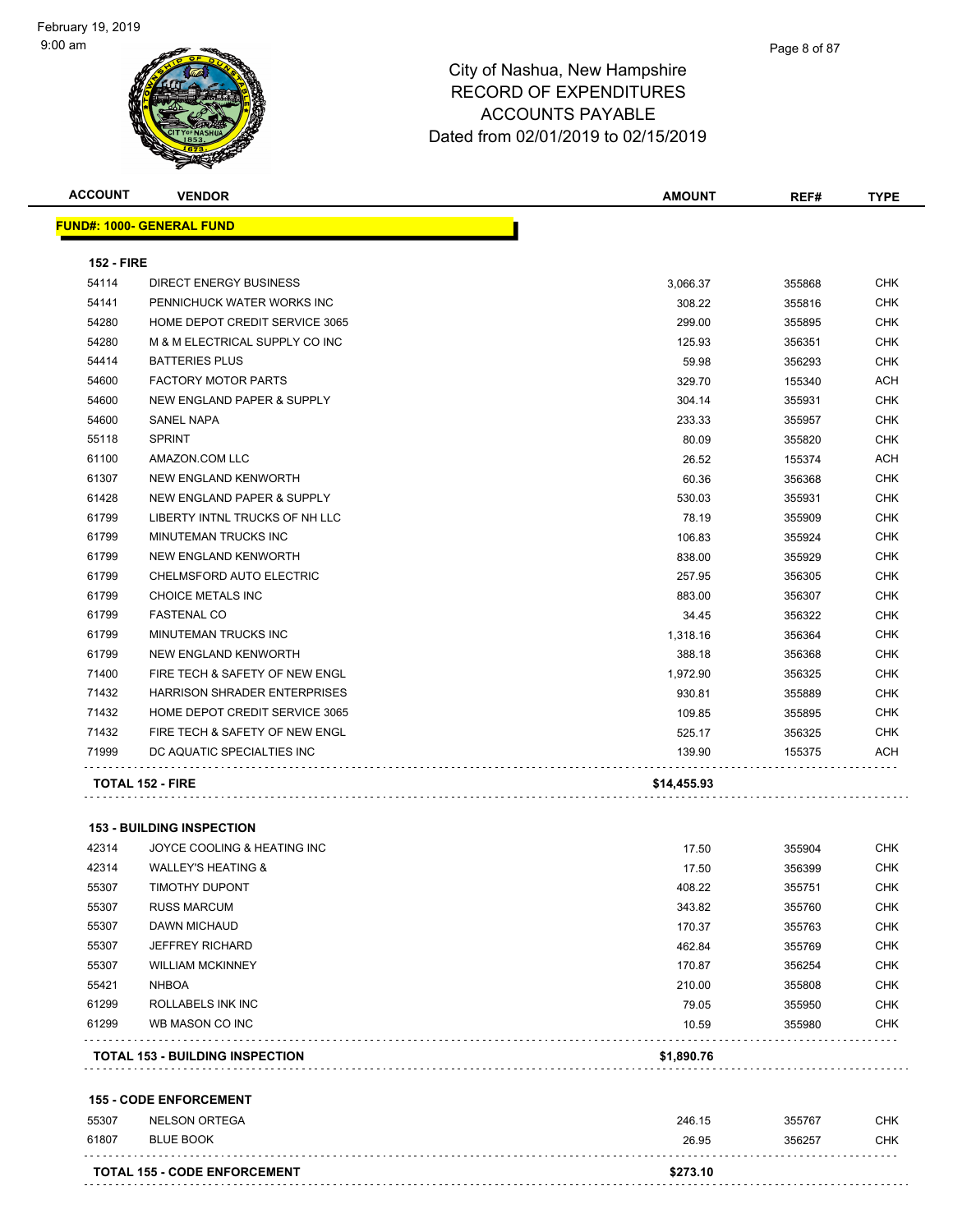| <b>ACCOUNT</b> | <b>VENDOR</b>                                 | <b>AMOUNT</b> | REF#   | <b>TYPE</b> |
|----------------|-----------------------------------------------|---------------|--------|-------------|
|                | <b>FUND#: 1000- GENERAL FUND</b>              |               |        |             |
|                | <b>156 - EMERGENCY MANAGEMENT</b>             |               |        |             |
| 68325          | <b>COMMONWEALTH OF MASS</b>                   | 3.25          | 356255 | <b>CHK</b>  |
|                | TOTAL 156 - EMERGENCY MANAGEMENT              | \$3.25        |        |             |
|                | <b>157 - CITYWIDE COMMUNICATIONS</b>          |               |        |             |
| 54435          | PC MALL GOV                                   | 522.00        | 356375 | <b>CHK</b>  |
| 55607          | UNITED PARCEL SERVICE                         | 13.64         | 355826 | <b>CHK</b>  |
| 55607          | UNITED PARCEL SERVICE                         | 42.14         | 356278 | <b>CHK</b>  |
| 71207          | DELL MARKETING LP                             | 974.19        | 356314 | <b>CHK</b>  |
|                | TOTAL 157 - CITYWIDE COMMUNICATIONS           | \$1,551.97    |        |             |
|                | <b>159 - OTHER PUBLIC SAFETY</b>              |               |        |             |
| 54835          | PENNICHUCK WATER WORKS INC                    | 245,356.94    | 355816 | <b>CHK</b>  |
|                | <b>TOTAL 159 - OTHER PUBLIC SAFETY</b>        | \$245,356.94  |        |             |
|                | <b>160 - PW-ADMIN &amp; ENGINEERING</b>       |               |        |             |
| 54141          | PENNICHUCK WATER WORKS INC                    | 81.64         | 355816 | <b>CHK</b>  |
| 55118          | <b>SPRINT</b>                                 | 109.52        | 355820 | <b>CHK</b>  |
| 55307          | <b>ROBERT MEUNIER</b>                         | 161.82        | 355762 | <b>CHK</b>  |
| 55307          | <b>WILLIAM TOOMEY</b>                         | 204.74        | 355772 | <b>CHK</b>  |
| 55307          | <b>WAYNE HUSBAND</b>                          | 69.60         | 355777 | <b>CHK</b>  |
| 55307          | <b>MARY WOODS</b>                             | 34.80         | 355778 | <b>CHK</b>  |
| 55307          | <b>MARK SAUNDERS</b>                          | 9.86          | 355959 | <b>CHK</b>  |
| 55307          | STEPHEN DOOKRAN                               | 61.04         | 356237 | <b>CHK</b>  |
| 55699          | LFRT CLEANING SERVICES INC                    | 665.00        | 355908 | <b>CHK</b>  |
| 55699          | PATRICIA A GEDZIUN                            | 275.00        | 356329 | <b>CHK</b>  |
| 61100          | AMAZON.COM LLC                                | 198.99        | 155337 | <b>ACH</b>  |
| 61100          | WB MASON CO INC                               | 139.35        | 356400 | <b>CHK</b>  |
| 61830          | UNION LEADER CORPORATION                      | 306.80        | 356277 | <b>CHK</b>  |
| 71228          | DLT SOLUTIONS LLC                             | 1,289.94      | 356316 | <b>CHK</b>  |
|                | <b>TOTAL 160 - PW-ADMIN &amp; ENGINEERING</b> | \$3,608.10    |        |             |
| 161 - STREETS  |                                               |               |        |             |
| 54100          | <b>EVERSOURCE</b>                             | 696.15        | 355789 | <b>CHK</b>  |
| 54141          | PENNICHUCK WATER WORKS INC                    | 443.59        | 355816 | <b>CHK</b>  |
| 54200          | LFRT CLEANING SERVICES INC                    | 855.00        | 355908 | <b>CHK</b>  |
| 54280          | STEVE SHUMSKY UNLIMITED DOOR                  | 1,096.50      | 355966 | <b>CHK</b>  |
| 54600          | <b>FACTORY MOTOR PARTS</b>                    | 158.29        | 155340 | <b>ACH</b>  |
| 54600          | <b>MILTON CAT</b>                             | 53.20         | 355802 | <b>CHK</b>  |
| 54600          | <b>BEST FORD</b>                              | 831.68        | 355851 | <b>CHK</b>  |
| 54600          | CARPARTS DISTRIBUTION CENTER,                 | 683.93        | 355856 | <b>CHK</b>  |
| 54600          | <b>CUES INC</b>                               | 135.00        | 355864 | <b>CHK</b>  |
| 54600          | <b>FASTENAL CO</b>                            | 135.16        | 355873 | <b>CHK</b>  |
| 54600          | FREIGHTLINER OF NH INC                        | 252.75        | 355874 | <b>CHK</b>  |
| 54600          | <b>GRANITE STATE HYDRAULICS INC</b>           | 900.00        | 355882 | <b>CHK</b>  |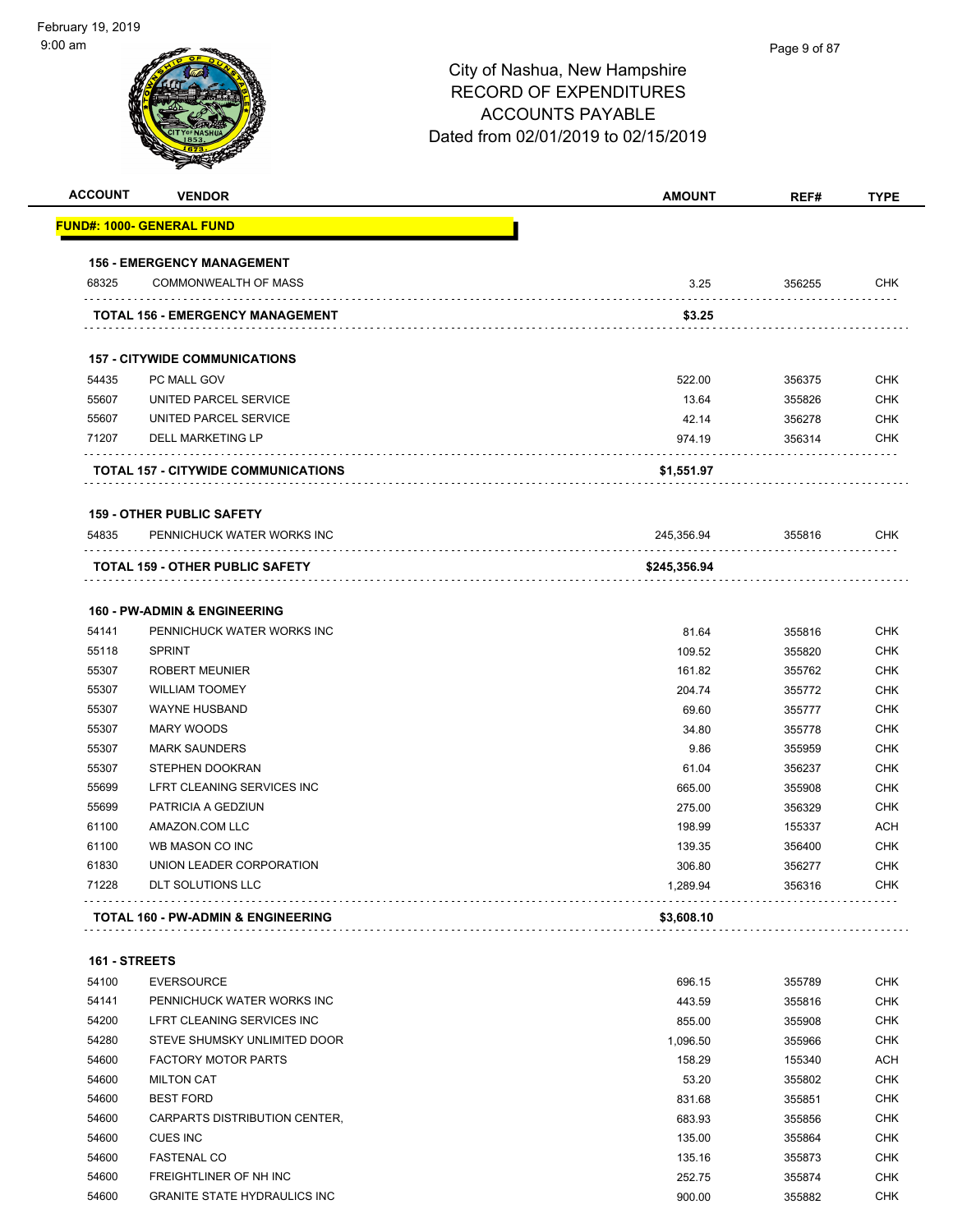#### Page 10 of 87

| <b>ACCOUNT</b> | <b>VENDOR</b>                       | <b>AMOUNT</b> | REF#   | <b>TYPE</b> |
|----------------|-------------------------------------|---------------|--------|-------------|
|                | <b>FUND#: 1000- GENERAL FUND</b>    |               |        |             |
|                |                                     |               |        |             |
| 161 - STREETS  |                                     |               |        |             |
| 54600          | HOWARD P FAIRFIELD LLC              | 654.98        | 355896 | CHK         |
| 54600          | LIBERTY INTNL TRUCKS OF NH LLC      | 3,266.35      | 355909 | CHK         |
| 54600          | MCDEVITT TRUCKS INC                 | 193.98        | 355917 | CHK         |
| 54600          | OMNI SERVICES INC                   | 238.40        | 355938 | CHK         |
| 54600          | <b>SANEL NAPA</b>                   | 360.28        | 355956 | CHK         |
| 54600          | USP OF NEW ENGLAND                  | 70.00         | 355976 | CHK         |
| 54600          | AMERICAN TANK MANAGEMENT INC        | 375.00        | 356287 | CHK         |
| 54600          | <b>BEST FORD</b>                    | 397.44        | 356296 | CHK         |
| 54600          | CARPARTS DISTRIBUTION CENTER,       | 280.54        | 356303 | CHK         |
| 54625          | 1ST PRIORITY TOWING & RECOVERY      | 2,760.00      | 355830 | <b>CHK</b>  |
| 54625          | 1ST PRIORITY TOWING & RECOVERY      | 1,840.00      | 356281 | <b>CHK</b>  |
| 54625          | BROADSIDE COLLISION LLC             | 2,185.00      | 356301 | CHK         |
| 54625          | D & R TOWING INC                    | 3,220.00      | 356312 | <b>CHK</b>  |
| 55118          | <b>SPOK INC</b>                     | 188.16        | 355819 | CHK         |
| 55118          | <b>SPRINT</b>                       | 63.15         | 355820 | CHK         |
| 55118          | VERIZON WIRELESS 242253167          | 160.12        | 355829 | CHK         |
| 55607          | UNITED PARCEL SERVICE               | 4.83          | 356278 | CHK         |
| 55699          | AMERICAN TANK MANAGEMENT INC        | 1,500.00      | 356287 | CHK         |
| 61100          | WB MASON CO INC                     | 15.40         | 355980 | CHK         |
| 61107          | UNIFIRST CORPORATION                | 434.04        | 355974 | CHK         |
| 61107          | ALECS SHOE STORE INC                | 110.00        | 356285 | CHK         |
| 61107          | UNIFIRST CORPORATION                | 526.95        | 356395 | <b>CHK</b>  |
| 61166          | AIRGAS USA LLC                      | 531.05        | 355835 | CHK         |
| 61299          | F W WEBB COMPANY                    | 16.45         | 355872 | <b>CHK</b>  |
| 61299          | FUTURE SUPPLY CO                    | 1,582.60      | 355875 | CHK         |
| 61299          | NASHUA WALLPAPER & PAINT CO         | 48.96         | 355927 | <b>CHK</b>  |
| 61299          | MAGID GLOVE & SAFETY MFG CO.        | 79.80         | 356353 | CHK         |
| 61300          | DENNIS K BURKE INC                  | 13,170.00     | 355867 | CHK         |
| 61307          | SHATTUCK MALONE OIL CO              | 16,206.05     | 355818 | CHK         |
| 61307          | SHATTUCK MALONE OIL CO              | 2,311.22      | 356273 | CHK         |
| 61507          | <b>BROX INDUSTRIES INC</b>          | 136.55        | 355855 | CHK         |
| 61507          | <b>BROX INDUSTRIES INC</b>          | 1,270.87      | 356302 | CHK         |
| 61514          | <b>GRANITE STATE MINERALS, INC.</b> | 6,480.55      | 355883 | <b>CHK</b>  |
| 61514          | <b>EASTERN MINERALS INC</b>         | 33,211.09     | 356320 | CHK         |
| 61514          | <b>GRANITE STATE MINERALS, INC.</b> | 3,391.25      | 356335 | <b>CHK</b>  |
| 61542          | PERMA LINE CORP OF NEW ENGLAND      | 1,657.80      | 355942 | CHK         |
| 61556          | OCEAN STATE SIGNAL CO               | 1,650.00      | 355937 | CHK         |
| 61556          | OCEAN STATE SIGNAL CO               | 792.00        | 356373 | CHK         |
| 61560          | HOME DEPOT CREDIT SERVICE 3065      | 544.12        | 355895 | CHK         |
| 61560          | <b>SWENSON GRANITE WORKS</b>        | 567.00        | 355969 | CHK         |
| 61705          | MAYNARD & LESIEUR INC               | 1,477.45      | 355914 | CHK         |
| 61799          | JOHNSON SUPPLY CO INC               | 291.74        | 356346 | <b>CHK</b>  |
| 71025          | AMAZON.COM LLC                      | 1,421.25      | 155337 | <b>ACH</b>  |
| 71025          | LIBERTY INTNL TRUCKS OF NH LLC      | 595.00        | 355909 | CHK         |
| 71025          | USP OF NEW ENGLAND                  | 97.48         | 356397 | CHK         |
| 71228          | <b>CUMMINS NORTHEAST LLC</b>        | 750.00        | 355865 | <b>CHK</b>  |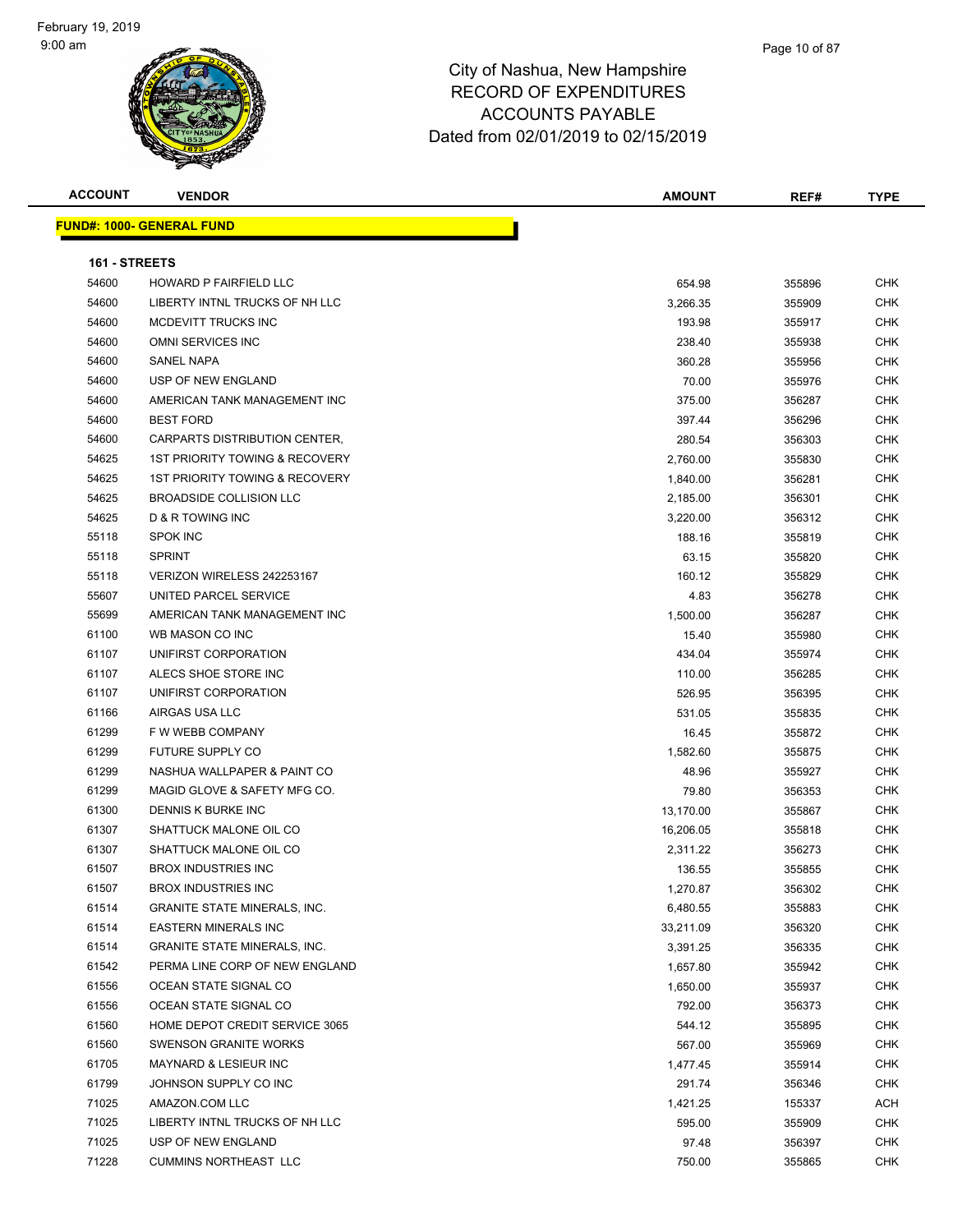|                                                                                        | <b>VENDOR</b>                                                   | <b>AMOUNT</b>      | REF#             | <b>TYPE</b>                                                                                                                                                                 |
|----------------------------------------------------------------------------------------|-----------------------------------------------------------------|--------------------|------------------|-----------------------------------------------------------------------------------------------------------------------------------------------------------------------------|
|                                                                                        | <u> FUND#: 1000- GENERAL FUND</u>                               |                    |                  |                                                                                                                                                                             |
|                                                                                        | <b>TOTAL 161 - STREETS</b>                                      | \$113,366.15       |                  |                                                                                                                                                                             |
|                                                                                        |                                                                 |                    |                  |                                                                                                                                                                             |
|                                                                                        | <b>162 - STREET LIGHTING</b>                                    |                    |                  |                                                                                                                                                                             |
| 54100                                                                                  | <b>EVERSOURCE</b>                                               | 45.79              | 355789           | <b>CHK</b>                                                                                                                                                                  |
| 54100                                                                                  | EVERSOUCE-POWER SUPPLY                                          | 38,954.61          | 356262           | <b>CHK</b>                                                                                                                                                                  |
| 54276                                                                                  | <b>EVERSOURCE</b>                                               | 95.00              | 355790           | CHK                                                                                                                                                                         |
|                                                                                        | TOTAL 162 - STREET LIGHTING                                     | \$39,095.40        |                  |                                                                                                                                                                             |
|                                                                                        | <b>166 - PARKING OPERATIONS</b>                                 |                    |                  |                                                                                                                                                                             |
| 54280                                                                                  | ASAP ALARM & ELECTRICAL LLC                                     | 1,200.00           | 355842           | <b>CHK</b>                                                                                                                                                                  |
| 54280                                                                                  | <b>IMPERIAL DADE</b>                                            | 797.50             | 356342           | <b>CHK</b>                                                                                                                                                                  |
| 54280                                                                                  | STANLEY ELEVATOR CO INC                                         | 1,086.00           | 356390           | <b>CHK</b>                                                                                                                                                                  |
| 54487                                                                                  | NASHUA OUTDOOR POWER EQUIPMENT                                  | 25.16              | 355926           | <b>CHK</b>                                                                                                                                                                  |
| 55607                                                                                  | UNITED PARCEL SERVICE                                           | 9.35               | 355826           | <b>CHK</b>                                                                                                                                                                  |
| 61100                                                                                  | WB MASON CO INC                                                 | 75.37              | 355980           | <b>CHK</b>                                                                                                                                                                  |
| 71600                                                                                  | NASHUA WALLPAPER & PAINT CO                                     | 11.98              | 355927           | <b>CHK</b>                                                                                                                                                                  |
| 71600                                                                                  | WB MASON CO INC                                                 | 166.29             | 355980           | CHK                                                                                                                                                                         |
|                                                                                        | <b>TOTAL 166 - PARKING OPERATIONS</b>                           | \$3,371.65         |                  |                                                                                                                                                                             |
| 54100                                                                                  | <b>170 - HYDROELECTRIC OPERATIONS</b><br>EVERSOUCE-POWER SUPPLY |                    |                  |                                                                                                                                                                             |
|                                                                                        |                                                                 |                    |                  |                                                                                                                                                                             |
|                                                                                        | WASTE MANAGMENT OF                                              | 29.76<br>78.41     | 355787<br>356280 |                                                                                                                                                                             |
|                                                                                        | <b>ESSEX POWER SERVICES INC</b>                                 |                    | 355871           |                                                                                                                                                                             |
|                                                                                        | TRIANGLE PORTABLE SERVICES INC                                  | 27,807.25<br>88.00 | 355973           |                                                                                                                                                                             |
|                                                                                        | DAVES SEPTIC SERVICE INC                                        | 93.76              | 356313           |                                                                                                                                                                             |
|                                                                                        | CONSOLIDATED COMMUNICATIONS                                     | 252.35             | 355784           |                                                                                                                                                                             |
|                                                                                        | <b>TOTAL 170 - HYDROELECTRIC OPERATIONS</b>                     | \$28,349.53        |                  |                                                                                                                                                                             |
|                                                                                        | <b>171 - COMMUNITY SERVICES</b>                                 |                    |                  |                                                                                                                                                                             |
|                                                                                        | SHATTUCK MALONE OIL CO                                          | 2,056.81           | 355818           |                                                                                                                                                                             |
|                                                                                        | <b>BOBBIE BAGLEY</b>                                            | 76.85              | 355743           |                                                                                                                                                                             |
|                                                                                        | COURTYARD BY MARRIOTT NASHUA                                    | 2,344.00           | 356310           |                                                                                                                                                                             |
|                                                                                        | WB MASON CO INC                                                 | 478.17             | 356400           |                                                                                                                                                                             |
|                                                                                        | NASHUA YOUTH COUNCIL                                            | 1,460.00           | 356404           |                                                                                                                                                                             |
|                                                                                        | .<br><b>TOTAL 171 - COMMUNITY SERVICES</b>                      | \$6,415.83         |                  |                                                                                                                                                                             |
| 54221<br>54290<br>54821<br>54821<br>55109<br>54107<br>55307<br>55400<br>61100<br>68320 | <b>172 - COMMUNITY HEALTH</b>                                   |                    |                  |                                                                                                                                                                             |
|                                                                                        | KIMBERLY BERNARD                                                | 127.60             | 355850           |                                                                                                                                                                             |
| 55307<br>61144                                                                         | R & S NORTHEAST LLC<br>.                                        | 75.79              | 356380           | <b>CHK</b><br><b>CHK</b><br><b>CHK</b><br><b>CHK</b><br><b>CHK</b><br>CHK<br><b>CHK</b><br><b>CHK</b><br><b>CHK</b><br><b>CHK</b><br><b>CHK</b><br><b>CHK</b><br><b>CHK</b> |

### **173 - ENVIRONMENTAL HEALTH**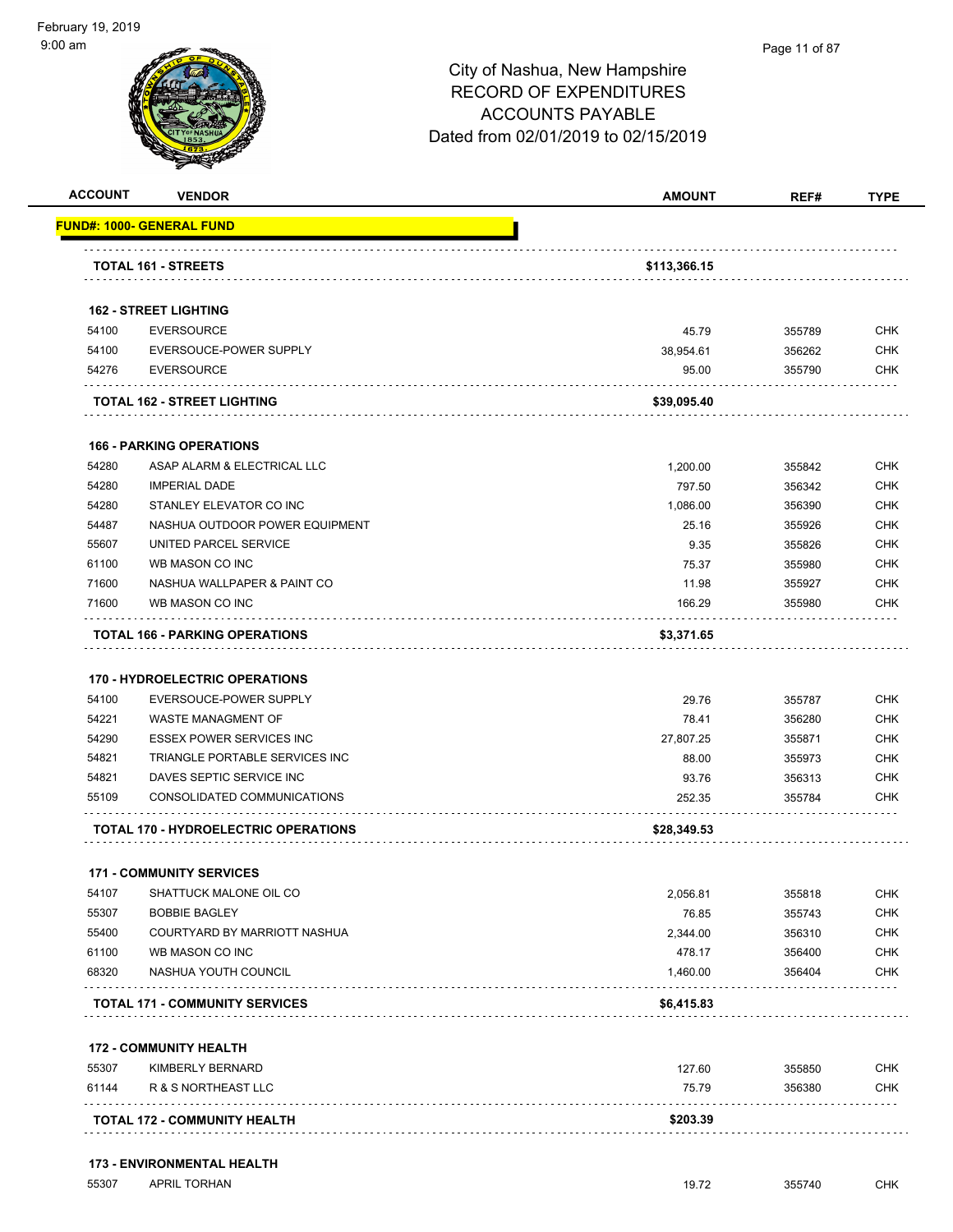#### Page 12 of 87

| <b>ACCOUNT</b> | <b>VENDOR</b>                         | AMOUNT      | REF#   | <b>TYPE</b> |
|----------------|---------------------------------------|-------------|--------|-------------|
|                | <u> FUND#: 1000- GENERAL FUND</u>     |             |        |             |
|                | TOTAL 173 - ENVIRONMENTAL HEALTH      | \$19.72     |        |             |
|                | <b>175 - WELFARE ASSISTANCE</b>       |             |        |             |
| 55810          | 188 CONCORD ST LLC                    | 1,438.50    | 356178 | <b>CHK</b>  |
| 55810          | 23-25 TEMPLE ST REALTY LLC            | 950.00      | 356179 | <b>CHK</b>  |
| 55810          | 58 KINSLEY STREET REALTY LLC          | 650.00      | 356180 | <b>CHK</b>  |
| 55810          | AMPHERSAND LLC                        | 1,291.01    | 356181 | <b>CHK</b>  |
| 55810          | <b>CAYMAN REALTY LLC</b>              | 1,150.00    | 356182 | <b>CHK</b>  |
| 55810          | <b>CLOCKTOWER PLACE</b>               | 1,022.00    | 356183 | <b>CHK</b>  |
| 55810          | <b>COTTON MILL SQUARE</b>             | 2,094.00    | 356184 | <b>CHK</b>  |
| 55810          | <b>COUNTRY BARN MOTEL</b>             | 372.48      | 356185 | <b>CHK</b>  |
| 55810          | <b>EQUIFUNDCAPITAL</b>                | 634.00      | 356187 | <b>CHK</b>  |
| 55810          | <b>GREEN REALTY LLC</b>               | 550.00      | 356188 | <b>CHK</b>  |
| 55810          | <b>JKL REALTY INVEST LLC</b>          | 875.00      | 356189 | <b>CHK</b>  |
| 55810          | PINE HILL GARDENS ASSOC               | 1,100.00    | 356190 | <b>CHK</b>  |
| 55810          | 188 CONCORD ST LLC                    | 436.69      | 356602 | <b>CHK</b>  |
| 55810          | 23-25 TEMPLE ST REALTY LLC            | 405.00      | 356603 | <b>CHK</b>  |
| 55810          | 82 WEST HOLLIS ST LLC                 | 950.00      | 356604 | <b>CHK</b>  |
| 55810          | AIMCO ROYCAL CREST NASHUA LLC         | 650.00      | 356605 | <b>CHK</b>  |
| 55810          | <b>BIRON PROPERTIES LLC</b>           | 1,200.00    | 356606 | <b>CHK</b>  |
| 55810          | <b>COUNTRY BARN MOTEL</b>             | 404.59      | 356607 | <b>CHK</b>  |
| 55810          | E J REALTY TRUST                      | 1,025.00    | 356608 | <b>CHK</b>  |
| 55810          | K & M LU PROPERTIES LLC               | 700.00      | 356609 | <b>CHK</b>  |
| 55810          | <b>LAMERAND ENTERPRISES</b>           | 540.00      | 356610 | <b>CHK</b>  |
| 55810          | <b>ROBERT W LEITH</b>                 | 440.00      | 356611 | <b>CHK</b>  |
| 55810          | <b>MOHAMMAD MOBEEN</b>                | 750.00      | 356612 | <b>CHK</b>  |
| 55810          | <b>GILLES QUIRION</b>                 | 1,000.00    | 356613 | <b>CHK</b>  |
| 55814          | <b>EVERSOURCE</b>                     | 115.12      | 356601 | <b>CHK</b>  |
| 55820          | DAVIS FUNERAL HOME                    | 750.00      | 356186 | <b>CHK</b>  |
|                | <b>TOTAL 175 - WELFARE ASSISTANCE</b> | \$21,493.39 |        |             |

| 54100 | EVERSOUCE-POWER SUPPLY         | 2,314.67 | 355786 | CHK        |
|-------|--------------------------------|----------|--------|------------|
| 54100 | <b>EVERSOURCE</b>              | 29.78    | 355789 | <b>CHK</b> |
| 54100 | <b>EVERSOURCE</b>              | 5,293.76 | 356263 | <b>CHK</b> |
| 54114 | LIBERTY UTILITIES - NH         | 57.54    | 355794 | <b>CHK</b> |
| 54114 | LIBERTY UTILITIES - NH         | 814.39   | 355799 | <b>CHK</b> |
| 54141 | PENNICHUCK WATER WORKS INC     | 340.44   | 355816 | <b>CHK</b> |
| 54280 | AMAZON.COM LLC                 | 63.90    | 155337 | <b>ACH</b> |
| 54280 | <b>FASTENAL CO</b>             | 120.79   | 355873 | <b>CHK</b> |
| 54280 | J P PEST SERVICES INC          | 68.60    | 355902 | <b>CHK</b> |
| 54280 | LFRT CLEANING SERVICES INC     | 300.00   | 355908 | <b>CHK</b> |
| 54280 | M & M ELECTRICAL SUPPLY CO INC | 233.91   | 355910 | <b>CHK</b> |
| 54280 | NASHUA WALLPAPER & PAINT CO    | 522.85   | 355927 | <b>CHK</b> |
| 54280 | <b>BOT L GAS INC</b>           | 67.48    | 356300 | <b>CHK</b> |
| 54280 | HOME DEPOT CREDIT SERVICE 3065 | 645.51   | 356338 | <b>CHK</b> |
| 54600 | D & R TOWING INC               | 412.00   | 355866 | <b>CHK</b> |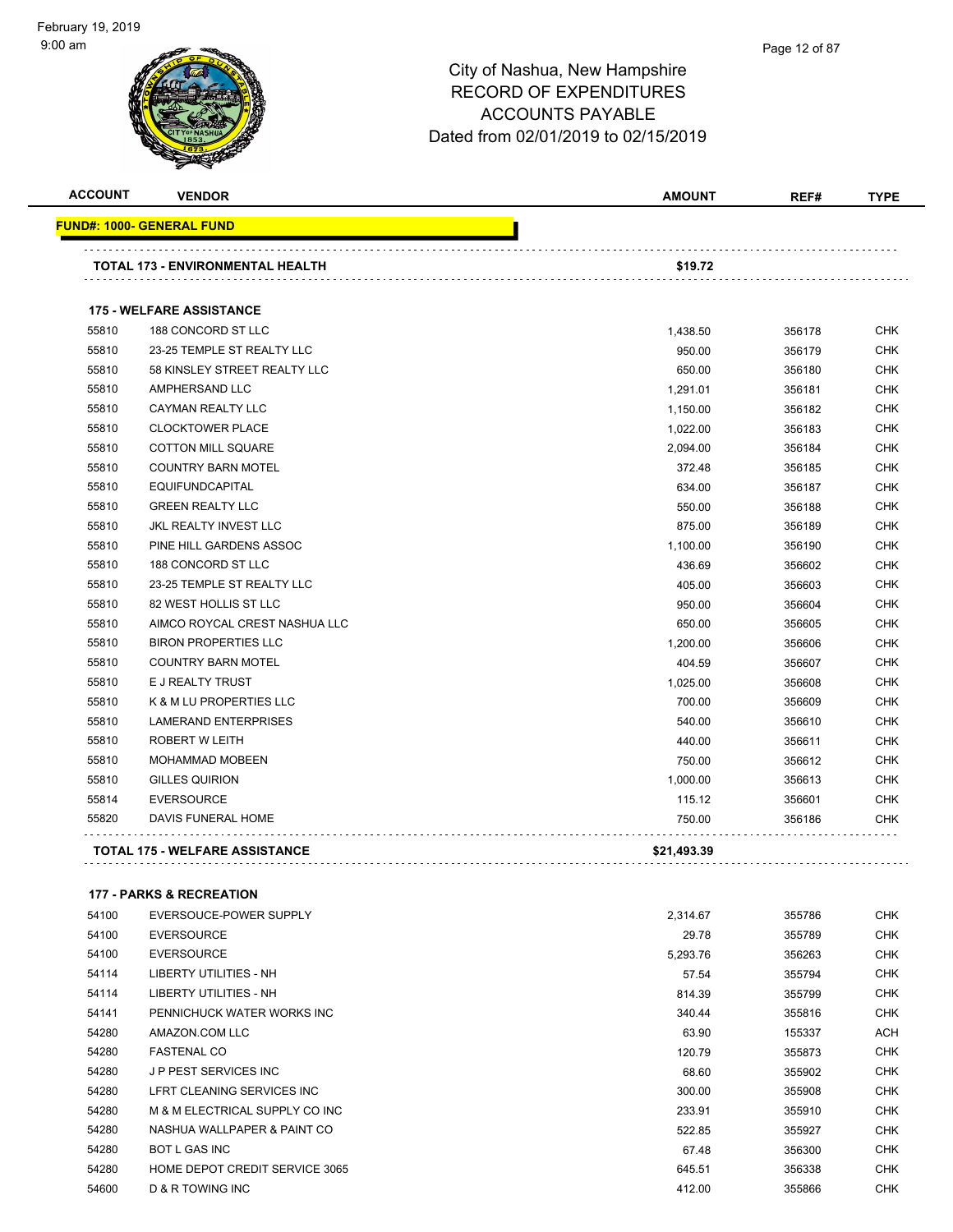

| <b>ACCOUNT</b> | <b>VENDOR</b>                             | <b>AMOUNT</b> | REF#   | <b>TYPE</b> |
|----------------|-------------------------------------------|---------------|--------|-------------|
|                | <b>FUND#: 1000- GENERAL FUND</b>          |               |        |             |
|                | <b>177 - PARKS &amp; RECREATION</b>       |               |        |             |
| 54600          | <b>SANEL NAPA</b>                         | 181.88        | 355953 | <b>CHK</b>  |
| 55118          | <b>SPRINT</b>                             | 93.14         | 355820 | <b>CHK</b>  |
| 55400          | PARENTING NEW HAMPSHIRE                   | 170.00        | 355814 | <b>CHK</b>  |
| 61799          | <b>FACTORY MOTOR PARTS</b>                | 38.52         | 155340 | <b>ACH</b>  |
| 61799          | <b>MILTON CAT</b>                         | 723.68        | 355802 | <b>CHK</b>  |
| 61799          | CARPARTS DISTRIBUTION CENTER,             | 149.33        | 355856 | <b>CHK</b>  |
| 61799          | DONOVAN EQUIPMENT CO INC                  | 133.09        | 355869 | <b>CHK</b>  |
| 61799          | <b>FREIGHTLINER OF NH INC</b>             | 515.96        | 355874 | <b>CHK</b>  |
| 61799          | LIBERTY INTNL TRUCKS OF NH LLC            | 2,458.88      | 355909 | <b>CHK</b>  |
| 61799          | <b>SANEL NAPA</b>                         | 433.13        | 355953 | <b>CHK</b>  |
| 61799          | <b>SANEL NAPA</b>                         | 161.36        | 355956 | <b>CHK</b>  |
| 61799          | T W DIESEL INC                            | 545.00        | 355970 | <b>CHK</b>  |
| 61799          | <b>BEST FORD</b>                          | 161.59        | 356296 | <b>CHK</b>  |
| 61799          | CARPARTS DISTRIBUTION CENTER.             | 125.97        | 356303 | <b>CHK</b>  |
| 61799          | <b>CARPARTS OF NASHUA</b>                 | 267.67        | 356304 | <b>CHK</b>  |
| 61799          | LIBERTY INTNL TRUCKS OF NH LLC            | 3,928.74      | 356348 | <b>CHK</b>  |
| 71999          | R WHITE EQUIPMENT CENTER INC              | 113.49        | 355946 | <b>CHK</b>  |
|                | <b>TOTAL 177 - PARKS &amp; RECREATION</b> | \$21,487.05   |        |             |

#### **179 - LIBRARY**

| 54100 | EVERSOUCE-POWER SUPPLY               | 5,856.43 | 355788 | <b>CHK</b> |
|-------|--------------------------------------|----------|--------|------------|
| 54280 | HOME DEPOT CREDIT SERVICE 3065       | 22.44    | 355895 | <b>CHK</b> |
| 54428 | <b>OCLC INC</b>                      | 197.67   | 155380 | ACH        |
| 55109 | <b>SPRINT</b>                        | 49.98    | 355820 | <b>CHK</b> |
| 55200 | MUSEUM OF FINE ARTS BOSTON           | 475.00   | 355805 | <b>CHK</b> |
| 55200 | <b>NHLA</b>                          | 70.00    | 355811 | <b>CHK</b> |
| 61100 | AMAZON.COM LLC                       | 30.35    | 155374 | <b>ACH</b> |
| 61100 | WB MASON CO INC                      | 53.36    | 355980 | <b>CHK</b> |
| 61299 | AMAZON.COM LLC                       | 162.63   | 155374 | ACH        |
| 61428 | <b>REXEL OF AMERICA LLC</b>          | 156.90   | 355948 | <b>CHK</b> |
| 61428 | NEW ENGLAND PAPER & SUPPLY           | 545.78   | 356370 | <b>CHK</b> |
| 61807 | <b>ACTRACE</b>                       | 500.00   | 355831 | <b>CHK</b> |
| 61807 | <b>BAKER &amp; TAYLOR</b>            | 234.12   | 355846 | <b>CHK</b> |
| 61807 | <b>INGRAM LIBRARY SERVICES</b>       | 223.34   | 355900 | <b>CHK</b> |
| 61807 | <b>BAKER &amp; TAYLOR</b>            | 1,235.62 | 356291 | <b>CHK</b> |
| 61807 | <b>INGRAM LIBRARY SERVICES</b>       | 8.45     | 356343 | <b>CHK</b> |
| 61814 | <b>BLACKSTONE PUBLISHING</b>         | 56.99    | 355853 | <b>CHK</b> |
| 61814 | RANDOM HOUSE LLC                     | 56.25    | 355947 | <b>CHK</b> |
| 61814 | <b>BLACKSTONE PUBLISHING</b>         | 70.00    | 356298 | <b>CHK</b> |
| 61814 | <b>MIDWEST TAPE</b>                  | 541.84   | 356363 | <b>CHK</b> |
| 61814 | RANDOM HOUSE LLC                     | 30.00    | 356382 | <b>CHK</b> |
| 61819 | <b>INGRAM LIBRARY SERVICES</b>       | 18.99    | 355900 | <b>CHK</b> |
| 61821 | UNION LEADER CORP                    | 156.00   | 355824 | <b>CHK</b> |
| 68322 | ASHLEE LINGARD LYKANSION             | 97.37    | 355741 | <b>CHK</b> |
| 71000 | <b>GEORGE PATTON ASSOCIATES, INC</b> | 156.10   | 356330 | <b>CHK</b> |
| 71221 | AMAZON.COM LLC                       | 68.97    | 155374 | <b>ACH</b> |
|       |                                      |          |        |            |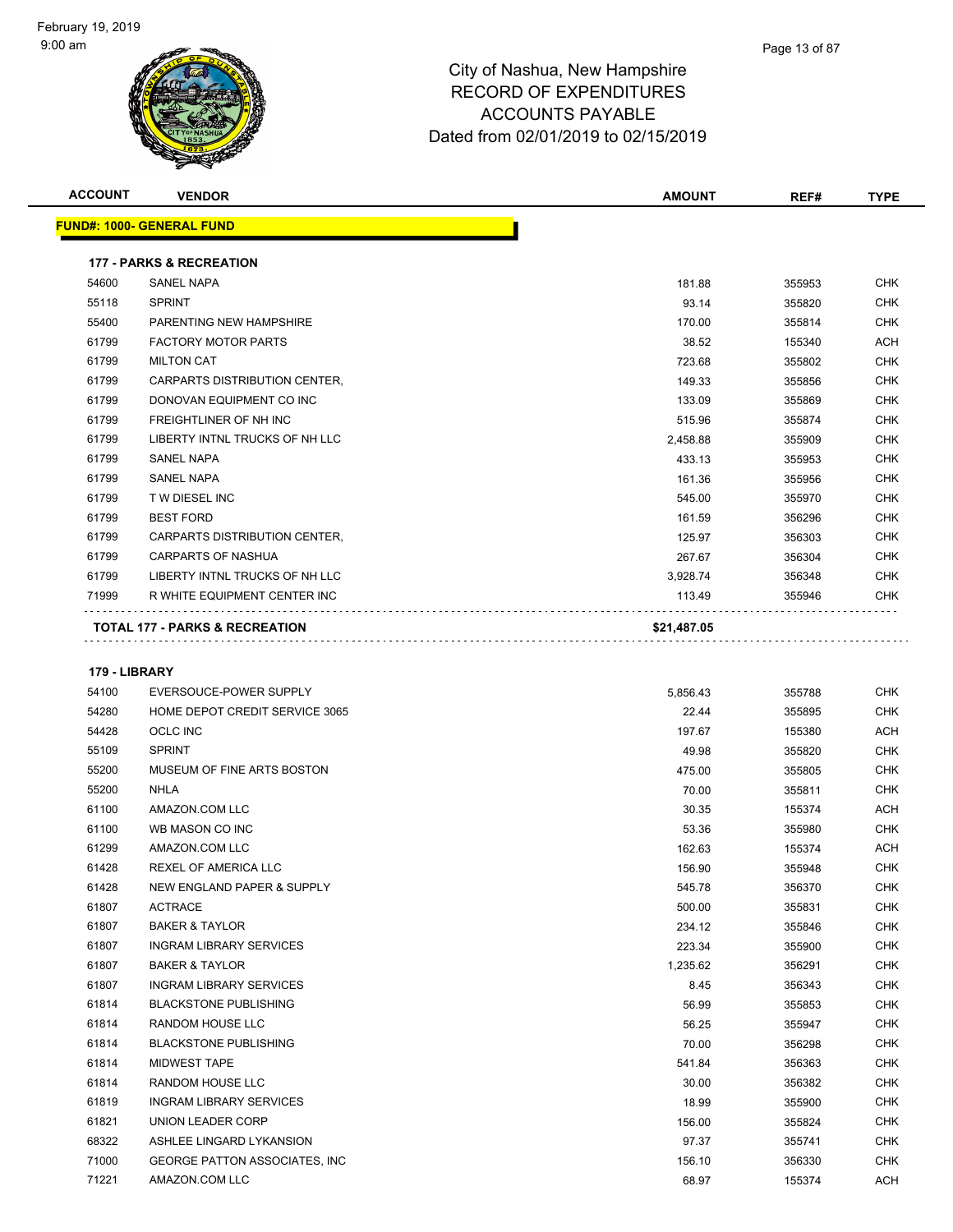

### Page 14 of 87

|                     |                                                   | <b>AMOUNT</b>    | REF#             | <b>TYPE</b>              |
|---------------------|---------------------------------------------------|------------------|------------------|--------------------------|
|                     | FUND#: 1000- GENERAL FUND                         |                  |                  |                          |
|                     | TOTAL 179 - LIBRARY                               | \$11,074.58      |                  |                          |
|                     | <b>181 - COMMUNITY DEVELOPMENT</b>                |                  |                  |                          |
| 55200               | AMERICAN PLANNING ASSOC                           | 188.00           | 355780           | <b>CHK</b>               |
| 55307               | <b>SARAH MARCHANT</b>                             | 118.36           | 356247           | <b>CHK</b>               |
| 55421               | <b>NEW HAMPSHIRE HOUSING</b>                      | 35.00            | 356270           | <b>CHK</b>               |
| 61100               | AMAZON.COM LLC                                    | 14.81            | 155337           | <b>ACH</b>               |
| 61100               | WB MASON CO INC                                   | 79.19            | 355980           | <b>CHK</b>               |
| 61100               | WB MASON CO INC                                   | 27.38            | 356400           | <b>CHK</b>               |
| 61650               | WB MASON CO INC                                   | 29.03            | 356400           | <b>CHK</b>               |
|                     | <b>TOTAL 181 - COMMUNITY DEVELOPMENT</b>          | \$491.77         |                  |                          |
|                     | <b>182 - PLANNING AND ZONING</b>                  |                  |                  |                          |
| 55307               | DONALD SCOTT MCPHIE                               | 84.68            | 355761           | <b>CHK</b>               |
| 55307               | ROGER HOUSTON                                     | 209.38           | 356241           | <b>CHK</b>               |
| 55421               | <b>CARTER FALK</b>                                | 650.58           | 355753           | <b>CHK</b>               |
|                     | TOTAL 182 - PLANNING AND ZONING                   | \$944.64         |                  |                          |
|                     | <b>183 - ECONOMIC DEVELOPMENT</b>                 |                  |                  |                          |
| 55200               | NASHUA MILLYARD ASSOC INC                         | 373.13           | 355925           | <b>CHK</b>               |
| 61100               | WB MASON CO INC                                   | 7.15             | 355980           | <b>CHK</b>               |
|                     |                                                   |                  |                  |                          |
|                     |                                                   |                  |                  |                          |
|                     | TOTAL 183 - ECONOMIC DEVELOPMENT                  | \$380.28         |                  |                          |
| <b>191 - SCHOOL</b> |                                                   |                  |                  |                          |
| 53600               | LEARNWELL                                         | 558.60           | 356084           | <b>CHK</b>               |
| 53600               | LEARNWELL                                         | 372.40           | 356520           | <b>CHK</b>               |
| 53600               | NASHUA YOUTH COUNCIL                              | 6,132.50         | 356600           | <b>CHK</b>               |
| 53607               | <b>MEAGHAN THOMPSON</b>                           | 400.00           | 356155           | <b>CHK</b>               |
| 53614               | STATE OF NH CRIMINAL RECORDS                      | 48.25            | 355987           | <b>CHK</b>               |
| 53614               | AMY MCCARTNEY                                     | 9,652.50         | 355996           | CHK                      |
| 53614               | <b>CLARK ASSOC</b>                                | 39,500.65        | 356025           | <b>CHK</b>               |
| 53614               | RACHEL FARRELL                                    | 191.84           | 356037           | <b>CHK</b>               |
| 53614               | HEAR TO LEARN LLC                                 | 894.05           | 356057           | <b>CHK</b>               |
| 53614               | HEAVEN SENT HOME CARE LLC                         | 1,521.30         | 356058           | <b>CHK</b>               |
| 53614               | LEARNWELL                                         | 465.50           | 356084           | <b>CHK</b>               |
| 53614               | READYNURSE STAFFING SERVICES                      | 756.69           | 356140           | <b>CHK</b>               |
| 53614               | STATE OF NH CRIMINAL RECORDS                      | 48.25            | 356422           | <b>CHK</b>               |
| 53614               | AMY MCCARTNEY                                     | 13,155.50        | 356432           | <b>CHK</b>               |
| 53614               | <b>CLARK ASSOC</b>                                | 42,243.60        | 356449           | CHK                      |
| 53614               | HEAVEN SENT HOME CARE LLC                         | 1,089.00         | 356495           | <b>CHK</b>               |
| 53614               | LEARNWELL                                         | 418.95           | 356519           | <b>CHK</b>               |
| 53614               | NEW HAMPSHIRE HOSPITAL                            | 45.00            | 356548           | <b>CHK</b>               |
| 53614<br>53614      | NORTHEAST DEAF&HARD OF HEARING<br>PATRICIA STUART | 190.00<br>275.04 | 356550<br>356584 | <b>CHK</b><br><b>CHK</b> |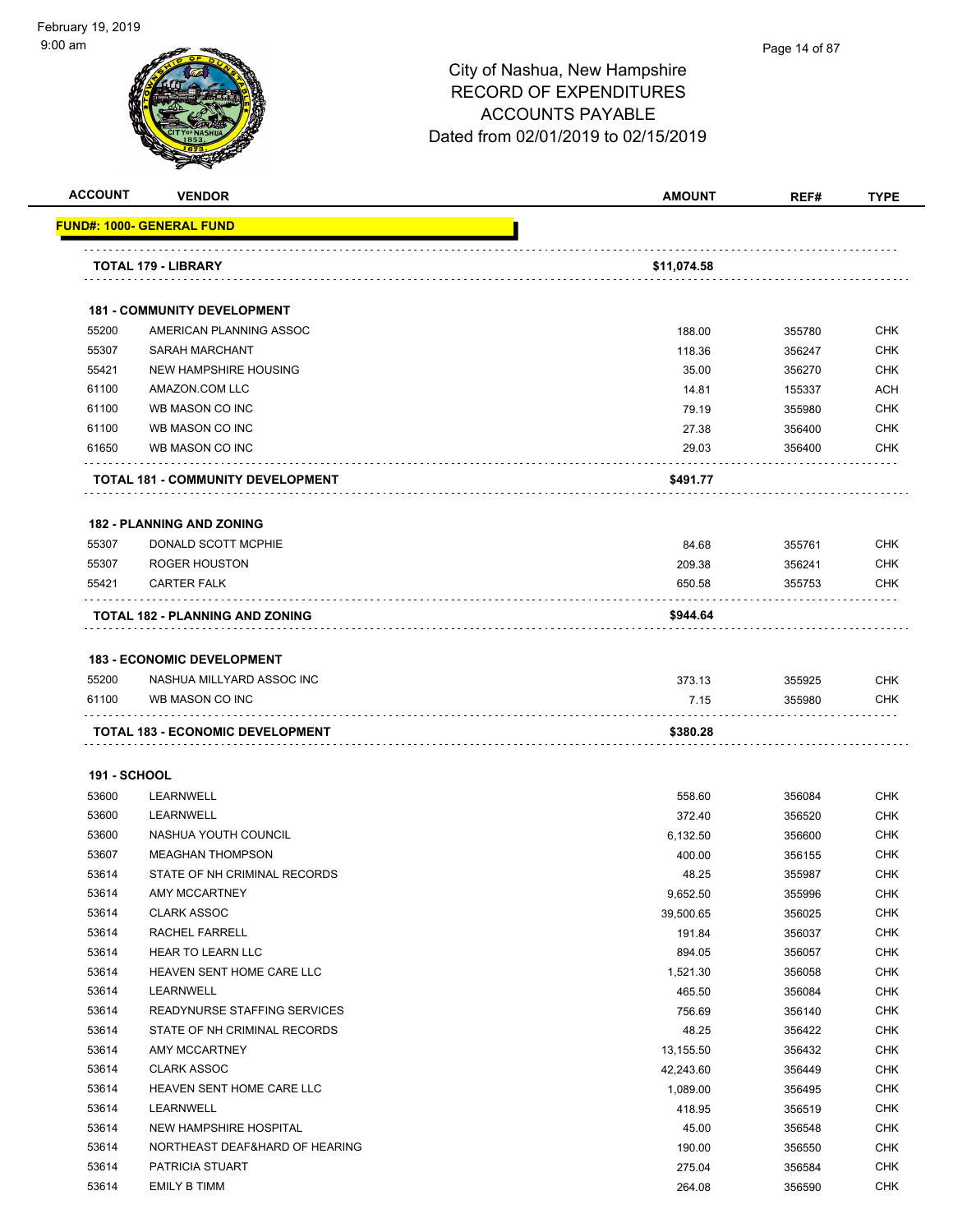### Page 15 of 87

| <b>ACCOUNT</b>      | <b>VENDOR</b>                         | <b>AMOUNT</b> | REF#   | <b>TYPE</b> |
|---------------------|---------------------------------------|---------------|--------|-------------|
|                     | <b>FUND#: 1000- GENERAL FUND</b>      |               |        |             |
|                     |                                       |               |        |             |
| <b>191 - SCHOOL</b> |                                       |               |        |             |
| 53614               | <b>KAREN L TODD</b>                   | 472.25        | 356591 | <b>CHK</b>  |
| 53628               | STATE OF NH CRIMINAL RECORDS          | 492.25        | 355988 | CHK         |
| 53628               | MSB CONSULTING GROUP LLC              | 11,348.48     | 356108 | <b>CHK</b>  |
| 53628               | NORTHEAST PRO-CON SOLUTIONS           | 793.00        | 356122 | CHK         |
| 53628               | PERFORMANCE REHAB INC                 | 5,532.88      | 356127 | CHK         |
| 53628               | <b>SECURADYNE SYSTEMS</b>             | 94,575.00     | 356147 | CHK         |
| 53628               | <b>LAUREN TIAN</b>                    | 500.00        | 356156 | <b>CHK</b>  |
| 53628               | STATE OF NH CRIMINAL RECORDS          | 482.50        | 356423 | CHK         |
| 53628               | <b>GATE CITY CHARTER SCHOOL</b>       | 4,500.00      | 356482 | CHK         |
| 53628               | <b>HEWLETT PACKARD ENTERPRISE</b>     | 10,133.70     | 356497 | CHK         |
| 53628               | COMPUTER HUT dba IT INSIDERS          | 150.00        | 356506 | CHK         |
| 53628               | MSB CONSULTING GROUP LLC              | 16.74         | 356541 | CHK         |
| 53628               | THERAPY TRAVELERS LLC                 | 13,440.00     | 356588 | CHK         |
| 53628               | NASHUA YOUTH COUNCIL                  | 5,000.00      | 356600 | CHK         |
| 54100               | <b>EVERSOURCE</b>                     | 39,393.04     | 355982 | CHK         |
| 54100               | <b>EVERSOURCE</b>                     | 1,488.92      | 356415 | <b>CHK</b>  |
| 54114               | <b>LIBERTY UTILITIES</b>              | 6,786.76      | 355983 | <b>CHK</b>  |
| 54114               | <b>DIRECT ENERGY BUSINESS</b>         | 8,162.98      | 356033 | <b>CHK</b>  |
| 54114               | LIBERTY UTILITIES                     | 5,710.13      | 356417 | CHK         |
| 54114               | <b>DIRECT ENERGY BUSINESS</b>         | 7,090.41      | 356461 | CHK         |
| 54114               | <b>ENERGYNORTH PROPANE</b>            | 880.52        | 356472 | CHK         |
| 54141               | PENNICHUCK WATER WORKS INC            | 4,088.51      | 356418 | CHK         |
| 54243               | <b>BLAKE GROUP</b>                    | 550.00        | 356442 | CHK         |
| 54280               | A & M ROOFING SERVICES LLC            | 1,442.87      | 355989 | CHK         |
| 54280               | <b>B &amp; S LOCKSMITHS INC</b>       | 139.78        | 356000 | <b>CHK</b>  |
| 54280               | <b>BELLETETES INC</b>                 | 35.44         | 356007 | CHK         |
| 54280               | BUDGET 1 HR. SIGN CTR., INC.          | 40.00         | 356018 | <b>CHK</b>  |
| 54280               | MCMASTER-CARR                         | 83.45         | 356103 | <b>CHK</b>  |
| 54280               | NASHUA WALLPAPER & PAINT CO           | 482.64        | 356113 | CHK         |
| 54280               | <b>SECURADYNE SYSTEMS</b>             | 11,916.70     | 356147 | CHK         |
| 54280               | <b>BELLETETES INC</b>                 | 124.83        | 356438 | CHK         |
| 54280               | HOME DEPOT CREDIT SERVICES            | 83.74         | 356500 | <b>CHK</b>  |
| 54280               | NASHUA WALLPAPER & PAINT CO           | 9.99          | 356544 | <b>CHK</b>  |
| 54280               | <b>PASEK CORP</b>                     | 658.96        | 356556 | CHK         |
| 54280               | STANLEY ELEVATOR CO INC               | 332.88        | 356582 | CHK         |
| 54280               | DONALD M THERIAULT                    | 1,400.00      | 356589 | <b>CHK</b>  |
| 54487               | <b>GRAINGER</b>                       | 92.40         | 356054 | <b>CHK</b>  |
| 54487               | <b>J SALLESE &amp; SONS LOCKSMITH</b> | 799.95        | 356070 | CHK         |
| 54487               | KORNEY BOARD AIDS INC                 | 449.00        | 356079 | <b>CHK</b>  |
| 54487               | PIANOARTS INC                         | 178.00        | 356131 | <b>CHK</b>  |
| 54487               | <b>ACCESS AV</b>                      | 686.21        | 356427 | CHK         |
| 54487               | DONOVAN EQUIPMENT CO INC              | 4,872.95      | 356465 | CHK         |
| 54487               | MAINE OXY                             | 52.00         | 356527 | <b>CHK</b>  |
| 54487               | <b>WHITNEY TAVE</b>                   | 136.98        | 356586 | CHK         |
| 54600               | <b>CARPARTS OF NASHUA</b>             | 88.61         | 356023 | CHK         |
| 54600               | DONOVAN EQUIPMENT CO INC              | 30.00         | 356035 | CHK         |
| 54600               | <b>MAYNARD &amp; LESIEUR INC</b>      | 299.28        | 356099 | CHK         |
| 54600               | SANEL NAPA                            | 295.21        | 356142 | <b>CHK</b>  |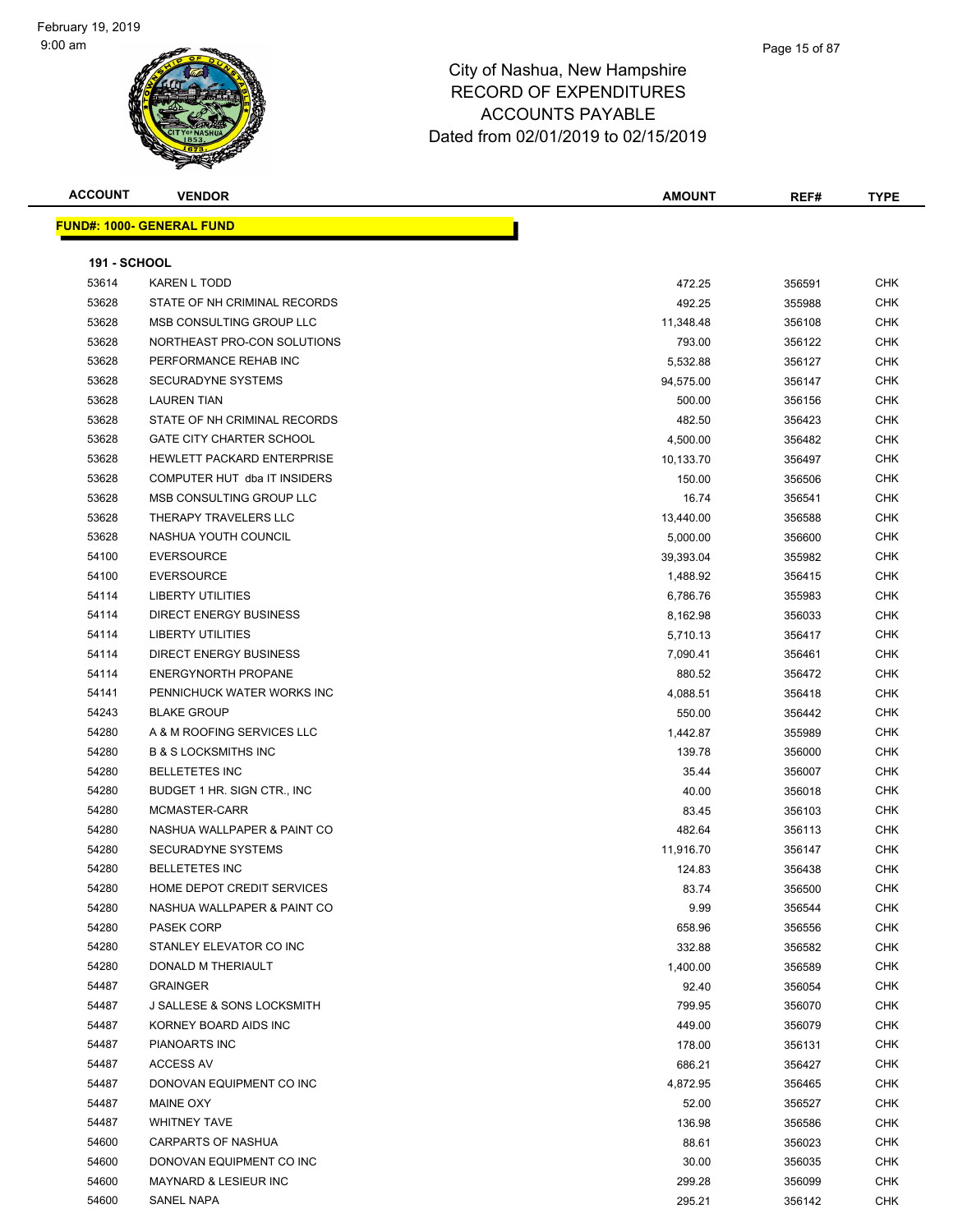#### Page 16 of 87

### City of Nashua, New Hampshire RECORD OF EXPENDITURES ACCOUNTS PAYABLE Dated from 02/01/2019 to 02/15/2019

| <b>ACCOUNT</b>               | <b>VENDOR</b>                    | <b>AMOUNT</b> | REF#             | <b>TYPE</b> |
|------------------------------|----------------------------------|---------------|------------------|-------------|
|                              | <b>FUND#: 1000- GENERAL FUND</b> |               |                  |             |
|                              |                                  |               |                  |             |
| <b>191 - SCHOOL</b><br>54600 | <b>BEST FORD</b>                 | 241.54        |                  | <b>CHK</b>  |
| 54600                        | <b>CARPARTS OF NASHUA</b>        | 21.16         | 356440<br>356448 | <b>CHK</b>  |
| 54600                        | D & R TOWING INC                 | 339.80        | 356459           | <b>CHK</b>  |
| 54600                        | DONOVAN EQUIPMENT CO INC         | 1,430.41      | 356465           | <b>CHK</b>  |
| 54600                        | <b>MAYNARD &amp; LESIEUR INC</b> | 22.50         | 356530           | <b>CHK</b>  |
| 54600                        | SANEL NAPA                       | 17.49         | 356568           | <b>CHK</b>  |
| 54821                        | PITNEY BOWES GLOBAL FIN SVCS     | 370.18        | 356421           | <b>CHK</b>  |
| 54899                        | <b>BOYS &amp; GIRLS CLUB OF</b>  | 3,933.00      | 356444           | <b>CHK</b>  |
| 55109                        | CONSOLIDATED COMMUNICATIONS      | 879.08        | 355784           | <b>CHK</b>  |
| 55109                        | CONSOLIDATED COMMUNICATIONS      | 36.43         | 355981           | <b>CHK</b>  |
| 55109                        | <b>COMCAST</b>                   | 12,660.69     | 356411           | <b>CHK</b>  |
| 55109                        | CONSOLIDATED COMMUNICATIONS      | 104.38        | 356412           | <b>CHK</b>  |
| 55109                        | <b>EARTHLINK BUSINESS</b>        | 946.45        | 356413           | <b>CHK</b>  |
| 55109                        | <b>EARTHLINK BUSINESS</b>        | 427.10        | 356414           | <b>CHK</b>  |
| 55109                        | <b>FIRSTLIGHT FIBER</b>          | 2,251.53      | 356416           | <b>CHK</b>  |
| 55200                        | <b>NHASEA</b>                    | 265.00        | 356117           | <b>CHK</b>  |
| 55200                        | <b>NHSCA</b>                     | 45.00         | 356119           | <b>CHK</b>  |
| 55300                        | DONNA FITZPATRICK                | 40.87         | 356479           | <b>CHK</b>  |
| 55307                        | DANIEL ALEXANDER                 | 179.22        | 355994           | <b>CHK</b>  |
| 55307                        | LYNNE BROWN                      | 16.24         | 356016           | <b>CHK</b>  |
| 55307                        | <b>HANNAH DEPIETRO</b>           | 102.08        | 356032           | <b>CHK</b>  |
| 55307                        | <b>BRENDA G FRENETTE</b>         | 6.96          | 356042           | <b>CHK</b>  |
| 55307                        | <b>LISA GINGRAS</b>              | 380.76        | 356050           | <b>CHK</b>  |
| 55307                        | <b>JUDITH LOFTUS</b>             | 51.76         | 356087           | <b>CHK</b>  |
| 55307                        | <b>JAHMAL MOSLEY</b>             | 58.12         | 356107           | <b>CHK</b>  |
| 55307                        | <b>WILLIAM NELSON</b>            | 10.44         | 356116           | <b>CHK</b>  |
| 55307                        | <b>ASHLEY ODIERNO</b>            | 318.53        | 356123           | <b>CHK</b>  |
| 55307                        | <b>DENISE PETZ</b>               | 34.10         | 356130           | <b>CHK</b>  |
| 55307                        | <b>RENEE SCHWARZ</b>             | 35.96         | 356146           | <b>CHK</b>  |
| 55307                        | <b>DENISE TROMBLY</b>            | 14.15         | 356157           | <b>CHK</b>  |
| 55307                        | <b>ALAN VERLEY</b>               | 20.21         | 356159           | <b>CHK</b>  |
| 55307                        | <b>GABRIELE VERNACCHIO</b>       | 8.70          | 356160           | <b>CHK</b>  |
| 55307                        | KAYLA O'BRIEN                    | 8.12          | 356410           | <b>CHK</b>  |
| 55307                        | ANNE ALTMAN                      | 45.97         | 356430           | <b>CHK</b>  |
| 55307                        | <b>MARCIA BAGLEY</b>             | 238.55        | 356433           | <b>CHK</b>  |
| 55307                        | <b>NATHAN BURNS</b>              | 56.20         | 356445           | <b>CHK</b>  |
| 55307                        | KIMBERLY CALLAN                  | 37.61         | 356446           | <b>CHK</b>  |
| 55307                        | <b>MARISA DONATI</b>             | 49.01         | 356463           | <b>CHK</b>  |
| 55307                        | DANIEL DONOVAN                   | 24.48         | 356464           | <b>CHK</b>  |
| 55307                        | DONNA FITZPATRICK                | 42.67         | 356479           | <b>CHK</b>  |
| 55307                        | <b>CHELSEY GILLIS</b>            | 238.82        | 356485           | <b>CHK</b>  |
| 55307                        | DONNA LATINA                     | 36.68         | 356515           | <b>CHK</b>  |
| 55307                        | RUTH LEVY-MEYER                  | 14.32         | 356521           | <b>CHK</b>  |
| 55307                        | <b>SUSAN A LEWIS</b>             | 7.97          | 356522           | <b>CHK</b>  |
| 55307                        | <b>JOSEPH PARZYCH</b>            | 391.78        | 356555           | <b>CHK</b>  |
| 55307                        | <b>JOHN RICHARD</b>              | 39.15         | 356563           | CHK         |
| 55307                        | MICHAEL SCARPATO                 | 38.28         | 356571           | <b>CHK</b>  |

MEGHAN STAPLES 6.96 356583 CHK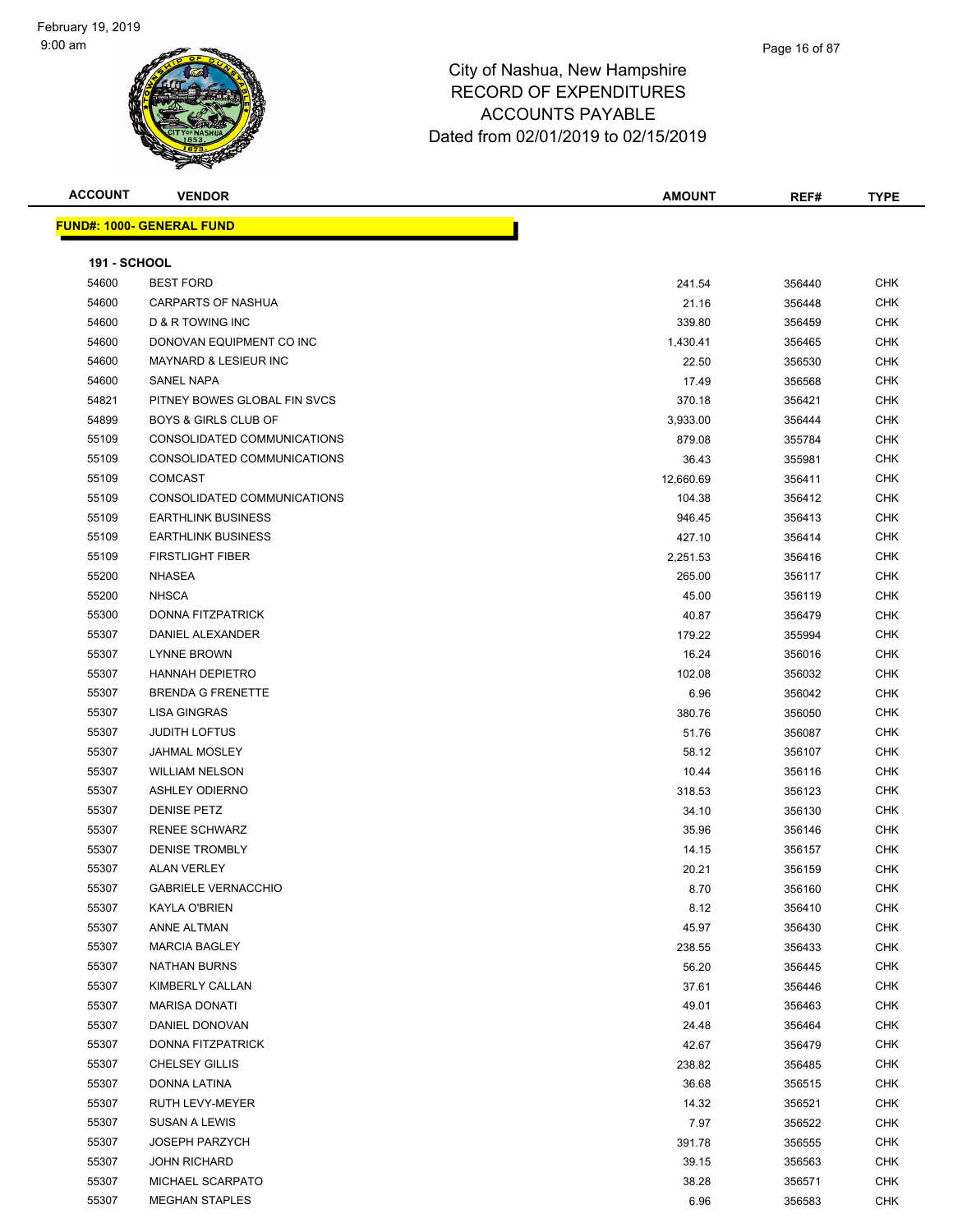#### Page 17 of 87

### City of Nashua, New Hampshire RECORD OF EXPENDITURES ACCOUNTS PAYABLE Dated from 02/01/2019 to 02/15/2019

**FUND#: 1000- GENERAL FUND**

| <b>ACCOUNT</b>      | <b>VENDOR</b>                    | <b>AMOUNT</b> | REF#   | <b>TYPE</b> |
|---------------------|----------------------------------|---------------|--------|-------------|
|                     | <u> IND#: 1000- GENERAL FUND</u> |               |        |             |
| <b>191 - SCHOOL</b> |                                  |               |        |             |
| 55307               | <b>DONALD TESSIER</b>            | 17.40         | 356587 | <b>CHK</b>  |
| 55307               | <b>JESSICA WOJCIK</b>            | 166.03        | 356599 | <b>CHK</b>  |
| 55400               | AMLE                             | 199.99        | 355995 | <b>CHK</b>  |
| 55400               | <b>JOY BRITO</b>                 | 105.00        | 356015 | <b>CHK</b>  |
| 55400               | <b>NHSAA</b>                     | 350.00        | 356118 | <b>CHK</b>  |
| 55400               | <b>NHTM</b>                      | 55.00         | 356120 | CHK         |
| 55400               | UTTARA BOAL                      | 100.00        | 356443 | <b>CHK</b>  |
| 55400               | <b>RICHARD FARRENKOPF</b>        | 42.46         | 356475 | <b>CHK</b>  |
| 55400               | <b>WHITNEY HAYNES</b>            | 100.00        | 356494 | <b>CHK</b>  |
| 55400               | <b>NELMS</b>                     | 1,040.00      | 356547 | <b>CHK</b>  |
| 55400               | PLYMOUTH STATE UNIVERSITY        | 240.00        | 356558 | <b>CHK</b>  |
| 55400               | RAQUEL TOMIC-BEARD               | 100.00        | 356592 | <b>CHK</b>  |
| 55400               | <b>STEVEN WANTE</b>              | 42.46         | 356596 | <b>CHK</b>  |
| 55500               | THE TELEGRAPH                    | 212.60        | 356275 | <b>CHK</b>  |
| 55600               | THE COPY SHOP                    | 542.50        | 356455 | <b>CHK</b>  |
| 55600               | <b>JOSTENS INC</b>               | 3,367.68      | 356509 | <b>CHK</b>  |
| 55607               | PETTY CASH                       | 7.12          | 355984 | <b>CHK</b>  |
| 55607               | PETTY CASH                       | 41.20         | 355985 | <b>CHK</b>  |
| 55607               | <b>MAILFINANCE</b>               | 437.94        | 356095 | <b>CHK</b>  |
| 55607               | US POSTAL SERVICE                | 490.40        | 356158 | <b>CHK</b>  |
| 55607               | PETTY CASH                       | 41.20         | 356419 | <b>CHK</b>  |
| 55607               | <b>RESERVE ACCOUNT</b>           | 2,000.00      | 356562 | <b>CHK</b>  |
| 55635               | NASHUA SCHOOL DISTRICT 42        | 1,459.00      | 155379 | <b>ACH</b>  |
| 55642               | <b>JEFFREY BARNARD</b>           | 68.00         | 356002 | <b>CHK</b>  |
| 55642               | DANIELLE BAXTER                  | 208.00        | 356005 | <b>CHK</b>  |
| 55642               | <b>AARON BRISSON</b>             | 88.00         | 356014 | <b>CHK</b>  |
| 55642               | <b>MARK BUDA</b>                 | 88.00         | 356017 | <b>CHK</b>  |
| 55642               | ROBERT COLLETTI                  | 88.00         | 356028 | <b>CHK</b>  |
| 55642               | MARY JANE CORMIER                | 88.00         | 356029 | <b>CHK</b>  |
| 55642               | MATT DOERFLER                    | 119.64        | 356034 | <b>CHK</b>  |
| 55642               | <b>KENNETH GALICA</b>            | 91.00         | 356043 | <b>CHK</b>  |
| 55642               | ROBERT E GERMANN JR              | 115.40        | 356048 | <b>CHK</b>  |
| 55642               | ROBERT W JOHNSON JR              | 262.00        | 356073 | <b>CHK</b>  |
| 55642               | <b>BRIAN J KENNEDY</b>           | 68.00         | 356075 | <b>CHK</b>  |
| 55642               | <b>GARY KUBA</b>                 | 126.00        | 356080 | <b>CHK</b>  |
| 55642               | DAVID KLIZMICK                   | 88.00         | 356081 | <b>CHK</b>  |

| 55307 | <b>JESSICA WOJCIK</b>     | 166.03   | 356599 | CHK        |
|-------|---------------------------|----------|--------|------------|
| 55400 | AMLE                      | 199.99   | 355995 | <b>CHK</b> |
| 55400 | <b>JOY BRITO</b>          | 105.00   | 356015 | <b>CHK</b> |
| 55400 | <b>NHSAA</b>              | 350.00   | 356118 | <b>CHK</b> |
| 55400 | <b>NHTM</b>               | 55.00    | 356120 | <b>CHK</b> |
| 55400 | UTTARA BOAL               | 100.00   | 356443 | <b>CHK</b> |
| 55400 | RICHARD FARRENKOPF        | 42.46    | 356475 | <b>CHK</b> |
| 55400 | <b>WHITNEY HAYNES</b>     | 100.00   | 356494 | <b>CHK</b> |
| 55400 | <b>NELMS</b>              | 1,040.00 | 356547 | <b>CHK</b> |
| 55400 | PLYMOUTH STATE UNIVERSITY | 240.00   | 356558 | <b>CHK</b> |
| 55400 | RAQUEL TOMIC-BEARD        | 100.00   | 356592 | <b>CHK</b> |
| 55400 | <b>STEVEN WANTE</b>       | 42.46    | 356596 | <b>CHK</b> |
| 55500 | THE TELEGRAPH             | 212.60   | 356275 | <b>CHK</b> |
| 55600 | THE COPY SHOP             | 542.50   | 356455 | <b>CHK</b> |
| 55600 | <b>JOSTENS INC</b>        | 3,367.68 | 356509 | <b>CHK</b> |
| 55607 | PETTY CASH                | 7.12     | 355984 | <b>CHK</b> |
| 55607 | PETTY CASH                | 41.20    | 355985 | <b>CHK</b> |
| 55607 | MAILFINANCE               | 437.94   | 356095 | <b>CHK</b> |
| 55607 | US POSTAL SERVICE         | 490.40   | 356158 | <b>CHK</b> |
| 55607 | PETTY CASH                | 41.20    | 356419 | <b>CHK</b> |
| 55607 | RESERVE ACCOUNT           | 2,000.00 | 356562 | <b>CHK</b> |
| 55635 | NASHUA SCHOOL DISTRICT 42 | 1,459.00 | 155379 | ACH        |
| 55642 | <b>JEFFREY BARNARD</b>    | 68.00    | 356002 | <b>CHK</b> |
| 55642 | DANIELLE BAXTER           | 208.00   | 356005 | <b>CHK</b> |
| 55642 | <b>AARON BRISSON</b>      | 88.00    | 356014 | <b>CHK</b> |
| 55642 | <b>MARK BUDA</b>          | 88.00    | 356017 | <b>CHK</b> |
| 55642 | ROBERT COLLETTI           | 88.00    | 356028 | <b>CHK</b> |
| 55642 | <b>MARY JANE CORMIER</b>  | 88.00    | 356029 | <b>CHK</b> |
| 55642 | <b>MATT DOERFLER</b>      | 119.64   | 356034 | <b>CHK</b> |
| 55642 | <b>KENNETH GALICA</b>     | 91.00    | 356043 | <b>CHK</b> |
| 55642 | ROBERT E GERMANN JR       | 115.40   | 356048 | <b>CHK</b> |
| 55642 | ROBERT W JOHNSON JR       | 262.00   | 356073 | <b>CHK</b> |
| 55642 | <b>BRIAN J KENNEDY</b>    | 68.00    | 356075 | <b>CHK</b> |
| 55642 | <b>GARY KUBA</b>          | 126.00   | 356080 | <b>CHK</b> |
| 55642 | <b>DAVID KUZMICK</b>      | 88.00    | 356081 | <b>CHK</b> |
| 55642 | FREDERICK LATHAM          | 68.00    | 356082 | <b>CHK</b> |
| 55642 | <b>SHAWN LOUGHRAN</b>     | 88.00    | 356088 | <b>CHK</b> |
| 55642 | <b>JAMES LOWTHER</b>      | 68.00    | 356089 | <b>CHK</b> |
| 55642 | ANDREW MACDONALD          | 88.00    | 356093 | <b>CHK</b> |
| 55642 | <b>DENNIS MCCARTHY</b>    | 68.00    | 356100 | <b>CHK</b> |
| 55642 | THOMAS MCDONOUGH          | 68.00    | 356101 | <b>CHK</b> |
| 55642 | <b>DENNIS MELANSON</b>    | 68.00    | 356104 | <b>CHK</b> |
| 55642 | <b>BARBARA MICHAEL</b>    | 68.00    | 356105 | <b>CHK</b> |
| 55642 | <b>JIM PAIVA</b>          | 88.00    | 356124 | <b>CHK</b> |
| 55642 | <b>MARIO PENA</b>         | 68.00    | 356126 | <b>CHK</b> |
| 55642 | <b>EDWARD PETERSON</b>    | 68.00    | 356129 | <b>CHK</b> |
| 55642 | <b>STEVEN R PORTER</b>    | 68.00    | 356134 | <b>CHK</b> |
|       |                           |          |        |            |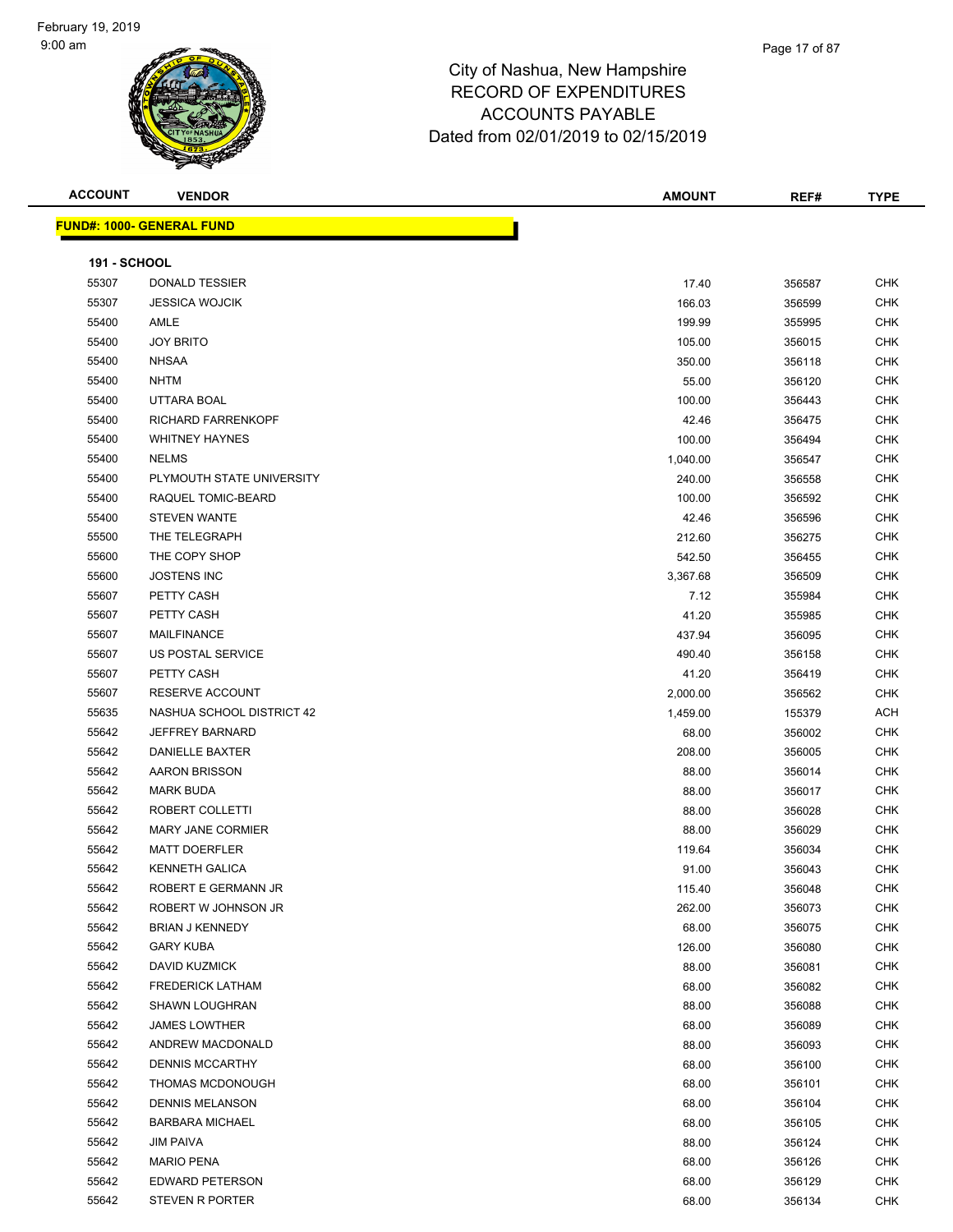| <b>ACCOUNT</b>      | <b>VENDOR</b>                        | <b>AMOUNT</b> | REF#   | <b>TYPE</b> |
|---------------------|--------------------------------------|---------------|--------|-------------|
|                     | <b>FUND#: 1000- GENERAL FUND</b>     |               |        |             |
|                     |                                      |               |        |             |
| <b>191 - SCHOOL</b> |                                      |               |        |             |
| 55642               | JEFFREY B RADIN                      | 88.00         | 356137 | <b>CHK</b>  |
| 55642               | <b>KEVIN SIMONEAU</b>                | 68.00         | 356149 | CHK         |
| 55642               | <b>DAVID SINCLAIR</b>                | 68.00         | 356150 | CHK         |
| 55642               | <b>JACQUELINE SULLIVAN</b>           | 198.00        | 356154 | CHK         |
| 55642               | <b>GARY WONG</b>                     | 88.00         | 356167 | CHK         |
| 55642               | <b>GARY R YOUNG</b>                  | 102.00        | 356169 | CHK         |
| 55642               | <b>KAREN ZIELINSKI</b>               | 204.00        | 356170 | <b>CHK</b>  |
| 55642               | <b>JEFFREY BARNARD</b>               | 68.00         | 356435 | CHK         |
| 55642               | ROBERT COLLETTI                      | 88.00         | 356451 | CHK         |
| 55642               | ROBERT DUBE                          | 68.00         | 356466 | <b>CHK</b>  |
| 55642               | <b>DON FERNANDES</b>                 | 68.00         | 356477 | CHK         |
| 55642               | <b>KEITH FRONK</b>                   | 88.00         | 356481 | CHK         |
| 55642               | PETER B HALEY                        | 88.00         | 356490 | CHK         |
| 55642               | <b>KENNETH HAMEL</b>                 | 68.00         | 356491 | CHK         |
| 55642               | ROBERT W JOHNSON JR                  | 204.00        | 356508 | CHK         |
| 55642               | <b>GARY KUBA</b>                     | 88.00         | 356511 | CHK         |
| 55642               | DAVID KUZMICK                        | 88.00         | 356512 | CHK         |
| 55642               | DANA LAVOIE                          | 88.00         | 356516 | <b>CHK</b>  |
| 55642               | PATRICK MCCARTHY                     | 88.00         | 356531 | CHK         |
| 55642               | <b>DENNIS MELANSON</b>               | 68.00         | 356533 | <b>CHK</b>  |
| 55642               | ANDREW JAMES MILLS                   | 88.00         | 356536 | <b>CHK</b>  |
| 55642               | <b>EDWARD PETERSON</b>               | 68.00         | 356557 | CHK         |
| 55642               | DARRELL ROBICHAUD                    | 88.00         | 356564 | CHK         |
| 55642               | <b>MARK C RYDER</b>                  | 285.64        | 356566 | CHK         |
| 55642               | RON SCACCIA                          | 88.00         | 356570 | CHK         |
| 55642               | RAYMOND F SEDDON                     | 338.50        | 356576 | CHK         |
| 55642               | <b>KEVIN SIMONEAU</b>                | 88.00         | 356578 | CHK         |
| 55690               | FIRST STUDENT INC                    | 13,431.87     | 356039 | CHK         |
| 55690               | FIRST STUDENT INC                    | 322,979.09    | 356478 | CHK         |
| 55691               | <b>BRAD CANFIELD</b>                 | 1,218.00      | 356021 | CHK         |
| 55691               | <b>JESSICA FLAGLER</b>               | 1,218.00      | 356040 | CHK         |
| 55691               | SARAH WINSLOW                        | 333.50        | 356166 | <b>CHK</b>  |
| 55691               | ADVENTURE LIMOUSINE INC              | 1,300.00      | 356428 | <b>CHK</b>  |
| 55691               | DURHAM SCHOOL SERVICES               |               |        | <b>CHK</b>  |
| 55691               | FIRST STUDENT INC                    | 56,363.33     | 356467 |             |
|                     |                                      | 292,266.25    | 356478 | CHK         |
| 55694               | THE PLUS CO INC                      | 189.00        | 356133 | CHK         |
| 55694               | CONTOOCOOK VALLEY SCHOOL DISTR       | 4,899.85      | 356452 | <b>CHK</b>  |
| 55694               | <b>CREST</b>                         | 35,091.00     | 356457 | CHK         |
| 55694               | DEVEREUX ADVANCED BEHAVIORAL         | 17,548.17     | 356460 | <b>CHK</b>  |
| 55694               | DOCTOR FRANKLIN PERKINS SCH          | 13,697.46     | 356462 | <b>CHK</b>  |
| 55694               | <b>EASTER SEALS OF NEW HAMPSHIRE</b> | 6,997.90      | 356470 | <b>CHK</b>  |
| 55694               | EVERGREEN CENTER INC                 | 21,682.02     | 356473 | <b>CHK</b>  |
| 55694               | <b>LEARNING PREP SCHOOL</b>          | 6,094.40      | 356517 | <b>CHK</b>  |
| 55694               | LEARNING SKILLS ACADEMY              | 5,539.59      | 356518 | CHK         |
| 55694               | LIGHTHOUSE SCHOOL INC                | 173,580.54    | 356523 | CHK         |
| 55694               | MELMARK NEW ENGLAND                  | 49,482.09     | 356534 | CHK         |
| 55694               | MARLENE S MORGAN                     | 262.50        | 356539 | CHK         |
| 55694               | MOUNT PROSPECT ACADEMY INC           | 7,400.31      | 356540 | <b>CHK</b>  |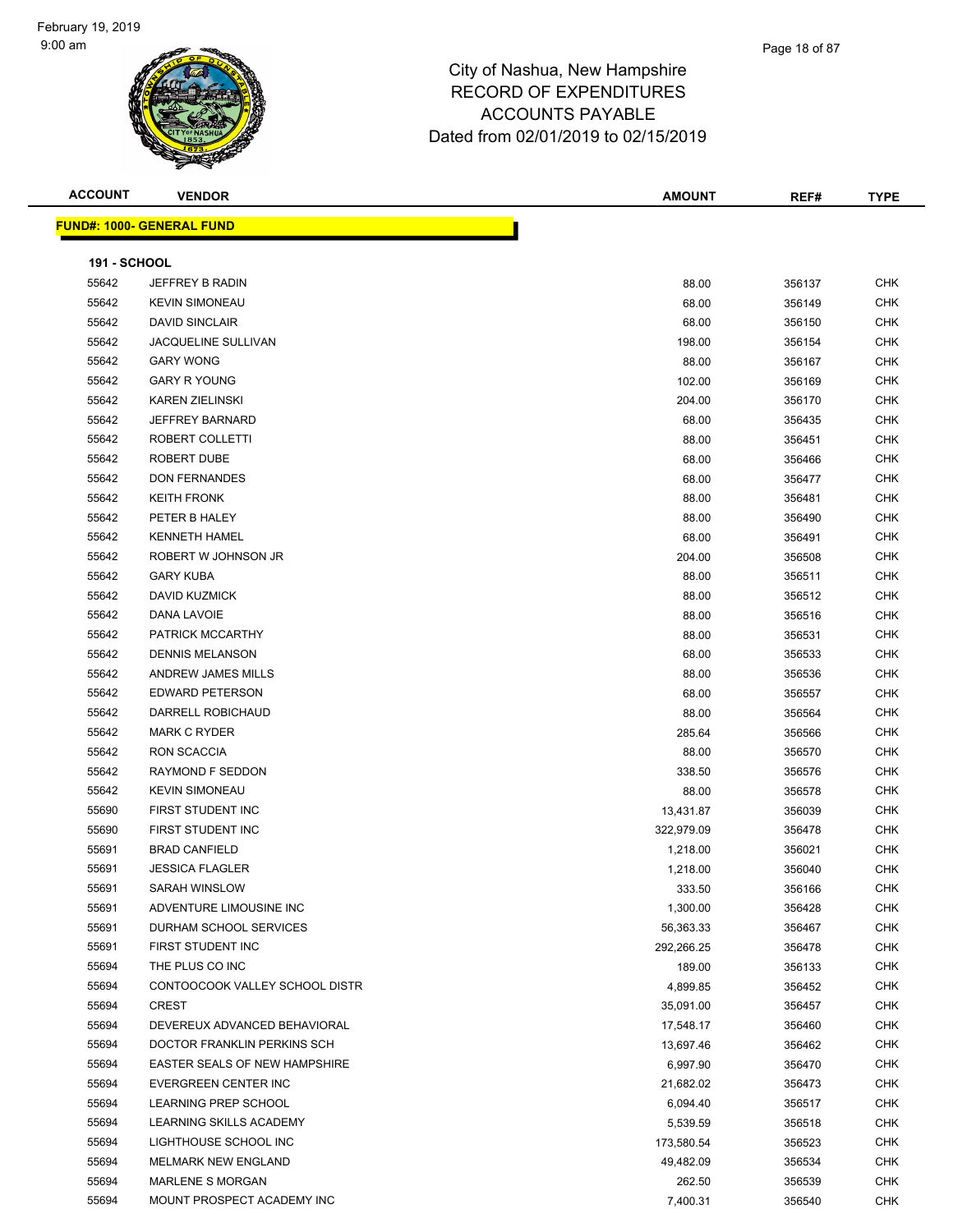#### Page 19 of 87

| <b>ACCOUNT</b>      | <b>VENDOR</b>                    | <b>AMOUNT</b> | REF#   | <b>TYPE</b> |
|---------------------|----------------------------------|---------------|--------|-------------|
|                     | <b>FUND#: 1000- GENERAL FUND</b> |               |        |             |
|                     |                                  |               |        |             |
| <b>191 - SCHOOL</b> |                                  |               |        |             |
| 55694               | NASHOBA LEARNING GROUP           | 21,075.18     | 356542 | <b>CHK</b>  |
| 55694               | NASHUA CHILDRENS HOME            | 28,213.92     | 356543 | <b>CHK</b>  |
| 55694               | PARKER EDUCATION                 | 12,805.38     | 356554 | <b>CHK</b>  |
| 55694               | REGIONAL SERVICES & EDUCATION    | 20,231.98     | 356561 | <b>CHK</b>  |
| 55694               | SEACOAST LEARNING COLLABORATIV   | 808.48        | 356575 | <b>CHK</b>  |
| 55694               | SHAKER REGIONAL SCHOOL DISTRIC   | 2,454.83      | 356577 | <b>CHK</b>  |
| 55694               | SPAULDING YOUTH CTR              | 21,249.40     | 356580 | <b>CHK</b>  |
| 55694               | ST ANNS HOME INC                 | 16,286.47     | 356581 | <b>CHK</b>  |
| 55699               | <b>EXTRA DUTY SOLUTIONS</b>      | 1,322.96      | 155383 | ACH         |
| 55699               | AUDREY VARGA                     | 385.00        | 356594 | <b>CHK</b>  |
| 61100               | AMAZON.COM LLC                   | 60.40         | 155344 | ACH         |
| 61100               | <b>SCHOOL SPECIALTY</b>          | 86.09         | 356145 | <b>CHK</b>  |
| 61100               | WB MASON CO INC                  | 901.16        | 356163 | <b>CHK</b>  |
| 61100               | <b>COLLEEN HUSSEY</b>            | 82.29         | 356502 | CHK         |
| 61100               | <b>HELAYNE TALBOTT</b>           | 28.44         | 356585 | <b>CHK</b>  |
| 61100               | WB MASON CO INC                  | 2,328.26      | 356597 | <b>CHK</b>  |
| 61135               | AMAZON.COM LLC                   | 1,292.69      | 155344 | ACH         |
| 61135               | AMAZON.COM LLC                   | 131.21        | 155382 | ACH         |
| 61135               | PETTY CASH                       | 85.00         | 355984 | <b>CHK</b>  |
| 61135               | PETTY CASH                       | 74.43         | 355985 | <b>CHK</b>  |
| 61135               | PETTY CASH                       | 139.34        | 355986 | <b>CHK</b>  |
| 61135               | AC MOORE                         | 21.25         | 355990 | <b>CHK</b>  |
| 61135               | ALLISON ANNAND                   | 146.82        | 355997 | <b>CHK</b>  |
| 61135               | <b>B&amp;H PHOTO-VIDEO</b>       | 716.63        | 356001 | CHK         |
| 61135               | <b>BELLETETES INC</b>            | 15.17         | 356007 | CHK         |
| 61135               | <b>KAREN BENZEKRI</b>            | 277.08        | 356008 | <b>CHK</b>  |
| 61135               | UTTARA BOAL                      | 80.00         | 356011 | <b>CHK</b>  |
| 61135               | LYNNE BROWN                      | 54.00         | 356016 | <b>CHK</b>  |
| 61135               | RANDY CALHOUN                    | 189.10        | 356020 | <b>CHK</b>  |
| 61135               | SHELLEY COSTANTINI               | 42.95         | 356031 | <b>CHK</b>  |
| 61135               | <b>GANDER PUBLISHING</b>         | 514.75        | 356044 | <b>CHK</b>  |
| 61135               | <b>GENERAL LINEN SERVICE INC</b> | 92.97         | 356047 | <b>CHK</b>  |
| 61135               | <b>GLOBAL TRADEQUEST INC</b>     | 162.00        | 356052 | <b>CHK</b>  |
| 61135               | <b>GOVCONNECTION INC</b>         | 1,919.40      | 356053 | <b>CHK</b>  |
| 61135               | <b>HEINEMANN</b>                 | 36.00         | 356059 | <b>CHK</b>  |
| 61135               | HOME DEPOT CREDIT SERVICES       | 23.91         | 356063 | <b>CHK</b>  |
| 61135               | HOME DEPOT CREDIT SERVICE        | 262.85        | 356064 | <b>CHK</b>  |
| 61135               | <b>IRLEN INSTITUTE</b>           | 52.90         | 356068 | <b>CHK</b>  |
| 61135               | <b>JW PEPPER &amp; SONS INC</b>  | 90.99         | 356071 | <b>CHK</b>  |
| 61135               | JOHN WILEY & SONS                | 90.58         | 356072 | <b>CHK</b>  |
| 61135               | KORI KENNEDY                     | 73.16         | 356076 | <b>CHK</b>  |
| 61135               | <b>BRITTANY LEIDINGER</b>        | 101.97        | 356085 | <b>CHK</b>  |
| 61135               | LUMBERJACK LUMBER INC            | 2,250.00      | 356090 | <b>CHK</b>  |
| 61135               | MARKET BASKET ACCT 2589096       | 456.27        | 356096 | <b>CHK</b>  |
| 61135               | <b>NASCO</b>                     | 63.19         | 356110 | <b>CHK</b>  |
| 61135               | <b>WILLIAM NELSON</b>            | 147.86        | 356116 | <b>CHK</b>  |
| 61135               | PITSCO INC                       | 67.93         | 356132 | <b>CHK</b>  |
| 61135               | PURELAND SUPPLY LLC              | 101.02        | 356136 | <b>CHK</b>  |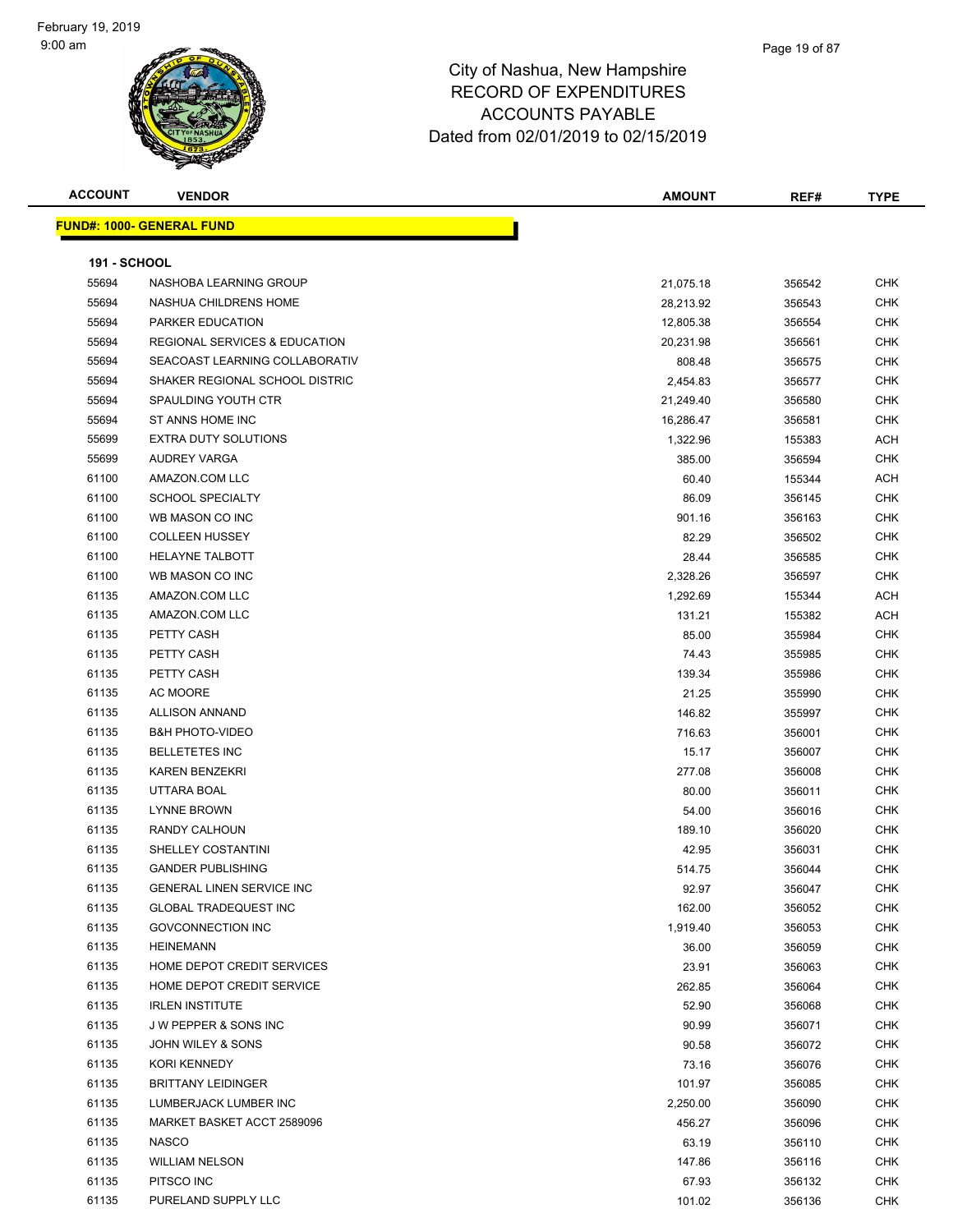#### Page 20 of 87

### City of Nashua, New Hampshire RECORD OF EXPENDITURES ACCOUNTS PAYABLE Dated from 02/01/2019 to 02/15/2019

| <b>ACCOUNT</b> |  |  |  |
|----------------|--|--|--|
|----------------|--|--|--|

|  | <b>FUND#: 1000- GENERAL FUND</b> |  |
|--|----------------------------------|--|
|  |                                  |  |
|  |                                  |  |

|                     |                                  | Dated from 02/01/2019 to 02/15/2019 |         |              |
|---------------------|----------------------------------|-------------------------------------|---------|--------------|
| ACCOUNT             | <b>VENDOR</b>                    | <b>AMOUNT</b>                       | REF#    | <b>TYPE</b>  |
|                     | <u> IND#: 1000- GENERAL FUND</u> |                                     |         |              |
| <b>191 - SCHOOL</b> |                                  |                                     |         |              |
| 61135               | <b>SCHOLASTIC INC</b>            | 108.23                              | 356143  | <b>CHK</b>   |
| 61135               | <b>SCHOOL SPECIALTY</b>          | 2,908.87                            | 356145  | <b>CHK</b>   |
| 61135               | WB MASON CO INC                  | 3,472.77                            | 356163  | <b>CHK</b>   |
| 61135               | <b>WILSON LANGUAGE</b>           | 90.40                               | 356165  | <b>CHK</b>   |
| 61135               | <b>KAREN KARIGER</b>             | 81.55                               | 356406  | <b>CHK</b>   |
| 61135               | <b>MELISSA MEZZAPELLE</b>        | 32.21                               | 356407  | <b>CHK</b>   |
| 61135               | PETTY CASH                       | 74.43                               | 356419  | <b>CHK</b>   |
| 61135               | PETTY CASH                       | 30.98                               | 356420  | <b>CHK</b>   |
| 61135               | UNITED PARCEL SERVICE            | 6.18                                | 356424  | <b>CHK</b>   |
| 61135               | AMERICAN MATHEMATICS COMPET      | 245.00                              | 356431  | <b>CHK</b>   |
| 61135               | <b>BAILEY POTTERY EQUIP CORP</b> | 432.35                              | 356434  | <b>CHK</b>   |
| 61135               | <b>CARPARTS OF NASHUA</b>        | 223.96                              | 356448  | <b>CHK</b>   |
| 61135               | COPY RITE PRINTING               | 190.00                              | 356454  | <b>CHK</b>   |
| 61135               | <b>BRANDI DUTTON</b>             | 65.99                               | 356468  | <b>CHK</b>   |
| 61135               | ELENCO ELECTRONICS INC           | 79.80                               | 356471  | <b>CHK</b>   |
| 61135               | <b>GENERAL LINEN SERVICE INC</b> | 185.94                              | 356484  | <b>CHK</b>   |
| 61135               | <b>HANNAFORD</b>                 | 198.23                              | 356492  | <b>CHK</b>   |
| 61135               | HOME DEPOT CREDIT SERVICE        | 62.73                               | 356499  | <b>CHK</b>   |
| 61135               | HOUGHTON MIFFLIN HARCOURT PUB.   | 395.14                              | 356501  | <b>CHK</b>   |
| 61135               | <b>IMPERIAL DADE</b>             | 132.39                              | 356503  | <b>CHK</b>   |
| 61135               | LAKESHORE LEARNING MATERIALS     | 149.45                              | 356514  | <b>CHK</b>   |
| 61135               | MARKET BASKET ACCT 2589096       | 197.33                              | 356528  | <b>CHK</b>   |
| 61135               | MCGRAW HILL SCHOOL EDUCATION     | 81.76                               | 356532  | <b>CHK</b>   |
| 61135               | <b>BROOKE MONTWILL</b>           | 52.40                               | 356537  | <b>CHK</b>   |
| 61135               | MOORE MEDICAL LLC                | 339.00                              | 356538  | <b>CHK</b>   |
| 61135               | <b>NCS PEARSON</b>               | 160.50                              | 356546  | <b>CHK</b>   |
| 61135               | <b>JACQUELINE OKONAK</b>         | 35.00                               | 356552  | <b>CHK</b>   |
| 61135               | <b>TARA OSINSKI</b>              | 44.00                               | 356553  | <b>CHK</b>   |
| 61135               | REALLY GOOD STUFF LLC            | 201.31                              | 356560  | CHK          |
| 61135               | <b>SARGENT WELCH</b>             | 238.10                              | 356569  | <b>CHK</b>   |
| 61135               | <b>SCHOOL HEALTH CORP</b>        | 90.21                               | 356572  | <b>CHK</b>   |
| 61135               | <b>SCHOOL SPECIALTY</b>          | 720.03                              | 356574  | <b>CHK</b>   |
| 61135               | <b>JULIE SLATTERY</b>            | 78.90                               | 356579  | <b>CHK</b>   |
| 61135               | WB MASON CO INC                  | 674.31                              | 356597  | <b>CHK</b>   |
| 61135               | <b>SUZANNE WINTERS</b>           | 182.99                              | 356598  | <b>CHK</b>   |
| 61142               | SCHOOL NURSE SUPPLY INC          | 177.40                              | 356144  | <b>CHK</b>   |
| 61142               | WILLIAM V MACGILL & CO           | 150.00                              | 356164  | CHK          |
| 61142               | <b>SCHOOL HEALTH CORP</b>        | 380.20                              | 356572  | <b>CHK</b>   |
| 0.1110              | COUQOL MUDOE OUDDLY INC.         | 00000                               | 0000722 | $\sim$ $\mu$ |

| 61135 | HOUGHTON MIFFLIN HARCOURT PUB. | 395.14   | 356501 | <b>CHK</b> |
|-------|--------------------------------|----------|--------|------------|
| 61135 | <b>IMPERIAL DADE</b>           | 132.39   | 356503 | CHK        |
| 61135 | LAKESHORE LEARNING MATERIALS   | 149.45   | 356514 | CHK        |
| 61135 | MARKET BASKET ACCT 2589096     | 197.33   | 356528 | CHK        |
| 61135 | MCGRAW HILL SCHOOL EDUCATION   | 81.76    | 356532 | CHK        |
| 61135 | <b>BROOKE MONTWILL</b>         | 52.40    | 356537 | <b>CHK</b> |
| 61135 | MOORE MEDICAL LLC              | 339.00   | 356538 | CHK        |
| 61135 | <b>NCS PEARSON</b>             | 160.50   | 356546 | CHK        |
| 61135 | JACQUELINE OKONAK              | 35.00    | 356552 | <b>CHK</b> |
| 61135 | <b>TARA OSINSKI</b>            | 44.00    | 356553 | CHK        |
| 61135 | REALLY GOOD STUFF LLC          | 201.31   | 356560 | CHK        |
| 61135 | <b>SARGENT WELCH</b>           | 238.10   | 356569 | <b>CHK</b> |
| 61135 | <b>SCHOOL HEALTH CORP</b>      | 90.21    | 356572 | <b>CHK</b> |
| 61135 | <b>SCHOOL SPECIALTY</b>        | 720.03   | 356574 | <b>CHK</b> |
| 61135 | <b>JULIE SLATTERY</b>          | 78.90    | 356579 | CHK        |
| 61135 | WB MASON CO INC                | 674.31   | 356597 | CHK        |
| 61135 | <b>SUZANNE WINTERS</b>         | 182.99   | 356598 | <b>CHK</b> |
| 61142 | SCHOOL NURSE SUPPLY INC        | 177.40   | 356144 | <b>CHK</b> |
| 61142 | WILLIAM V MACGILL & CO         | 150.00   | 356164 | CHK        |
| 61142 | <b>SCHOOL HEALTH CORP</b>      | 380.20   | 356572 | <b>CHK</b> |
| 61142 | SCHOOL NURSE SUPPLY INC        | 808.62   | 356573 | <b>CHK</b> |
| 61249 | AMAZON.COM LLC                 | 37.98    | 155344 | <b>ACH</b> |
| 61249 | MCGRAW HILL SCHOOL EDUCATION   | 306.44   | 356102 | CHK        |
| 61299 | <b>FASTENAL CO</b>             | 217.90   | 356038 | CHK        |
| 61299 | <b>JOSTENS INC</b>             | 1,312.00 | 356074 | <b>CHK</b> |
| 61299 | <b>TARA KINSELLA</b>           | 32.41    | 356077 | <b>CHK</b> |
| 61299 | NHASEA                         | 119.00   | 356117 | CHK        |
| 61299 | <b>GABRIELE VERNACCHIO</b>     | 63.20    | 356160 | CHK        |
| 61299 | PETTY CASH                     | 118.96   | 356420 | CHK        |
| 61299 | UNITED PARCEL SERVICE          | 29.45    | 356424 | CHK        |
|       |                                |          |        |            |
|       |                                |          |        |            |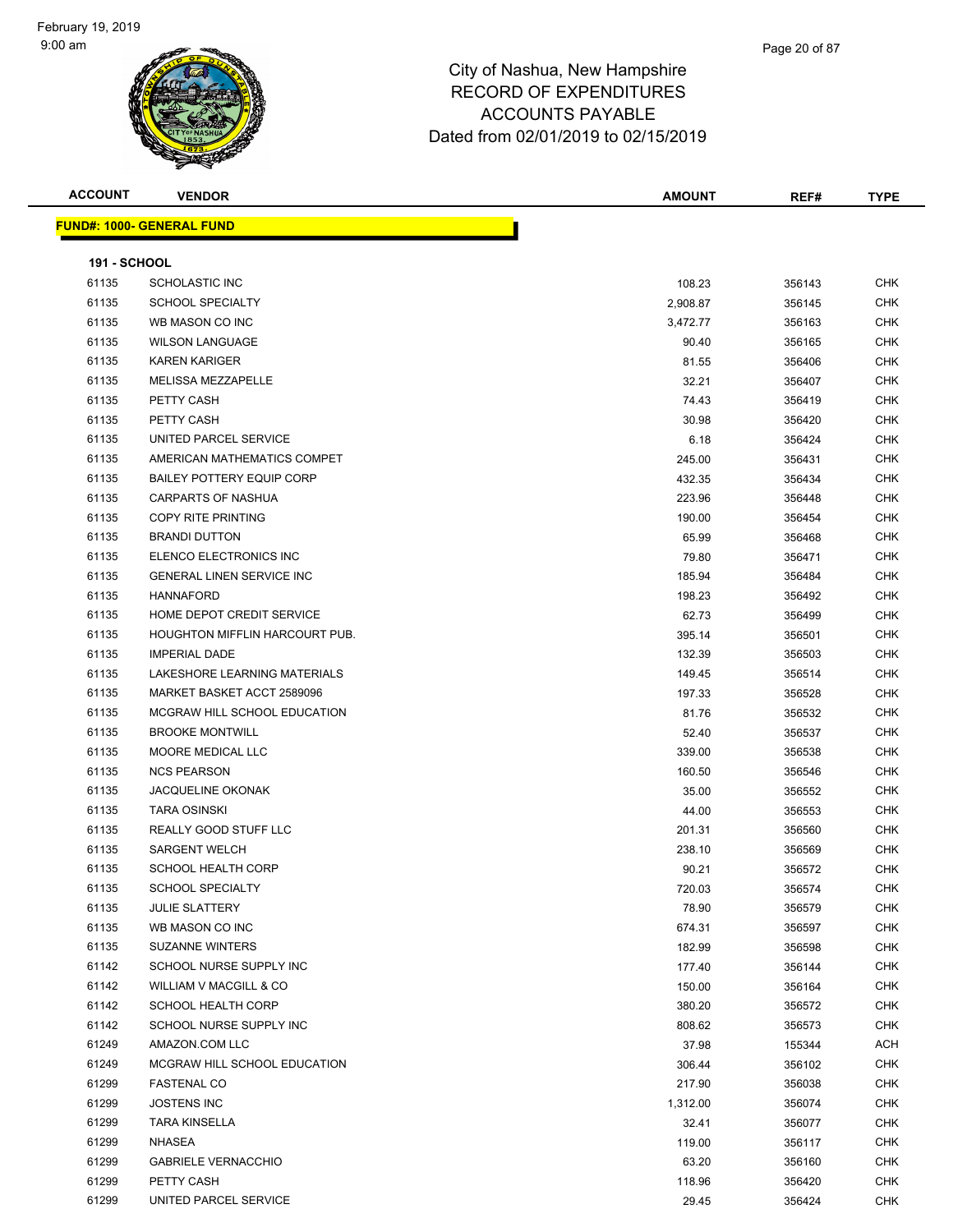| <b>ACCOUNT</b>      | <b>VENDOR</b>                         | <b>AMOUNT</b> | REF#   | <b>TYPE</b> |
|---------------------|---------------------------------------|---------------|--------|-------------|
|                     | <b>FUND#: 1000- GENERAL FUND</b>      |               |        |             |
|                     |                                       |               |        |             |
| <b>191 - SCHOOL</b> |                                       |               |        |             |
| 61299               | <b>FASTENAL CO</b>                    | 444.62        | 356476 | <b>CHK</b>  |
| 61299               | <b>WAL-MART</b>                       | 550.36        | 356595 | <b>CHK</b>  |
| 61407               | AMAZON.COM LLC                        | 222.78        | 155344 | ACH         |
| 61407               | <b>GRAINGER</b>                       | 1,182.81      | 356054 | CHK         |
| 61407               | INTERSTATE ALL BATTERY CENTER         | 315.80        | 356067 | CHK         |
| 61407               | M & M ELECTRICAL SUPPLY CO INC        | 28.65         | 356091 | CHK         |
| 61407               | <b>GRAINGER</b>                       | 175.24        | 356488 | CHK         |
| 61407               | INTERSTATE ALL BATTERY CENTER         | 460.43        | 356505 | CHK         |
| 61414               | F W WEBB COMPANY                      | 1,217.39      | 356036 | CHK         |
| 61414               | <b>HAJOCA CORPORATION</b>             | 455.12        | 356056 | <b>CHK</b>  |
| 61414               | F W WEBB COMPANY                      | 430.50        | 356474 | CHK         |
| 61414               | <b>HAJOCA CORPORATION</b>             | 1,249.83      | 356489 | CHK         |
| 61421               | <b>CAPP INC</b>                       | 2,359.00      | 356022 | CHK         |
| 61421               | SIEMENS INDUSTRY INC                  | 489.00        | 356148 | CHK         |
| 61421               | CAPP INC                              | 465.00        | 356447 | CHK         |
| 61421               | CONTROL TECHNOLOGIES INC              | 725.42        | 356453 | CHK         |
| 61428               | AMAZON.COM LLC                        | 89.97         | 155382 | ACH         |
| 61428               | CLEAN-O-RAMA                          | 330.79        | 356026 | CHK         |
| 61428               | <b>IMPERIAL DADE</b>                  | 1,783.31      | 356065 | CHK         |
| 61599               | NASHUA OUTDOOR POWER EQUIPMENT        | 164.52        | 356112 | CHK         |
| 61607               | <b>MICHAEL MAHONEY</b>                | 59.90         | 356094 | CHK         |
| 61607               | <b>SCHOOL SPECIALTY</b>               | 77.50         | 356145 | CHK         |
| 61607               | <b>JANE STEWART</b>                   | 75.92         | 356153 | <b>CHK</b>  |
| 61607               | <b>CUSTOM COMPUTER SPECIALIST INC</b> | 357.40        | 356458 | <b>CHK</b>  |
| 61607               | COMPUTER HUT dba IT INSIDERS          | 39.95         | 356506 | CHK         |
| 61650               | KONICA MINOLTA BUSINESS               | 960.00        | 356078 | CHK         |
| 61814               | FOLLETT SCHOOL SOLUTIONS INC          | 286.84        | 356041 | CHK         |
| 61814               | PERMA-BOUND                           | 66.11         | 356128 | CHK         |
| 61814               | FOLLETT SCHOOL SOLUTIONS INC          | 250.90        | 356480 | CHK         |
| 61814               | SADDLEBACK EDUCATIONAL INC            | 119.17        | 356567 | CHK         |
| 61821               | PROQUEST LLC                          | 2,120.20      | 155345 | ACH         |
| 61830               | N2Y LLC                               | 1,951.30      | 356109 | <b>CHK</b>  |
| 61875               | AMAZON.COM LLC                        | 50.40         | 155382 | ACH         |
| 61875               | ACADEMIC THERAPY/HIGH NOON BKS        | 352.93        | 355991 | <b>CHK</b>  |
| 61875               | <b>ASCD</b>                           | 16.49         | 355998 | <b>CHK</b>  |
| 61875               | <b>BARNES &amp; NOBLE INC</b>         | 1,182.24      | 356003 | CHK         |
| 61875               | FOLLETT SCHOOL SOLUTIONS INC          | 125.03        | 356041 | <b>CHK</b>  |
| 61875               | DARCY ROCK-O'HARA                     | 191.76        | 356141 | CHK         |
| 61875               | <b>JOHN FINOCCHIARO</b>               | 18.95         | 356405 | CHK         |
| 71221               | AMAZON.COM LLC                        | (39.10)       | 155382 | <b>ACH</b>  |
| 71221               | COMPUTER HUT dba IT INSIDERS          | 3,059.25      | 356069 | <b>CHK</b>  |
| 71800               | <b>GLOBAL INDUSTRIAL EQUIPMENT</b>    | 399.95        | 356051 | <b>CHK</b>  |
| 71800               | PRO AV SYSTEMS INC                    | 582.00        | 356135 | <b>CHK</b>  |
| 71800               | WB MASON CO INC                       | 344.64        | 356163 | CHK         |
| 71999               | AMAZON.COM LLC                        | 149.95        | 155344 | ACH         |
| 71999               | BUYQUEST.COM                          | 425.70        | 356019 | CHK         |
| 71999               | BEST BUY BUSINESS ADVANTAGE           | 299.99        | 356439 | CHK         |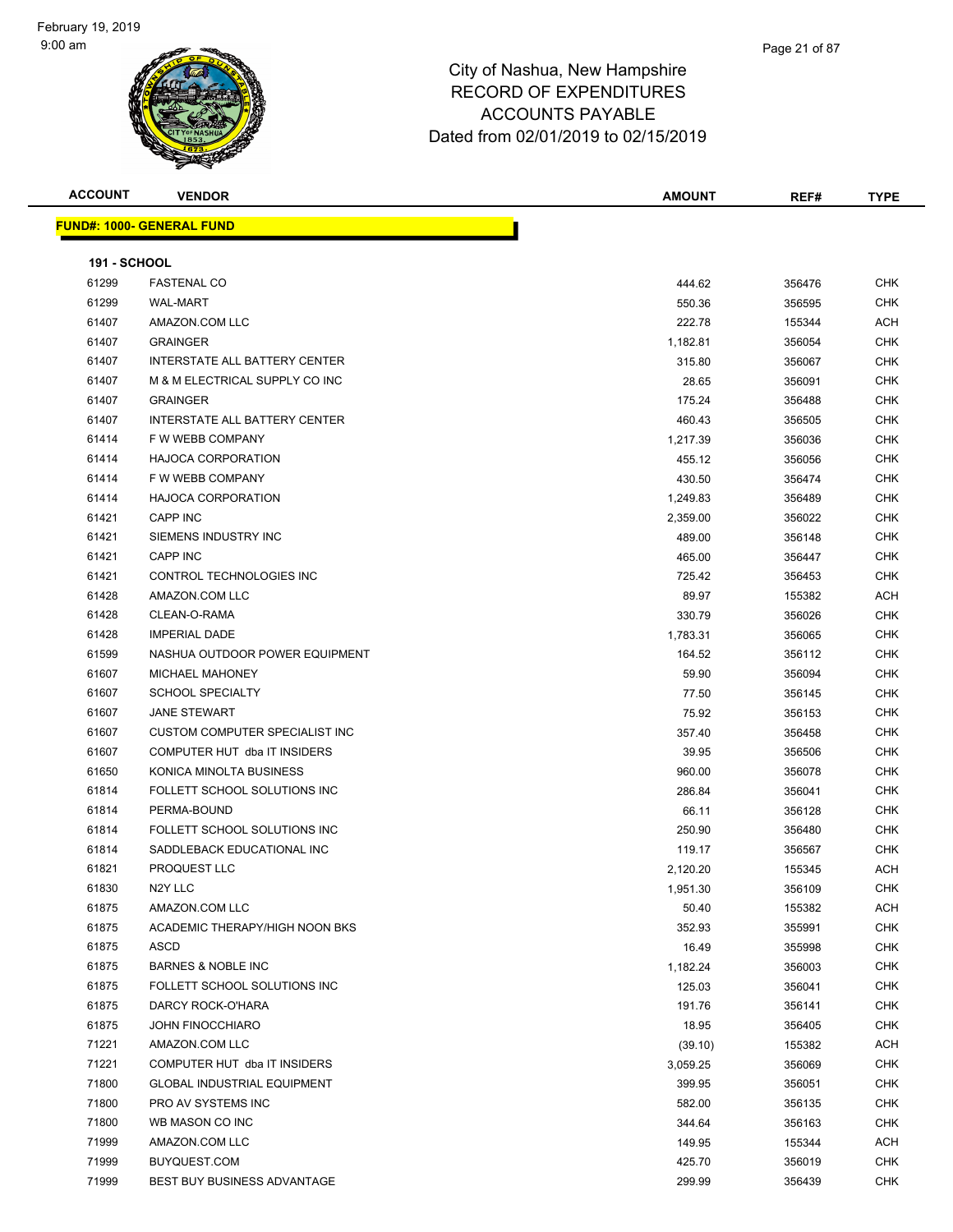| 9:00 am<br>Page 22 of 87<br>City of Nashua, New Hampshire<br><b>RECORD OF EXPENDITURES</b><br><b>ACCOUNTS PAYABLE</b><br>Dated from 02/01/2019 to 02/15/2019<br><b>ACCOUNT</b><br><b>VENDOR</b><br><b>AMOUNT</b><br>REF#<br><b>TYPE</b><br><b>FUND#: 1000- GENERAL FUND</b><br><b>TOTAL 191 - SCHOOL</b><br>\$1,619,992.65<br><b>TOTAL FUND 1000 - GENERAL FUND</b><br>\$2,701,956.19<br><b>FUND#: 1001- GF-CAPITAL IMPROVEMENTS</b><br><b>152 - FIRE</b><br>81100<br>1,799.94<br><b>CHK</b><br><b>BARON'S MAJOR BRANDS</b><br>355847<br>81100<br>MERCIER ELECTRIC COMMUNICATION<br><b>CHK</b><br>4,617.50<br>356361<br><b>TOTAL 152 - FIRE</b><br>\$6,417.44<br><b>160 - PW-ADMIN &amp; ENGINEERING</b><br>1,835.59<br>356328<br><b>CHK</b><br>81100<br>FUSS & O'NEILL, INC.<br>\$1,835.59<br>TOTAL 160 - PW-ADMIN & ENGINEERING<br>161 - STREETS<br>81100<br>F W WEBB COMPANY<br><b>CHK</b><br>626.10<br>355872<br>102.15<br><b>CHK</b><br>81100<br>MANCHESTER HOSE & COUPLING LLC<br>355912<br><b>CHK</b><br>81100<br>MANCHESTER HOSE & COUPLING LLC<br>356355<br>561.40<br><b>TOTAL 161 - STREETS</b><br>\$1,289.65<br><b>191 - SCHOOL</b><br>81100<br>E J PAVING COMPANY INC<br>7,308.09<br>356469<br><b>CHK</b><br>\$7,308.09<br>TOTAL 191 - SCHOOL<br><b>TOTAL FUND 1001 - GF-CAPITAL IMPROVEMENTS</b><br>\$16,850.77<br><b>FUND#: 1010- GF-PRIOR YEAR ENC &amp; ESCROWS</b><br><b>101 - MAYOR</b><br>AMAZON.COM LLC<br>61299<br>213.43<br>155374<br>ACH<br>\$213.43<br>TOTAL 101 - MAYOR<br>.<br><b>156 - EMERGENCY MANAGEMENT</b><br><b>MATTHEW CHIGAS</b><br><b>CHK</b><br>55421<br>199.52<br>356235<br>55421<br><b>JUSTIN KATES</b><br>503.72<br>356243<br>CHK<br><b>TOTAL 156 - EMERGENCY MANAGEMENT</b><br>\$703.24<br><b>177 - PARKS &amp; RECREATION</b><br>61539<br><b>EARTHPLANTER</b><br><b>CHK</b><br>9,860.00<br>356318 | February 19, 2019 |  |  |
|---------------------------------------------------------------------------------------------------------------------------------------------------------------------------------------------------------------------------------------------------------------------------------------------------------------------------------------------------------------------------------------------------------------------------------------------------------------------------------------------------------------------------------------------------------------------------------------------------------------------------------------------------------------------------------------------------------------------------------------------------------------------------------------------------------------------------------------------------------------------------------------------------------------------------------------------------------------------------------------------------------------------------------------------------------------------------------------------------------------------------------------------------------------------------------------------------------------------------------------------------------------------------------------------------------------------------------------------------------------------------------------------------------------------------------------------------------------------------------------------------------------------------------------------------------------------------------------------------------------------------------------------------------------------------------------------------------------------------------------------------------------------------------------------------------------------------------------------|-------------------|--|--|
|                                                                                                                                                                                                                                                                                                                                                                                                                                                                                                                                                                                                                                                                                                                                                                                                                                                                                                                                                                                                                                                                                                                                                                                                                                                                                                                                                                                                                                                                                                                                                                                                                                                                                                                                                                                                                                             |                   |  |  |
|                                                                                                                                                                                                                                                                                                                                                                                                                                                                                                                                                                                                                                                                                                                                                                                                                                                                                                                                                                                                                                                                                                                                                                                                                                                                                                                                                                                                                                                                                                                                                                                                                                                                                                                                                                                                                                             |                   |  |  |
|                                                                                                                                                                                                                                                                                                                                                                                                                                                                                                                                                                                                                                                                                                                                                                                                                                                                                                                                                                                                                                                                                                                                                                                                                                                                                                                                                                                                                                                                                                                                                                                                                                                                                                                                                                                                                                             |                   |  |  |
|                                                                                                                                                                                                                                                                                                                                                                                                                                                                                                                                                                                                                                                                                                                                                                                                                                                                                                                                                                                                                                                                                                                                                                                                                                                                                                                                                                                                                                                                                                                                                                                                                                                                                                                                                                                                                                             |                   |  |  |
|                                                                                                                                                                                                                                                                                                                                                                                                                                                                                                                                                                                                                                                                                                                                                                                                                                                                                                                                                                                                                                                                                                                                                                                                                                                                                                                                                                                                                                                                                                                                                                                                                                                                                                                                                                                                                                             |                   |  |  |
|                                                                                                                                                                                                                                                                                                                                                                                                                                                                                                                                                                                                                                                                                                                                                                                                                                                                                                                                                                                                                                                                                                                                                                                                                                                                                                                                                                                                                                                                                                                                                                                                                                                                                                                                                                                                                                             |                   |  |  |
|                                                                                                                                                                                                                                                                                                                                                                                                                                                                                                                                                                                                                                                                                                                                                                                                                                                                                                                                                                                                                                                                                                                                                                                                                                                                                                                                                                                                                                                                                                                                                                                                                                                                                                                                                                                                                                             |                   |  |  |
|                                                                                                                                                                                                                                                                                                                                                                                                                                                                                                                                                                                                                                                                                                                                                                                                                                                                                                                                                                                                                                                                                                                                                                                                                                                                                                                                                                                                                                                                                                                                                                                                                                                                                                                                                                                                                                             |                   |  |  |
|                                                                                                                                                                                                                                                                                                                                                                                                                                                                                                                                                                                                                                                                                                                                                                                                                                                                                                                                                                                                                                                                                                                                                                                                                                                                                                                                                                                                                                                                                                                                                                                                                                                                                                                                                                                                                                             |                   |  |  |
|                                                                                                                                                                                                                                                                                                                                                                                                                                                                                                                                                                                                                                                                                                                                                                                                                                                                                                                                                                                                                                                                                                                                                                                                                                                                                                                                                                                                                                                                                                                                                                                                                                                                                                                                                                                                                                             |                   |  |  |
|                                                                                                                                                                                                                                                                                                                                                                                                                                                                                                                                                                                                                                                                                                                                                                                                                                                                                                                                                                                                                                                                                                                                                                                                                                                                                                                                                                                                                                                                                                                                                                                                                                                                                                                                                                                                                                             |                   |  |  |
|                                                                                                                                                                                                                                                                                                                                                                                                                                                                                                                                                                                                                                                                                                                                                                                                                                                                                                                                                                                                                                                                                                                                                                                                                                                                                                                                                                                                                                                                                                                                                                                                                                                                                                                                                                                                                                             |                   |  |  |
|                                                                                                                                                                                                                                                                                                                                                                                                                                                                                                                                                                                                                                                                                                                                                                                                                                                                                                                                                                                                                                                                                                                                                                                                                                                                                                                                                                                                                                                                                                                                                                                                                                                                                                                                                                                                                                             |                   |  |  |
|                                                                                                                                                                                                                                                                                                                                                                                                                                                                                                                                                                                                                                                                                                                                                                                                                                                                                                                                                                                                                                                                                                                                                                                                                                                                                                                                                                                                                                                                                                                                                                                                                                                                                                                                                                                                                                             |                   |  |  |
|                                                                                                                                                                                                                                                                                                                                                                                                                                                                                                                                                                                                                                                                                                                                                                                                                                                                                                                                                                                                                                                                                                                                                                                                                                                                                                                                                                                                                                                                                                                                                                                                                                                                                                                                                                                                                                             |                   |  |  |
|                                                                                                                                                                                                                                                                                                                                                                                                                                                                                                                                                                                                                                                                                                                                                                                                                                                                                                                                                                                                                                                                                                                                                                                                                                                                                                                                                                                                                                                                                                                                                                                                                                                                                                                                                                                                                                             |                   |  |  |
|                                                                                                                                                                                                                                                                                                                                                                                                                                                                                                                                                                                                                                                                                                                                                                                                                                                                                                                                                                                                                                                                                                                                                                                                                                                                                                                                                                                                                                                                                                                                                                                                                                                                                                                                                                                                                                             |                   |  |  |
|                                                                                                                                                                                                                                                                                                                                                                                                                                                                                                                                                                                                                                                                                                                                                                                                                                                                                                                                                                                                                                                                                                                                                                                                                                                                                                                                                                                                                                                                                                                                                                                                                                                                                                                                                                                                                                             |                   |  |  |
|                                                                                                                                                                                                                                                                                                                                                                                                                                                                                                                                                                                                                                                                                                                                                                                                                                                                                                                                                                                                                                                                                                                                                                                                                                                                                                                                                                                                                                                                                                                                                                                                                                                                                                                                                                                                                                             |                   |  |  |
|                                                                                                                                                                                                                                                                                                                                                                                                                                                                                                                                                                                                                                                                                                                                                                                                                                                                                                                                                                                                                                                                                                                                                                                                                                                                                                                                                                                                                                                                                                                                                                                                                                                                                                                                                                                                                                             |                   |  |  |
|                                                                                                                                                                                                                                                                                                                                                                                                                                                                                                                                                                                                                                                                                                                                                                                                                                                                                                                                                                                                                                                                                                                                                                                                                                                                                                                                                                                                                                                                                                                                                                                                                                                                                                                                                                                                                                             |                   |  |  |
|                                                                                                                                                                                                                                                                                                                                                                                                                                                                                                                                                                                                                                                                                                                                                                                                                                                                                                                                                                                                                                                                                                                                                                                                                                                                                                                                                                                                                                                                                                                                                                                                                                                                                                                                                                                                                                             |                   |  |  |
|                                                                                                                                                                                                                                                                                                                                                                                                                                                                                                                                                                                                                                                                                                                                                                                                                                                                                                                                                                                                                                                                                                                                                                                                                                                                                                                                                                                                                                                                                                                                                                                                                                                                                                                                                                                                                                             |                   |  |  |
|                                                                                                                                                                                                                                                                                                                                                                                                                                                                                                                                                                                                                                                                                                                                                                                                                                                                                                                                                                                                                                                                                                                                                                                                                                                                                                                                                                                                                                                                                                                                                                                                                                                                                                                                                                                                                                             |                   |  |  |
|                                                                                                                                                                                                                                                                                                                                                                                                                                                                                                                                                                                                                                                                                                                                                                                                                                                                                                                                                                                                                                                                                                                                                                                                                                                                                                                                                                                                                                                                                                                                                                                                                                                                                                                                                                                                                                             |                   |  |  |
|                                                                                                                                                                                                                                                                                                                                                                                                                                                                                                                                                                                                                                                                                                                                                                                                                                                                                                                                                                                                                                                                                                                                                                                                                                                                                                                                                                                                                                                                                                                                                                                                                                                                                                                                                                                                                                             |                   |  |  |
|                                                                                                                                                                                                                                                                                                                                                                                                                                                                                                                                                                                                                                                                                                                                                                                                                                                                                                                                                                                                                                                                                                                                                                                                                                                                                                                                                                                                                                                                                                                                                                                                                                                                                                                                                                                                                                             |                   |  |  |
|                                                                                                                                                                                                                                                                                                                                                                                                                                                                                                                                                                                                                                                                                                                                                                                                                                                                                                                                                                                                                                                                                                                                                                                                                                                                                                                                                                                                                                                                                                                                                                                                                                                                                                                                                                                                                                             |                   |  |  |
|                                                                                                                                                                                                                                                                                                                                                                                                                                                                                                                                                                                                                                                                                                                                                                                                                                                                                                                                                                                                                                                                                                                                                                                                                                                                                                                                                                                                                                                                                                                                                                                                                                                                                                                                                                                                                                             |                   |  |  |
|                                                                                                                                                                                                                                                                                                                                                                                                                                                                                                                                                                                                                                                                                                                                                                                                                                                                                                                                                                                                                                                                                                                                                                                                                                                                                                                                                                                                                                                                                                                                                                                                                                                                                                                                                                                                                                             |                   |  |  |
|                                                                                                                                                                                                                                                                                                                                                                                                                                                                                                                                                                                                                                                                                                                                                                                                                                                                                                                                                                                                                                                                                                                                                                                                                                                                                                                                                                                                                                                                                                                                                                                                                                                                                                                                                                                                                                             |                   |  |  |
|                                                                                                                                                                                                                                                                                                                                                                                                                                                                                                                                                                                                                                                                                                                                                                                                                                                                                                                                                                                                                                                                                                                                                                                                                                                                                                                                                                                                                                                                                                                                                                                                                                                                                                                                                                                                                                             |                   |  |  |
|                                                                                                                                                                                                                                                                                                                                                                                                                                                                                                                                                                                                                                                                                                                                                                                                                                                                                                                                                                                                                                                                                                                                                                                                                                                                                                                                                                                                                                                                                                                                                                                                                                                                                                                                                                                                                                             |                   |  |  |
|                                                                                                                                                                                                                                                                                                                                                                                                                                                                                                                                                                                                                                                                                                                                                                                                                                                                                                                                                                                                                                                                                                                                                                                                                                                                                                                                                                                                                                                                                                                                                                                                                                                                                                                                                                                                                                             |                   |  |  |
|                                                                                                                                                                                                                                                                                                                                                                                                                                                                                                                                                                                                                                                                                                                                                                                                                                                                                                                                                                                                                                                                                                                                                                                                                                                                                                                                                                                                                                                                                                                                                                                                                                                                                                                                                                                                                                             |                   |  |  |
|                                                                                                                                                                                                                                                                                                                                                                                                                                                                                                                                                                                                                                                                                                                                                                                                                                                                                                                                                                                                                                                                                                                                                                                                                                                                                                                                                                                                                                                                                                                                                                                                                                                                                                                                                                                                                                             |                   |  |  |
|                                                                                                                                                                                                                                                                                                                                                                                                                                                                                                                                                                                                                                                                                                                                                                                                                                                                                                                                                                                                                                                                                                                                                                                                                                                                                                                                                                                                                                                                                                                                                                                                                                                                                                                                                                                                                                             |                   |  |  |
|                                                                                                                                                                                                                                                                                                                                                                                                                                                                                                                                                                                                                                                                                                                                                                                                                                                                                                                                                                                                                                                                                                                                                                                                                                                                                                                                                                                                                                                                                                                                                                                                                                                                                                                                                                                                                                             |                   |  |  |
|                                                                                                                                                                                                                                                                                                                                                                                                                                                                                                                                                                                                                                                                                                                                                                                                                                                                                                                                                                                                                                                                                                                                                                                                                                                                                                                                                                                                                                                                                                                                                                                                                                                                                                                                                                                                                                             |                   |  |  |
|                                                                                                                                                                                                                                                                                                                                                                                                                                                                                                                                                                                                                                                                                                                                                                                                                                                                                                                                                                                                                                                                                                                                                                                                                                                                                                                                                                                                                                                                                                                                                                                                                                                                                                                                                                                                                                             |                   |  |  |
|                                                                                                                                                                                                                                                                                                                                                                                                                                                                                                                                                                                                                                                                                                                                                                                                                                                                                                                                                                                                                                                                                                                                                                                                                                                                                                                                                                                                                                                                                                                                                                                                                                                                                                                                                                                                                                             |                   |  |  |
|                                                                                                                                                                                                                                                                                                                                                                                                                                                                                                                                                                                                                                                                                                                                                                                                                                                                                                                                                                                                                                                                                                                                                                                                                                                                                                                                                                                                                                                                                                                                                                                                                                                                                                                                                                                                                                             |                   |  |  |

 $\overline{\phantom{0}}$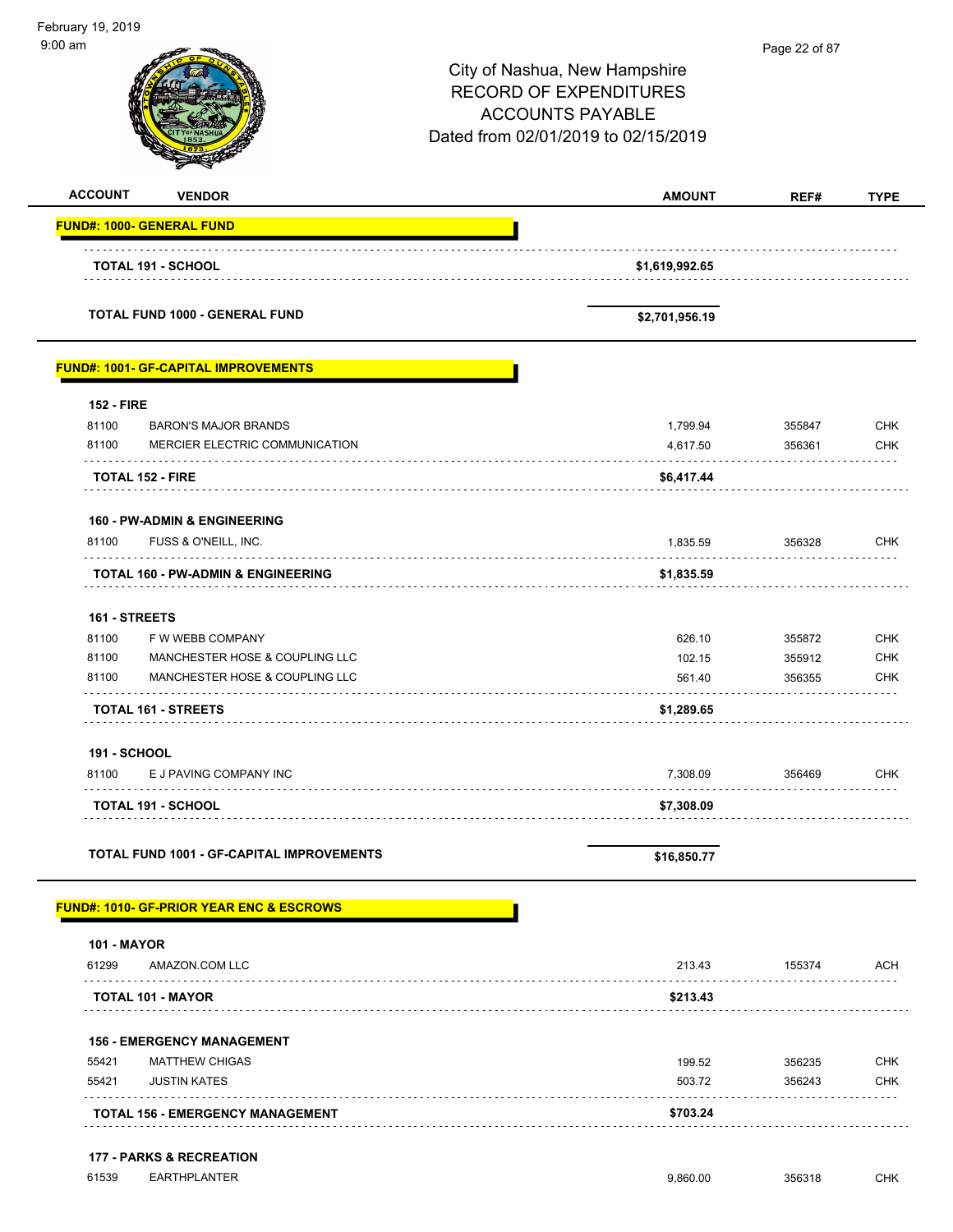9:00 am Page 23 of 87City of Nashua, New Hampshire RECORD OF EXPENDITURES ACCOUNTS PAYABLE Dated from 02/01/2019 to 02/15/2019 **ACCOUNT VENDOR AMOUNT REF# TYPE FUND#: 1010- GF-PRIOR YEAR ENC & ESCROWS TOTAL 177 - PARKS & RECREATION \$9,860.00 191 - SCHOOL** 53628 METRO GROUP INC 829.00 356535 CHK **TOTAL 191 - SCHOOL \$829.00 TOTAL FUND 1010 - GF-PRIOR YEAR ENC & ESCROWS \$11,605.67 FUND#: 2100- FOOD SERVICES FUND** er and the set of the set of the set of the set of the set of the set of the set of the set of the set of the set of the set of the set of the set of the set of the set of the set of the set of the set of the set of the se 44503 SANDRA MARRERO 10.60 356097 CHK 44503 LAVOYA YANES 15.30 356168 CHK 53628 JOHN BENNETT CREATIVE SERVICES 495.00 356507 CHK 54487 AFFILIATED HVAC SERVICES LLC 190.00 355993 CHK 54487 BASSETT SERVICES CORPORATION 2,095.63 356004 CHK 54487 HAJOCA CORPORATION 137.04 356056 CHK 55307 PAMELA CORREA 109.04 356030 CHK 55307 KAREN GUSTIN 44.66 356055 CHK 55307 KARYN LAWLESS 70.17 356083 CHK 55307 PAULE RALPH 107.01 256138 CHK 55307 ODETTE SLOSEK 96.57 356151 CHK 55400 KARYN LAWLESS 56.50 356083 CHK 61100 WB MASON CO INC 1,273.16 356597 CHK 61214 BELLAVANCE BEVERAGE CO INC 915.50 356006 CHK er and the state of the state of the state of the state of the state of the state of the state of the state of the state of the state of the state of the state of the state of the state of the state of the state of the sta 61214 COCA COLA BOTTLING CO 1,082.75 356027 CHK 61214 GARELICK FARMS LLC 23,936.62 356045 CHK 61214 GILLS PIZZA CO 3,841.80 356049 CHK 61214 HERSHEY'S ICE CREAM 1,253.28 356060 CHK 61214 M SAUNDERS INC 3,236.31 356092 CHK 61214 NATIVE MAINE PRODUCE & SPEC **A CHK SPEC ASSESS** 20083.92 356114 CHK 61214 NORTHCENTER FOODS **24,425.83** 356121 CHK 61214 BELLAVANCE BEVERAGE CO INC 1,292.60 356437 CHK er and the state of the state of the state of the state of the state of the state of the state of the state of the state of the state of the state of the state of the state of the state of the state of the state of the sta 61214 COCA COLA BOTTLING CO 871.00 356450 CHK 61214 GILLS PIZZA CO 4,332.00 356486 CHK 61214 HERSHEY'S ICE CREAM 793.71 356496 CHK 61214 M SAUNDERS INC 4,090.79 356526 CHK 61214 NATIVE MAINE PRODUCE & SPEC **1,601.11** 356545 CHK 61214 NORTHCENTER FOODS 37,207.91 356549 CHK 61299 IMPERIAL DADE 5,075.97 356065 CHK 61299 IMPERIAL DADE 3,625.96 356503 CHK 71000 KITTREDGE EQUIPMENT CO - NH 12,747.00 356510 CHK **TOTAL FUND 2100 - FOOD SERVICES FUND \$140,581.90** 

February 19, 2019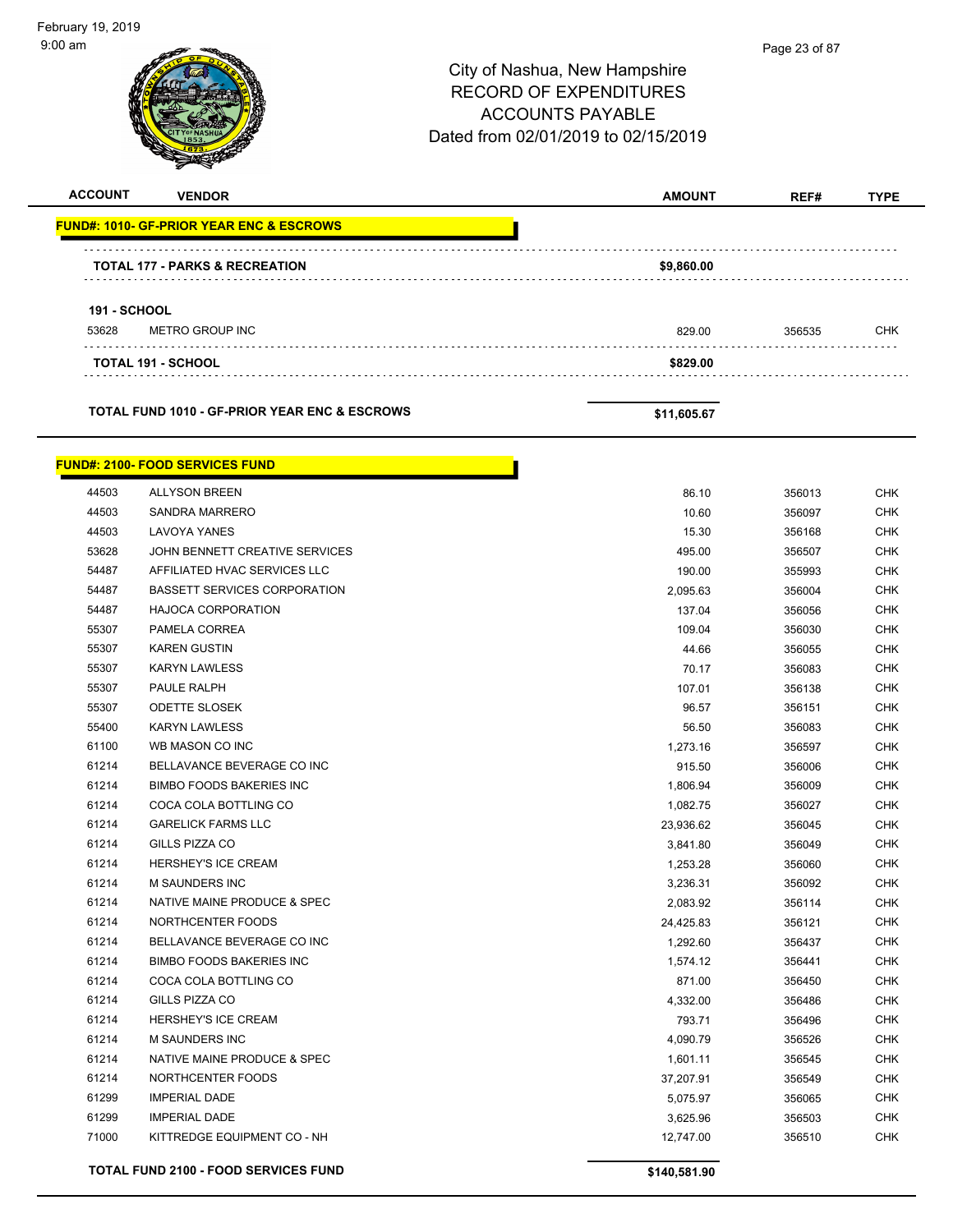

| <b>ACCOUNT</b> | <b>VENDOR</b>                                           | <b>AMOUNT</b> | REF#   | <b>TYPE</b> |
|----------------|---------------------------------------------------------|---------------|--------|-------------|
|                | <b>FUND#: 2207- ADULT ED/CONTINUING ED</b>              |               |        |             |
| 55300          | LAURIE ROTHHAUS                                         | 38.25         | 356565 | <b>CHK</b>  |
| 61135          | <b>HARRIS COMMUNICATIONS</b>                            | 350.55        | 356493 | <b>CHK</b>  |
| 61299          | <b>KARYN SCHNEIDER</b>                                  | 14.00         | 356409 | <b>CHK</b>  |
| 61299          | <b>WAL-MART</b>                                         | 214.55        | 356595 | <b>CHK</b>  |
|                | TOTAL FUND 2207 - ADULT ED/CONTINUING ED                | \$617.35      |        |             |
|                | <u> FUND#: 2222- AFTER SCHOOL PROGRAM</u>               |               |        |             |
| 61299          | <b>GARELICK FARMS LLC</b>                               | 87.47         | 356045 | <b>CHK</b>  |
| 61299          | MARKET BASKET ACCT 2589096                              | 45.87         | 356096 | <b>CHK</b>  |
| 61299          | NASHUA COMMUNITY MUSIC SCHOOL                           | 500.00        | 356111 | <b>CHK</b>  |
| 61299          | <b>WAL-MART</b>                                         | 57.60         | 356162 | <b>CHK</b>  |
| 61299          | WB MASON CO INC                                         | 414.20        | 356163 | <b>CHK</b>  |
| 61299          | AC MOORE INC                                            | 46.93         | 356425 | <b>CHK</b>  |
| 61299          | <b>COSTA FRUIT &amp; PRODUCE CO</b>                     | 1,845.65      | 356456 | <b>CHK</b>  |
|                | <b>TOTAL FUND 2222 - AFTER SCHOOL PROGRAM</b>           | \$2,997.72    |        |             |
|                | <b>FUND#: 2503- PARKS &amp; REC PROGRAMS FUND</b>       |               |        |             |
|                |                                                         |               |        |             |
| 55658          | THE COACH COMPANY                                       | 2,174.04      | 356259 | <b>CHK</b>  |
|                | <b>TOTAL FUND 2503 - PARKS &amp; REC PROGRAMS FUND</b>  | \$2,174.04    |        |             |
|                | <b>FUND#: 2505- PEG ACCESS CHANNELS FUND</b>            |               |        |             |
| 53432          | DONNA L GRAHAM                                          | 20.00         | 355879 | <b>CHK</b>  |
| 54141          | PENNICHUCK WATER WORKS INC                              | 22.27         | 355816 | <b>CHK</b>  |
| 55300          | <b>JEFF POEHNERT</b>                                    | 188.50        | 356250 | <b>CHK</b>  |
| 55699          | <b>COMCAST</b>                                          | 10.34         | 355783 | <b>CHK</b>  |
| 55699          | AARDVARK THE DEAN OF CLEAN                              | 195.00        | 356282 | <b>CHK</b>  |
|                | TOTAL FUND 2505 - PEG ACCESS CHANNELS FUND              | \$436.11      |        |             |
|                | <b>FUND#: 2506- HUNT BLDG FACILITY RENTAL FUND</b>      |               |        |             |
|                |                                                         |               |        |             |
| 54114          | <b>LIBERTY UTILITIES - NH</b>                           | 544.97        | 355793 | <b>CHK</b>  |
| 54200          | <b>MERRY MAIDS</b>                                      | 392.00        | 355922 | <b>CHK</b>  |
|                | <b>TOTAL FUND 2506 - HUNT BLDG FACILITY RENTAL FUND</b> | \$936.97      |        |             |
|                | <b>FUND#: 2511-201 MAIN STREET RENTAL FUND</b>          |               |        |             |
| 54114          | <b>LIBERTY UTILITIES - NH</b>                           | 3,203.51      | 355796 | <b>CHK</b>  |
| 54280          | HC ADMINISTRATIVE SERVICES LLC                          | 435.83        | 355891 | CHK         |
| 54280          | HINCH CROWLEY REALTY ASSOC                              | 225.00        | 355894 | <b>CHK</b>  |
|                | TOTAL FUND 2511 - 201 MAIN STREET RENTAL FUND           | \$3,864.34    |        |             |
|                |                                                         |               |        |             |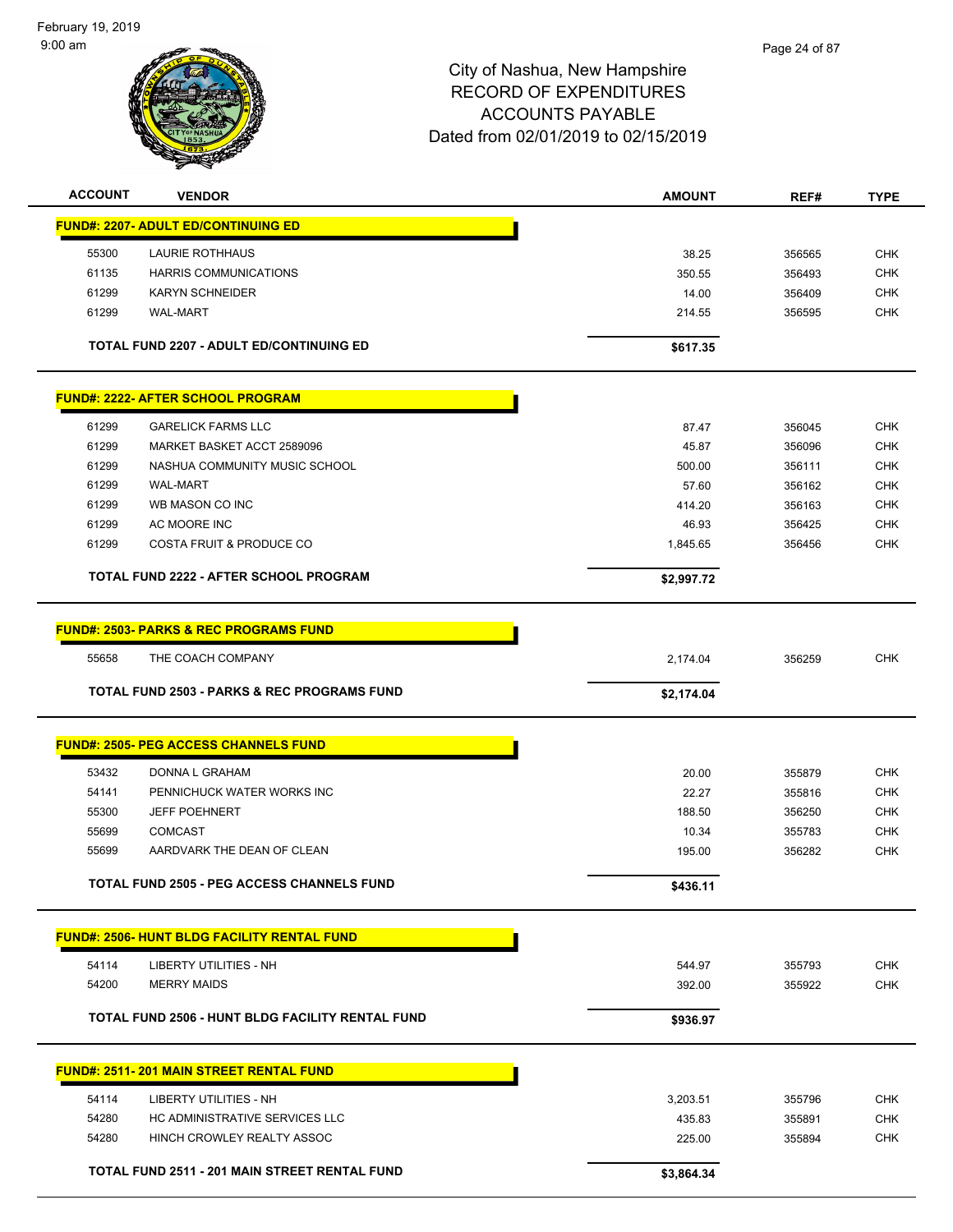| <b>ACCOUNT</b> | <b>VENDOR</b>                                           | <b>AMOUNT</b> | REF#   | <b>TYPE</b> |
|----------------|---------------------------------------------------------|---------------|--------|-------------|
|                | <b>FUND#: 3030- EMERGENCY MGMT GRANTS FUND</b>          |               |        |             |
| 54407          | <b>COURBANIZE INC</b>                                   | 1,000.00      | 355862 | CHK         |
|                | <b>TOTAL FUND 3030 - EMERGENCY MGMT GRANTS FUND</b>     | \$1,000.00    |        |             |
|                | <b>FUND#: 3040- COMMUNICATIONS GRANTS FUND</b>          |               |        |             |
| 81300          | RYMES ENERGY HOLDINGS LLC                               | 612.84        | 356386 | <b>CHK</b>  |
|                | <b>TOTAL FUND 3040 - COMMUNICATIONS GRANTS FUND</b>     | \$612.84      |        |             |
|                | <b>FUND#: 3068- COMMUNITY SERVICES GRANTS FUND</b>      |               |        |             |
| 55100          | <b>SPRINT</b>                                           | 75.98         | 355820 | <b>CHK</b>  |
| 55300          | <b>CHELSEA ST GEORGE</b>                                | 201.90        | 355770 | <b>CHK</b>  |
| 55300          | PATRICIA CROOKER                                        | 378.76        | 356236 | <b>CHK</b>  |
| 55300          | LISA VASQUEZ                                            | 152.26        | 356245 | <b>CHK</b>  |
| 55300          | PATRICIA CROOKER                                        | 95.50         | 356236 | <b>CHK</b>  |
| 55300          | <b>BOBBIE BAGLEY</b>                                    | 1,106.33      | 356233 | <b>CHK</b>  |
| 55300          | <b>HEIDI PEEK-KUKULKA</b>                               | 182.78        | 356249 | <b>CHK</b>  |
| 55421          | AMAZON.COM LLC                                          | 314.33        | 155337 | <b>ACH</b>  |
| 55421          | <b>NHADACA</b>                                          | 130.00        | 355807 | <b>CHK</b>  |
| 55421          | <b>NHPHA</b>                                            | 20.00         | 355812 | <b>CHK</b>  |
| 55699          | SOUTHERN NH HIV AIDS                                    | 6,780.00      | 356389 | <b>CHK</b>  |
| 61100          | AMAZON.COM LLC                                          | 170.95        | 155374 | <b>ACH</b>  |
| 61100          | WB MASON CO INC                                         | 123.60        | 356400 | <b>CHK</b>  |
| 61917          | SOUTHERN NH MEDICAL CENTER                              | 880.00        | 355964 | <b>CHK</b>  |
| 68235          | SOUTHERN NH HIV AIDS                                    | 475.00        | 356389 | <b>CHK</b>  |
|                | <b>TOTAL FUND 3068 - COMMUNITY SERVICES GRANTS FUND</b> | \$11,087.39   |        |             |
|                | <b>FUND#: 3070- COMMUNITY HEALTH GRANTS FUND</b>        |               |        |             |
| 53628          | ALEXANDER GRANOK MD                                     | 600.00        | 356336 | <b>CHK</b>  |
| 53628          | ALEXANDER GRANOK MD                                     | 300.00        | 356336 | <b>CHK</b>  |
| 55300          | <b>JESSICA AYALA</b>                                    | 26.68         | 355742 | <b>CHK</b>  |
| 55300          | <b>JESSICA AYALA</b>                                    | 40.60         | 355742 | <b>CHK</b>  |
| 55300          | <b>OMAYRA GUTIERREZ</b>                                 | 40.60         | 355756 | <b>CHK</b>  |
| 61100          | AMAZON.COM LLC                                          | 224.94        | 155374 | <b>ACH</b>  |
| 61100          | AMAZON.COM LLC                                          | 299.17        | 155374 | <b>ACH</b>  |
|                | <b>TOTAL FUND 3070 - COMMUNITY HEALTH GRANTS FUND</b>   | \$1,531.99    |        |             |
|                | <b>FUND#: 3080- COMMUNITY DEVELOPMENT GRANTS</b>        |               |        |             |
|                | HOYLE TANNER & ASSOCIATES INC                           | 9,369.96      | 355897 | <b>CHK</b>  |
| 53999          |                                                         |               |        |             |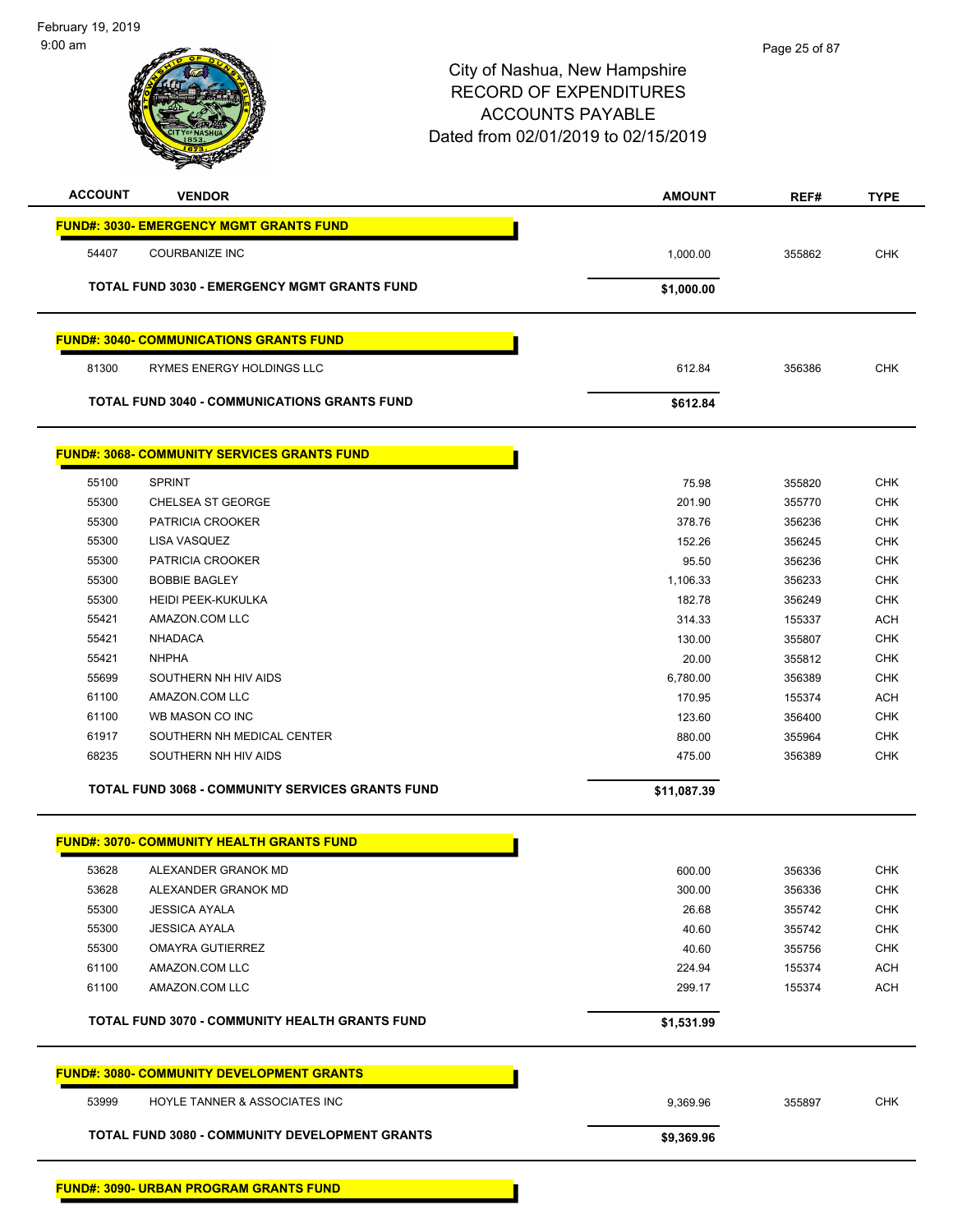

| <b>ACCOUNT</b> | <b>VENDOR</b>                                 | <b>AMOUNT</b> | REF#   | <b>TYPE</b> |
|----------------|-----------------------------------------------|---------------|--------|-------------|
|                | <b>FUND#: 3090- URBAN PROGRAM GRANTS FUND</b> |               |        |             |
| 54210          | JWP & SONS CONTRACTING LLC                    | 2,500.00      | 355757 | <b>CHK</b>  |
| 54210          | JWP & SONS CONTRACTING LLC                    | 2,500.00      | 355757 | CHK         |
| 54225          | ALCHEMY LEAD MANAGMENT                        | 3,256.00      | 355836 | <b>CHK</b>  |
| 55421          | STEPHEN D VEGA                                | 325.00        | 355776 | <b>CHK</b>  |
| 55500          | THE TELEGRAPH                                 | 73.40         | 356275 | <b>CHK</b>  |
| 55500          | THE TELEGRAPH                                 | 73.40         | 356275 | <b>CHK</b>  |
| 55614          | <b>HILLSBOROUGH COUNTY REGISTRY</b>           | 40.94         | 355892 | <b>CHK</b>  |
| 55614          | <b>HILLSBOROUGH COUNTY REGISTRY</b>           | 6.00          | 355892 | CHK         |
| 55614          | HILLSBOROUGH COUNTY REGISTRY                  | 90.00         | 355892 | CHK         |
| 61100          | WB MASON CO INC                               | 37.19         | 355980 | CHK         |
| 69010          | <b>RISE ENGINEERING</b>                       | 11,261.31     | 356384 | <b>CHK</b>  |
| 69025          | MUNOZ CONSTRUCTION                            | 16,300.00     | 356248 | <b>CHK</b>  |
| 69075          | ADULT LEARNING CENTER                         | 6,294.25      | 355833 | <b>CHK</b>  |
| 69075          | GIRLS INC OF NEW HAMPSHIRE                    | 2,040.00      | 356331 | CHK         |
|                | TOTAL FUND 3090 - URBAN PROGRAM GRANTS FUND   | \$44,797.49   |        |             |

Н

# **FUND#: 3120- TRANSIT GRANTS FUND**

| 54114 | LIBERTY UTILITIES - NH                | 229.41    | 355797 | <b>CHK</b> |
|-------|---------------------------------------|-----------|--------|------------|
| 54141 | PENNICHUCK WATER WORKS INC            | 81.64     | 355816 | <b>CHK</b> |
| 54141 | PENNICHUCK WATER WORKS INC            | 173.25    | 355816 | <b>CHK</b> |
| 54225 | <b>M B MAINTENANCE INC</b>            | 1,235.00  | 356352 | <b>CHK</b> |
| 54280 | BILLS WORLD CLASS CLEANING SER        | 550.00    | 355852 | <b>CHK</b> |
| 54280 | <b>MERCIER ELECTRIC COMMUNICATION</b> | 308.50    | 356361 | <b>CHK</b> |
| 54600 | <b>D &amp; R TOWING INC</b>           | 165.00    | 355866 | <b>CHK</b> |
| 55109 | CONSOLIDATED COMMUNICATIONS           | 50.00     | 356261 | <b>CHK</b> |
| 55118 | <b>SPRINT</b>                         | 21.05     | 355820 | <b>CHK</b> |
| 55200 | AMERICAN PLANNING ASSOC               | 555.00    | 356256 | <b>CHK</b> |
| 55400 | <b>GREG GILLETTE</b>                  | 10.00     | 355754 | <b>CHK</b> |
| 55400 | <b>KRISTI GILLETTE</b>                | 39.35     | 355755 | <b>CHK</b> |
| 55690 | FIRST TRANSIT INC                     | 35,502.00 | 155341 | <b>ACH</b> |
| 55690 | FIRST TRANSIT INC                     | 86,513.53 | 155341 | <b>ACH</b> |
| 55690 | FIRST TRANSIT INC                     | 23,712.23 | 155341 | <b>ACH</b> |
| 61100 | WB MASON CO INC                       | 42.75     | 355980 | <b>CHK</b> |
| 61100 | WB MASON CO INC                       | 12.63     | 356400 | <b>CHK</b> |
| 61107 | CINTAS#016                            | 336.09    | 355859 | <b>CHK</b> |
| 61299 | HOME DEPOT CREDIT SERVICE 3065        | 51.52     | 355895 | <b>CHK</b> |
| 61299 | AMAZON.COM LLC                        | 109.80    | 155337 | <b>ACH</b> |
| 61299 | <b>ALPHAGRAPHICS</b>                  | 211.40    | 355839 | <b>CHK</b> |
| 61299 | <b>IMPERIAL DADE</b>                  | 272.34    | 356342 | <b>CHK</b> |
| 61299 | HOME DEPOT CREDIT SERVICE 3065        | 59.97     | 355895 | <b>CHK</b> |
| 61299 | <b>BATTERIES PLUS</b>                 | 19.98     | 356293 | <b>CHK</b> |
| 61299 | <b>RYDER FLEET PRODUCTS</b>           | 17.61     | 355951 | <b>CHK</b> |
| 61299 | <b>FASTENAL CO</b>                    | 27.49     | 356322 | <b>CHK</b> |
| 61705 | STRATHAM TIRE                         | 498.00    | 355967 | <b>CHK</b> |
| 61709 | PETRO-CANANDA AMERICA                 | 1,146.78  | 355943 | <b>CHK</b> |
| 61709 | PETRO-CANANDA AMERICA                 | 495.11    | 356376 | <b>CHK</b> |
| 61799 | AIREX FILTER CORPORATION              | 183.60    | 355834 | <b>CHK</b> |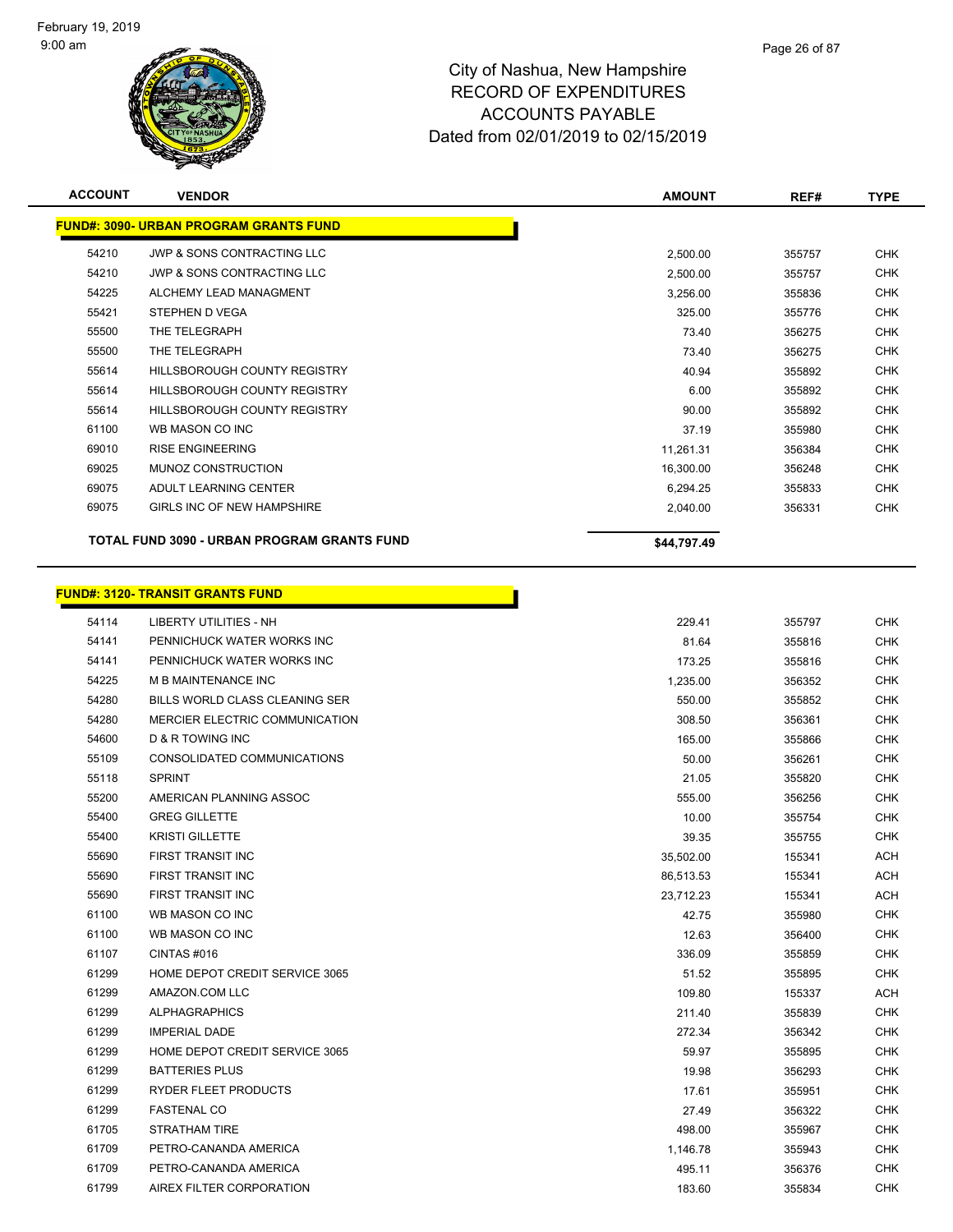

| <b>ACCOUNT</b> | <b>VENDOR</b>                                | <b>AMOUNT</b> | REF#   | <b>TYPE</b> |
|----------------|----------------------------------------------|---------------|--------|-------------|
|                | <b>FUND#: 3120- TRANSIT GRANTS FUND</b>      |               |        |             |
| 61799          | ALLIANCE BUS GROUP INC                       | 165.89        | 355838 | <b>CHK</b>  |
| 61799          | <b>SANEL NAPA</b>                            | (66.32)       | 355955 | <b>CHK</b>  |
| 61799          | <b>RYDER FLEET PRODUCTS</b>                  | 337.32        | 356385 | <b>CHK</b>  |
| 61799          | <b>SANEL NAPA</b>                            | 88.61         | 355955 | <b>CHK</b>  |
| 61799          | ALLIANCE BUS GROUP INC                       | 808.96        | 356286 | <b>CHK</b>  |
| 61799          | FREIGHTLINER OF NH INC                       | 873.29        | 355874 | <b>CHK</b>  |
| 61799          | <b>SANEL NAPA</b>                            | 449.69        | 355955 | <b>CHK</b>  |
| 61799          | NEW ENGLAND KENWORTH                         | 449.24        | 356367 | <b>CHK</b>  |
| 61799          | <b>SANEL NAPA</b>                            | 84.94         | 355955 | <b>CHK</b>  |
| 61799          | <b>SANEL NAPA</b>                            | 385.83        | 355955 | <b>CHK</b>  |
| 68240          | AMAZON.COM LLC                               | 117.00        | 155374 | <b>ACH</b>  |
|                | <b>TOTAL FUND 3120 - TRANSIT GRANTS FUND</b> | \$156,325.48  |        |             |
|                |                                              |               |        |             |

### **FUND#: 3800- SCHOOL GRANTS FUND**

| 53614 | <b>JEFF LEVIN</b>                   | 4,464.00 | 356086 | <b>CHK</b> |
|-------|-------------------------------------|----------|--------|------------|
| 53628 | ROBERT F LUKASIAK JR                | 4,110.00 | 356525 | <b>CHK</b> |
| 53628 | KATHERINE S GOLTSOV                 | 25.00    | 356487 | <b>CHK</b> |
| 53628 | <b>GATEWAYS COMMUNITY SERVICES</b>  | 232.88   | 356046 | <b>CHK</b> |
| 53628 | <b>INTERIM HEALTH CARE</b>          | 1,244.25 | 356066 | <b>CHK</b> |
| 53628 | REACH THE TOP TUTORING              | 500.00   | 356139 | <b>CHK</b> |
| 53628 | ACADEMY FOR SCIENCE AND DESIGN      | 510.00   | 356426 | <b>CHK</b> |
| 53628 | <b>INTERIM HEALTH CARE</b>          | 4,868.50 | 356504 | <b>CHK</b> |
| 53628 | <b>ATECH SERVICES</b>               | 202.50   | 355999 | <b>CHK</b> |
| 53628 | <b>BOOTHBY THERAPY SERVICES LLC</b> | 1,425.00 | 356012 | <b>CHK</b> |
| 53628 | THE CARROLL CENTER FOR THE BLI      | 2,277.00 | 356024 | <b>CHK</b> |
| 53628 | MAXIM HEALTHCARE SERVICES INC       | 5,278.00 | 356098 | <b>CHK</b> |
| 53628 | <b>GATE CITY CHARTER SCHOOL</b>     | 2,646.00 | 356482 | <b>CHK</b> |
| 53628 | <b>GATEWAYS COMMUNITY SERVICES</b>  | 2,363.75 | 356483 | <b>CHK</b> |
| 53628 | LITERACY LEARNING SOLUTIONS         | 1,541.66 | 356524 | <b>CHK</b> |
| 53628 | MAXIM HEALTHCARE SERVICES INC       | 5,394.00 | 356529 | <b>CHK</b> |
| 53628 | <b>GATEWAYS COMMUNITY SERVICES</b>  | 2,970.00 | 356483 | <b>CHK</b> |
| 55109 | CONSOLIDATED COMMUNICATIONS         | 179.53   | 355784 | <b>CHK</b> |
| 55200 | NCES/NHCTA                          | 3,487.85 | 356115 | <b>CHK</b> |
| 55200 | NATALIE LAFLAMME                    | 185.00   | 356513 | <b>CHK</b> |
| 55300 | ADVANCED EDUCATIONAL TECH           | 1,000.00 | 355992 | <b>CHK</b> |
| 55400 | <b>HEINEMANN</b>                    | 2,900.00 | 356059 | <b>CHK</b> |
| 55690 | <b>HOLLIS SCHOOL DISTRICT</b>       | 437.25   | 356061 | <b>CHK</b> |
| 55690 | HOLLIS-BROOKLINE COOPERATIVE        | 437.25   | 356062 | <b>CHK</b> |
| 55690 | <b>BEDFORD SCHOOL DISTRICT</b>      | 96.13    | 356436 | <b>CHK</b> |
| 55690 | SIRENA HILBERT                      | 539.40   | 356498 | <b>CHK</b> |
| 55690 | NRT BUS INC                         | 7,015.00 | 356551 | <b>CHK</b> |
| 55690 | VAN POOL TRANSPORTATION             | 924.00   | 356593 | <b>CHK</b> |
| 61135 | PAPER ROOSTER LLC                   | 2,875.00 | 356125 | <b>CHK</b> |
| 61135 | ALTERNATIVE SALES CORP              | 292.47   | 356429 | <b>CHK</b> |
| 61135 | <b>VEX ROBOTICS</b>                 | 643.69   | 356161 | <b>CHK</b> |
| 61299 | WB MASON CO INC                     | 200.55   | 356597 | CHK        |
| 61299 | <b>WAL-MART</b>                     | 276.87   | 356595 | <b>CHK</b> |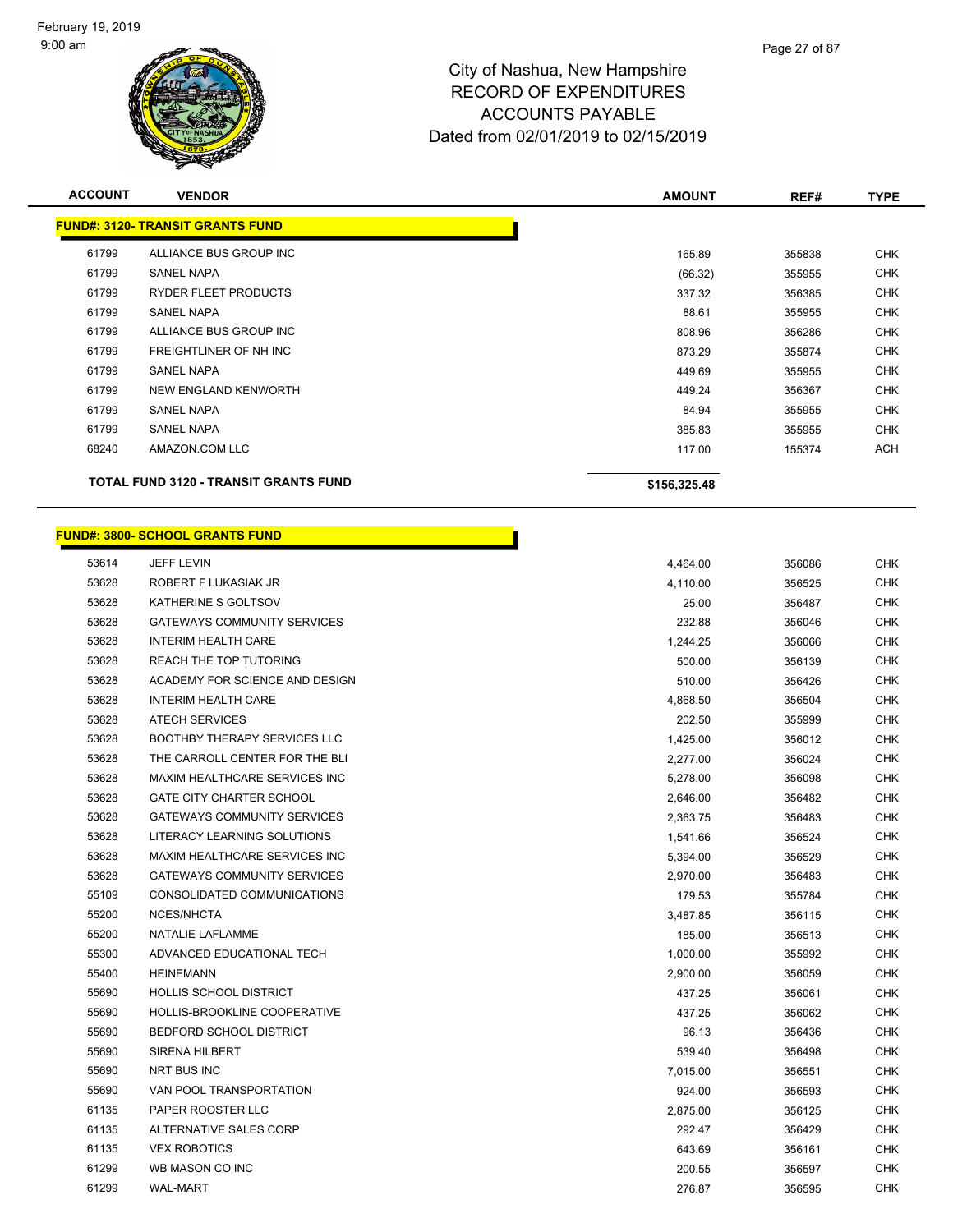

| <b>ACCOUNT</b> | <b>VENDOR</b>                               | <b>AMOUNT</b> | REF#   | <b>TYPE</b> |
|----------------|---------------------------------------------|---------------|--------|-------------|
|                | <b>FUND#: 3800- SCHOOL GRANTS FUND</b>      |               |        |             |
| 61299          | BISHOP BRADY HIGH SCHOOL                    | 200.00        | 356010 | <b>CHK</b>  |
| 61299          | WB MASON CO INC                             | 433.85        | 356163 | <b>CHK</b>  |
| 61875          | SUE ROWSE                                   | 57.80         | 356408 | <b>CHK</b>  |
| 61875          | AMAZON.COM LLC                              | 207.73        | 155344 | <b>ACH</b>  |
| 71999          | ALTERNATIVE SALES CORP                      | 3,213.94      | 356429 | <b>CHK</b>  |
| 71999          | POCKET NURSE                                | 753.30        | 356559 | <b>CHK</b>  |
|                | <b>TOTAL FUND 3800 - SCHOOL GRANTS FUND</b> | \$66,409.15   |        |             |
|                |                                             |               |        |             |

### **FUND#: 3810- FOOD SERVICE GRANTS FUND**

|       | <b>TOTAL FUND 3810 - FOOD SERVICE GRANTS FUND</b> | \$9,831.28 |        |            |
|-------|---------------------------------------------------|------------|--------|------------|
| 61299 | NORTHCENTER FOODS                                 | (63.54)    | 356121 | <b>CHK</b> |
| 61299 | NORTHCENTER FOODS                                 | 31.77      | 356549 | <b>CHK</b> |
| 61214 | <b>M SAUNDERS INC</b>                             | 535.00     | 356526 | <b>CHK</b> |
| 61214 | <b>M SAUNDERS INC</b>                             | 757.80     | 356092 | <b>CHK</b> |
| 61214 | M SAUNDERS INC                                    | 1,096.15   | 356526 | <b>CHK</b> |
| 61214 | <b>M SAUNDERS INC</b>                             | 352.35     | 356092 | <b>CHK</b> |
| 61214 | NATIVE MAINE PRODUCE & SPEC                       | 89.55      | 356545 | <b>CHK</b> |
| 61214 | <b>M SAUNDERS INC</b>                             | 343.60     | 356526 | <b>CHK</b> |
| 61214 | <b>M SAUNDERS INC</b>                             | 1,688.15   | 356092 | <b>CHK</b> |
| 61214 | <b>M SAUNDERS INC</b>                             | 873.50     | 356526 | <b>CHK</b> |
| 61214 | M SAUNDERS INC                                    | 622.00     | 356092 | <b>CHK</b> |
| 61214 | <b>M SAUNDERS INC</b>                             | 779.75     | 356526 | <b>CHK</b> |
| 61214 | <b>M SAUNDERS INC</b>                             | 727.90     | 356092 | <b>CHK</b> |
| 61214 | <b>M SAUNDERS INC</b>                             | 316.55     | 356526 | <b>CHK</b> |
| 61214 | M SAUNDERS INC                                    | 462.80     | 356092 | <b>CHK</b> |
| 61214 | <b>M SAUNDERS INC</b>                             | 694.80     | 356526 | <b>CHK</b> |
| 61214 | <b>M SAUNDERS INC</b>                             | 523.15     | 356092 | <b>CHK</b> |

**FUND#: 4005- TRAFFIC VIOLATIONS FUND**

| 54625 | D & R TOWING INC                                 | 490.00     | 355866 | <b>CHK</b> |
|-------|--------------------------------------------------|------------|--------|------------|
| 54625 | D & R TOWING INC                                 | 490.00     | 356312 | <b>CHK</b> |
| 55100 | <b>SPRINT</b>                                    | 297.42     | 355820 | <b>CHK</b> |
| 55607 | MAILINGS UNLIMITED - MVR                         | 212.00     | 155316 | ACH        |
| 55607 | <b>MAILINGS UNLIMITED</b>                        | (13.26)    | 356354 | <b>CHK</b> |
| 61100 | WB MASON CO INC                                  | 115.34     | 355980 | <b>CHK</b> |
| 61107 | <b>M &amp; N SPORTS LLC</b>                      | 990.65     | 356246 | <b>CHK</b> |
|       | <b>TOTAL FUND 4005 - TRAFFIC VIOLATIONS FUND</b> | \$2,582.15 |        |            |

## **FUND#: 4025- DOJ DRUG FORFEITURE FUND**

| 54100 | <b>EVERSOURCE</b>                        | 185.53 | 355789 | <b>CHK</b> |
|-------|------------------------------------------|--------|--------|------------|
| 55699 | <b>COMCAST</b>                           | 313.16 | 356260 | <b>CHK</b> |
| 55699 | <b>TRANSUNION RISK &amp; ALTERNATIVE</b> | 112.30 | 356392 | <b>CHK</b> |
| 61799 | SULLIVAN TIRE COMPANY                    | 395.24 | 355968 | CHK        |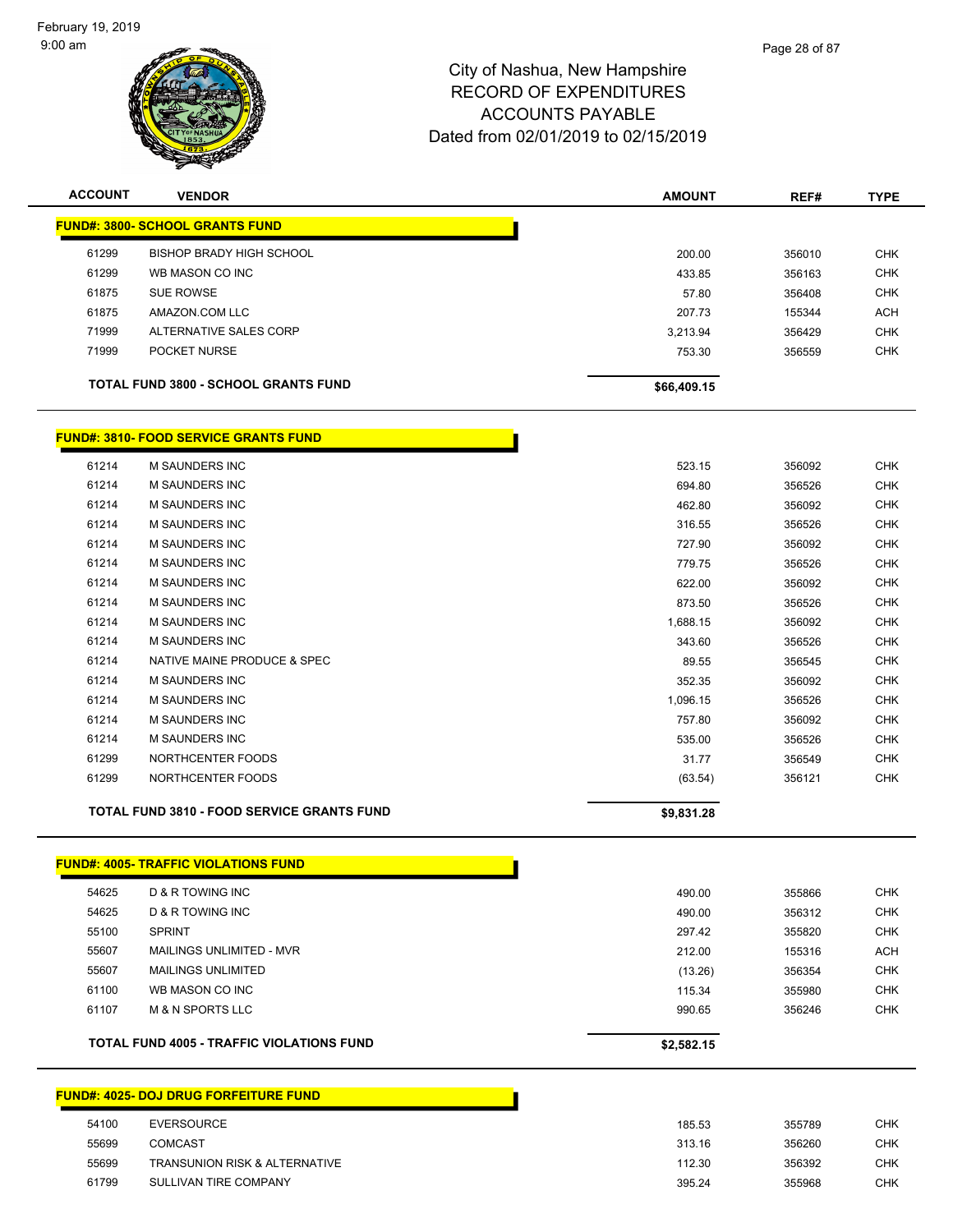February 19, 2019 9:00 am



| <b>ACCOUNT</b> | <b>VENDOR</b>                                        | <b>AMOUNT</b> | REF#   | <b>TYPE</b> |
|----------------|------------------------------------------------------|---------------|--------|-------------|
|                | <b>FUND#: 4025- DOJ DRUG FORFEITURE FUND</b>         |               |        |             |
| 61799          | <b>BOB LACROIX'S AUTO REPAIR</b>                     | 85.00         | 356299 | <b>CHK</b>  |
| 61799          | CARPARTS DISTRIBUTION CENTER,                        | 12.42         | 356303 | <b>CHK</b>  |
| 61799          | <b>QUIRK GM PARTS DEPOT</b>                          | 76.32         | 356379 | <b>CHK</b>  |
|                | TOTAL FUND 4025 - DOJ DRUG FORFEITURE FUND           | \$1,179.97    |        |             |
|                |                                                      |               |        |             |
|                | <b>FUND#: 4090- LIB-LOST/DAMAGED BOOK FINES</b>      |               |        |             |
| 55200          | <b>BOSTON CHILDREN'S MUSEUM</b>                      | 700.00        | 356258 | <b>CHK</b>  |
| 61299          | AMAZON.COM LLC                                       | 14.99         | 155374 | <b>ACH</b>  |
| 61299          | JANWAY COMPANY USA INC                               | 1,087.32      | 355903 | <b>CHK</b>  |
|                | <b>TOTAL FUND 4090 - LIB-LOST/DAMAGED BOOK FINES</b> | \$1,802.31    |        |             |
|                | <b>FUND#: 5050- CAP PROJECTS-COMMUNICATIONS</b>      |               |        |             |
|                |                                                      |               |        |             |
| 81300          | MOTOROLA SOLUTIONS INC                               | 931.50        | 355804 | <b>CHK</b>  |
| 81300          | MOTOROLA SOLUTIONS INC                               | 14,635.80     | 356267 | <b>CHK</b>  |
|                | TOTAL FUND 5050 - CAP PROJECTS-COMMUNICATIONS        | \$15,567.30   |        |             |
|                | <b>FUND#: 5100- CAP PROJECTS-ECONOMIC DEV</b>        |               |        |             |
| 53142          | WEBB MANAGEMENT SERVICES INC                         | 1,250.00      | 356401 | <b>CHK</b>  |
|                |                                                      |               |        |             |
|                | TOTAL FUND 5100 - CAP PROJECTS-ECONOMIC DEV          | \$1,250.00    |        |             |
|                | <b>FUND#: 5200- CAPITAL PROJECTS-PUBLIC WORKS</b>    |               |        |             |
| 81700          | <b>MILTON CAT</b>                                    | 244,000.00    | 355803 | <b>CHK</b>  |
| 81704          | HAYNER SWANSON INC                                   | 25,832.28     | 355890 | <b>CHK</b>  |
|                |                                                      |               |        |             |
|                | TOTAL FUND 5200 - CAPITAL PROJECTS-PUBLIC WORKS      | \$269,832.28  |        |             |
|                | <b>FUND#: 5700- CAP PROJECTS-BROAD ST PARKWAY</b>    |               |        |             |
| 81700          | HAYNER SWANSON INC                                   | 2,733.22      | 355890 | <b>CHK</b>  |
| 81700          | <b>EVERSOURCE</b>                                    | 23.27         | 355789 | <b>CHK</b>  |
| 81700          | LIBERTY UTILITIES - NH                               | 1,882.84      | 355800 | <b>CHK</b>  |
|                | TOTAL FUND 5700 - CAP PROJECTS-BROAD ST PARKWAY      | \$4,639.33    |        |             |
|                |                                                      |               |        |             |
|                | <b>FUND#: 6000- SOLID WASTE FUND</b>                 |               |        |             |
| 54141          | PENNICHUCK WATER WORKS INC                           | 255.65        | 355816 | <b>CHK</b>  |
| 54200          | BILLS WORLD CLASS CLEANING SER                       | 780.00        | 356297 | <b>CHK</b>  |
| 54280          | GATE CITY FENCE CO INC                               | 2,525.00      | 355876 | <b>CHK</b>  |
| 54280          | NORTHEAST SCALE CO INC                               | 349.74        | 355935 | <b>CHK</b>  |
| 54280          | PERENNIAL ENERGY LLC                                 | 1,119.70      | 355941 | <b>CHK</b>  |
| 54280          | ANTHONY M FIASCONARO                                 | 550.00        | 356288 | <b>CHK</b>  |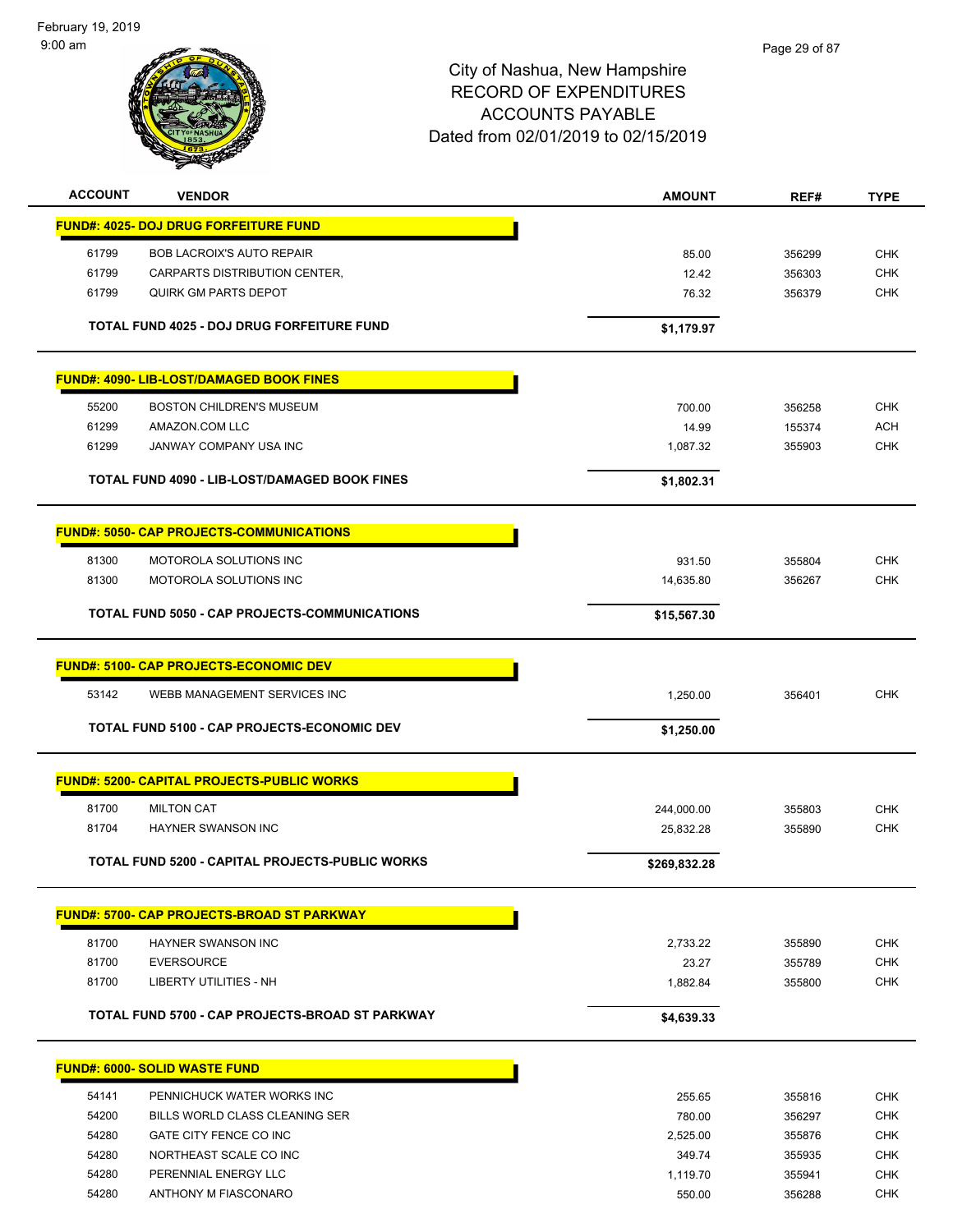

| <b>ACCOUNT</b> | <b>VENDOR</b>                             | <b>AMOUNT</b> | REF#   | <b>TYPE</b> |
|----------------|-------------------------------------------|---------------|--------|-------------|
|                | <b>FUND#: 6000- SOLID WASTE FUND</b>      |               |        |             |
| 54280          | HOME DEPOT CREDIT SERVICE 3065            | 63.35         | 356338 | <b>CHK</b>  |
| 54280          | SULLIVAN ENVIRONMENTAL INC                | 1,009.67      | 356391 | <b>CHK</b>  |
| 54600          | <b>FACTORY MOTOR PARTS</b>                | 367.20        | 155340 | <b>ACH</b>  |
| 54600          | <b>MILTON CAT</b>                         | 1,698.21      | 355801 | <b>CHK</b>  |
| 54600          | <b>MILTON CAT</b>                         | 385.58        | 355802 | CHK         |
| 54600          | <b>MILTON CAT</b>                         | 13.96         | 355803 | <b>CHK</b>  |
| 54600          | CARPARTS DISTRIBUTION CENTER,             | 90.09         | 355856 | <b>CHK</b>  |
| 54600          | <b>IRVING BLENDING AND PACKAGING</b>      | 1,036.53      | 355901 | <b>CHK</b>  |
| 54600          | LIBERTY INTNL TRUCKS OF NH LLC            | 645.98        | 355909 | <b>CHK</b>  |
| 54600          | MCDEVITT TRUCKS INC                       | 203.97        | 355917 | CHK         |
| 54600          | MCNEILUS TRUCK & MANUFACTURING            | 2,032.28      | 355920 | CHK         |
| 54600          | NEW ENGLAND KENWORTH                      | 1,030.49      | 355930 | CHK         |
| 54600          | <b>SANEL NAPA</b>                         | 229.94        | 355956 | CHK         |
| 54600          | <b>SANEL NAPA</b>                         | 735.77        | 355958 | CHK         |
| 54600          | T W DIESEL INC                            | 81.96         | 355970 | <b>CHK</b>  |
| 54600          | <b>MILTON CAT</b>                         | 1,412.73      | 356266 | <b>CHK</b>  |
| 54600          | CARPARTS DISTRIBUTION CENTER,             | 350.08        | 356303 | <b>CHK</b>  |
| 54600          | <b>ENVIRONMENTAL EQUIPMENT SALES</b>      | 1,606.94      | 356321 | <b>CHK</b>  |
| 54600          | MCDEVITT TRUCKS INC                       | 419.37        | 356357 | <b>CHK</b>  |
| 54600          | MCNEILUS TRUCK & MANUFACTURING            | 1,317.87      | 356360 | <b>CHK</b>  |
| 54600          | NEW ENGLAND KENWORTH                      | 1,583.43      | 356369 | <b>CHK</b>  |
| 55200          | <b>SWANA</b>                              | 223.00        | 356252 | <b>CHK</b>  |
| 55200          | NORTHEAST RESOURCE RECOVERY               | 1,800.00      | 356371 | <b>CHK</b>  |
| 55307          | SARAH O HYLAND                            | 45.07         | 356251 | <b>CHK</b>  |
| 55421          | TREASURER STATE OF NH                     | 672.00        | 356232 | CHK         |
| 55607          | UNITED PARCEL SERVICE                     | 87.83         | 355826 | <b>CHK</b>  |
| 55699          | <b>COMCAST</b>                            | 122.38        | 356260 | <b>CHK</b>  |
| 55699          | <b>INTERSTATE REFRIGERANT</b>             | 642.00        | 356344 | <b>CHK</b>  |
| 61100          | WB MASON CO INC                           | 98.19         | 355980 | <b>CHK</b>  |
| 61107          | UNIFIRST CORPORATION                      | 169.16        | 355974 | CHK         |
| 61107          | PHOENIX SCREEN PRINTING                   | 366.00        | 356377 | CHK         |
| 61107          | UNIFIRST CORPORATION                      | 169.16        | 356395 | CHK         |
| 61192          | <b>BASS FIRST AID SERVICE</b>             | 62.40         | 355848 | <b>CHK</b>  |
| 61307          | SHATTUCK MALONE OIL CO                    | 2,924.28      | 355818 | <b>CHK</b>  |
| 61428          | NEW ENGLAND PAPER & SUPPLY                | 377.64        | 355931 | <b>CHK</b>  |
| 61560          | <b>ISCO INDUSTRIES</b>                    | 343.41        | 356345 | <b>CHK</b>  |
| 61705          | MAYNARD & LESIEUR INC                     | 1,228.50      | 355913 | <b>CHK</b>  |
| 71228          | DLT SOLUTIONS LLC                         | 773.97        | 356316 | <b>CHK</b>  |
| 81100          | <b>CLEARSPAN FABRIC STRUCTURES</b>        | 21,000.00     | 155339 | <b>ACH</b>  |
|                | <b>TOTAL FUND 6000 - SOLID WASTE FUND</b> | \$53,000.48   |        |             |

### **FUND#: 6200- WASTEWATER FUND**

| 21775 | ETCHSTONE PROPERTIES INC | 31.94 | 356171 | СНК        |
|-------|--------------------------|-------|--------|------------|
| 21775 | GAJALAKSHMI KRISHNAN     | 97.69 | 356172 | <b>CHK</b> |
| 21775 | <b>JOSE LUQUE</b>        | 67.34 | 356173 | <b>CHK</b> |
| 21775 | <b>MARK R FAY</b>        | 55.54 | 356174 | CHK        |
| 21775 | <b>PATRICK O'NEILL</b>   | 76.45 | 356175 | СНК        |

Т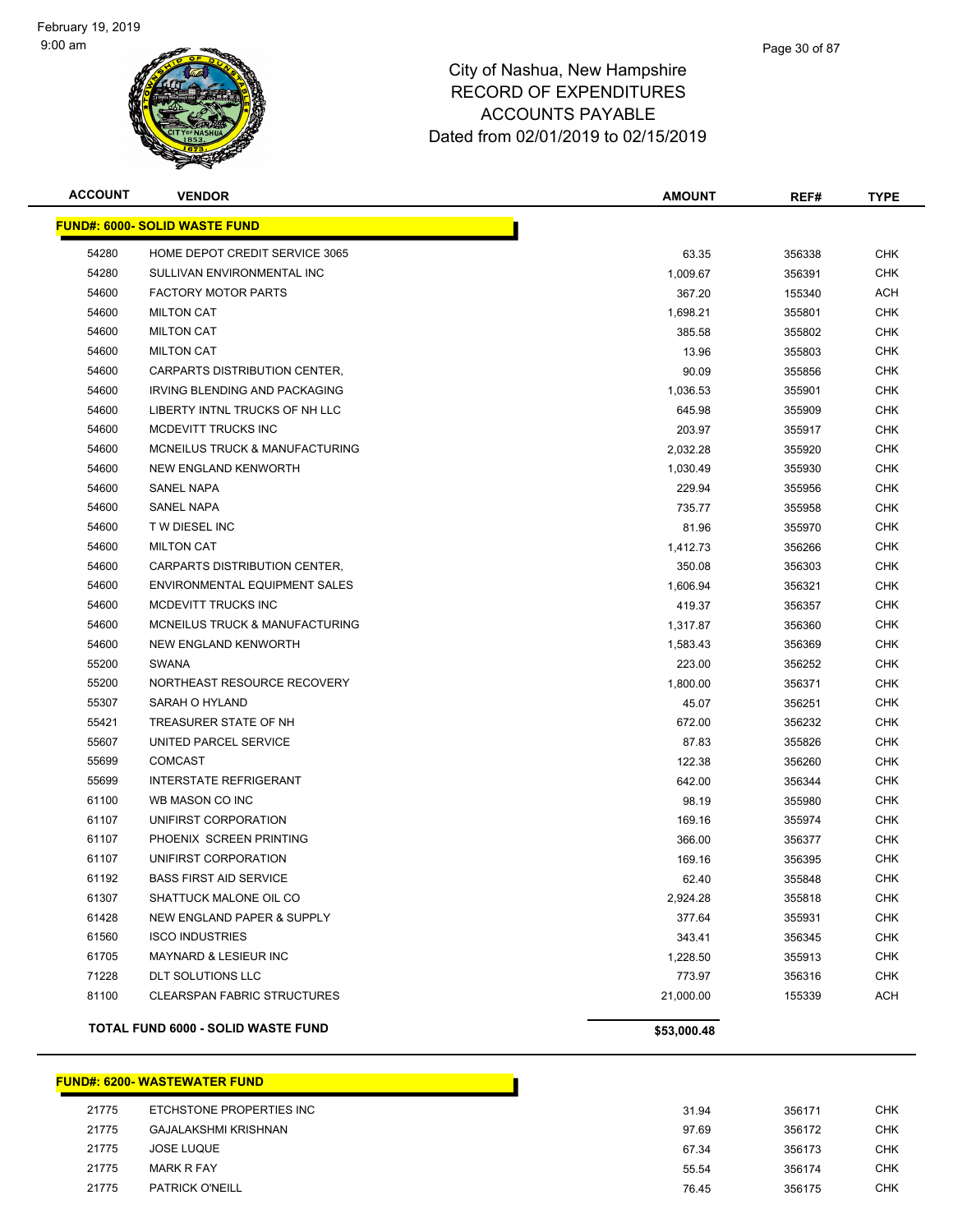

| <b>ACCOUNT</b> | <b>VENDOR</b>                       | <b>AMOUNT</b> | REF#   | <b>TYPE</b> |
|----------------|-------------------------------------|---------------|--------|-------------|
|                | <b>FUND#: 6200- WASTEWATER FUND</b> |               |        |             |
| 21775          | PING TING SUN                       | 179.01        | 356176 | <b>CHK</b>  |
| 21775          | PING TING SUN                       | 328.46        | 356177 | <b>CHK</b>  |
| 44597          | HILLSBOROUGH COUNTY REGISTRY        | 254.50        | 355892 | CHK         |
| 53107          | CHEMSERVE ENVIRONMENTAL ANALYS      | 2,773.80      | 355857 | <b>CHK</b>  |
| 53107          | EASTERN ANALYTICAL INC              | 32.50         | 356319 | <b>CHK</b>  |
| 53107          | FLOW ASSESSMENT SERVICES LLC        | 9,350.00      | 356326 | <b>CHK</b>  |
| 53467          | PENNICHUCK WATER WORKS INC          | 9,810.45      | 355815 | <b>CHK</b>  |
| 53467          | <b>MAILINGS UNLIMITED</b>           | 388.07        | 355911 | <b>CHK</b>  |
| 53467          | <b>MAILINGS UNLIMITED</b>           | 148.21        | 356354 | <b>CHK</b>  |
| 54114          | <b>DIRECT ENERGY BUSINESS</b>       | 25.30         | 355868 | <b>CHK</b>  |
| 54141          | PENNICHUCK WATER WORKS INC          | 63.51         | 355816 | CHK         |
| 54280          | <b>FIMBEL GARAGE DOORS</b>          | 395.50        | 356324 | CHK         |
| 54300          | F W WEBB COMPANY                    | (13.34)       | 355872 | <b>CHK</b>  |
| 54300          | <b>BROX INDUSTRIES INC</b>          | 882.46        | 356302 | CHK         |
| 54487          | CN WOOD CO INC                      | 1,291.61      | 355860 | <b>CHK</b>  |
| 54487          | F W WEBB COMPANY                    | 233.66        | 355872 | <b>CHK</b>  |
| 54487          | <b>GRAINGER</b>                     | 75.11         | 355880 | <b>CHK</b>  |
| 54487          | <b>HAJOCA CORPORATION</b>           | 165.26        | 355885 | <b>CHK</b>  |
| 54487          | <b>HAJOCA CORPORATION</b>           | 372.29        | 355887 | <b>CHK</b>  |
| 54487          | M & M ELECTRICAL SUPPLY CO INC      | 472.78        | 355910 | <b>CHK</b>  |
| 54487          | NEW HAMPSHIRE HYDRAULICS INC        | 151.00        | 355933 | <b>CHK</b>  |
| 54487          | <b>SANEL NAPA</b>                   | 232.89        | 355954 | <b>CHK</b>  |
| 54487          | <b>FLOWROX INC</b>                  | 2,406.89      | 356327 | <b>CHK</b>  |
| 54487          | <b>GRAINGER</b>                     | 57.85         | 356334 | <b>CHK</b>  |
| 54487          | HUBER TECHNOLOGY INC                | 3,065.00      | 356341 | CHK         |
| 54487          | M & B MACHINING AND WELDING         | 90.00         | 356350 | <b>CHK</b>  |
| 54487          | M & M ELECTRICAL SUPPLY CO INC      | 174.70        | 356351 | <b>CHK</b>  |
| 54487          | <b>MOTION INDUSTRIES INC</b>        | 1,895.67      | 356365 | <b>CHK</b>  |
| 54600          | <b>FACTORY MOTOR PARTS</b>          | 276.70        | 155340 | ACH         |
| 54600          | <b>BEST FORD</b>                    | 134.95        | 355851 | CHK         |
| 54600          | CN WOOD CO INC                      | 738.68        | 355860 | CHK         |
| 54600          | <b>MAYNARD &amp; LESIEUR INC</b>    | 132.03        | 355916 | CHK         |
| 54600          | <b>SANEL NAPA</b>                   | 695.75        | 355954 | <b>CHK</b>  |
| 55109          | CONSOLIDATED COMMUNICATIONS         | 871.78        | 355784 | <b>CHK</b>  |
| 55109          | <b>FIRSTLIGHT</b>                   | 60.83         | 356264 | <b>CHK</b>  |
| 55118          | AT & T MOBILITY                     | 138.69        | 355782 | <b>CHK</b>  |
| 55118          | <b>SPRINT</b>                       | 92.83         | 355820 | <b>CHK</b>  |
| 55118          | VERIZON WIRELESS-342053899-000      | 120.03        | 356279 | <b>CHK</b>  |
| 55200          | <b>NEWEA</b>                        | 465.00        | 355806 | <b>CHK</b>  |
| 55314          | COMMONWEALTH OF MASS                | 7.70          | 356255 | <b>CHK</b>  |
| 55400          | NOELLE OSBORNE                      | 906.40        | 355766 | <b>CHK</b>  |
| 55400          | <b>NHWPCA</b>                       | 40.00         | 356272 | <b>CHK</b>  |
| 55699          | JOHNSON CONTROLS INC                | 370.40        | 155377 | ACH         |
| 55699          | <b>BAU HOPKINS</b>                  | 4,000.00      | 356294 | <b>CHK</b>  |
| 55699          | CHEMSERVE ENVIRONMENTAL ANALYS      | 135.00        | 356306 | <b>CHK</b>  |
| 55699          | DIAMOND FIRE PROTECTION SVCS        | 4,622.00      | 356315 | <b>CHK</b>  |
| 61107          | UNIFIRST CORPORATION                | 372.63        | 355974 | <b>CHK</b>  |
| 61107          | UNIFIRST CORPORATION                | 346.88        | 356395 | <b>CHK</b>  |
| 61149          | <b>HACH COMPANY</b>                 | 211.77        | 355884 | <b>CHK</b>  |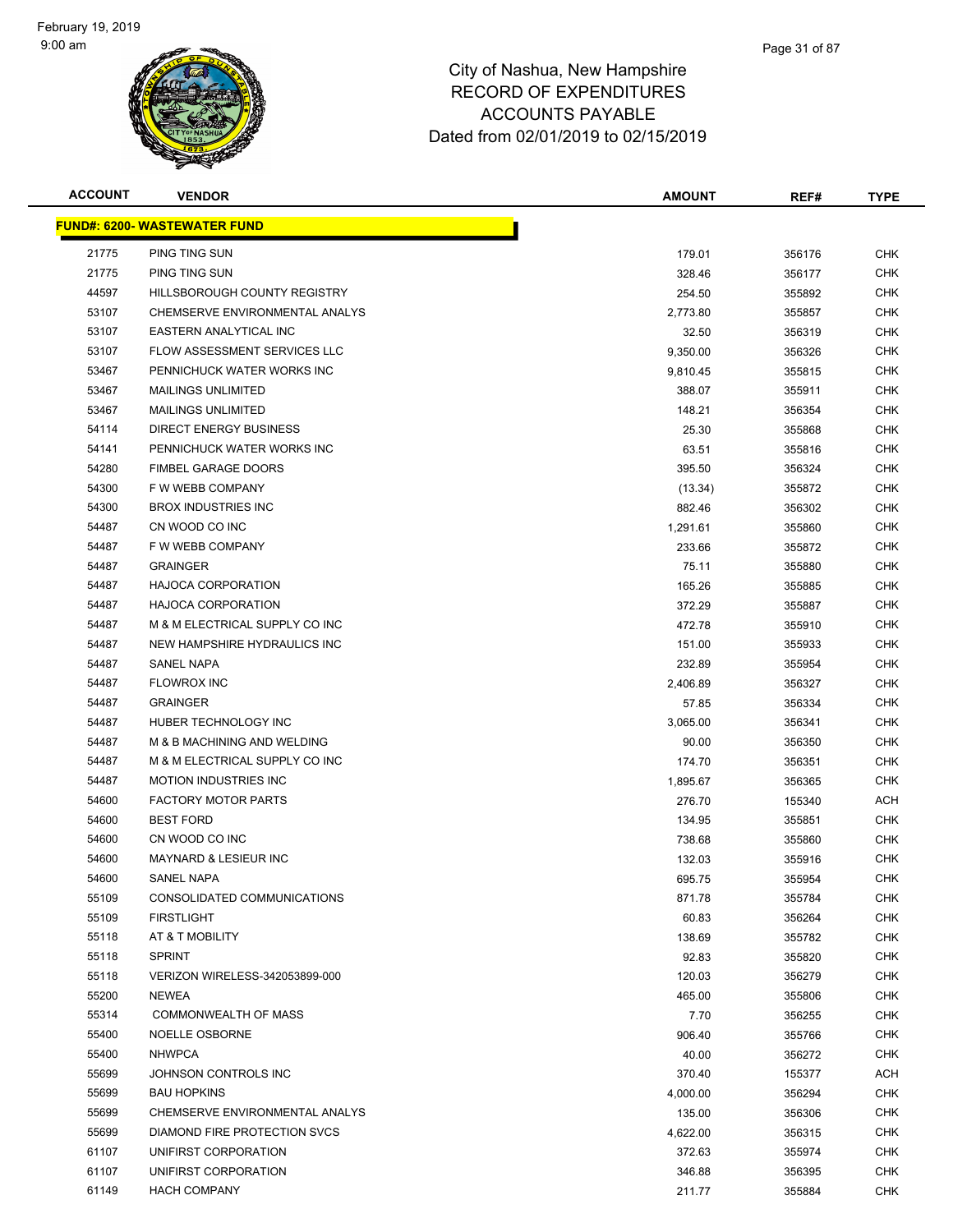

| <b>ACCOUNT</b> | <b>VENDOR</b>                                          | <b>AMOUNT</b> | REF#   | <b>TYPE</b> |
|----------------|--------------------------------------------------------|---------------|--------|-------------|
|                | <b>FUND#: 6200- WASTEWATER FUND</b>                    |               |        |             |
| 61149          | <b>IDEXX DISTRIBUTION INC</b>                          | 1,399.88      | 355899 | <b>CHK</b>  |
| 61149          | <b>HACH COMPANY</b>                                    | 121.00        | 356337 | <b>CHK</b>  |
| 61149          | <b>VWR INTERNATIONAL</b>                               | 557.39        | 356398 | <b>CHK</b>  |
| 61156          | POLYDYNE INC                                           | 50,435.14     | 355944 | <b>CHK</b>  |
| 61156          | PVS CHEMICAL SOLUTIONS INC                             | 3,245.56      | 355945 | <b>CHK</b>  |
| 61156          | UNIVAR USA INC                                         | 1,367.10      | 355975 | <b>CHK</b>  |
| 61156          | POLYDYNE INC                                           | 5,427.54      | 356378 | <b>CHK</b>  |
| 61156          | UNIVAR USA INC                                         | 1,739.10      | 356396 | <b>CHK</b>  |
| 61299          | <b>FASTENAL CO</b>                                     | 123.67        | 355873 | <b>CHK</b>  |
| 61299          | <b>GRAINGER</b>                                        | 152.60        | 355880 | <b>CHK</b>  |
| 61299          | ARCSOURCE INC                                          | 60.48         | 356289 | <b>CHK</b>  |
| 61299          | <b>FASTENAL CO</b>                                     | 58.80         | 356322 | <b>CHK</b>  |
| 61299          | <b>GRAINGER</b>                                        | 25.82         | 356334 | CHK         |
| 61299          | <b>VWR INTERNATIONAL</b>                               | 983.46        | 356398 | <b>CHK</b>  |
| 61300          | DENNIS K BURKE INC                                     | 878.22        | 355867 | <b>CHK</b>  |
| 61428          | <b>GRAINGER</b>                                        | 419.21        | 356334 | <b>CHK</b>  |
| 71228          | <b>DLT SOLUTIONS LLC</b>                               | 3,095.84      | 356316 | <b>CHK</b>  |
| 81200          | PAXOR CONSTRUCTION LLC                                 | 24,230.97     | 155342 | <b>ACH</b>  |
| 81700          | <b>GRANITE INLINER LLC</b>                             | 122,731.35    | 155376 | <b>ACH</b>  |
| 81700          | NORTHEAST EARTH MECHANICS INC                          | 306,945.10    | 355934 | <b>CHK</b>  |
| 81700          | WILLIAM P DAVIS EXCAVATION LLC                         | 8,550.00      | 356403 | <b>CHK</b>  |
| 81700          | DeZURIK INC                                            | 4,641.00      | 355870 | <b>CHK</b>  |
|                |                                                        |               |        |             |
|                | <b>TOTAL FUND 6200 - WASTEWATER FUND</b>               | \$587,561.38  |        |             |
|                |                                                        |               |        |             |
|                | <b>FUND#: 6201-WERF-WASTEWATER EQUIP RESERVE</b>       |               |        |             |
| 81300          | <b>JWC ENVIRONMENTAL LLC</b>                           | 13,281.91     | 355905 | <b>CHK</b>  |
| 81300          | <b>WALDRON ENGINEERING &amp;</b>                       | 229.68        | 355979 | <b>CHK</b>  |
|                | <b>TOTAL FUND 6201 - WERF-WASTEWATER EQUIP RESERVE</b> | \$13,511.59   |        |             |
|                |                                                        |               |        |             |
|                | <u> FUND#: 6500- PROPERTY &amp; CASUALTY FUND</u>      |               |        |             |
| 54267          | TREASURER STATE OF NH                                  | 1,050.00      | 355821 | <b>CHK</b>  |
| 54267          | TREASURER STATE OF NH                                  | 50.00         | 356276 | <b>CHK</b>  |
| 55307          | ROSS DUGAS                                             | 33.35         | 355750 | <b>CHK</b>  |
| 59120          | USI INSURANCE SERVICES LLC                             | 11,392.70     | 155381 | ACH         |
| 59207          | DANIEL ALEXANDER                                       | 3.03          | 356192 | <b>CHK</b>  |
| 59207          | ANESTHESIA CARE GROUP PC                               | 3,210.21      | 356193 | CHK         |
| 59207          | APPLE NASHUA LLC                                       | 1,925.04      | 356194 | CHK         |
| 59207          | CENTERS FOR PAIN SOLUTIONS LLC                         | 1,275.00      | 356195 | CHK         |
| 59207          | CONCORD ORTHOPEDICS PA                                 | 481.00        | 356196 | <b>CHK</b>  |
| 59207          | <b>CONVENIENTMD LLC</b>                                | 211.74        | 356197 | CHK         |
| 59207          | <b>CPTE NASHUA</b>                                     | 364.00        | 356198 | <b>CHK</b>  |
| 59207          | DARTMOUTH HITCHCOCK CLINIC                             | 328.00        | 356199 | <b>CHK</b>  |
| 59207          | ELLIOT PROFESSIONAL SERVICES                           | 217.00        | 356200 | <b>CHK</b>  |
| 59207          | FOUNDATION MEDICAL PARTNERS                            | 485.00        | 356201 | <b>CHK</b>  |
|                |                                                        |               |        |             |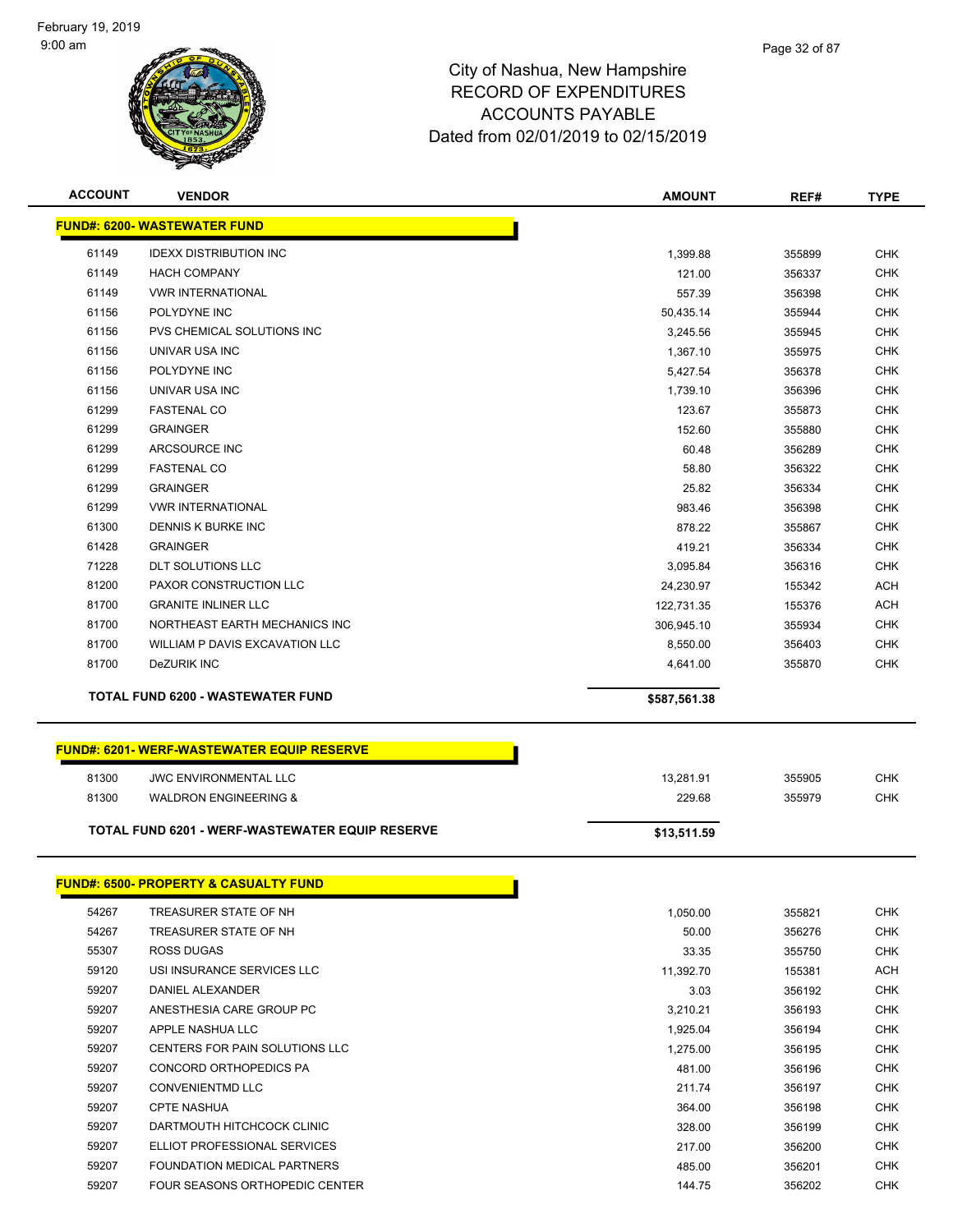

| <b>ACCOUNT</b> | <b>VENDOR</b>                                         | <b>AMOUNT</b> | REF#   | <b>TYPE</b> |
|----------------|-------------------------------------------------------|---------------|--------|-------------|
|                | <b>FUND#: 6500- PROPERTY &amp; CASUALTY FUND</b>      |               |        |             |
| 59207          | <b>INTEGRATED PAIN CARE</b>                           | 228.00        | 356204 | <b>CHK</b>  |
| 59207          | <b>KEVIN S MORIARTY DC</b>                            | 394.00        | 356205 | <b>CHK</b>  |
| 59207          | PAIN SOLUTIONS PLLC                                   | 1,065.00      | 356206 | <b>CHK</b>  |
| 59207          | PERFORMANCE REHAB INC                                 | 250.00        | 356207 | <b>CHK</b>  |
| 59207          | SO NH REGIONAL MEDICAL CENTER                         | 10,056.55     | 356208 | <b>CHK</b>  |
| 59207          | <b>CPTE NASHUA</b>                                    | 3,174.00      | 356615 | <b>CHK</b>  |
| 59207          | DARTMOUTH HITCHCOCK CLINIC                            | 697.00        | 356617 | <b>CHK</b>  |
| 59207          | FOUNDATION MEDICAL PARTNERS                           | 334.00        | 356618 | <b>CHK</b>  |
| 59207          | FOUR SEASONS ORTHOPEDIC CENTER                        | 402.75        | 356619 | <b>CHK</b>  |
| 59207          | <b>CHERYL GERALD</b>                                  | 245.32        | 356620 | <b>CHK</b>  |
| 59207          | <b>HEALTHSOUTH REHABILITATION</b>                     | 404.00        | 356621 | <b>CHK</b>  |
| 59207          | <b>HERNER CHIROPRACTIC</b>                            | 940.00        | 356622 | <b>CHK</b>  |
| 59207          | INJURED WORKERS PHARMACY LLC                          | 290.72        | 356624 | <b>CHK</b>  |
| 59207          | NASHUA RADIOLOGY PA                                   | 242.00        | 356625 | <b>CHK</b>  |
| 59207          | NEB RADIOLOGY PC                                      | 404.00        | 356626 | <b>CHK</b>  |
| 59207          | NEW ENGLAND BAPTIST HOSPITAL                          | 1,845.00      | 356627 | <b>CHK</b>  |
| 59207          | PAIN SOLUTIONS PLLC                                   | 300.00        | 356628 | <b>CHK</b>  |
| 59207          | PERFORMANCE REHAB INC                                 | 1,195.00      | 356629 | <b>CHK</b>  |
| 59207          | PIERRE DIONNE MD PC                                   | 170.00        | 356630 | <b>CHK</b>  |
| 59207          | PINNACLE REHABILITATION                               | 348.00        | 356631 | <b>CHK</b>  |
| 59207          | SO NH REGIONAL MEDICAL CENTER                         | 3,820.82      | 356632 | CHK         |
| 59207          | ST JOSEPHS HOSPITAL                                   | 11,700.12     | 356633 | <b>CHK</b>  |
| 59207          | STONERIVER PHARMACY SOLUTIONS                         | 602.36        | 356634 | <b>CHK</b>  |
| 59207          | UNITY SURVEILLANCE &                                  | 2,187.51      | 356635 | <b>CHK</b>  |
| 59225          | RONALD J DOUCETTE                                     | 500.00        | 355749 | <b>CHK</b>  |
| 59225          | <b>JYOTI CHITALIA</b>                                 | 158.00        | 356191 | <b>CHK</b>  |
| 59225          | <b>CULLENCOLLIMORE PLLC</b>                           | 664.00        | 356616 | <b>CHK</b>  |
| 59250          | GATE CITY FENCE CO INC                                | 1,425.00      | 356203 | <b>CHK</b>  |
| 59275          | MHQ MUNICIPAL VEHICLES                                | 19,394.00     | 356362 | <b>CHK</b>  |
| 59275          | <b>BROADSIDE COLLISION LLC</b>                        | 996.12        | 356614 | <b>CHK</b>  |
| 59275          | <b>ILLG AUTOMOTIVE CORP</b>                           | 4,249.73      | 356623 | CHK         |
| 61100          | WB MASON CO INC                                       | 204.21        | 356400 | <b>CHK</b>  |
| 68360          | ST JOSEPHS BUSINESS & HEALTH                          | 2,100.00      | 356274 | <b>CHK</b>  |
| 68360          | <b>CULLENCOLLIMORE PLLC</b>                           | 1,067.50      | 356311 | <b>CHK</b>  |
| 68365          | ST JOSEPHS BUSINESS & HEALTH                          | 65.00         | 356274 | <b>CHK</b>  |
| 68365          | OCCUPATIONAL DRUG TESTING LLC                         | 566.50        | 356372 | <b>CHK</b>  |
|                | <b>TOTAL FUND 6500 - PROPERTY &amp; CASUALTY FUND</b> | \$93,857.03   |        |             |

**FUND#: 6600- BENEFITS SELF INSURANCE FUND**

| 21516 | BOSTON MUTUAL LIFE INSURANCE      | 6.648.22 | 155307 | ACH        |
|-------|-----------------------------------|----------|--------|------------|
| 21520 | COLONIAL LIFE AND ACCIDENT INS    | 1.260.46 | 155319 | ACH        |
| 21520 | COLONIAL LIFE AND ACCIDENT INS    | 2.112.23 | 155355 | <b>ACH</b> |
| 21825 | ALBERT W FISCHER JR               | 435.96   | 356225 | <b>CHK</b> |
| 21825 | <b>EDEN GALLANT</b>               | 599.00   | 356226 | <b>CHK</b> |
| 21825 | <b>LANA PRATT</b>                 | 435.96   | 356228 | <b>CHK</b> |
| 45623 | <b>EDEN GALLANT</b>               | 628.64   | 356226 | CHK        |
| 53999 | <b>BENEFIT STRATEGIES (ADMIN)</b> | 500.00   | 155313 | <b>ACH</b> |
|       |                                   |          |        |            |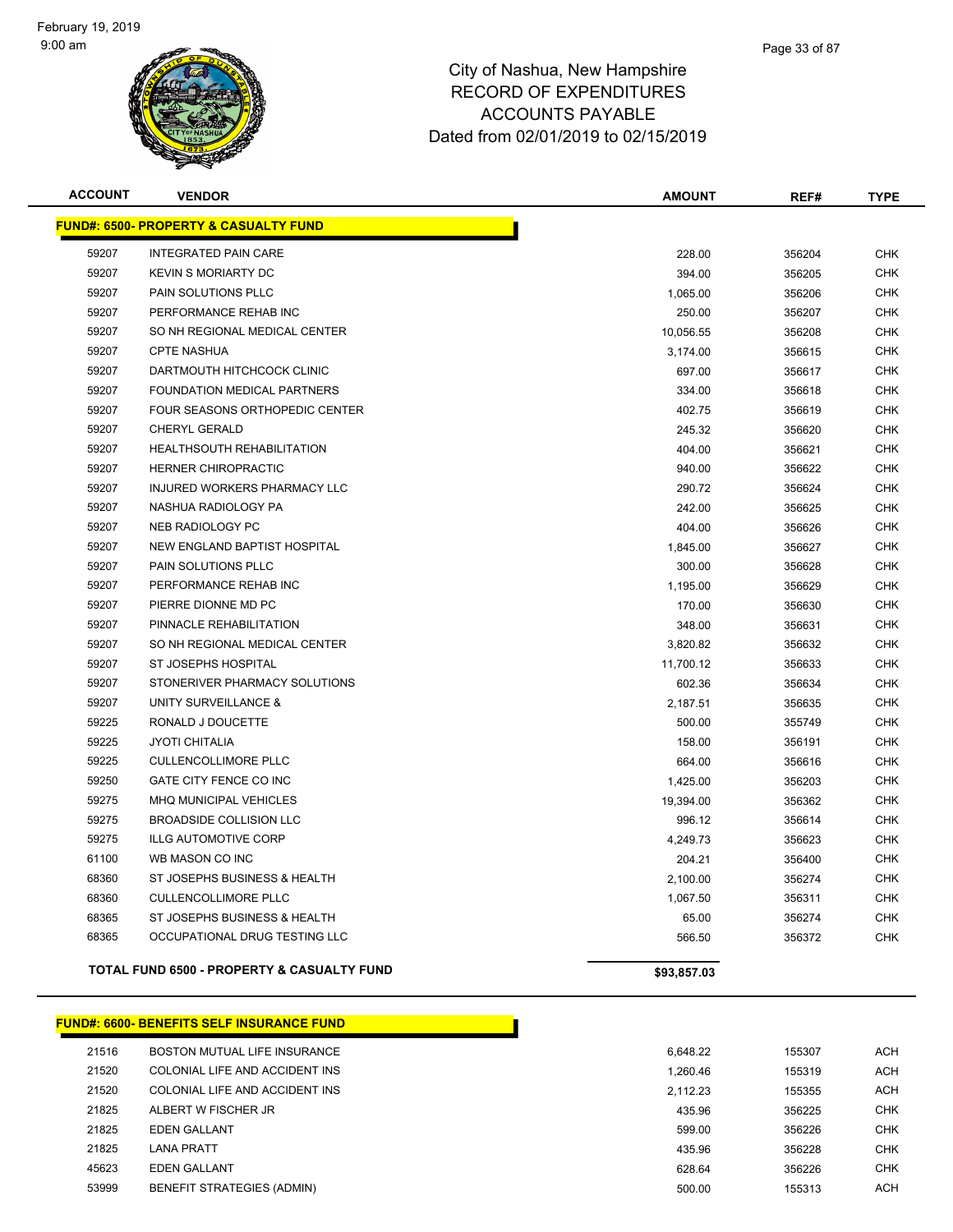

| <b>FUND#: 6600- BENEFITS SELF INSURANCE FUND</b><br>59500<br>NORTHEAST DELTA DENTAL<br>24,294.45<br>59500<br>ANTHEM BCBS OF NE<br>66,206.25<br>59507<br>ANTHEM BCBS OF NE<br>144,924.50<br>59507<br>ANTHEM BCBS OF NE<br>138,407.16<br>59507<br>ANTHEM BCBS OF NE<br>738,076.97<br>59507<br>ANTHEM BCBS OF NE<br>739,146.21<br>ANTHEM BCBS OF NE<br>59507<br>38,911.81<br>59507<br>ANTHEM BCBS OF NE<br>43,878.18<br>59507<br><b>HEALTH PLANS INC</b><br>221,260.25<br>59507<br><b>HEALTH PLANS INC</b><br>106,259.22<br>59525<br>NORTHEAST DELTA DENTAL<br>117,302.05<br>59525<br>NORTHEAST DELTA DENTAL<br>85,148.57<br>61100<br>WB MASON CO INC<br>7.63<br>TOTAL FUND 6600 - BENEFITS SELF INSURANCE FUND<br>\$2,476,443.72<br><b>FUND#: 7026- CAPITAL EQUIPMENT RESERVE FUND</b><br>81500<br>MHQ MUNICIPAL VEHICLES<br>18,697.75<br>TOTAL FUND 7026 - CAPITAL EQUIPMENT RESERVE FUND<br>\$18,697.75 | 155309<br>155350<br>155312<br>155350<br>155312<br>155350<br>155312<br>155350<br>155308<br>155347<br>155309 | <b>ACH</b><br><b>ACH</b><br><b>ACH</b><br>ACH<br>ACH<br><b>ACH</b><br><b>ACH</b><br>ACH |
|---------------------------------------------------------------------------------------------------------------------------------------------------------------------------------------------------------------------------------------------------------------------------------------------------------------------------------------------------------------------------------------------------------------------------------------------------------------------------------------------------------------------------------------------------------------------------------------------------------------------------------------------------------------------------------------------------------------------------------------------------------------------------------------------------------------------------------------------------------------------------------------------------------|------------------------------------------------------------------------------------------------------------|-----------------------------------------------------------------------------------------|
|                                                                                                                                                                                                                                                                                                                                                                                                                                                                                                                                                                                                                                                                                                                                                                                                                                                                                                         |                                                                                                            |                                                                                         |
|                                                                                                                                                                                                                                                                                                                                                                                                                                                                                                                                                                                                                                                                                                                                                                                                                                                                                                         |                                                                                                            |                                                                                         |
|                                                                                                                                                                                                                                                                                                                                                                                                                                                                                                                                                                                                                                                                                                                                                                                                                                                                                                         |                                                                                                            |                                                                                         |
|                                                                                                                                                                                                                                                                                                                                                                                                                                                                                                                                                                                                                                                                                                                                                                                                                                                                                                         |                                                                                                            |                                                                                         |
|                                                                                                                                                                                                                                                                                                                                                                                                                                                                                                                                                                                                                                                                                                                                                                                                                                                                                                         |                                                                                                            |                                                                                         |
|                                                                                                                                                                                                                                                                                                                                                                                                                                                                                                                                                                                                                                                                                                                                                                                                                                                                                                         |                                                                                                            |                                                                                         |
|                                                                                                                                                                                                                                                                                                                                                                                                                                                                                                                                                                                                                                                                                                                                                                                                                                                                                                         |                                                                                                            |                                                                                         |
|                                                                                                                                                                                                                                                                                                                                                                                                                                                                                                                                                                                                                                                                                                                                                                                                                                                                                                         |                                                                                                            |                                                                                         |
|                                                                                                                                                                                                                                                                                                                                                                                                                                                                                                                                                                                                                                                                                                                                                                                                                                                                                                         |                                                                                                            |                                                                                         |
|                                                                                                                                                                                                                                                                                                                                                                                                                                                                                                                                                                                                                                                                                                                                                                                                                                                                                                         |                                                                                                            | ACH                                                                                     |
|                                                                                                                                                                                                                                                                                                                                                                                                                                                                                                                                                                                                                                                                                                                                                                                                                                                                                                         |                                                                                                            | ACH                                                                                     |
|                                                                                                                                                                                                                                                                                                                                                                                                                                                                                                                                                                                                                                                                                                                                                                                                                                                                                                         |                                                                                                            | ACH                                                                                     |
|                                                                                                                                                                                                                                                                                                                                                                                                                                                                                                                                                                                                                                                                                                                                                                                                                                                                                                         | 155351                                                                                                     | <b>ACH</b>                                                                              |
|                                                                                                                                                                                                                                                                                                                                                                                                                                                                                                                                                                                                                                                                                                                                                                                                                                                                                                         | 355980                                                                                                     | <b>CHK</b>                                                                              |
|                                                                                                                                                                                                                                                                                                                                                                                                                                                                                                                                                                                                                                                                                                                                                                                                                                                                                                         |                                                                                                            |                                                                                         |
|                                                                                                                                                                                                                                                                                                                                                                                                                                                                                                                                                                                                                                                                                                                                                                                                                                                                                                         |                                                                                                            |                                                                                         |
|                                                                                                                                                                                                                                                                                                                                                                                                                                                                                                                                                                                                                                                                                                                                                                                                                                                                                                         |                                                                                                            | <b>CHK</b>                                                                              |
|                                                                                                                                                                                                                                                                                                                                                                                                                                                                                                                                                                                                                                                                                                                                                                                                                                                                                                         | 356362                                                                                                     |                                                                                         |
|                                                                                                                                                                                                                                                                                                                                                                                                                                                                                                                                                                                                                                                                                                                                                                                                                                                                                                         |                                                                                                            |                                                                                         |
| <b>FUND#: 7064- HYDROPOWER RESERVE FUND</b>                                                                                                                                                                                                                                                                                                                                                                                                                                                                                                                                                                                                                                                                                                                                                                                                                                                             |                                                                                                            |                                                                                         |
| <b>ESSEX POWER SERVICES INC</b><br>81700<br>203.68                                                                                                                                                                                                                                                                                                                                                                                                                                                                                                                                                                                                                                                                                                                                                                                                                                                      | 355871                                                                                                     | <b>CHK</b>                                                                              |
|                                                                                                                                                                                                                                                                                                                                                                                                                                                                                                                                                                                                                                                                                                                                                                                                                                                                                                         |                                                                                                            |                                                                                         |
| TOTAL FUND 7064 - HYDROPOWER RESERVE FUND<br>\$203.68                                                                                                                                                                                                                                                                                                                                                                                                                                                                                                                                                                                                                                                                                                                                                                                                                                                   |                                                                                                            |                                                                                         |
| <b>FUND#: 7549- LIBRARY-MISC LIB DONATIONS</b>                                                                                                                                                                                                                                                                                                                                                                                                                                                                                                                                                                                                                                                                                                                                                                                                                                                          |                                                                                                            |                                                                                         |
| 68322<br>AMAZON.COM LLC<br>14.57                                                                                                                                                                                                                                                                                                                                                                                                                                                                                                                                                                                                                                                                                                                                                                                                                                                                        | 155374                                                                                                     | <b>ACH</b>                                                                              |
| <b>TOTAL FUND 7549 - LIBRARY-MISC LIB DONATIONS</b><br>\$14.57                                                                                                                                                                                                                                                                                                                                                                                                                                                                                                                                                                                                                                                                                                                                                                                                                                          |                                                                                                            |                                                                                         |
|                                                                                                                                                                                                                                                                                                                                                                                                                                                                                                                                                                                                                                                                                                                                                                                                                                                                                                         |                                                                                                            |                                                                                         |
| <b>FUND#: 7563- SCHOOL ATHLETIC ETF</b>                                                                                                                                                                                                                                                                                                                                                                                                                                                                                                                                                                                                                                                                                                                                                                                                                                                                 |                                                                                                            |                                                                                         |
| 71999<br>AMAZON.COM LLC<br>274.13                                                                                                                                                                                                                                                                                                                                                                                                                                                                                                                                                                                                                                                                                                                                                                                                                                                                       | 155382                                                                                                     | <b>ACH</b>                                                                              |
| <b>TOTAL FUND 7563 - SCHOOL ATHLETIC ETF</b><br>\$274.13                                                                                                                                                                                                                                                                                                                                                                                                                                                                                                                                                                                                                                                                                                                                                                                                                                                |                                                                                                            |                                                                                         |
| <b>FUND#: 7565- SCHOOL RELATED PROGRAMS-ETF</b>                                                                                                                                                                                                                                                                                                                                                                                                                                                                                                                                                                                                                                                                                                                                                                                                                                                         |                                                                                                            |                                                                                         |
|                                                                                                                                                                                                                                                                                                                                                                                                                                                                                                                                                                                                                                                                                                                                                                                                                                                                                                         |                                                                                                            |                                                                                         |
| 53628<br><b>ANDREW L MORIN</b><br>625.00                                                                                                                                                                                                                                                                                                                                                                                                                                                                                                                                                                                                                                                                                                                                                                                                                                                                | 356106                                                                                                     | <b>CHK</b>                                                                              |
| 61135<br>AMAZON.COM LLC<br>(35.99)<br>71800<br><b>SCHOOL SPECIALTY</b>                                                                                                                                                                                                                                                                                                                                                                                                                                                                                                                                                                                                                                                                                                                                                                                                                                  | 155344                                                                                                     | <b>ACH</b>                                                                              |
| 2,089.50                                                                                                                                                                                                                                                                                                                                                                                                                                                                                                                                                                                                                                                                                                                                                                                                                                                                                                |                                                                                                            |                                                                                         |
| TOTAL FUND 7565 - SCHOOL RELATED PROGRAMS-ETF<br>\$2,678.51                                                                                                                                                                                                                                                                                                                                                                                                                                                                                                                                                                                                                                                                                                                                                                                                                                             | 356145                                                                                                     | CHK                                                                                     |

Page 34 of 87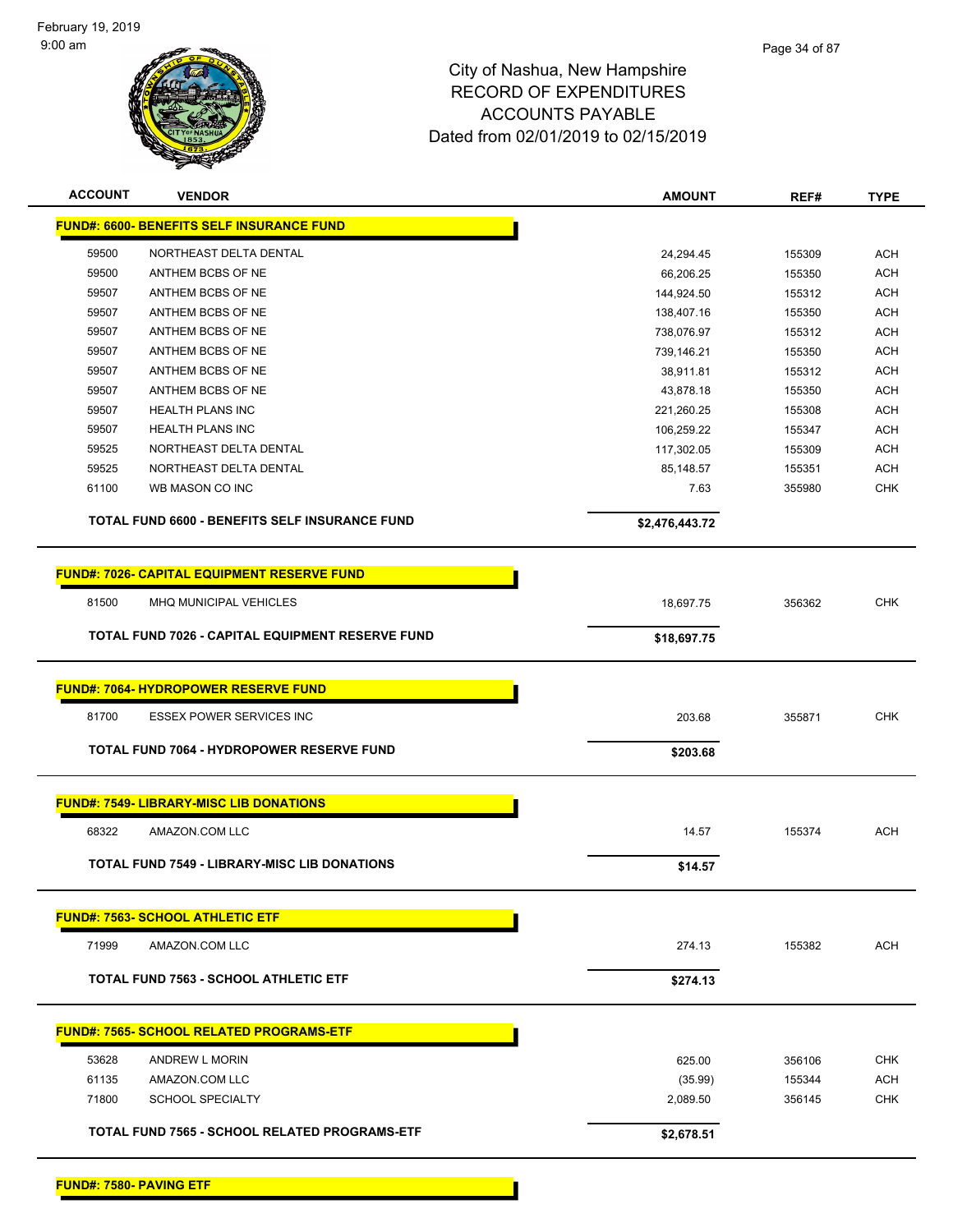| <b>ACCOUNT</b>                      | <b>VENDOR</b>                                       | <b>AMOUNT</b> | REF#   | <b>TYPE</b> |
|-------------------------------------|-----------------------------------------------------|---------------|--------|-------------|
| <b>FUND#: 7580- PAVING ETF</b>      |                                                     |               |        |             |
| 81700                               | S W COLE ENGINEERING INC                            | 1,366.36      | 355952 | <b>CHK</b>  |
| <b>TOTAL FUND 7580 - PAVING ETF</b> |                                                     | \$1,366.36    |        |             |
|                                     | <b>FUND#: 8063- LIBRARY-HENRY STEARNS FUND</b>      |               |        |             |
| 61807                               | <b>BAKER &amp; TAYLOR</b>                           | 184.06        | 355846 | <b>CHK</b>  |
| 61807                               | <b>BAKER &amp; TAYLOR</b>                           | 187.36        | 356291 | <b>CHK</b>  |
| 61814                               | <b>RANDOM HOUSE LLC</b>                             | 33.75         | 356382 | <b>CHK</b>  |
|                                     | <b>TOTAL FUND 8063 - LIBRARY-HENRY STEARNS FUND</b> | \$405.17      |        |             |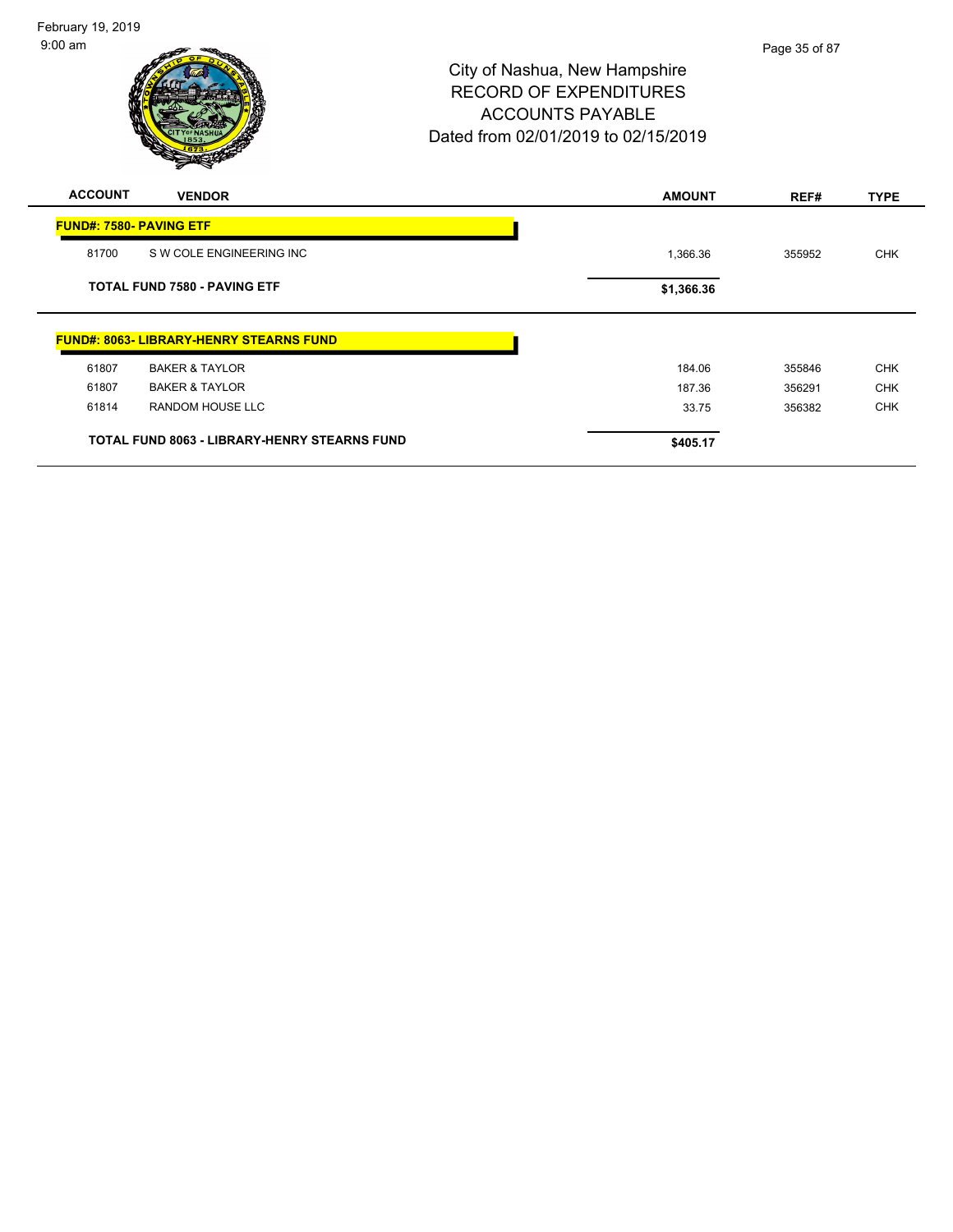

| <b>ACCOUNT</b> | <b>VENDOR</b> |                                        | <b>AMOUNT</b><br>REF# | <b>TYPE</b> |
|----------------|---------------|----------------------------------------|-----------------------|-------------|
|                |               | <b>EXPENDITURE SUMMARY BY FUND</b>     | <b>AMOUNT</b>         |             |
|                | 1000          | <b>GENERAL FUND</b>                    | 2,701,956.19          |             |
|                | 1001          | <b>GF-CAPITAL IMPROVEMENTS</b>         | 16,850.77             |             |
|                | 1010          | <b>GF-PRIOR YEAR ENC &amp; ESCROWS</b> | 11,605.67             |             |
|                | 2100          | <b>FOOD SERVICES FUND</b>              | 140,581.90            |             |
|                | 2207          | ADULT ED/CONTINUING ED                 | 617.35                |             |
|                | 2222          | AFTER SCHOOL PROGRAM                   | 2,997.72              |             |
|                | 2503          | <b>PARKS &amp; REC PROGRAMS FUND</b>   | 2,174.04              |             |
|                | 2505          | PEG ACCESS CHANNELS FUND               | 436.11                |             |
|                | 2506          | HUNT BLDG FACILITY RENTAL FUND         | 936.97                |             |
|                | 2511          | 201 MAIN STREET RENTAL FUND            | 3,864.34              |             |
|                | 3030          | <b>EMERGENCY MGMT GRANTS FUND</b>      | 1,000.00              |             |
|                | 3040          | <b>COMMUNICATIONS GRANTS FUND</b>      | 612.84                |             |
|                | 3068          | COMMUNITY SERVICES GRANTS FUND         | 11,087.39             |             |
|                | 3070          | COMMUNITY HEALTH GRANTS FUND           | 1,531.99              |             |
|                | 3080          | COMMUNITY DEVELOPMENT GRANTS           | 9,369.96              |             |
|                | 3090          | URBAN PROGRAM GRANTS FUND              | 44,797.49             |             |
|                | 3120          | <b>TRANSIT GRANTS FUND</b>             | 156,325.48            |             |
|                | 3800          | <b>SCHOOL GRANTS FUND</b>              | 66,409.15             |             |
|                | 3810          | FOOD SERVICE GRANTS FUND               | 9,831.28              |             |
|                | 4005          | <b>TRAFFIC VIOLATIONS FUND</b>         | 2,582.15              |             |
|                | 4025          | DOJ DRUG FORFEITURE FUND               | 1,179.97              |             |
|                | 4090          | LIB-LOST/DAMAGED BOOK FINES            | 1,802.31              |             |
|                | 5050          | CAP PROJECTS-COMMUNICATIONS            | 15,567.30             |             |
|                | 5100          | CAP PROJECTS-ECONOMIC DEV              | 1,250.00              |             |
|                | 5200          | CAPITAL PROJECTS-PUBLIC WORKS          | 269,832.28            |             |
|                | 5700          | CAP PROJECTS-BROAD ST PARKWAY          | 4,639.33              |             |
|                | 6000          | SOLID WASTE FUND                       | 53,000.48             |             |
|                | 6200          | <b>WASTEWATER FUND</b>                 | 587,561.38            |             |
|                | 6201          | WERF-WASTEWATER EQUIP RESERVE          | 13,511.59             |             |
|                | 6500          | PROPERTY & CASUALTY FUND               | 93,857.03             |             |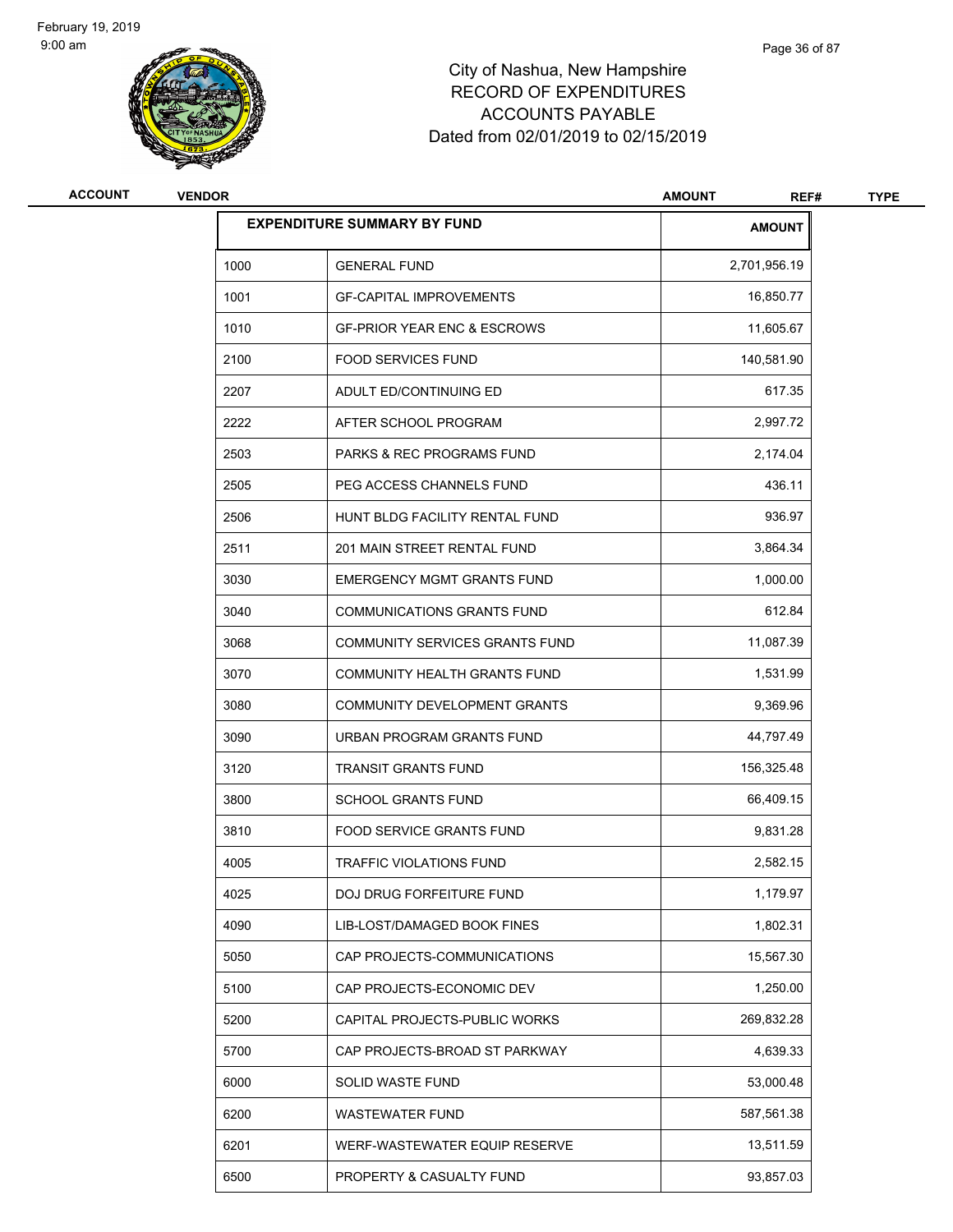

# City of Nashua, New Hampshire RECORD OF EXPENDITURES ACCOUNTS PAYABLE Dated from 02/01/2019 to 02/15/2019

| <b>AMOUNT</b><br>6600<br>BENEFITS SELF INSURANCE FUND<br>2,476,443.72<br>7026<br>18,697.75<br>CAPITAL EQUIPMENT RESERVE FUND<br>203.68<br><b>HYDROPOWER RESERVE FUND</b><br>7064<br>14.57<br>7549<br>LIBRARY-MISC LIB DONATIONS<br>274.13<br>7563<br><b>SCHOOL ATHLETIC ETF</b><br>2,678.51<br><b>SCHOOL RELATED PROGRAMS-ETF</b><br>7565<br>1,366.36<br><b>PAVING ETF</b><br>7580<br>405.17<br>8063<br>LIBRARY-HENRY STEARNS FUND<br><b>TOTAL:</b><br>6,727,854.35 | <b>ACCOUNT</b> | <b>VENDOR</b> | <b>AMOUNT</b><br>REF# | <b>TYPE</b> |
|---------------------------------------------------------------------------------------------------------------------------------------------------------------------------------------------------------------------------------------------------------------------------------------------------------------------------------------------------------------------------------------------------------------------------------------------------------------------|----------------|---------------|-----------------------|-------------|
|                                                                                                                                                                                                                                                                                                                                                                                                                                                                     |                |               |                       |             |
|                                                                                                                                                                                                                                                                                                                                                                                                                                                                     |                |               |                       |             |
|                                                                                                                                                                                                                                                                                                                                                                                                                                                                     |                |               |                       |             |
|                                                                                                                                                                                                                                                                                                                                                                                                                                                                     |                |               |                       |             |
|                                                                                                                                                                                                                                                                                                                                                                                                                                                                     |                |               |                       |             |
|                                                                                                                                                                                                                                                                                                                                                                                                                                                                     |                |               |                       |             |
|                                                                                                                                                                                                                                                                                                                                                                                                                                                                     |                |               |                       |             |
|                                                                                                                                                                                                                                                                                                                                                                                                                                                                     |                |               |                       |             |
|                                                                                                                                                                                                                                                                                                                                                                                                                                                                     |                |               |                       |             |
|                                                                                                                                                                                                                                                                                                                                                                                                                                                                     |                |               |                       |             |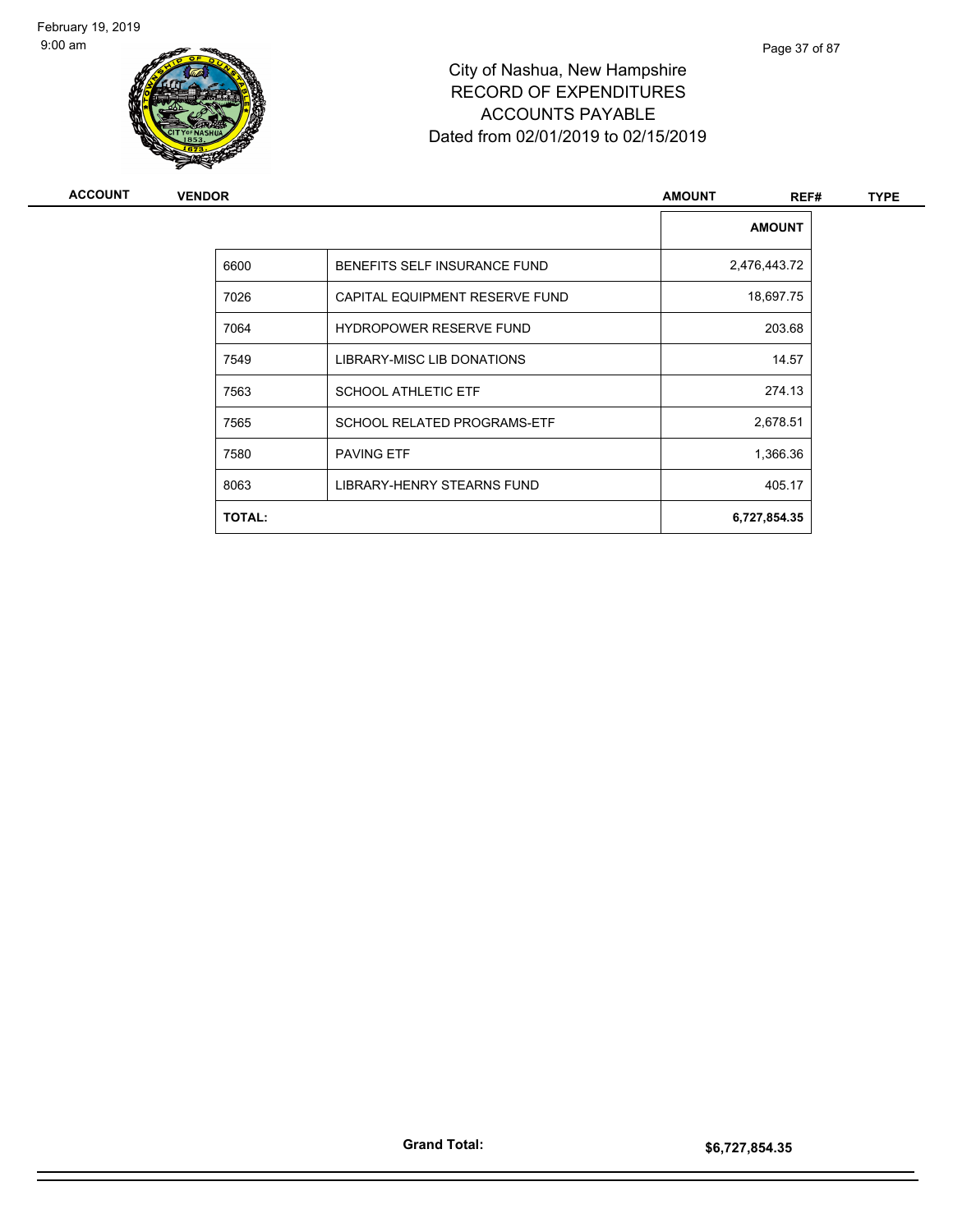

Page 38 of 87

| <b>PAY DATE</b> |                                      | <b>ACCOUNT</b> | <b>DESCRIPTION</b>                       | <b>AMOUNT</b> |
|-----------------|--------------------------------------|----------------|------------------------------------------|---------------|
|                 | <b>FUND#: 1000 - GENERAL FUND</b>    |                |                                          |               |
|                 |                                      |                |                                          |               |
| 101             | <b>MAYOR</b>                         |                |                                          |               |
|                 | 2/7/19                               | 51100          | ADMINISTRATIVE ASSISTANT II              | 668.00        |
|                 | 2/14/19                              | 51100          | ADMINISTRATIVE ASSISTANT II              | 668.00        |
|                 | 2/7/19                               | 51100          | CHIEF OF STAFF                           | 1,653.05      |
|                 | 2/14/19                              | 51100          | CHIEF OF STAFF                           | 1,653.05      |
|                 | 2/7/19                               | 51100          | COMMUNICATIONS & SPECIAL PRJ COORDINATOR | 837.70        |
|                 | 2/14/19                              | 51100          | COMMUNICATIONS & SPECIAL PRJ COORDINATOR | 837.70        |
|                 | 2/7/19                               | 51100          | CONSTITUENT SERVICES COORDINATOR         | 805.50        |
|                 | 2/14/19                              | 51100          | CONSTITUENT SERVICES COORDINATOR         | 805.50        |
|                 | 2/7/19                               | 51500          | MAYOR                                    | 2,252.50      |
|                 | 2/14/19                              | 51500          | <b>MAYOR</b>                             | 2,252.50      |
|                 | <b>TOTAL 101 - MAYOR</b>             |                |                                          | \$12,433.50   |
| 102             | <b>BOARD OF ALDERMEN</b>             |                |                                          |               |
|                 | 2/7/19                               | 51100          | LEGISLATIVE AFFAIRS MANAGER              | 1,656.55      |
|                 | 2/14/19                              | 51100          | LEGISLATIVE AFFAIRS MANAGER              | 1,656.56      |
|                 | 2/7/19                               | 51200          | LEGISLATIVE TRANSCRIPTION SPEC           | 317.82        |
|                 | 2/14/19                              | 51200          | LEGISLATIVE TRANSCRIPTION SPEC           | 334.56        |
|                 | <b>TOTAL 102 - BOARD OF ALDERMEN</b> |                |                                          | \$3,965.49    |
| 103             | LEGAL                                |                |                                          |               |
|                 | 2/7/19                               | 51100          | <b>CORPORATION COUNSEL</b>               | 2,421.70      |
|                 | 2/14/19                              | 51100          | <b>CORPORATION COUNSEL</b>               | 2,421.70      |
|                 | 2/7/19                               | 51100          | DEPUTY CORPORATION COUNSEL               | 4,203.30      |
|                 | 2/14/19                              | 51100          | DEPUTY CORPORATION COUNSEL               | 4,203.30      |
|                 | 2/7/19                               | 51100          | <b>LEGAL ASSISTANT</b>                   | 1,994.25      |
|                 | 2/14/19                              | 51100          | <b>LEGAL ASSISTANT</b>                   | 1,994.25      |
|                 | <b>TOTAL 103 - LEGAL</b>             |                |                                          | \$17,238.50   |
| 107             | <b>CITY CLERK</b>                    |                |                                          |               |
|                 | 2/7/19                               | 51100          | <b>CITY CLERK</b>                        | 1,804.30      |
|                 | 2/14/19                              | 51100          | <b>CITY CLERK</b>                        | 1,804.30      |
|                 | 2/7/19                               | 51100          | CLERK VITAL RECORDS II                   | 1,840.40      |
|                 | 2/14/19                              | 51100          | CLERK VITAL RECORDS II                   | 1,840.38      |
|                 | 2/7/19                               | 51100          | DEPARTMENT COORDINATOR, CC               | 744.19        |
|                 | 2/14/19                              | 51100          | DEPARTMENT COORDINATOR, CC               | 744.20        |
|                 |                                      | 51100          | DEPUTY CITY CLERK                        | 1,279.50      |
|                 | 2/7/19                               |                |                                          |               |
|                 | 2/14/19                              | 51100          | DEPUTY CITY CLERK                        | 1,279.50      |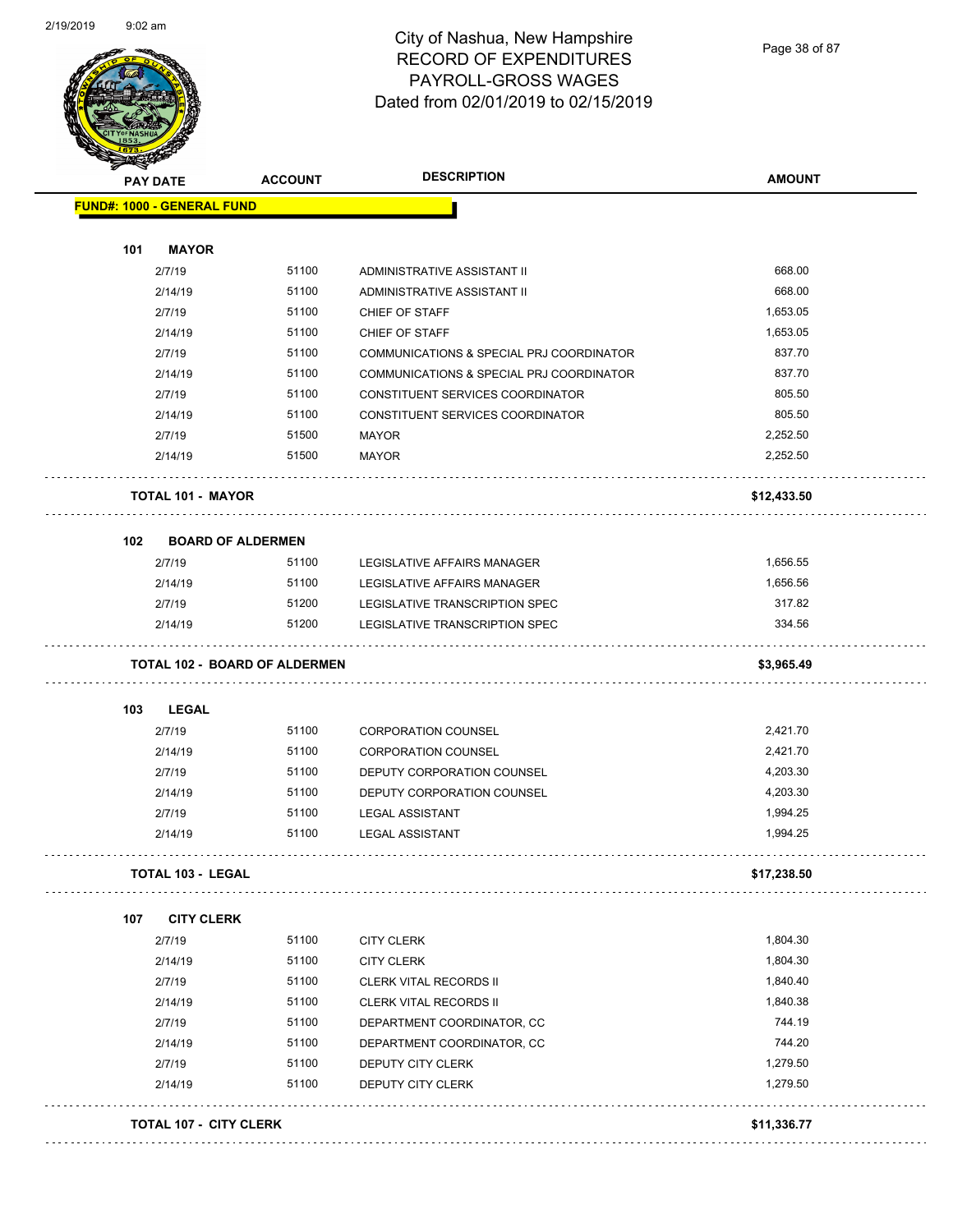÷.



#### City of Nashua, New Hampshire RECORD OF EXPENDITURES PAYROLL-GROSS WAGES Dated from 02/01/2019 to 02/15/2019

| <b>TOLERA</b>                     |                                    |                                          |               |
|-----------------------------------|------------------------------------|------------------------------------------|---------------|
| <b>PAY DATE</b>                   | <b>ACCOUNT</b>                     | <b>DESCRIPTION</b>                       | <b>AMOUNT</b> |
| <b>FUND#: 1000 - GENERAL FUND</b> |                                    |                                          |               |
|                                   |                                    |                                          |               |
| 111                               | <b>HUMAN RESOURCES</b>             |                                          |               |
| 2/7/19                            | 51100                              | HR SPEC                                  | 927.05        |
| 2/14/19                           | 51100                              | HR SPEC                                  | 927.06        |
| 2/7/19                            | 51100                              | HRIS & PAYROLL ANALYST                   | 1,172.20      |
| 2/14/19                           | 51100                              | HRIS & PAYROLL ANALYST                   | 1,172.20      |
| 2/7/19                            | 51100                              | <b>HUMAN RESOURCES DIRECTOR</b>          | 1,803.30      |
| 2/14/19                           | 51100                              | <b>HUMAN RESOURCES DIRECTOR</b>          | 1,803.30      |
| 2/7/19                            | 51100                              | HUMAN RESOURCES MANAGER                  | 1,242.65      |
| 2/14/19                           | 51100                              | HUMAN RESOURCES MANAGER                  | 1,242.65      |
| 2/7/19                            | 51100                              | PAYROLL ANALYST                          | 2,223.25      |
| 2/14/19                           | 51100                              | PAYROLL ANALYST                          | 2,223.25      |
| 2/7/19                            | 51100                              | PAYROLL MANAGER                          | 1,562.35      |
| 2/14/19                           | 51100                              | <b>PAYROLL MANAGER</b>                   | 1,562.35      |
| 2/7/19                            | 51300                              | <b>OVERTIME</b>                          | 10.57         |
|                                   |                                    |                                          |               |
|                                   | <b>TOTAL 111 - HUMAN RESOURCES</b> |                                          | \$17,872.18   |
|                                   |                                    |                                          |               |
| 122                               | <b>INFORMATION TECHNOLOGY</b>      |                                          |               |
| 2/7/19                            | 51100                              | ADMIN ASSISTANT III                      | 801.90        |
| 2/14/19                           | 51100                              | ADMIN ASSISTANT III                      | 801.90        |
| 2/7/19                            | 51100                              | ENTERPRISE SYS ADMINISTRATOR             | 1,562.35      |
| 2/14/19                           | 51100                              | ENTERPRISE SYS ADMINISTRATOR             | 1,562.35      |
| 2/7/19                            | 51100                              | ERP SYSTEM ADMIN DBA                     | 1,913.25      |
| 2/14/19                           | 51100                              | ERP SYSTEM ADMIN DBA                     | 1,913.25      |
| 2/7/19                            | 51100                              | IT APPLICATIONS ANALYST                  | 1,414.95      |
| 2/14/19                           | 51100                              | IT APPLICATIONS ANALYST                  | 1,414.95      |
| 2/7/19                            | 51100                              | IT DIVISION DIRECTOR                     | 2,294.80      |
| 2/14/19                           | 51100                              | IT DIVISION DIRECTOR                     | 2,294.80      |
| 2/7/19                            | 51100                              | IT INFRASTRUCTURE ANALYST                | 1,306.00      |
| 2/14/19                           | 51100                              | IT INFRASTRUCTURE ANALYST                | 1,306.00      |
| 2/7/19                            | 51100                              | IT MANAGER, INFRASTRUCTURE               | 2,059.95      |
| 2/14/19                           | 51100                              | IT MANAGER, INFRASTRUCTURE               | 2,059.95      |
| 2/7/19                            | 51100                              | IT MANAGER, PROJECT/DEVELOPMENT SERVICES | 1,593.40      |
| 2/14/19                           | 51100                              | IT MANAGER, PROJECT/DEVELOPMENT SERVICES | 1,593.39      |
| 2/7/19                            | 51100                              | IT MANAGER, TECHNICAL SERVICES           | 1,620.44      |
| 2/14/19                           | 51100                              | IT MANAGER, TECHNICAL SERVICES           | 1,620.45      |
| 2/7/19                            | 51100                              | SYSTEMS ADM DATABASE ADM                 | 1,810.11      |
| 2/14/19                           | 51100                              | SYSTEMS ADM DATABASE ADM                 | 1,810.10      |
| 2/7/19                            | 51100                              | TECHNICAL SPEC II NET SUPPORT            | 1,246.35      |
| 2/14/19                           | 51100                              | TECHNICAL SPEC II NET SUPPORT            | 1,246.35      |
| 2/7/19                            | 51100                              | <b>TECHNICAL SPECIALIST I</b>            | 870.15        |
| 2/14/19                           | 51100                              | <b>TECHNICAL SPECIALIST I</b>            | 870.15        |
| 2/7/19                            | 51100                              | WEB ADMINISTRATOR/GRAPHIC DESINGER       | 962.70        |
| 2/14/19                           | 51100                              | WEB ADMINISTRATOR/GRAPHIC DESINGER       | 962.70        |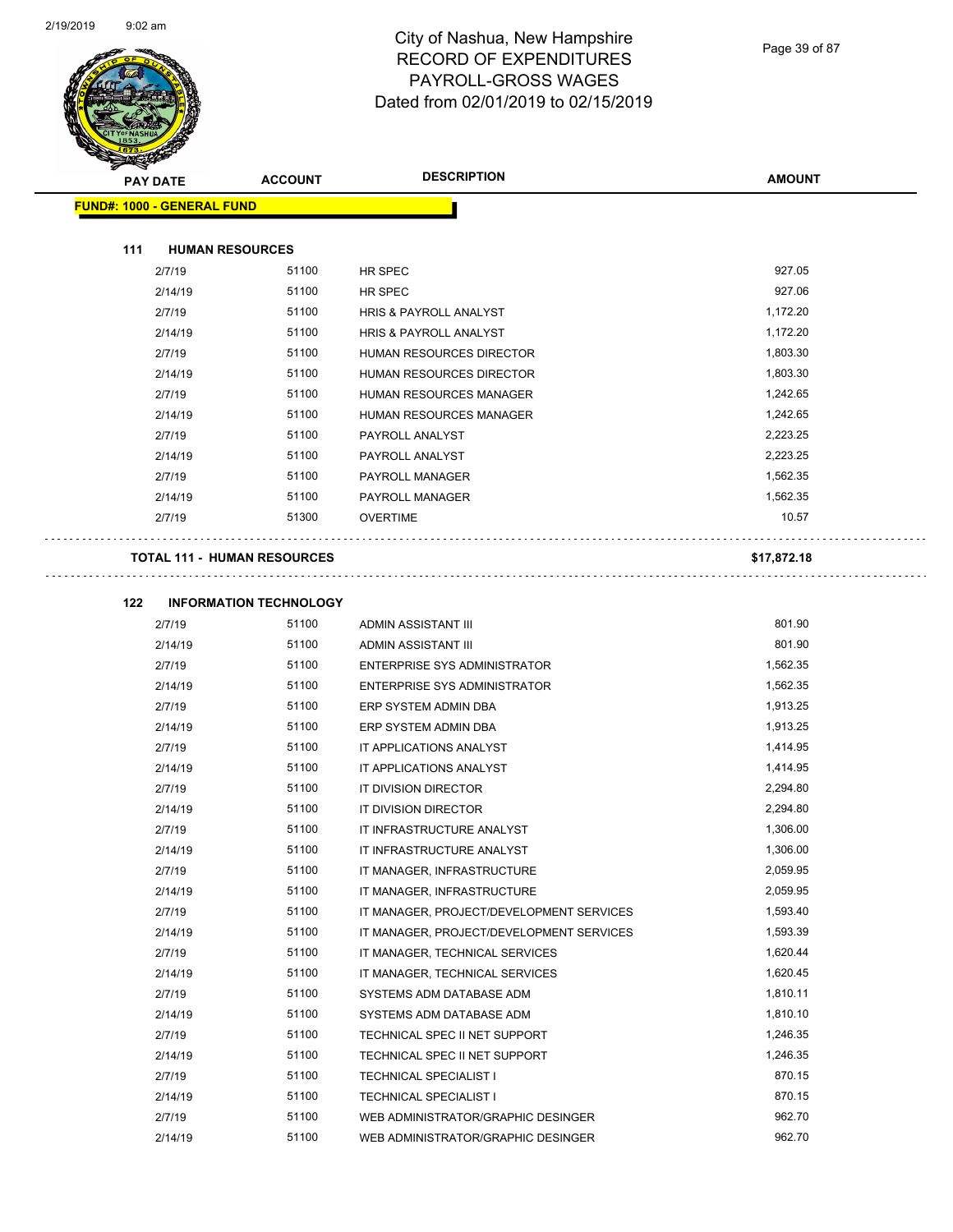|  |                                   | City of Nashua, New Hampshire<br><b>RECORD OF EXPENDITURES</b><br>PAYROLL-GROSS WAGES<br>Dated from 02/01/2019 to 02/15/2019 |                                  | Page 40 of 87 |  |
|--|-----------------------------------|------------------------------------------------------------------------------------------------------------------------------|----------------------------------|---------------|--|
|  | <b>PAY DATE</b>                   | <b>ACCOUNT</b>                                                                                                               | <b>DESCRIPTION</b>               | <b>AMOUNT</b> |  |
|  | <b>FUND#: 1000 - GENERAL FUND</b> |                                                                                                                              |                                  |               |  |
|  |                                   |                                                                                                                              |                                  |               |  |
|  |                                   | <b>TOTAL 122 - INFORMATION TECHNOLOGY</b>                                                                                    |                                  | \$38,912.69   |  |
|  | 126                               | <b>FINANCIAL SERVICES</b>                                                                                                    |                                  |               |  |
|  | 2/7/19                            | 51100                                                                                                                        | ACCOUNTS PAYABLE COORDINATOR     | 2,308.65      |  |
|  | 2/14/19                           | 51100                                                                                                                        | ACCOUNTS PAYABLE COORDINATOR     | 2,308.65      |  |
|  | 2/7/19                            | 51100                                                                                                                        | ACCOUNTS PAYABLE SUPV            | 1,095.90      |  |
|  | 2/14/19                           | 51100                                                                                                                        | ACCOUNTS PAYABLE SUPV            | 1,095.90      |  |
|  | 2/7/19                            | 51100                                                                                                                        | ASSISTANT TREASURER              | 1,466.05      |  |
|  | 2/14/19                           | 51100                                                                                                                        | <b>ASSISTANT TREASURER</b>       | 1,466.05      |  |
|  | 2/7/19                            | 51100                                                                                                                        | CFO COMPTROLLER                  | 2,518.65      |  |
|  | 2/14/19                           | 51100                                                                                                                        | <b>CFO COMPTROLLER</b>           | 2,518.65      |  |
|  | 2/7/19                            | 51100                                                                                                                        | DEP TREASURER TAX COLLECTOR      | 1,222.45      |  |
|  | 2/14/19                           | 51100                                                                                                                        | DEP TREASURER TAX COLLECTOR      | 1,222.45      |  |
|  | 2/7/19                            | 51100                                                                                                                        | FINANCE AND ADMIN MANAGER        | 873.15        |  |
|  | 2/14/19                           | 51100                                                                                                                        | FINANCE AND ADMIN MANAGER        | 873.15        |  |
|  | 2/7/19                            | 51100                                                                                                                        | <b>MVR CLERK I</b>               | 2,035.46      |  |
|  | 2/14/19                           | 51100                                                                                                                        | <b>MVR CLERK I</b>               | 2,035.46      |  |
|  | 2/7/19                            | 51100                                                                                                                        | <b>MVR CLERK II</b>              | 941.44        |  |
|  | 2/14/19                           | 51100                                                                                                                        | MVR CLERK II                     | 941.45        |  |
|  | 2/7/19                            | 51100                                                                                                                        | <b>MVR CLERK III</b>             | 1,529.92      |  |
|  | 2/14/19                           | 51100                                                                                                                        | MVR CLERK III                    | 1,529.92      |  |
|  | 2/7/19                            | 51100                                                                                                                        | ORDINANCE VIOLATIONS COORDINATOR | 291.81        |  |
|  | 2/14/19                           | 51100                                                                                                                        | ORDINANCE VIOLATIONS COORDINATOR | 291.80        |  |
|  | 2/7/19                            | 51100                                                                                                                        | REVENUE ACCOUNTS SPEC            | 845.00        |  |
|  | 2/14/19                           | 51100                                                                                                                        | REVENUE ACCOUNTS SPEC            | 845.00        |  |
|  | 2/7/19                            | 51100                                                                                                                        | REVENUE COORDINATOR              | 1,080.36      |  |
|  | 2/14/19                           | 51100                                                                                                                        | REVENUE COORDINATOR              | 1,080.36      |  |
|  | 2/7/19                            | 51100                                                                                                                        | SENIOR ACCOUNTANT                | 1,143.00      |  |
|  | 2/14/19                           | 51100                                                                                                                        | SENIOR ACCOUNTANT                | 1,143.00      |  |
|  | 2/7/19                            | 51100                                                                                                                        | SENIOR FINANCE MANAGER           | 1,705.80      |  |
|  | 2/14/19                           | 51100                                                                                                                        | SENIOR FINANCE MANAGER           | 1,705.80      |  |
|  | 2/7/19                            | 51100                                                                                                                        | SENIOR FINANCIAL ANALYST         | 1,240.50      |  |
|  | 2/14/19                           | 51100                                                                                                                        | SENIOR FINANCIAL ANALYST         | 1,240.50      |  |
|  | 2/7/19                            | 51100                                                                                                                        | SR MGR ACCT FIN REPORTING        | 1,339.30      |  |
|  | 2/14/19                           | 51100                                                                                                                        | SR MGR ACCT FIN REPORTING        | 1,339.30      |  |
|  | 2/7/19                            | 51100                                                                                                                        | SUPV VEHICLE REGISTRATION        | 1,214.70      |  |
|  | 2/14/19                           | 51100                                                                                                                        | SUPV VEHICLE REGISTRATION        | 1,214.70      |  |
|  | 2/7/19                            | 51100                                                                                                                        | TREASURER TAX COLLECTOR          | 2,059.95      |  |
|  | 2/14/19                           | 51100                                                                                                                        | TREASURER TAX COLLECTOR          | 2,059.95      |  |
|  | 2/7/19                            | 51200                                                                                                                        | TRUST ACCOUNTANT PT              | 756.20        |  |
|  | 2/14/19                           | 51200                                                                                                                        | TRUST ACCOUNTANT PT              | 762.51        |  |
|  | 2/7/19                            | 51300                                                                                                                        | <b>OVERTIME</b>                  | 117.61        |  |

2/19/2019 9:02 am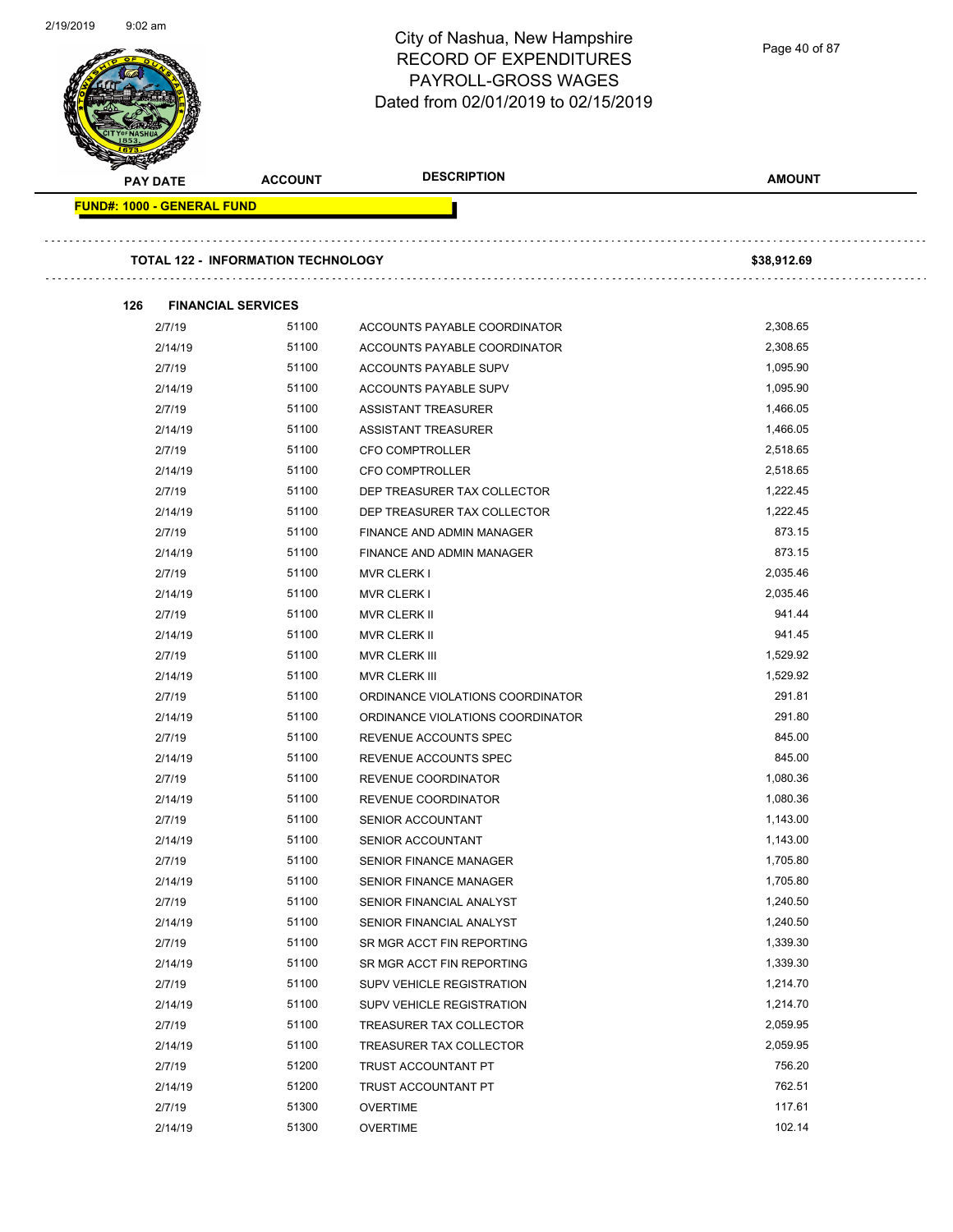

Page 41 of 87

| <b>REAL AND</b>                   |                 |                                       |                                |               |
|-----------------------------------|-----------------|---------------------------------------|--------------------------------|---------------|
|                                   | <b>PAY DATE</b> | <b>ACCOUNT</b>                        | <b>DESCRIPTION</b>             | <b>AMOUNT</b> |
| <b>FUND#: 1000 - GENERAL FUND</b> |                 |                                       |                                |               |
|                                   |                 | <b>TOTAL 126 - FINANCIAL SERVICES</b> |                                | \$51,562.64   |
|                                   |                 |                                       |                                |               |
| 129                               |                 | <b>CITY BUILDINGS</b>                 |                                |               |
|                                   | 2/7/19          | 51100                                 | <b>BUILDING MANAGER</b>        | 1,234.85      |
|                                   | 2/14/19         | 51100                                 | <b>BUILDING MANAGER</b>        | 1,234.85      |
|                                   | 2/7/19          | 51100                                 | <b>CUSTODIAN I</b>             | 1,255.68      |
|                                   | 2/14/19         | 51100                                 | <b>CUSTODIAN I</b>             | 1,255.69      |
|                                   | 2/7/19          | 51100                                 | <b>MAINTENANCE SPEC</b>        | 1,414.00      |
|                                   | 2/14/19         | 51100                                 | MAINTENANCE SPEC               | 1,214.55      |
|                                   | 2/14/19         | 51200                                 | <b>CUSTODIAN I</b>             | 369.31        |
|                                   | 2/7/19          | 51300                                 | <b>OVERTIME</b>                | 437.71        |
|                                   |                 | <b>TOTAL 129 - CITY BUILDINGS</b>     |                                | \$8,416.64    |
|                                   |                 |                                       |                                |               |
| 130                               |                 | <b>PURCHASING</b>                     |                                |               |
|                                   | 2/7/19          | 51100                                 | PURCHASING AGENT I             | 751.38        |
|                                   | 2/14/19         | 51100                                 | PURCHASING AGENT I             | 756.10        |
|                                   | 2/7/19          | 51100                                 | PURCHASING AGENT II            | 936.01        |
|                                   | 2/14/19         | 51100                                 | PURCHASING AGENT II            | 936.00        |
|                                   | 2/7/19          | 51100                                 | PURCHASING MANAGER             | 1,746.35      |
|                                   | 2/14/19         | 51100                                 | PURCHASING MANAGER             | 1,746.35      |
|                                   | 2/7/19          | 51200                                 | MESSENGER MAIL DISTRIBUTION CL | 319.92        |
|                                   | 2/14/19         | 51200                                 | MESSENGER MAIL DISTRIBUTION CL | 327.90        |
|                                   |                 | <b>TOTAL 130 - PURCHASING</b>         |                                | \$7,520.01    |
| 131                               |                 | <b>HUNT BUILDING</b>                  |                                |               |
|                                   | 2/7/19          | 51100                                 | HUNT MEMORIAL BLDG & ARTS ADM  | 372.91        |
|                                   | 2/14/19         | 51100                                 | HUNT MEMORIAL BLDG & ARTS ADM  | 372.90        |
|                                   |                 | <b>TOTAL 131 - HUNT BUILDING</b>      |                                | \$745.81      |
| 132                               |                 | <b>ASSESSING</b>                      |                                |               |
|                                   | 2/7/19          | 51100                                 | <b>APPRAISER I</b>             | 796.30        |
|                                   | 2/14/19         | 51100                                 | APPRAISER I                    | 796.30        |
|                                   | 2/7/19          | 51100                                 | <b>APPRAISER II</b>            | 1,146.50      |
|                                   | 2/14/19         | 51100                                 | <b>APPRAISER II</b>            | 1,146.50      |
|                                   | 2/7/19          | 51100                                 | <b>APPRAISER III</b>           | 2,465.70      |
|                                   | 2/14/19         | 51100                                 | <b>APPRAISER III</b>           | 2,465.70      |
|                                   | 2/7/19          | 51100                                 | ASSESSING ADMIN SPEC I CSR     | 654.95        |
|                                   | 2/14/19         | 51100                                 | ASSESSING ADMIN SPEC I CSR     | 654.95        |
|                                   | 2/7/19          | 51100                                 | ASSESSING ADMIN SPEC II CSR    | 715.30        |
|                                   | 2/14/19         | 51100                                 | ASSESSING ADMIN SPEC II CSR    | 715.30        |
|                                   |                 |                                       |                                |               |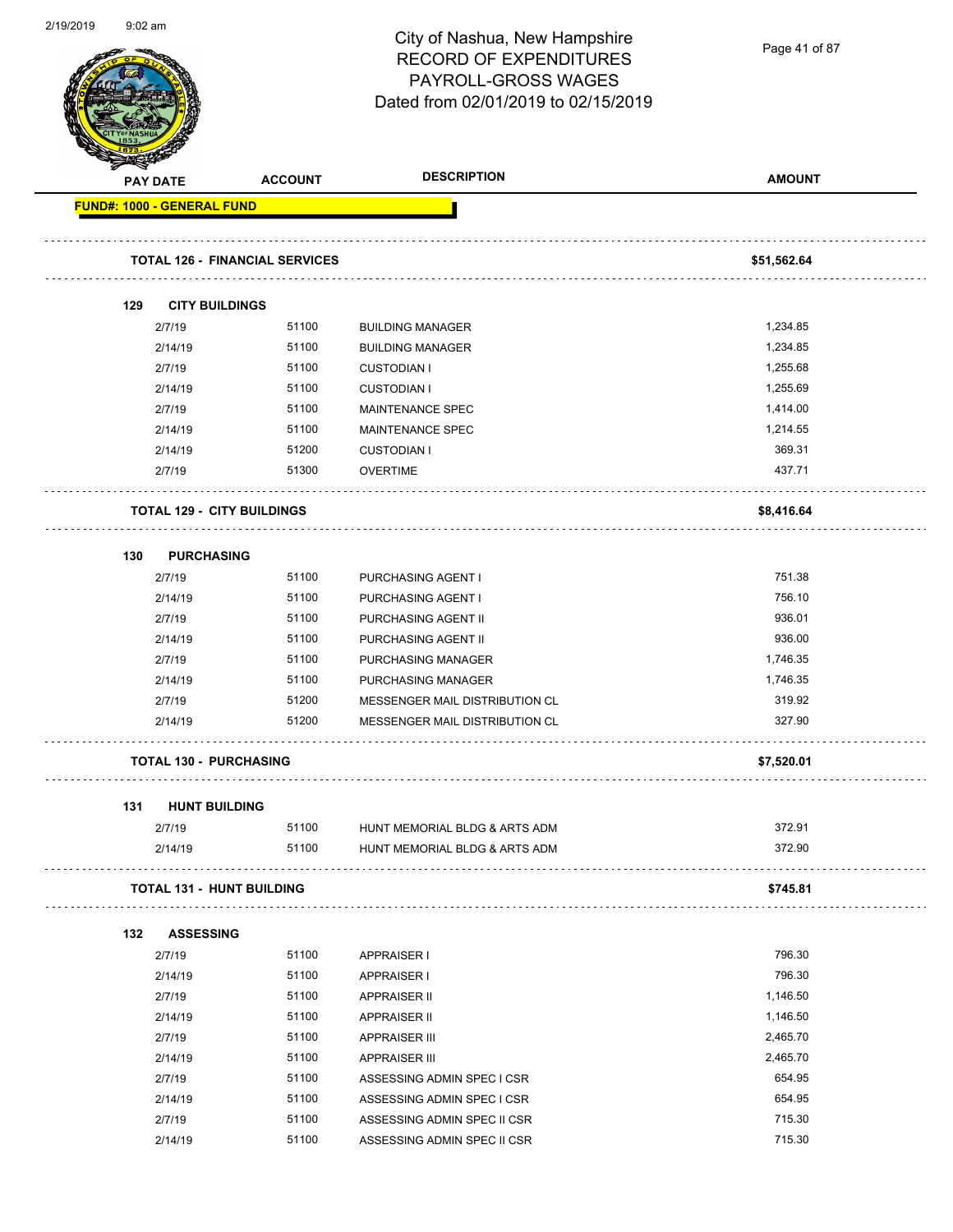

Page 42 of 87

| <b>ACCOUNT</b>                    | <b>DESCRIPTION</b>                                                                                                                                                                                    | <b>AMOUNT</b>                                                                                                                                                                                                                                                                                                                                                                                                                                                                                                                                                                                                                                                                                        |
|-----------------------------------|-------------------------------------------------------------------------------------------------------------------------------------------------------------------------------------------------------|------------------------------------------------------------------------------------------------------------------------------------------------------------------------------------------------------------------------------------------------------------------------------------------------------------------------------------------------------------------------------------------------------------------------------------------------------------------------------------------------------------------------------------------------------------------------------------------------------------------------------------------------------------------------------------------------------|
| <b>FUND#: 1000 - GENERAL FUND</b> |                                                                                                                                                                                                       |                                                                                                                                                                                                                                                                                                                                                                                                                                                                                                                                                                                                                                                                                                      |
|                                   |                                                                                                                                                                                                       |                                                                                                                                                                                                                                                                                                                                                                                                                                                                                                                                                                                                                                                                                                      |
|                                   |                                                                                                                                                                                                       | 998.55                                                                                                                                                                                                                                                                                                                                                                                                                                                                                                                                                                                                                                                                                               |
|                                   |                                                                                                                                                                                                       | 998.55                                                                                                                                                                                                                                                                                                                                                                                                                                                                                                                                                                                                                                                                                               |
|                                   |                                                                                                                                                                                                       | 1,908.50                                                                                                                                                                                                                                                                                                                                                                                                                                                                                                                                                                                                                                                                                             |
|                                   |                                                                                                                                                                                                       | 1,908.50                                                                                                                                                                                                                                                                                                                                                                                                                                                                                                                                                                                                                                                                                             |
|                                   |                                                                                                                                                                                                       | 948.25                                                                                                                                                                                                                                                                                                                                                                                                                                                                                                                                                                                                                                                                                               |
| 51100                             | DEPARTMENT COORDINATOR                                                                                                                                                                                | 948.25                                                                                                                                                                                                                                                                                                                                                                                                                                                                                                                                                                                                                                                                                               |
|                                   |                                                                                                                                                                                                       |                                                                                                                                                                                                                                                                                                                                                                                                                                                                                                                                                                                                                                                                                                      |
| <b>TOTAL 132 - ASSESSING</b>      |                                                                                                                                                                                                       | \$19,268.10                                                                                                                                                                                                                                                                                                                                                                                                                                                                                                                                                                                                                                                                                          |
|                                   |                                                                                                                                                                                                       |                                                                                                                                                                                                                                                                                                                                                                                                                                                                                                                                                                                                                                                                                                      |
|                                   |                                                                                                                                                                                                       | 1,174.40                                                                                                                                                                                                                                                                                                                                                                                                                                                                                                                                                                                                                                                                                             |
|                                   |                                                                                                                                                                                                       | 1,174.40                                                                                                                                                                                                                                                                                                                                                                                                                                                                                                                                                                                                                                                                                             |
|                                   |                                                                                                                                                                                                       |                                                                                                                                                                                                                                                                                                                                                                                                                                                                                                                                                                                                                                                                                                      |
| <b>TOTAL 134 - GIS</b>            |                                                                                                                                                                                                       | \$2,348.80                                                                                                                                                                                                                                                                                                                                                                                                                                                                                                                                                                                                                                                                                           |
|                                   |                                                                                                                                                                                                       |                                                                                                                                                                                                                                                                                                                                                                                                                                                                                                                                                                                                                                                                                                      |
|                                   |                                                                                                                                                                                                       | 1,455.30                                                                                                                                                                                                                                                                                                                                                                                                                                                                                                                                                                                                                                                                                             |
|                                   |                                                                                                                                                                                                       | 1,455.30                                                                                                                                                                                                                                                                                                                                                                                                                                                                                                                                                                                                                                                                                             |
|                                   |                                                                                                                                                                                                       | 852.10                                                                                                                                                                                                                                                                                                                                                                                                                                                                                                                                                                                                                                                                                               |
|                                   |                                                                                                                                                                                                       | 852.10                                                                                                                                                                                                                                                                                                                                                                                                                                                                                                                                                                                                                                                                                               |
|                                   |                                                                                                                                                                                                       | 1,195.60                                                                                                                                                                                                                                                                                                                                                                                                                                                                                                                                                                                                                                                                                             |
|                                   |                                                                                                                                                                                                       | 1,195.60                                                                                                                                                                                                                                                                                                                                                                                                                                                                                                                                                                                                                                                                                             |
| 51300                             | <b>OVERTIME</b>                                                                                                                                                                                       | 129.79                                                                                                                                                                                                                                                                                                                                                                                                                                                                                                                                                                                                                                                                                               |
|                                   |                                                                                                                                                                                                       | \$7,135.79                                                                                                                                                                                                                                                                                                                                                                                                                                                                                                                                                                                                                                                                                           |
|                                   |                                                                                                                                                                                                       |                                                                                                                                                                                                                                                                                                                                                                                                                                                                                                                                                                                                                                                                                                      |
|                                   |                                                                                                                                                                                                       |                                                                                                                                                                                                                                                                                                                                                                                                                                                                                                                                                                                                                                                                                                      |
| 51100                             | <b>GROUNDSKEEPER CEMETERY</b>                                                                                                                                                                         | 1,213.21                                                                                                                                                                                                                                                                                                                                                                                                                                                                                                                                                                                                                                                                                             |
| 51100                             | <b>GROUNDSKEEPER CEMETERY</b>                                                                                                                                                                         | 1,216.90                                                                                                                                                                                                                                                                                                                                                                                                                                                                                                                                                                                                                                                                                             |
| 51100                             | SUBFOREMAN CEMETERY                                                                                                                                                                                   | 736.70                                                                                                                                                                                                                                                                                                                                                                                                                                                                                                                                                                                                                                                                                               |
| 51100                             | SUBFOREMAN CEMETERY                                                                                                                                                                                   | 736.70                                                                                                                                                                                                                                                                                                                                                                                                                                                                                                                                                                                                                                                                                               |
| 51100                             | SUPERINTENDENT CEMETERY II                                                                                                                                                                            | 1,261.25                                                                                                                                                                                                                                                                                                                                                                                                                                                                                                                                                                                                                                                                                             |
| 51100                             | SUPERINTENDENT CEMETERY II                                                                                                                                                                            | 1,261.25                                                                                                                                                                                                                                                                                                                                                                                                                                                                                                                                                                                                                                                                                             |
| 51300                             | <b>OVERTIME</b>                                                                                                                                                                                       | 20.72                                                                                                                                                                                                                                                                                                                                                                                                                                                                                                                                                                                                                                                                                                |
|                                   |                                                                                                                                                                                                       | \$6,446.73                                                                                                                                                                                                                                                                                                                                                                                                                                                                                                                                                                                                                                                                                           |
|                                   |                                                                                                                                                                                                       |                                                                                                                                                                                                                                                                                                                                                                                                                                                                                                                                                                                                                                                                                                      |
|                                   |                                                                                                                                                                                                       | 5,108.75                                                                                                                                                                                                                                                                                                                                                                                                                                                                                                                                                                                                                                                                                             |
|                                   |                                                                                                                                                                                                       | 5,108.75                                                                                                                                                                                                                                                                                                                                                                                                                                                                                                                                                                                                                                                                                             |
|                                   |                                                                                                                                                                                                       | 2,135.70                                                                                                                                                                                                                                                                                                                                                                                                                                                                                                                                                                                                                                                                                             |
|                                   |                                                                                                                                                                                                       | 2,135.70                                                                                                                                                                                                                                                                                                                                                                                                                                                                                                                                                                                                                                                                                             |
|                                   |                                                                                                                                                                                                       | 1,388.40                                                                                                                                                                                                                                                                                                                                                                                                                                                                                                                                                                                                                                                                                             |
|                                   | <b>ASSESSING</b><br>51100<br>51100<br>51100<br>51100<br>51100<br>51100<br>51100<br><b>WOODLAWN CEMETERY</b><br>51100<br>51100<br>51100<br>51100<br>51100<br>51100<br>51100<br>51100<br>51100<br>51100 | ASSESSING ADMIN SPEC III CSR<br>ASSESSING ADMIN SPEC III CSR<br><b>CHIEF ASSESSOR</b><br><b>CHIEF ASSESSOR</b><br>DEPARTMENT COORDINATOR<br><b>GIS TECHNICIAN II</b><br><b>GIS TECHNICIAN II</b><br><b>GROUNDSKEEPER CEMETERY</b><br><b>GROUNDSKEEPER CEMETERY</b><br>SUBFOREMAN CEMETERY<br>SUBFOREMAN CEMETERY<br>SUPERINTENDENT CEMETERY I<br>SUPERINTENDENT CEMETERY I<br><b>TOTAL 142 - WOODLAWN CEMETERY</b><br><b>EDGEWOOD &amp; SUBURBAN CEMETERIES</b><br><b>TOTAL 144 - EDGEWOOD &amp; SUBURBAN CEMETERIES</b><br><b>1ST YEAR OFFICERS</b><br><b>1ST YEAR OFFICERS</b><br>1ST YR OFFICERS CERTIFIED SPEC<br>1ST YR OFFICERS CERTIFIED SPEC<br>51100<br>1st YR SPECIAL OFFICER CERTIFIED II |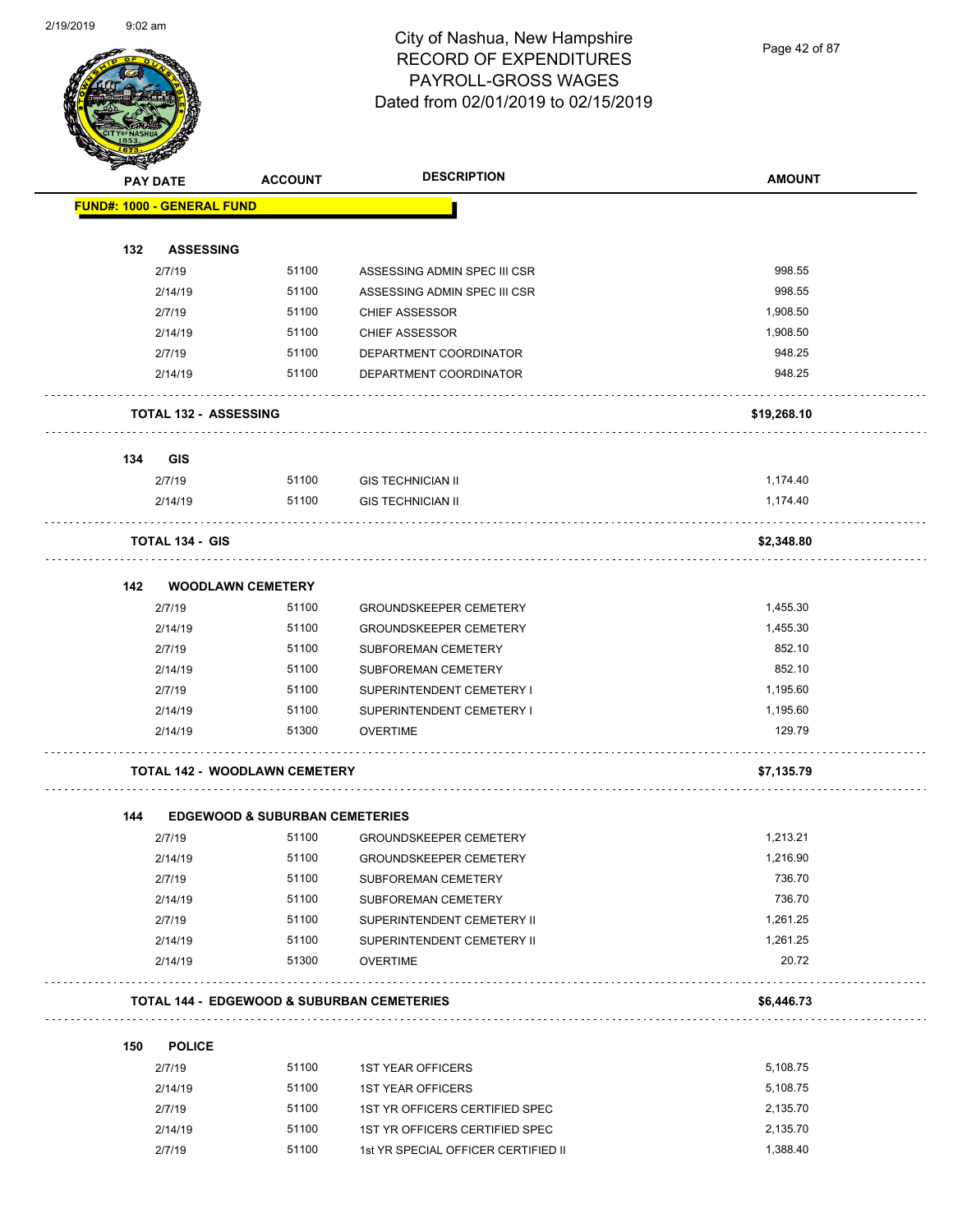

Page 43 of 87

| <b>PAY DATE</b>                   | <b>ACCOUNT</b> | <b>DESCRIPTION</b>                  | <b>AMOUNT</b>       |
|-----------------------------------|----------------|-------------------------------------|---------------------|
| <b>FUND#: 1000 - GENERAL FUND</b> |                |                                     |                     |
|                                   |                |                                     |                     |
| 150<br><b>POLICE</b>              |                |                                     |                     |
| 2/14/19                           | 51100          | 1st YR SPECIAL OFFICER CERTIFIED II | 1,388.40            |
| 2/7/19                            | 51100          | <b>ACCOUNT CLERK III</b>            | 2,303.61            |
| 2/14/19                           | 51100          | <b>ACCOUNT CLERK III</b>            | 2,303.61            |
| 2/7/19                            | 51100          | ADMINISTRATIVE PROJECT SPEC         | 1,428.35            |
| 2/14/19                           | 51100          | ADMINISTRATIVE PROJECT SPEC         | 1,428.35            |
| 2/7/19                            | 51100          | ANIMAL CONTROL OFFICER              | 998.95              |
| 2/14/19                           | 51100          | ANIMAL CONTROL OFFICER              | 998.95              |
| 2/7/19                            | 51100          | ASSISTANT RECORDS MANAGER           | 1,028.25            |
| 2/14/19                           | 51100          | ASSISTANT RECORDS MANAGER           | 1,028.25            |
| 2/7/19                            | 51100          | AUTO MECHANIC 1ST CLASS             | 866.95              |
| 2/14/19                           | 51100          | AUTO MECHANIC 1ST CLASS             | 866.95              |
| 2/7/19                            | 51100          | <b>BUILDING MAINTENANCE SUPV</b>    | 1,028.24            |
| 2/14/19                           | 51100          | <b>BUILDING MAINTENANCE SUPV</b>    | 1,028.25            |
| 2/7/19                            | 51100          | <b>CAPTAIN</b>                      | 16,137.95           |
| 2/14/19                           | 51100          | <b>CAPTAIN</b>                      | 16,137.95           |
| 2/7/19                            | 51100          | CHIEF OF POLICE                     | 2,843.35            |
| 2/14/19                           | 51100          | CHIEF OF POLICE                     | 2,843.35            |
| 2/7/19                            | 51100          | COMM TECH ALL DESIGNATIONS          | 8,668.97            |
| 2/14/19                           | 51100          | COMM TECH ALL DESIGNATIONS          | 8,668.98            |
| 2/7/19                            | 51100          | COMMUNITY POLICE COORD CEMD         | 1,354.20            |
| 2/14/19                           | 51100          | COMMUNITY POLICE COORD CEMD         | 1,354.20            |
| 2/7/19                            | 51100          | <b>CRIME ANALYST</b>                | 1,075.20            |
| 2/14/19                           | 51100          | <b>CRIME ANALYST</b>                | 1,075.20            |
| 2/7/19                            | 51100          | <b>CUSTODIAN III</b>                | 2,337.79            |
| 2/14/19                           | 51100          | <b>CUSTODIAN III</b>                | 2,337.80            |
| 2/7/19                            | 51100          | DEPUTY CHIEF OF POLICE              | 5,153.20            |
| 2/14/19                           | 51100          | DEPUTY CHIEF OF POLICE              | 5,153.20            |
| 2/7/19                            | 51100          | <b>DETENTION SPEC</b>               | 2,665.95            |
| 2/14/19                           | 51100          | DETENTION SPEC                      | 2,665.95            |
| 2/7/19                            | 51100          | DISPATCHERS ALL DESIGNATIONS        | 5,450.51            |
| 2/14/19                           | 51100          | DISPATCHERS ALL DESIGNATIONS        | 5,450.52            |
| 2/7/19                            | 51100          | FLEET MAINTENANCE ASST SUPV         | 963.20              |
| 2/14/19                           | 51100          | FLEET MAINTENANCE ASST SUPV         | 963.20              |
| 2/7/19                            | 51100          | IT MANAGER/SOFTWARE SPECIALIST      | 1,728.00            |
| 2/14/19                           | 51100          | IT MANAGER/SOFTWARE SPECIALIST      | 1,728.00            |
| 2/7/19                            | 51100          | IT PROGRAMS ADMIN & INSTRUCTOR      | 1,081.50            |
| 2/14/19                           | 51100          | IT PROGRAMS ADMIN & INSTRUCTOR      | 1,081.50            |
| 2/7/19                            | 51100          | LEGAL SECRETARY                     | 768.85              |
| 2/14/19                           | 51100          | LEGAL SECRETARY                     | 768.85              |
| 2/7/19                            | 51100          | LIEUTENANT                          | 17,763.26           |
| 2/14/19                           | 51100          | LIEUTENANT                          | 17,763.26<br>965.25 |
| 2/7/19                            | 51100          | NPD BUSINESS COORDINATOR            |                     |
| 2/14/19                           | 51100          | NPD BUSINESS COORDINATOR            | 965.25<br>1,802.00  |
| 2/7/19                            | 51100          | NPD BUSINESS MANAGER                |                     |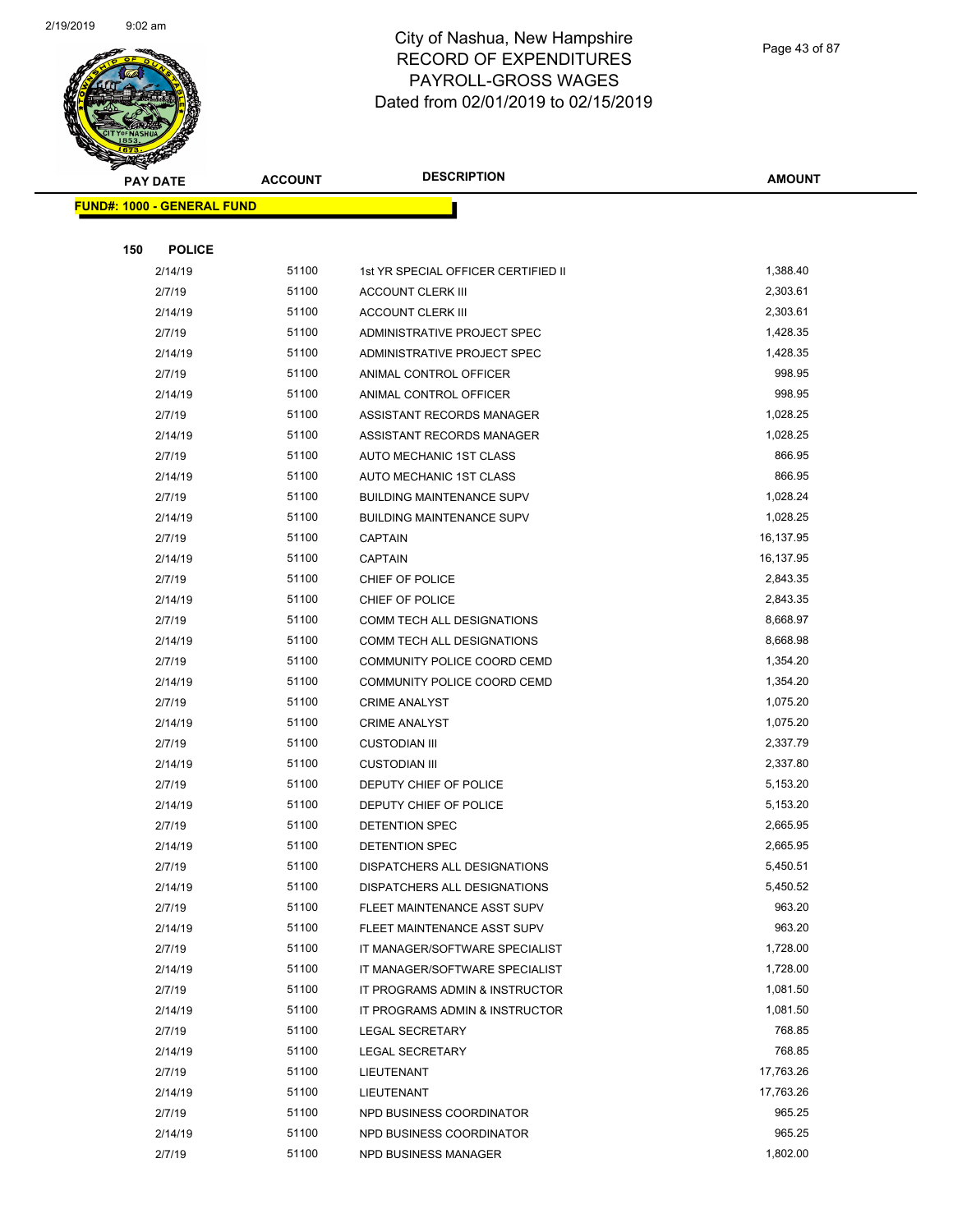

Page 44 of 87

| <b>PAY DATE</b>                   | <b>ACCOUNT</b> | <b>DESCRIPTION</b>           | <b>AMOUNT</b> |
|-----------------------------------|----------------|------------------------------|---------------|
| <b>FUND#: 1000 - GENERAL FUND</b> |                |                              |               |
|                                   |                |                              |               |
| 150                               | <b>POLICE</b>  |                              |               |
| 2/14/19                           | 51100          | NPD BUSINESS MANAGER         | 1,802.00      |
| 2/7/19                            | 51100          | NPD NETWORK ADMINISTRATOR    | 1,377.50      |
| 2/14/19                           | 51100          | NPD NETWORK ADMINISTRATOR    | 1,377.50      |
| 2/7/19                            | 51100          | PARALEGAL                    | 854.01        |
| 2/14/19                           | 51100          | PARALEGAL                    | 854.00        |
| 2/7/19                            | 51100          | PATROLMAN ALL RANKS          | 174,331.17    |
| 2/14/19                           | 51100          | PATROLMAN ALL RANKS          | 174,031.46    |
| 2/7/19                            | 51100          | POLICE ATTORNEY              | 2,942.33      |
| 2/14/19                           | 51100          | POLICE ATTORNEY              | 2,942.33      |
| 2/7/19                            | 51100          | RECORDS & COMMUNICATIONS MGR | 1,589.40      |
| 2/14/19                           | 51100          | RECORDS & COMMUNICATIONS MGR | 1,589.40      |
| 2/7/19                            | 51100          | <b>RECORDS TECHNICIAN I</b>  | 1,371.35      |
| 2/14/19                           | 51100          | <b>RECORDS TECHNICIAN I</b>  | 1,371.35      |
| 2/7/19                            | 51100          | RECORDS TECHNICIAN II        | 1,676.30      |
| 2/14/19                           | 51100          | RECORDS TECHNICIAN II        | 1,676.30      |
| 2/7/19                            | 51100          | SEC DOMESTIC VIOLENCE UNIT   | 758.90        |
| 2/14/19                           | 51100          | SEC DOMESTIC VIOLENCE UNIT   | 758.90        |
| 2/7/19                            | 51100          | SECRETARIAL SUPV DET BUREAU  | 943.95        |
| 2/14/19                           | 51100          | SECRETARIAL SUPV DET BUREAU  | 943.95        |
| 2/7/19                            | 51100          | <b>SECRETARY III</b>         | 2,931.25      |
| 2/14/19                           | 51100          | <b>SECRETARY III</b>         | 2,931.25      |
| 2/7/19                            | 51100          | <b>SECRETARY V</b>           | 1,758.70      |
| 2/14/19                           | 51100          | <b>SECRETARY V</b>           | 1,758.70      |
| 2/7/19                            | 51100          | <b>SECRETARY VI</b>          | 836.29        |
| 2/14/19                           | 51100          | <b>SECRETARY VI</b>          | 836.30        |
| 2/7/19                            | 51100          | <b>SERGEANT</b>              | 41,552.46     |
| 2/14/19                           | 51100          | SERGEANT                     | 41,552.45     |
| 2/7/19                            | 51100          | SHIFT LEADER                 | 2,185.00      |
| 2/14/19                           | 51100          | SHIFT LEADER                 | 2,185.00      |
| 2/7/19                            | 51100          | <b>SUPV POLICE FLEET</b>     | 1,306.35      |
| 2/14/19                           | 51100          | <b>SUPV POLICE FLEET</b>     | 1,306.34      |
| 2/7/19                            | 51200          | <b>ACCREDITATION MANAGER</b> | 1,129.28      |
| 2/14/19                           | 51200          | <b>ACCREDITATION MANAGER</b> | 1,129.28      |
| 2/7/19                            | 51200          | SENIOR RELATIONS SPECIALIST  | 725.40        |
| 2/14/19                           | 51200          | SENIOR RELATIONS SPECIALIST  | 725.40        |
| 2/7/19                            | 51300          | <b>OVERTIME</b>              | 8,136.57      |
| 2/14/19                           | 51300          | <b>OVERTIME</b>              | 3,632.45      |
| 2/7/19                            | 51309          | <b>OVERTIME-TRAINING</b>     | 1,466.13      |
| 2/14/19                           | 51309          | <b>OVERTIME-TRAINING</b>     | 261.05        |
| 2/7/19                            | 51315          | <b>OVERTIME-WITNESS</b>      | 1,487.55      |
| 2/14/19                           | 51315          | <b>OVERTIME-WITNESS</b>      | 813.44        |
| 2/7/19                            | 51322          | OVERTIME-INVESTIGATIVE       | 11,847.02     |
| 2/14/19                           | 51322          | OVERTIME-INVESTIGATIVE       | 9,247.79      |
| 2/7/19                            | 51330          | OVERTIME-COVERAGE            | 16,945.48     |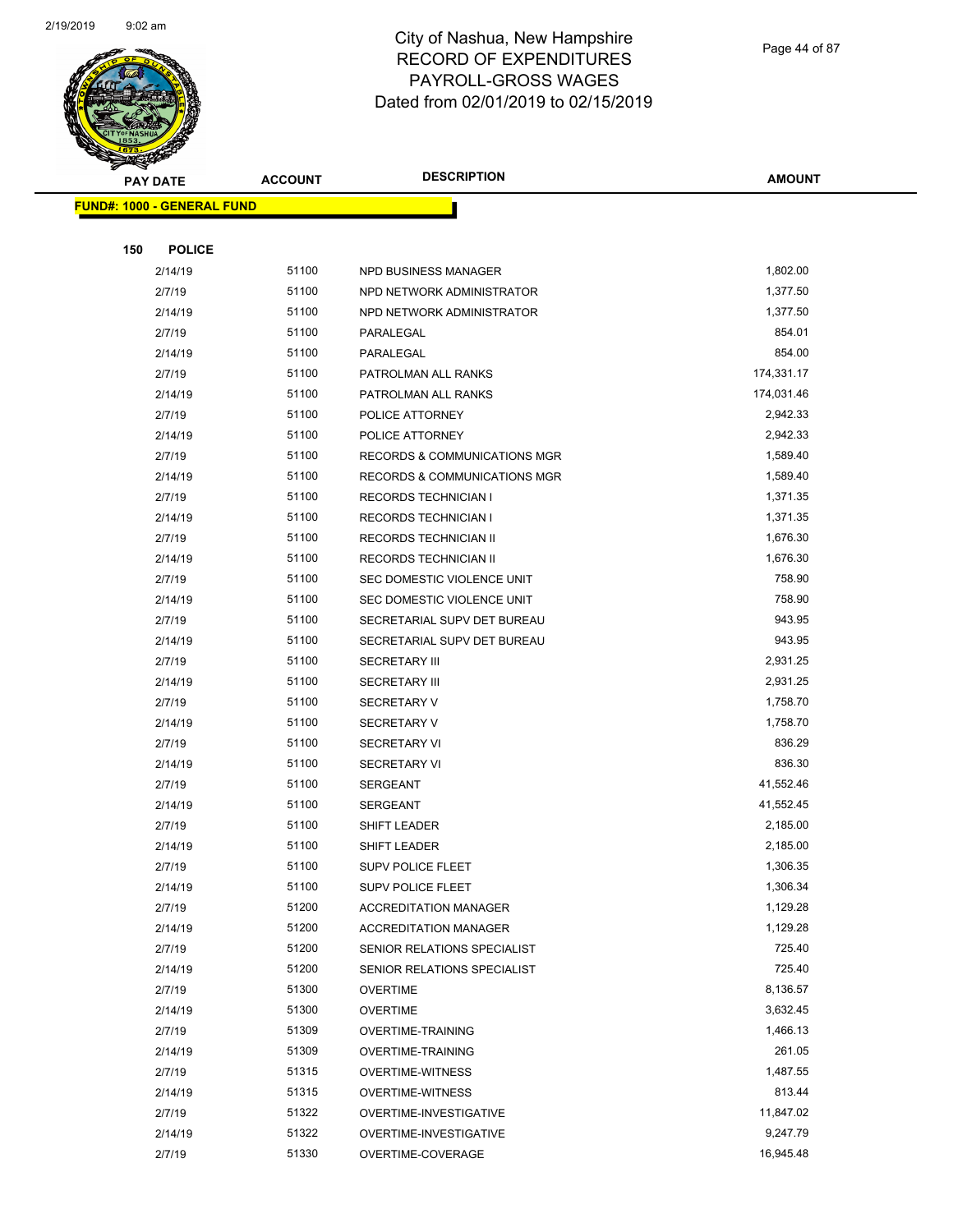$\overline{a}$ 



## City of Nashua, New Hampshire RECORD OF EXPENDITURES PAYROLL-GROSS WAGES Dated from 02/01/2019 to 02/15/2019

Page 45 of 87

| <b>PAY DATE</b>                   | <b>ACCOUNT</b> | <b>DESCRIPTION</b>                                               | <b>AMOUNT</b>        |
|-----------------------------------|----------------|------------------------------------------------------------------|----------------------|
| <b>FUND#: 1000 - GENERAL FUND</b> |                |                                                                  |                      |
|                                   |                |                                                                  |                      |
| 150<br><b>POLICE</b>              |                |                                                                  |                      |
| 2/14/19                           | 51330          | OVERTIME-COVERAGE                                                | 25,048.87            |
| 2/7/19                            | 51600          | <b>LONGEVITY</b>                                                 | 300.00               |
| 2/14/19                           | 51600          | <b>LONGEVITY</b>                                                 | 800.00               |
| 2/14/19                           | 52809          | <b>WELLNESS PROGRAM</b>                                          | 350.00               |
| 2/7/19                            | 61107          | <b>CLOTHING &amp; UNIFORMS</b>                                   | 1,480.20             |
| 2/14/19                           | 61107          | <b>CLOTHING &amp; UNIFORMS</b>                                   | 439.16               |
|                                   |                |                                                                  |                      |
| <b>TOTAL 150 - POLICE</b>         |                |                                                                  | \$732,588.06         |
|                                   |                |                                                                  |                      |
| 152<br><b>FIRE</b>                |                |                                                                  |                      |
| 2/7/19                            | 51100          | ADMINISTRATIVE ASSISTANT II                                      | 2,320.60             |
| 2/14/19                           | 51100          | ADMINISTRATIVE ASSISTANT II                                      | 2,320.60             |
| 2/7/19                            | 51100<br>51100 | <b>ASST FIRE CHIEF</b>                                           | 2,409.56             |
| 2/14/19                           | 51100          | <b>ASST FIRE CHIEF</b>                                           | 2,409.56<br>1,645.88 |
| 2/7/19                            | 51100          | ASST SUPERINTENDENT FIRE ALARM<br>ASST SUPERINTENDENT FIRE ALARM | 1,645.88             |
| 2/14/19<br>2/7/19                 | 51100          |                                                                  | 1,645.88             |
|                                   | 51100          | ASST SUPERINTENDENT FIRE FLEET                                   | 1,645.88             |
| 2/14/19                           | 51100          | ASST SUPERINTENDENT FIRE FLEET                                   | 3,324.84             |
| 2/7/19                            | 51100          | ASST SUPERINTENDENT PREVENTION                                   | 3,324.84             |
| 2/14/19                           | 51100          | ASST SUPERINTENDENT PREVENTION                                   | 11,623.22            |
| 2/7/19                            | 51100          | <b>CAPTAIN</b>                                                   | 11,623.21            |
| 2/14/19<br>2/7/19                 | 51100          | <b>CAPTAIN</b><br>CAPTAIN FIRE TRAINING SAFETY                   | 1,799.56             |
| 2/14/19                           | 51100          | CAPTAIN FIRE TRAINING SAFETY                                     | 1,799.56             |
| 2/7/19                            | 51100          | <b>DEPUTY FIRE CHIEF</b>                                         | 8,596.21             |
| 2/14/19                           | 51100          | DEPUTY FIRE CHIEF                                                | 8,596.21             |
| 2/7/19                            | 51100          | <b>EXEC ASST BUSINESS COORD</b>                                  | 868.70               |
| 2/14/19                           | 51100          | <b>EXEC ASST BUSINESS COORD</b>                                  | 868.70               |
| 2/7/19                            | 51100          | <b>FIRE CHIEF</b>                                                | 2,635.48             |
| 2/14/19                           | 51100          | <b>FIRE CHIEF</b>                                                | 2,635.48             |
| 2/7/19                            | 51100          | FIRE DISPATCH ALL RANKS                                          | 8,109.79             |
| 2/14/19                           | 51100          | FIRE DISPATCH ALL RANKS                                          | 7,902.45             |
| 2/7/19                            | 51100          | FIRE DISPATCHER CLERK TRAINER                                    | 1,191.71             |
| 2/14/19                           | 51100          | FIRE DISPATCHER CLERK TRAINER                                    | 1,331.92             |
| 2/7/19                            | 51100          | FIRE LIEUTENANT                                                  | 42,896.98            |
| 2/14/19                           | 51100          | FIRE LIEUTENANT                                                  | 42,957.73            |
| 2/7/19                            | 51100          | FIRE MECHANIC                                                    | 1,354.28             |
| 2/14/19                           | 51100          | <b>FIRE MECHANIC</b>                                             | 1,354.28             |
| 2/7/19                            | 51100          | FIRE TRAINING OFFICER                                            | 1,645.88             |
| 2/14/19                           | 51100          | FIRE TRAINING OFFICER                                            | 1,645.88             |
| 2/7/19                            | 51100          | FIREFIGHTERS ALL RANKS                                           | 134,079.28           |
| 2/14/19                           | 51100          | FIREFIGHTERS ALL RANKS                                           | 133,576.53           |
| 2/7/19                            | 51100          | SUPERINTENDENT FIRE ALARM                                        | 1,835.72             |
| 2/14/19                           | 51100          | SUPERINTENDENT FIRE ALARM                                        | 1,835.72             |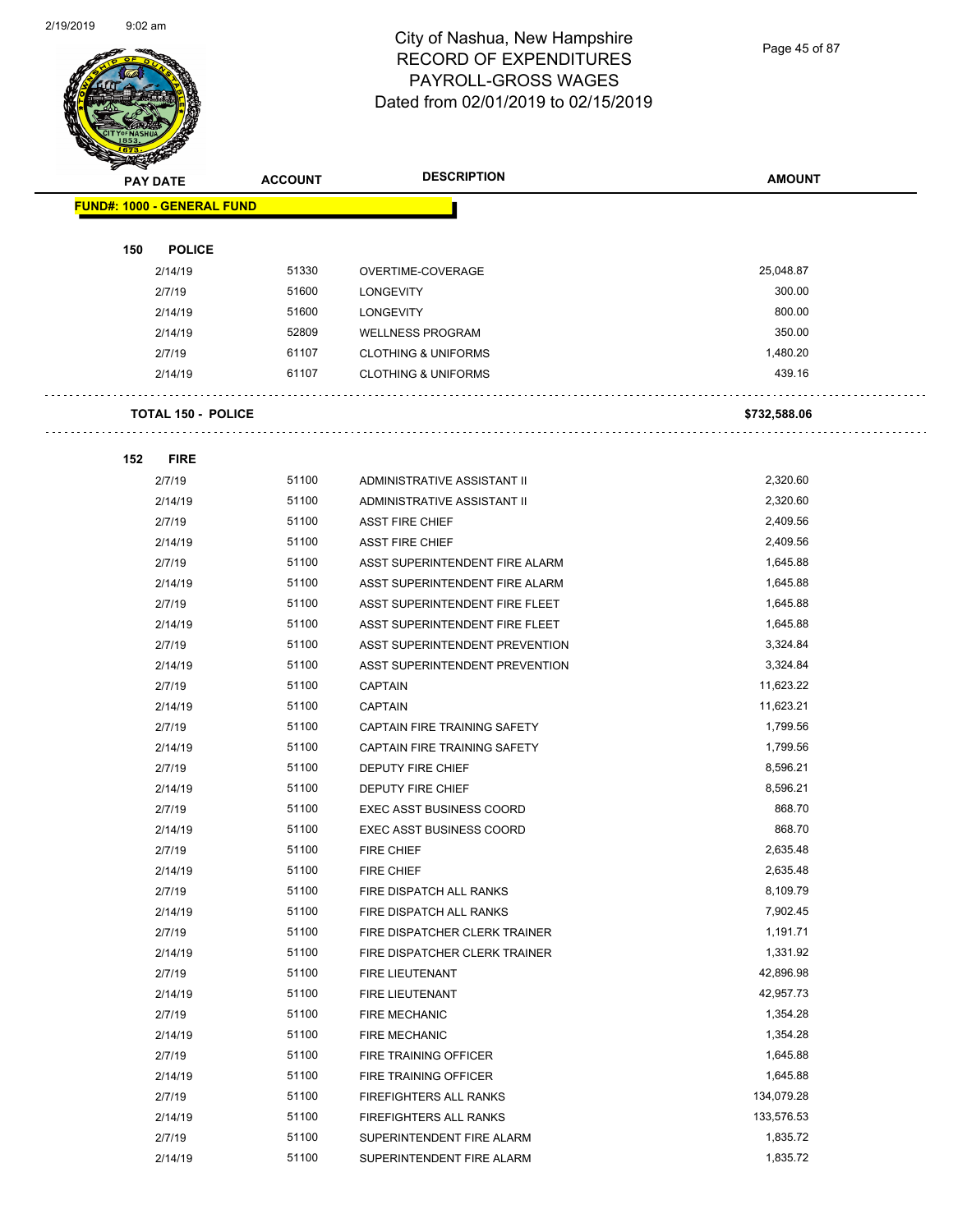

Page 46 of 87

| <b>SARAHA</b><br><b>PAY DATE</b> |                            | <b>ACCOUNT</b>                         | <b>DESCRIPTION</b>                    | <b>AMOUNT</b> |
|----------------------------------|----------------------------|----------------------------------------|---------------------------------------|---------------|
|                                  | FUND#: 1000 - GENERAL FUND |                                        |                                       |               |
| 152                              | <b>FIRE</b>                |                                        |                                       |               |
|                                  | 2/7/19                     | 51100                                  | SUPERINTENDENT FIRE FLEET             | 1,799.56      |
|                                  | 2/14/19                    | 51100                                  | SUPERINTENDENT FIRE FLEET             | 1,799.56      |
|                                  | 2/7/19                     | 51100                                  | SUPERINTENDENT FIRE PREVENTION        | 1,817.56      |
|                                  | 2/14/19                    | 51100                                  | SUPERINTENDENT FIRE PREVENTION        | 1,817.56      |
|                                  | 2/7/19                     | 51300                                  | <b>OVERTIME</b>                       | 2,132.42      |
|                                  | 2/7/19                     | 51330                                  | OVERTIME-COVERAGE                     | 10,334.67     |
|                                  | 2/14/19                    | 51330                                  | OVERTIME-COVERAGE                     | 8,191.70      |
|                                  | 2/7/19                     | 51650                                  | ADDITIONAL HOURS                      | 25,109.22     |
|                                  | 2/14/19                    | 51650                                  | ADDITIONAL HOURS                      | 22,601.20     |
|                                  | 2/7/19                     | 51700                                  | <b>STIPENDS</b>                       | 4,819.20      |
|                                  | 2/14/19                    | 51700                                  | <b>STIPENDS</b>                       | 4,819.20      |
|                                  | 2/7/19                     | 52800                                  | EDUCATIONAL ASSISTANCE                | 125.00        |
|                                  | <b>TOTAL 152 - FIRE</b>    |                                        |                                       | \$540,824.85  |
| 153                              |                            | <b>BUILDING INSPECTION</b>             |                                       |               |
|                                  | 2/7/19                     | 51100                                  | <b>BLD INSP ASST PLANS EXAMINER</b>   | 1,046.85      |
|                                  | 2/14/19                    | 51100                                  | BLD INSP ASST PLANS EXAMINER          | 1,046.85      |
|                                  | 2/7/19                     | 51100                                  | <b>BUILDING AND UTILITIES INSPCTR</b> | 3,635.39      |
|                                  | 2/14/19                    | 51100                                  | <b>BUILDING AND UTILITIES INSPCTR</b> | 3,635.40      |
|                                  | 2/7/19                     | 51100                                  | <b>BUILDING DEPARTMENT MANAGER</b>    | 1,612.75      |
|                                  | 2/14/19                    | 51100                                  | <b>BUILDING DEPARTMENT MANAGER</b>    | 1,612.75      |
|                                  | 2/7/19                     | 51100                                  | PERMIT TECHNICIAN I                   | 1,287.45      |
|                                  | 2/14/19                    | 51100                                  | PERMIT TECHNICIAN I                   | 1,287.45      |
|                                  | 2/7/19                     | 51100                                  | <b>PLANS EXAMINER</b>                 | 1,271.25      |
|                                  | 2/14/19                    | 51100                                  | <b>PLANS EXAMINER</b>                 | 1,271.25      |
|                                  |                            | <b>TOTAL 153 - BUILDING INSPECTION</b> |                                       | \$17,707.39   |
| 155                              |                            | <b>CODE ENFORCEMENT</b>                |                                       |               |
|                                  | 2/7/19                     | 51100                                  | <b>CODE ENFORCEMENT OFFICER II</b>    | 2,284.94      |
|                                  | 2/14/19                    | 51100                                  | <b>CODE ENFORCEMENT OFFICER II</b>    | 2,284.95      |
|                                  | 2/7/19                     | 51100                                  | MGR CODE ENFORCEMENT DEPT             | 1,521.04      |
|                                  | 2/14/19                    | 51100                                  | MGR CODE ENFORCEMENT DEPT             | 1,521.04      |
|                                  |                            | <b>TOTAL 155 - CODE ENFORCEMENT</b>    |                                       | \$7,611.97    |
| 156                              |                            | <b>EMERGENCY MANAGEMENT</b>            |                                       |               |
|                                  | 2/7/19                     | 51100                                  | <b>EMERGENCY MANAGEMENT DIRECTOR</b>  | 1,701.60      |
|                                  | 2/14/19                    | 51100                                  | <b>EMERGENCY MANAGEMENT DIRECTOR</b>  | 1,701.60      |
|                                  |                            |                                        |                                       |               |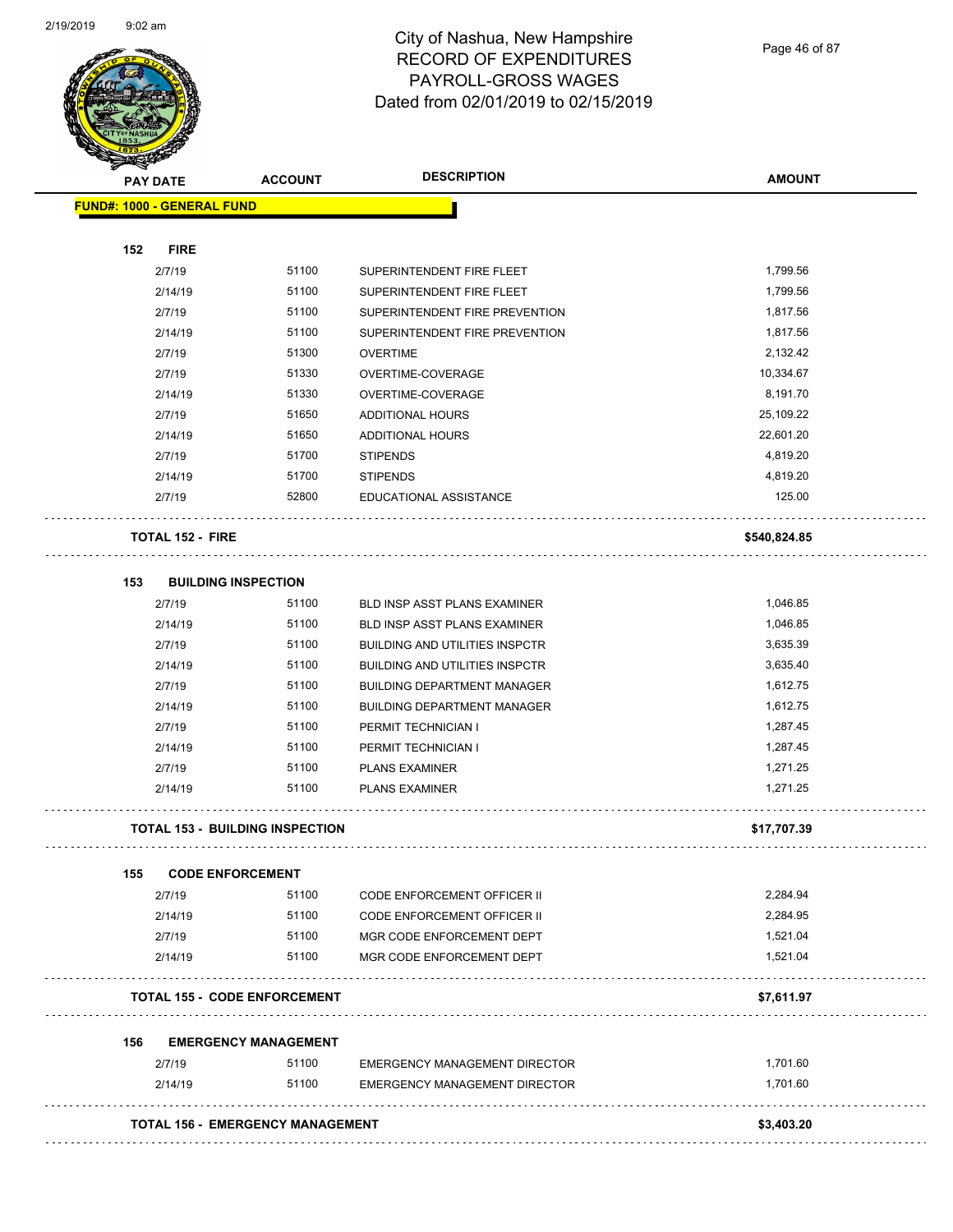Page 47 of 87

|     |                                   | <b>ACCOUNT</b>                             | <b>DESCRIPTION</b>                 | <b>AMOUNT</b> |
|-----|-----------------------------------|--------------------------------------------|------------------------------------|---------------|
|     | <b>PAY DATE</b>                   |                                            |                                    |               |
|     | <b>FUND#: 1000 - GENERAL FUND</b> |                                            |                                    |               |
| 157 |                                   | <b>CITYWIDE COMMUNICATIONS</b>             |                                    |               |
|     | 2/7/19                            | 51100                                      | COMM SYS ENGR TECH                 | 1,616.80      |
|     | 2/14/19                           | 51100                                      | <b>COMM SYS ENGR TECH</b>          | 1,616.80      |
|     | 2/7/19                            | 51200                                      | RADIO SYSTEMS MANAGER              | 1,371.96      |
|     | 2/14/19                           | 51200                                      | RADIO SYSTEMS MANAGER              | 1,371.96      |
|     | 2/7/19                            | 51600                                      | <b>LONGEVITY</b>                   | 400.00        |
|     |                                   | <b>TOTAL 157 - CITYWIDE COMMUNICATIONS</b> |                                    | \$6,377.52    |
|     |                                   |                                            |                                    |               |
| 160 | 2/7/19                            | <b>PW-ADMIN &amp; ENGINEERING</b><br>51100 | ADMINISTRATIVE ASSISTANT II        | 766.50        |
|     | 2/14/19                           | 51100                                      | ADMINISTRATIVE ASSISTANT II        | 766.50        |
|     | 2/7/19                            | 51100                                      | ASSISTANT CONSTRUCTION ENGINEER    | 938.30        |
|     | 2/14/19                           | 51100                                      | ASSISTANT CONSTRUCTION ENGINEER    | 938.30        |
|     | 2/7/19                            | 51100                                      | ASSISTANT DIRECTOR OF PUBLIC WORKS | 1,619.05      |
|     | 2/14/19                           | 51100                                      | ASSISTANT DIRECTOR OF PUBLIC WORKS | 1,619.05      |
|     | 2/7/19                            | 51100                                      | <b>CITY ENGINEER</b>               | 1,144.75      |
|     | 2/14/19                           | 51100                                      | <b>CITY ENGINEER</b>               | 1,144.75      |
|     | 2/7/19                            | 51100                                      | <b>CITY SURVEYOR</b>               | 1,230.70      |
|     | 2/14/19                           | 51100                                      | <b>CITY SURVEYOR</b>               | 1,230.70      |
|     | 2/7/19                            | 51100                                      | DEPUTY CITY ENGINEER               | 738.35        |
|     | 2/14/19                           | 51100                                      | DEPUTY CITY ENGINEER               | 738.35        |
|     | 2/7/19                            | 51100                                      | DIRECTOR PUBLIC WORKS              | 1,828.35      |
|     | 2/14/19                           | 51100                                      | DIRECTOR PUBLIC WORKS              | 1,828.35      |
|     | 2/7/19                            | 51100                                      | DIVISION OPERATIONS MANAGER        | 1,463.05      |
|     | 2/14/19                           | 51100                                      | DIVISION OPERATIONS MANAGER        | 1,463.05      |
|     | 2/7/19                            | 51100                                      | DPW CONTRACT ADMINISTRATOR         | 365.00        |
|     | 2/14/19                           | 51100                                      | DPW CONTRACT ADMINISTRATOR         | 365.01        |
|     | 2/7/19                            | 51100                                      | <b>ENGINEERING INSPECTOR</b>       | 2,049.65      |
|     | 2/14/19                           | 51100                                      | <b>ENGINEERING INSPECTOR</b>       | 2,049.66      |
|     | 2/7/19                            | 51100                                      | <b>EXECUTIVE ASSISTANT</b>         | 767.15        |
|     | 2/14/19                           | 51100                                      | <b>EXECUTIVE ASSISTANT</b>         | 767.15        |
|     | 2/7/19                            | 51100                                      | PUBLIC RELATIONS ADMINISTRATOR     | 712.35        |
|     | 2/14/19                           | 51100                                      | PUBLIC RELATIONS ADMINISTRATOR     | 712.35        |
|     | 2/7/19                            | 51100                                      | SENIOR STAFF ENGINEER              | 1,131.85      |
|     | 2/14/19                           | 51100                                      | <b>SENIOR STAFF ENGINEER</b>       | 1,131.86      |
|     | 2/7/19                            | 51100                                      | SENIOR TRAFFIC ENGINEER            | 1,746.35      |
|     | 2/14/19                           | 51100                                      | SENIOR TRAFFIC ENGINEER            | 1,746.36      |
|     | 2/7/19                            | 51100                                      | STAFF ENGINEER                     | 532.00        |
|     | 2/14/19                           | 51100                                      | STAFF ENGINEER                     | 532.00        |
|     | 2/7/19                            | 51100                                      | STREET CONSTRUCTION ENGINEER       | 1,455.30      |
|     | 2/14/19                           | 51100                                      | STREET CONSTRUCTION ENGINEER       | 1,455.30      |
|     | 2/14/19                           | 51300                                      | <b>OVERTIME</b>                    | 13.71         |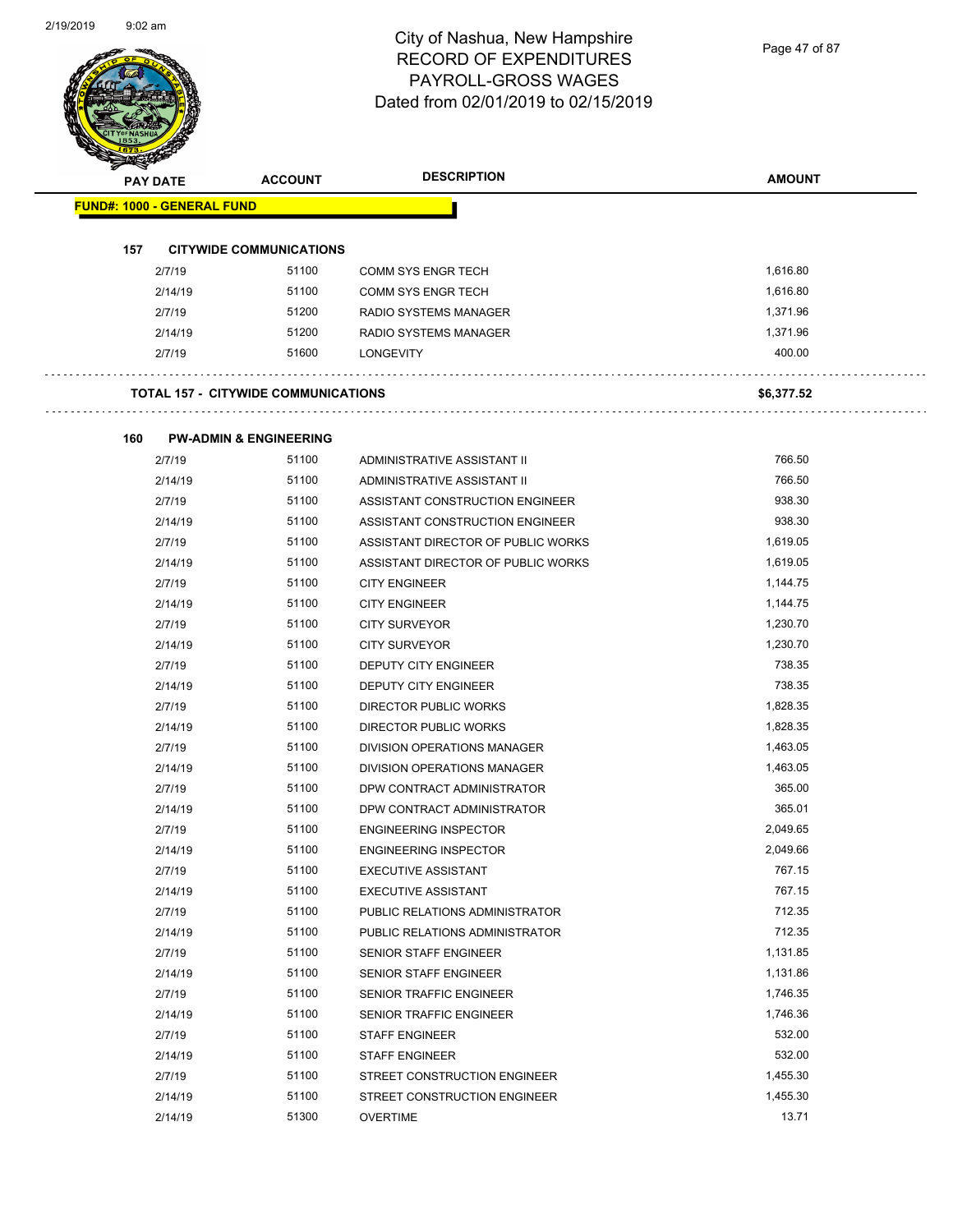Page 48 of 87

l,

| <b>PAY DATE</b>                   |                | <b>ACCOUNT</b>                                | <b>DESCRIPTION</b>            | <b>AMOUNT</b> |
|-----------------------------------|----------------|-----------------------------------------------|-------------------------------|---------------|
| <b>FUND#: 1000 - GENERAL FUND</b> |                |                                               |                               |               |
|                                   |                | <b>TOTAL 160 - PW-ADMIN &amp; ENGINEERING</b> |                               | \$36,991.15   |
| 161                               | <b>STREETS</b> |                                               |                               |               |
| 2/14/19                           |                | 51100                                         | ADMINISTRATIVE ASSISTANT II   | 821.65        |
| 2/7/19                            |                | 51100                                         | AUTO MECH 1ST CLASS NIGHTS    | 4,353.60      |
| 2/14/19                           |                | 51100                                         | AUTO MECH 1ST CLASS NIGHTS    | 4,353.60      |
| 2/7/19                            |                | 51100                                         | AUTO MECH 2ND CLASS           | 1,959.20      |
| 2/14/19                           |                | 51100                                         | AUTO MECH 2ND CLASS           | 1,959.20      |
| 2/7/19                            |                | 51100                                         | AUTO MECHANIC 1ST CLASS       | 3,229.21      |
| 2/14/19                           |                | 51100                                         | AUTO MECHANIC 1ST CLASS       | 3,229.20      |
| 2/7/19                            |                | 51100                                         | EQUIP OPR STREET REPAIR       | 6,875.20      |
| 2/14/19                           |                | 51100                                         | EQUIP OPR STREET REPAIR       | 6,875.20      |
| 2/7/19                            |                | 51100                                         | FLEET MAINTENANCE FOREMAN     | 1,296.65      |
| 2/14/19                           |                | 51100                                         | FLEET MAINTENANCE FOREMAN     | 1,296.65      |
| 2/7/19                            |                | 51100                                         | FLEET MANAGER STREET DEPT     | 1,187.55      |
| 2/14/19                           |                | 51100                                         | FLEET MANAGER STREET DEPT     | 1,187.55      |
| 2/7/19                            |                | 51100                                         | FOREMAN LABOR STREET          | 2,567.91      |
| 2/14/19                           |                | 51100                                         | <b>FOREMAN LABOR STREET</b>   | 2,567.90      |
| 2/7/19                            |                | 51100                                         | <b>MASON PIPELAYER</b>        | 3,759.20      |
| 2/14/19                           |                | 51100                                         | <b>MASON PIPELAYER</b>        | 3,759.21      |
| 2/7/19                            |                | 51100                                         | OPERATIONS SUPERVISOR         | 1,092.80      |
| 2/14/19                           |                | 51100                                         | OPERATIONS SUPERVISOR         | 1,092.80      |
| 2/7/19                            |                | 51100                                         | <b>SIGN MAINTENANCE</b>       | 1,864.80      |
| 2/14/19                           |                | 51100                                         | <b>SIGN MAINTENANCE</b>       | 1,958.04      |
| 2/7/19                            |                | 51100                                         | STOREKEEPER PWD               | 1,006.30      |
| 2/14/19                           |                | 51100                                         | STOREKEEPER PWD               | 1,006.30      |
| 2/7/19                            |                | 51100                                         | <b>STREET FOREMAN</b>         | 2,593.30      |
| 2/14/19                           |                | 51100                                         | <b>STREET FOREMAN</b>         | 2,593.30      |
| 2/7/19                            |                | 51100                                         | SUPERINTENDENT OF STREETS     | 1,940.40      |
| 2/14/19                           |                | 51100                                         | SUPERINTENDENT OF STREETS     | 1,940.40      |
| 2/7/19                            |                | 51100                                         | <b>TRAFFIC FOREMAN</b>        | 1,322.60      |
| 2/14/19                           |                | 51100                                         | <b>TRAFFIC FOREMAN</b>        | 1,322.60      |
| 2/7/19                            |                | 51100                                         | TRAFFIC MAINTENANCE ASSISTANT | 927.20        |
| 2/14/19                           |                | 51100                                         | TRAFFIC MAINTENANCE ASSISTANT | 927.20        |
| 2/7/19                            |                | 51100                                         | TRAFFIC TECHNICIAN I          | 2,231.20      |
| 2/14/19                           |                | 51100                                         | TRAFFIC TECHNICIAN I          | 2,231.20      |
| 2/7/19                            |                | 51100                                         | TRUCK DRIVER STREET REPAIR    | 14,546.11     |
| 2/14/19                           |                | 51100                                         | TRUCK DRIVER STREET REPAIR    | 14,394.40     |
| 2/7/19                            |                | 51100                                         | <b>WELDER FIRST CLASS</b>     | 1,060.80      |
| 2/14/19                           |                | 51100                                         | <b>WELDER FIRST CLASS</b>     | 1,060.80      |
| 2/7/19                            |                | 51300                                         | <b>OVERTIME</b>               | 53,619.73     |
| 2/14/19                           |                | 51300                                         | <b>OVERTIME</b>               | 19,332.26     |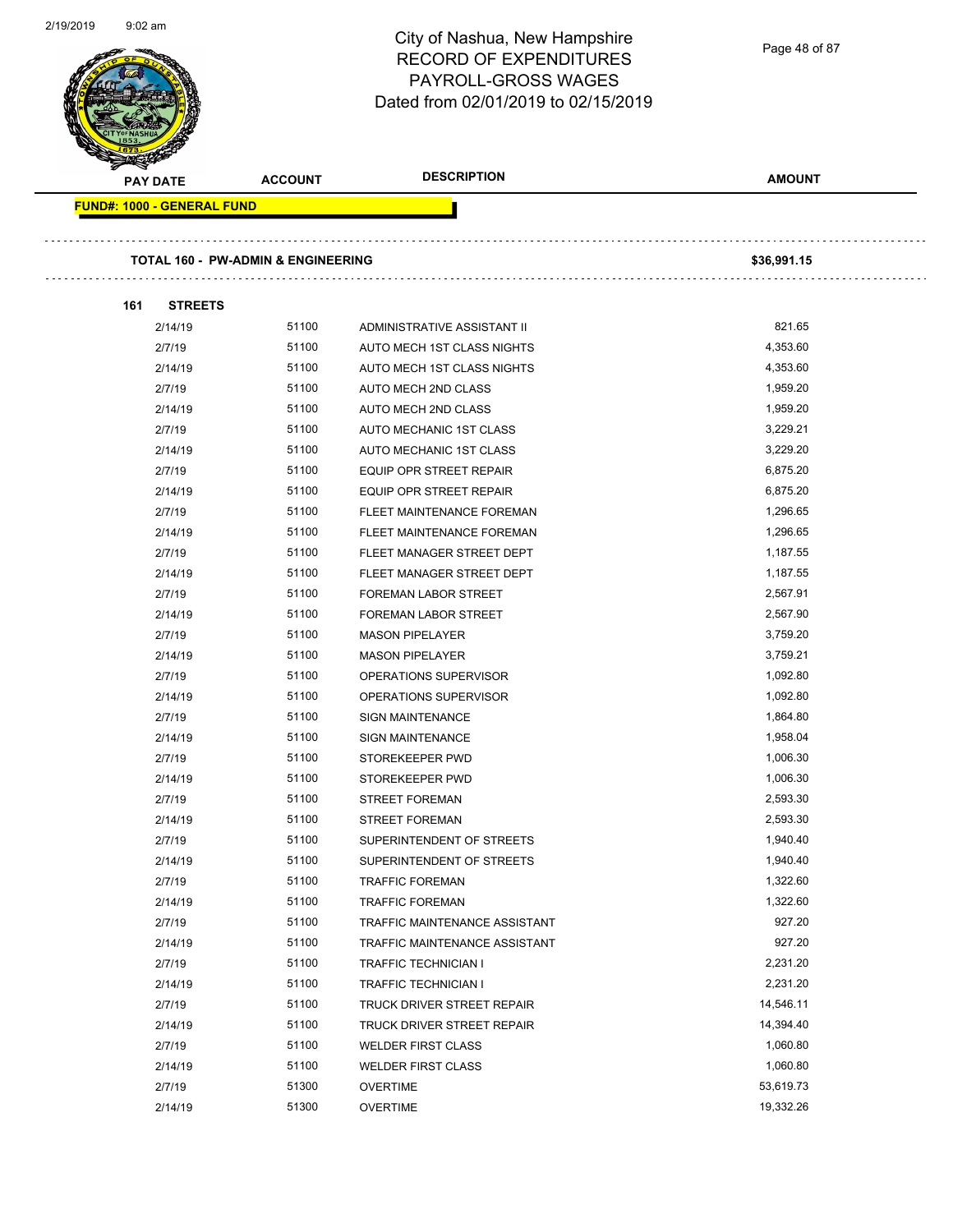

Page 49 of 87

|     | <b>PAY DATE</b>                   | <b>ACCOUNT</b>                        | <b>DESCRIPTION</b>                                           | <b>AMOUNT</b>        |
|-----|-----------------------------------|---------------------------------------|--------------------------------------------------------------|----------------------|
|     | <b>FUND#: 1000 - GENERAL FUND</b> |                                       |                                                              |                      |
|     | <b>TOTAL 161 - STREETS</b>        |                                       |                                                              | \$181,343.22         |
| 166 |                                   | <b>PARKING OPERATIONS</b>             |                                                              |                      |
|     | 2/7/19                            | 51100                                 | PARKING MAINTENANCE                                          | 1,375.39             |
|     | 2/14/19                           | 51100                                 | PARKING MAINTENANCE                                          | 1,375.39             |
|     | 2/7/19                            | 51100                                 | <b>PARKING MANAGER</b>                                       | 896.45               |
|     | 2/14/19                           | 51100                                 | <b>PARKING MANAGER</b>                                       | 896.45               |
|     | 2/7/19                            | 51300                                 | <b>OVERTIME</b>                                              | 87.93                |
|     | 2/14/19                           | 51300                                 | <b>OVERTIME</b>                                              | 103.15               |
|     |                                   | <b>TOTAL 166 - PARKING OPERATIONS</b> |                                                              | \$4,734.76           |
|     |                                   |                                       |                                                              |                      |
| 171 |                                   | <b>COMMUNITY SERVICES</b>             |                                                              |                      |
|     | 2/7/19                            | 51100<br>51100                        | DIRECTOR HEALTH AND COMM SVS<br>DIRECTOR HEALTH AND COMM SVS | 1,920.95<br>1,920.95 |
|     | 2/14/19<br>2/7/19                 | 51100                                 |                                                              | 1,025.70             |
|     | 2/14/19                           | 51100                                 | <b>EPIDEMIOLOGIST</b><br><b>EPIDEMIOLOGIST</b>               | 1,025.70             |
|     | 2/7/19                            | 51100                                 | <b>HEALTH PROMOTION SPEC</b>                                 | 975.35               |
|     | 2/14/19                           | 51100                                 | <b>HEALTH PROMOTION SPEC</b>                                 | 975.35               |
|     |                                   |                                       |                                                              |                      |
|     |                                   | <b>TOTAL 171 - COMMUNITY SERVICES</b> |                                                              | \$7,844.00           |
| 172 | <b>COMMUNITY HEALTH</b>           |                                       |                                                              |                      |
|     | 2/7/19                            | 51100                                 | ADMINISTRATIVE ASSISTANT II                                  | 797.27               |
|     | 2/14/19                           | 51100                                 | ADMINISTRATIVE ASSISTANT II                                  | 792.28               |
|     | 2/7/19                            | 51100                                 | BILINGUAL OUTREACH WORKER                                    | 874.70               |
|     | 2/14/19                           | 51100                                 | <b>BILINGUAL OUTREACH WORKER</b>                             | 874.71               |
|     | 2/7/19                            | 51100                                 | CHIEF PUBLIC HEALTH NURSE                                    | 1,524.75             |
|     | 2/14/19                           | 51100                                 | CHIEF PUBLIC HEALTH NURSE                                    | 1,524.75             |
|     | 2/7/19                            | 51100                                 | PUB HEALTH NURSE                                             | 2,399.70             |
|     | 2/14/19                           | 51100                                 | PUB HEALTH NURSE                                             | 3,520.81             |
|     | 2/7/19                            | 51300                                 | <b>OVERTIME</b>                                              | 138.67               |
|     | 2/7/19                            | 51412                                 | WAGES PER DIEM                                               | 326.10               |
|     | 2/14/19<br>2/7/19                 | 51412<br>61110                        | WAGES PER DIEM<br>PROTECTIVE CLOTHING                        | 297.91<br>131.25     |
|     |                                   | <b>TOTAL 172 - COMMUNITY HEALTH</b>   |                                                              | \$13,202.90          |
|     |                                   |                                       |                                                              |                      |
| 173 |                                   | <b>ENVIRONMENTAL HEALTH</b>           |                                                              |                      |
|     | 2/7/19                            | 51100                                 | DEP HEALTH OFFICER/LAB DIRECTOR                              | 1,172.20             |
|     | 2/14/19<br>2/7/19                 | 51100<br>51100                        | DEP HEALTH OFFICER/LAB DIRECTOR<br>ENVIRONMENTAL HEALTH SPEC | 1,172.20<br>1,807.97 |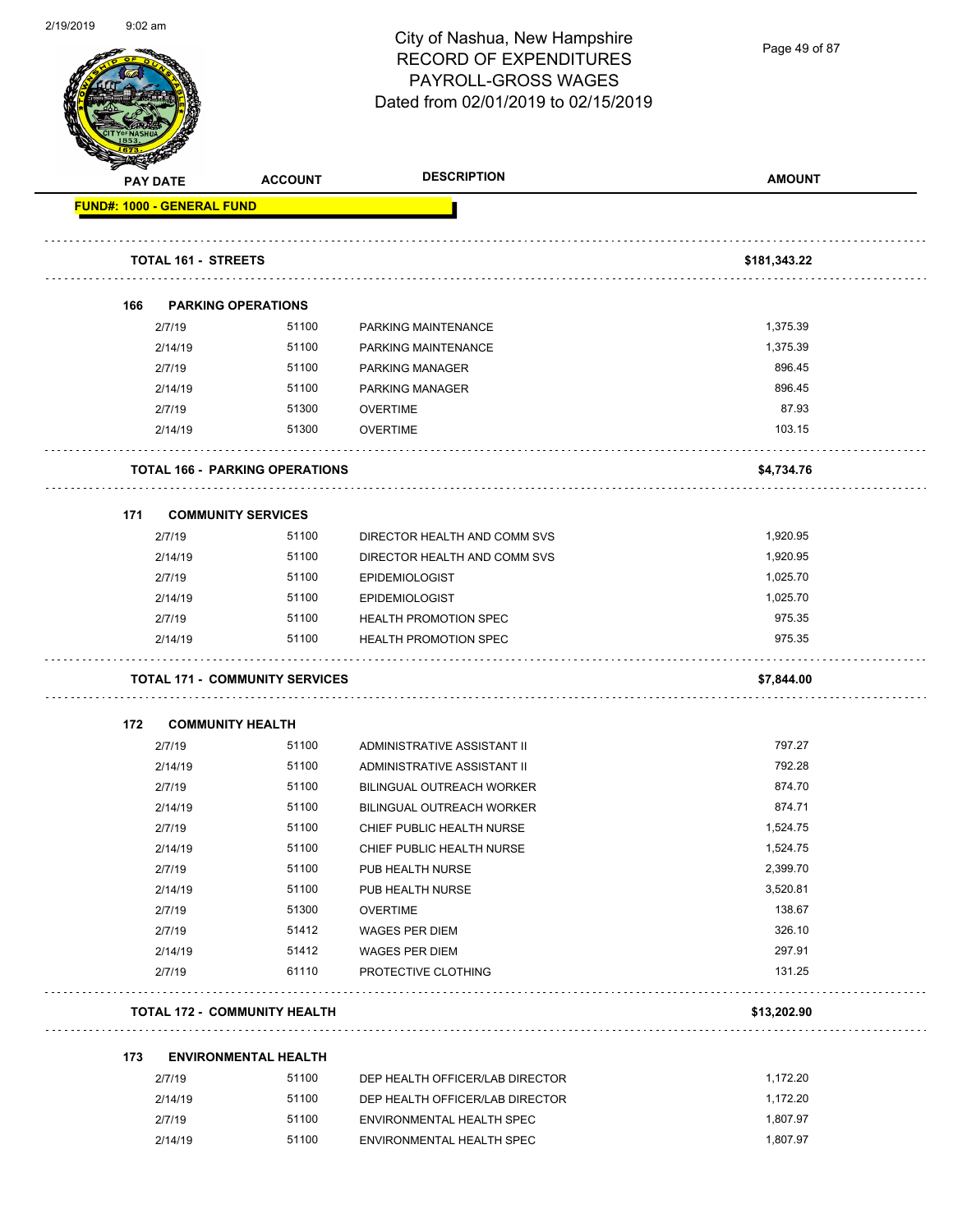Page 50 of 87

|     | <b>PAY DATE</b>                   | <b>ACCOUNT</b>                            | <b>DESCRIPTION</b>               | <b>AMOUNT</b> |
|-----|-----------------------------------|-------------------------------------------|----------------------------------|---------------|
|     | <b>FUND#: 1000 - GENERAL FUND</b> |                                           |                                  |               |
| 173 |                                   | <b>ENVIRONMENTAL HEALTH</b>               |                                  |               |
|     | 2/7/19                            | 51100                                     | ENVIRONMENTAL TECH OFFICE MGR    | 1,067.20      |
|     | 2/14/19                           | 51100                                     | ENVIRONMENTAL TECH OFFICE MGR    | 1,067.20      |
|     | 2/7/19                            | 51100                                     | MANAGER ENVIRONMENTAL HEALTH     | 1,649.35      |
|     | 2/14/19                           | 51100                                     | MANAGER ENVIRONMENTAL HEALTH     | 1,649.35      |
|     |                                   | <b>TOTAL 173 - ENVIRONMENTAL HEALTH</b>   |                                  | \$11,393.44   |
| 174 |                                   | <b>WELFARE ADMINISTRATION</b>             |                                  |               |
|     | 2/7/19                            | 51100                                     | CASE TECHNICIAN WELFARE          | 2,522.01      |
|     | 2/14/19                           | 51100                                     | <b>CASE TECHNICIAN WELFARE</b>   | 2,522.00      |
|     | 2/7/19                            | 51100                                     | <b>INTAKE WORKER</b>             | 803.60        |
|     | 2/14/19                           | 51100                                     | <b>INTAKE WORKER</b>             | 803.60        |
|     | 2/7/19                            | 51100                                     | SENIOR CASE TECHNICIAN           | 1,034.85      |
|     | 2/14/19                           | 51100                                     | SENIOR CASE TECHNICIAN           | 1,034.85      |
|     | 2/7/19                            | 51100                                     | <b>WELFARE OFFICER</b>           | 1,705.80      |
|     | 2/14/19                           | 51100                                     | <b>WELFARE OFFICER</b>           | 1,705.80      |
|     |                                   | <b>TOTAL 174 - WELFARE ADMINISTRATION</b> |                                  | \$12,132.51   |
|     |                                   |                                           |                                  |               |
| 177 |                                   | <b>PARKS &amp; RECREATION</b>             |                                  |               |
|     | 2/7/19                            | 51100                                     | ADMINISTRATIVE ASSISTANT II      | 842.05        |
|     | 2/14/19                           | 51100                                     | ADMINISTRATIVE ASSISTANT II      | 842.04        |
|     | 2/7/19                            | 51100                                     | EQUIPMENT OPERATOR, PARKS        | 979.60        |
|     | 2/14/19                           | 51100                                     | <b>EQUIPMENT OPERATOR, PARKS</b> | 979.60        |
|     | 2/7/19                            | 51100                                     | FOREMAN LABOR PARK               | 3,889.95      |
|     | 2/14/19                           | 51100                                     | FOREMAN LABOR PARK               | 3,889.96      |
|     | 2/7/19                            | 51100                                     | <b>GROUNDSKEEPER MAINTENANCE</b> | 7,114.80      |
|     | 2/14/19                           | 51100                                     | <b>GROUNDSKEEPER MAINTENANCE</b> | 7,170.85      |
|     | 2/7/19                            | 51100                                     | <b>GROUNDSMAN I</b>              | 5,040.00      |
|     | 2/14/19                           | 51100                                     | <b>GROUNDSMAN I</b>              | 5,880.00      |
|     | 2/7/19                            | 51100                                     | <b>GROUNDSMAN II</b>             | 882.00        |
|     | 2/14/19                           | 51100                                     | <b>GROUNDSMAN II</b>             | 882.00        |
|     | 2/7/19                            | 51100                                     | <b>LEAD GROUNDSMAN</b>           | 1,981.60      |
|     | 2/14/19                           | 51100                                     | <b>LEAD GROUNDSMAN</b>           | 1,981.60      |
|     | 2/7/19                            | 51100                                     | PROGRAM COORDINATOR              | 382.70        |
|     | 2/14/19                           | 51100                                     | PROGRAM COORDINATOR              | 382.70        |
|     | 2/7/19                            | 51100                                     | RECREATION PROGRAM MANAGER       | 1,033.85      |
|     | 2/14/19                           | 51100                                     | RECREATION PROGRAM MANAGER       | 1,033.85      |
|     | 2/7/19                            | 51100                                     | STELLOS STADIUM ATTENDANT        | 95.02         |
|     | 2/14/19                           | 51100                                     | STELLOS STADIUM ATTENDANT        | 95.02         |
|     | 2/7/19                            | 51100                                     | SUPERINTENDENT OF PARKS RECR     | 1,940.40      |
|     | 2/14/19                           | 51100                                     | SUPERINTENDENT OF PARKS RECR     | 1,940.40      |
|     | 2/7/19                            | 51300                                     | <b>OVERTIME</b>                  | 2,006.00      |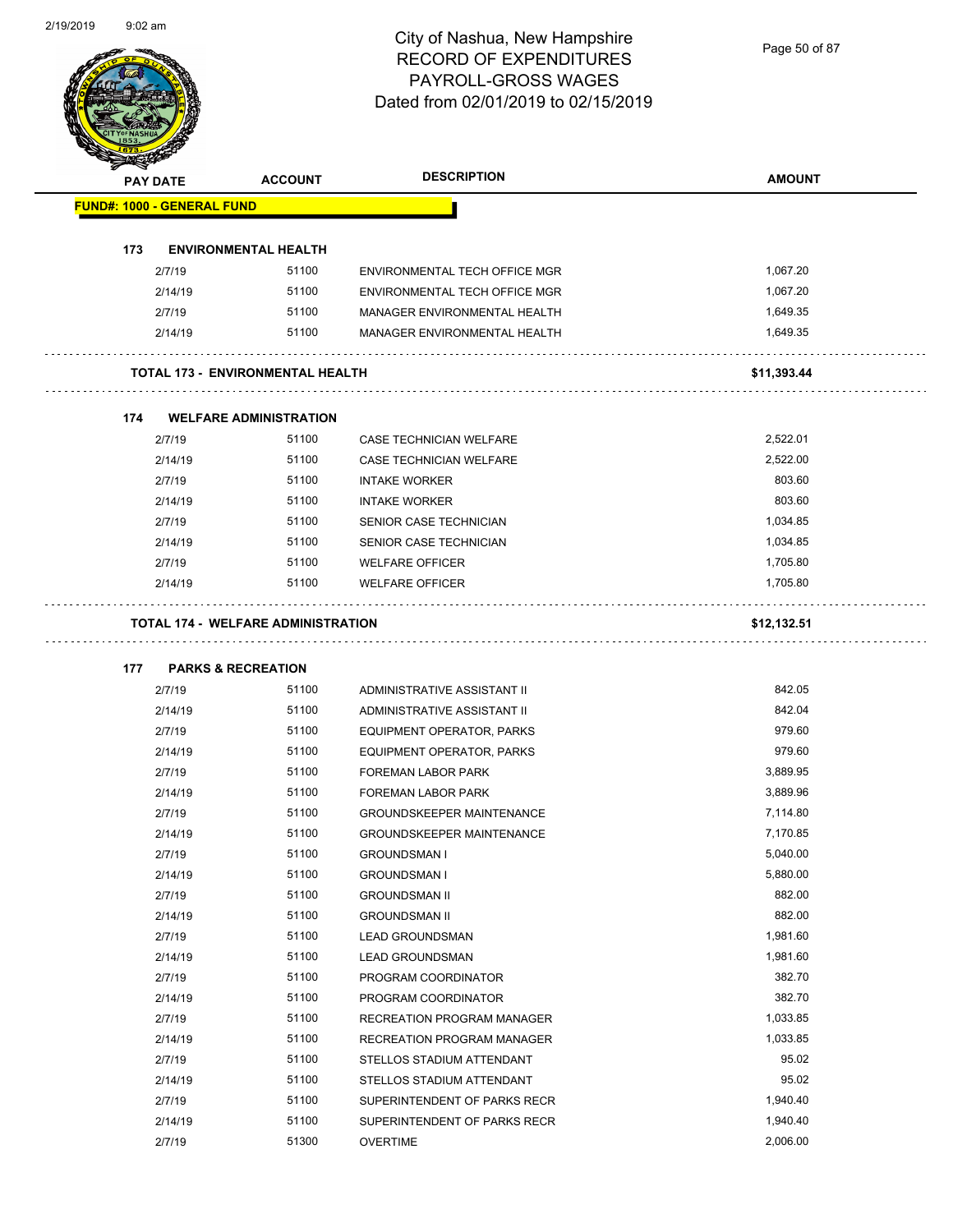Page 51 of 87

|     | <b>PAY DATE</b>                   | <b>ACCOUNT</b>                            | <b>DESCRIPTION</b>                                               | <b>AMOUNT</b>        |
|-----|-----------------------------------|-------------------------------------------|------------------------------------------------------------------|----------------------|
|     | <b>FUND#: 1000 - GENERAL FUND</b> |                                           |                                                                  |                      |
| 177 |                                   | <b>PARKS &amp; RECREATION</b>             |                                                                  |                      |
|     | 2/14/19                           | 51300                                     | <b>OVERTIME</b>                                                  | 401.16               |
|     | 2/7/19                            | 51420                                     | WAGES-GAME OFFICIALS                                             | 2,974.00             |
|     | 2/14/19                           | 51420                                     | <b>WAGES-GAME OFFICIALS</b>                                      | 2,731.50             |
|     |                                   | <b>TOTAL 177 - PARKS &amp; RECREATION</b> |                                                                  | \$57,372.65          |
|     |                                   |                                           |                                                                  |                      |
| 179 | <b>LIBRARY</b>                    |                                           |                                                                  |                      |
|     | 2/7/19                            | 51100                                     | ASSISTANT DIRECTOR LIBRARY                                       | 1,566.20             |
|     | 2/14/19                           | 51100                                     | ASSISTANT DIRECTOR LIBRARY                                       | 1,566.20             |
|     | 2/7/19                            | 51100<br>51100                            | ASSISTANT LIBRARIAN CIRCULATIO                                   | 1,061.30<br>1,061.30 |
|     | 2/14/19                           | 51100                                     | ASSISTANT LIBRARIAN CIRCULATIO                                   | 802.25               |
|     | 2/7/19                            | 51100                                     | ASSISTANT LIBRARIAN TECH SVS<br>ASSISTANT LIBRARIAN TECH SVS     | 802.25               |
|     | 2/14/19                           | 51100                                     |                                                                  | 935.71               |
|     | 2/7/19                            |                                           | ASSISTANT LIBRARIAN YOUTH SERV                                   |                      |
|     | 2/14/19                           | 51100                                     | ASSISTANT LIBRARIAN YOUTH SERV                                   | 850.64               |
|     | 2/7/19                            | 51100<br>51100                            | <b>DIRECTOR LIBRARY</b>                                          | 2,160.15<br>2,160.15 |
|     | 2/14/19                           |                                           | <b>DIRECTOR LIBRARY</b>                                          | 982.60               |
|     | 2/7/19                            | 51100<br>51100                            | EXECUTIVE ASST OFFICE MANAGER                                    | 982.60               |
|     | 2/14/19                           | 51100                                     | EXECUTIVE ASST OFFICE MANAGER                                    | 942.65               |
|     | 2/7/19                            | 51100                                     | IT COORDINATOR                                                   | 942.65               |
|     | 2/14/19                           | 51100                                     | IT COORDINATOR                                                   | 560.00               |
|     | 2/7/19                            |                                           | <b>JANITOR</b>                                                   |                      |
|     | 2/14/19                           | 51100                                     | <b>JANITOR</b>                                                   | 224.00               |
|     | 2/7/19                            | 51100<br>51100                            | <b>LIBRARIAN CIRCULATION</b>                                     | 1,093.85             |
|     | 2/14/19                           | 51100                                     | <b>LIBRARIAN CIRCULATION</b>                                     | 1,093.85             |
|     | 2/7/19                            | 51100                                     | LIBRARIAN OUTREACH SVS                                           | 1,089.66             |
|     | 2/14/19                           |                                           | LIBRARIAN OUTREACH SVS                                           | 1,089.66             |
|     | 2/7/19                            | 51100                                     | <b>LIBRARIAN TECH SERVICES</b><br><b>LIBRARIAN TECH SERVICES</b> | 1,131.00             |
|     | 2/14/19                           | 51100<br>51100                            |                                                                  | 1,130.99             |
|     | 2/7/19                            | 51100                                     | <b>LIBRARIAN YOUTH SERVICES</b>                                  | 2,444.40<br>2,444.41 |
|     | 2/14/19                           |                                           | <b>LIBRARIAN YOUTH SERVICES</b>                                  |                      |
|     | 2/7/19                            | 51100                                     | LIBRARY ASSISTANT CIRCULATION                                    | 6,573.43             |
|     | 2/14/19                           | 51100                                     | LIBRARY ASSISTANT CIRCULATION                                    | 6,428.55             |
|     | 2/7/19                            | 51100                                     | LIBRARY ASSISTANT MEDIA SERVIC                                   | 780.59               |
|     | 2/14/19                           | 51100                                     | LIBRARY ASSISTANT MEDIA SERVIC                                   | 770.95               |
|     | 2/7/19                            | 51100                                     | LIBRARY ASSISTANT TECH SVS                                       | 770.95               |
|     | 2/14/19                           | 51100                                     | LIBRARY ASSISTANT TECH SVS                                       | 770.95               |
|     | 2/7/19                            | 51100                                     | LIBRARY ASSISTANT YOUTH SERVIC                                   | 2,213.72             |
|     | 2/14/19                           | 51100                                     | LIBRARY ASSISTANT YOUTH SERVIC                                   | 2,144.02             |
|     | 2/7/19                            | 51100                                     | MAINTENANCE SUPV                                                 | 975.97               |
|     | 2/14/19                           | 51100                                     | MAINTENANCE SUPV                                                 | 929.50               |
|     | 2/7/19                            | 51100                                     | PAGE & COLLECTION COORDINATOR                                    | 916.14               |
|     | 2/14/19                           | 51100                                     | PAGE & COLLECTION COORDINATOR                                    | 916.13               |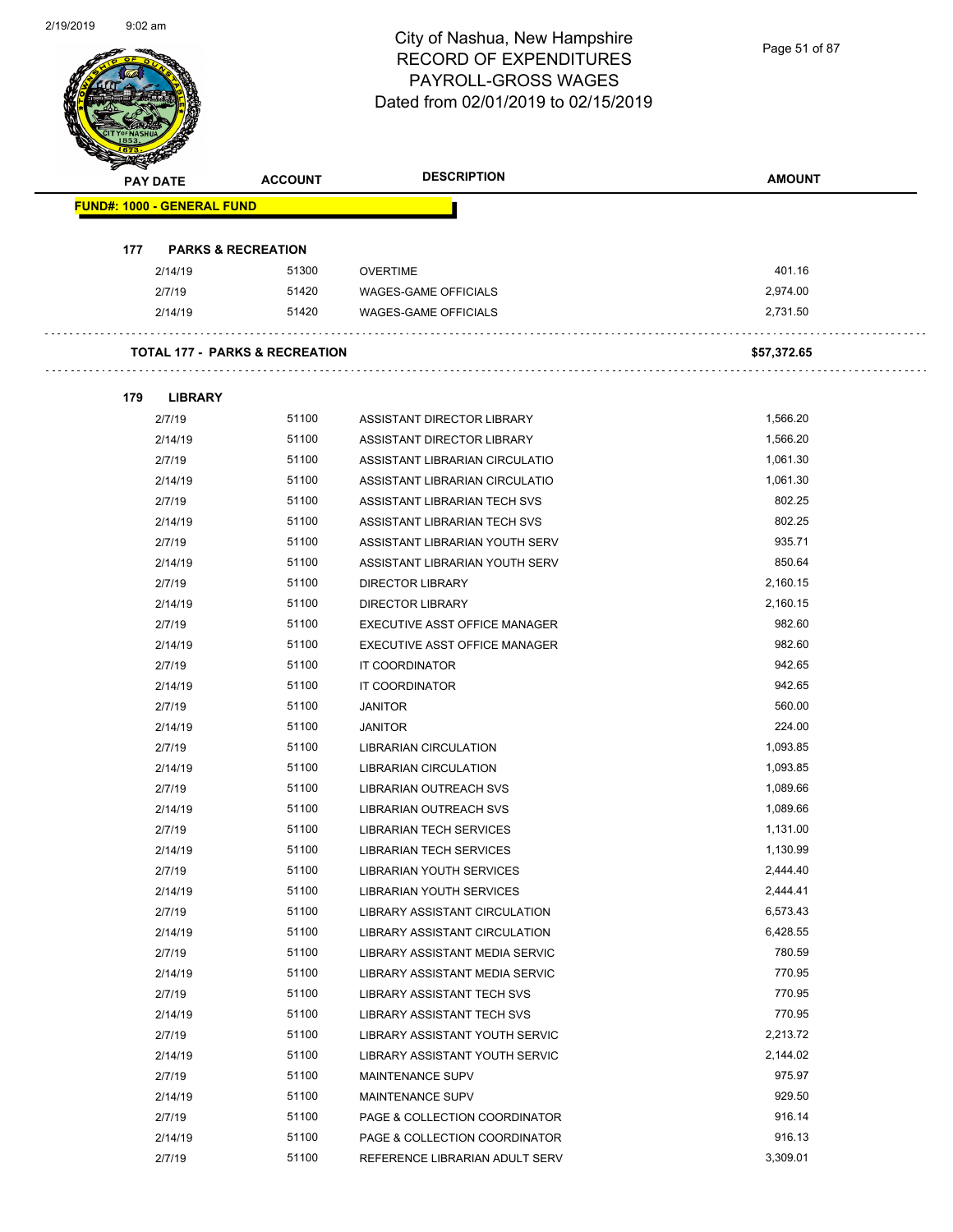

| <b>PAY DATE</b>                   | <b>ACCOUNT</b>                           | <b>DESCRIPTION</b>                                           | <b>AMOUNT</b> |
|-----------------------------------|------------------------------------------|--------------------------------------------------------------|---------------|
| <b>FUND#: 1000 - GENERAL FUND</b> |                                          |                                                              |               |
|                                   |                                          |                                                              |               |
| 179<br><b>LIBRARY</b>             | 51100                                    |                                                              | 3,308.99      |
| 2/14/19                           | 51100                                    | REFERENCE LIBRARIAN ADULT SERV                               | 824.75        |
| 2/7/19<br>2/14/19                 | 51100                                    | REFERENCE LIBRARIAN TECH SVS<br>REFERENCE LIBRARIAN TECH SVS | 824.75        |
| 2/7/19                            | 51100                                    | <b>SECURITY LIBRARY</b>                                      | 744.92        |
| 2/14/19                           | 51100                                    | <b>SECURITY LIBRARY</b>                                      | 661.22        |
| 2/7/19                            | 51200                                    | <b>JANITOR</b>                                               | 250.00        |
| 2/14/19                           | 51200                                    | <b>JANITOR</b>                                               | 253.14        |
| 2/7/19                            | 51200                                    | LIBRARY ASSISTANT TECH SVS                                   | 453.16        |
| 2/14/19                           | 51200                                    | LIBRARY ASSISTANT TECH SVS                                   | 453.16        |
| 2/7/19                            | 51200                                    | LIBRARY PAGE                                                 | 1,395.78      |
| 2/14/19                           | 51200                                    | <b>LIBRARY PAGE</b>                                          | 1,348.86      |
| 2/7/19                            | 51200                                    | RECEPTIONIST/DATA ENTRY SPECIALIST                           | 438.50        |
| 2/14/19                           | 51200                                    | RECEPTIONIST/DATA ENTRY SPECIALIST                           | 438.50        |
| 2/7/19                            | 51200                                    | REFERENCE LIBRARIAN ADULT SERV                               | 753.31        |
| 2/14/19                           | 51200                                    | REFERENCE LIBRARIAN ADULT SERV                               | 800.28        |
| 2/7/19                            | 51200                                    | <b>SECURITY LIBRARY</b>                                      | 385.94        |
| 2/14/19                           | 51200                                    | <b>SECURITY LIBRARY</b>                                      | 381.88        |
| 2/7/19                            | 51300                                    | <b>OVERTIME</b>                                              | 930.72        |
| 2/14/19                           | 51300                                    | <b>OVERTIME</b>                                              | 1,165.06      |
| <b>TOTAL 179 - LIBRARY</b>        |                                          |                                                              | \$72,431.30   |
| 181                               | <b>COMMUNITY DEVELOPMENT</b>             |                                                              |               |
| 2/7/19                            | 51100                                    | ADMINISTRATIVE ASSISTANT II                                  | 766.48        |
| 2/14/19                           | 51100                                    | ADMINISTRATIVE ASSISTANT II                                  | 766.50        |
| 2/7/19                            | 51100                                    | DIRECTOR COMMUNITY DEVELOPMENT                               | 2,294.80      |
| 2/14/19                           | 51100                                    | DIRECTOR COMMUNITY DEVELOPMENT                               | 2,294.80      |
| 2/7/19                            | 51100                                    | <b>TRANSPORTATION PLANNER</b>                                | 1,285.65      |
| 2/14/19                           | 51100                                    | <b>TRANSPORTATION PLANNER</b>                                | 1,285.65      |
| 2/7/19                            | 51100                                    | <b>WATERWAYS MANAGER</b>                                     | 1,524.75      |
| 2/14/19                           | 51100                                    | <b>WATERWAYS MANAGER</b>                                     | 1,524.75      |
| 2/7/19                            | 51200                                    | ADMINISTRATIVE ASSISTANT I                                   | 382.40        |
| 2/14/19                           | 51200                                    | ADMINISTRATIVE ASSISTANT I                                   | 382.40        |
| 2/7/19                            | 51400                                    | WAGES TEMPORARY-SEASONAL                                     | 100.00        |
| 2/14/19                           | 51400                                    | <b>WAGES TEMPORARY-SEASONAL</b>                              | 100.00        |
|                                   | <b>TOTAL 181 - COMMUNITY DEVELOPMENT</b> |                                                              | \$12,708.18   |
| 182                               | <b>PLANNING AND ZONING</b>               |                                                              |               |
| 2/7/19                            | 51100                                    | DEPARTMENT COORDINATOR                                       | 1,026.40      |
| 2/14/19                           | 51100                                    | DEPARTMENT COORDINATOR                                       | 1,026.40      |
| 2/7/19                            | 51100                                    | DEPUTY PLANNING MANAGER                                      | 2,800.80      |

2/14/19 51100 DEPUTY PLANNING MANAGER 2,800.80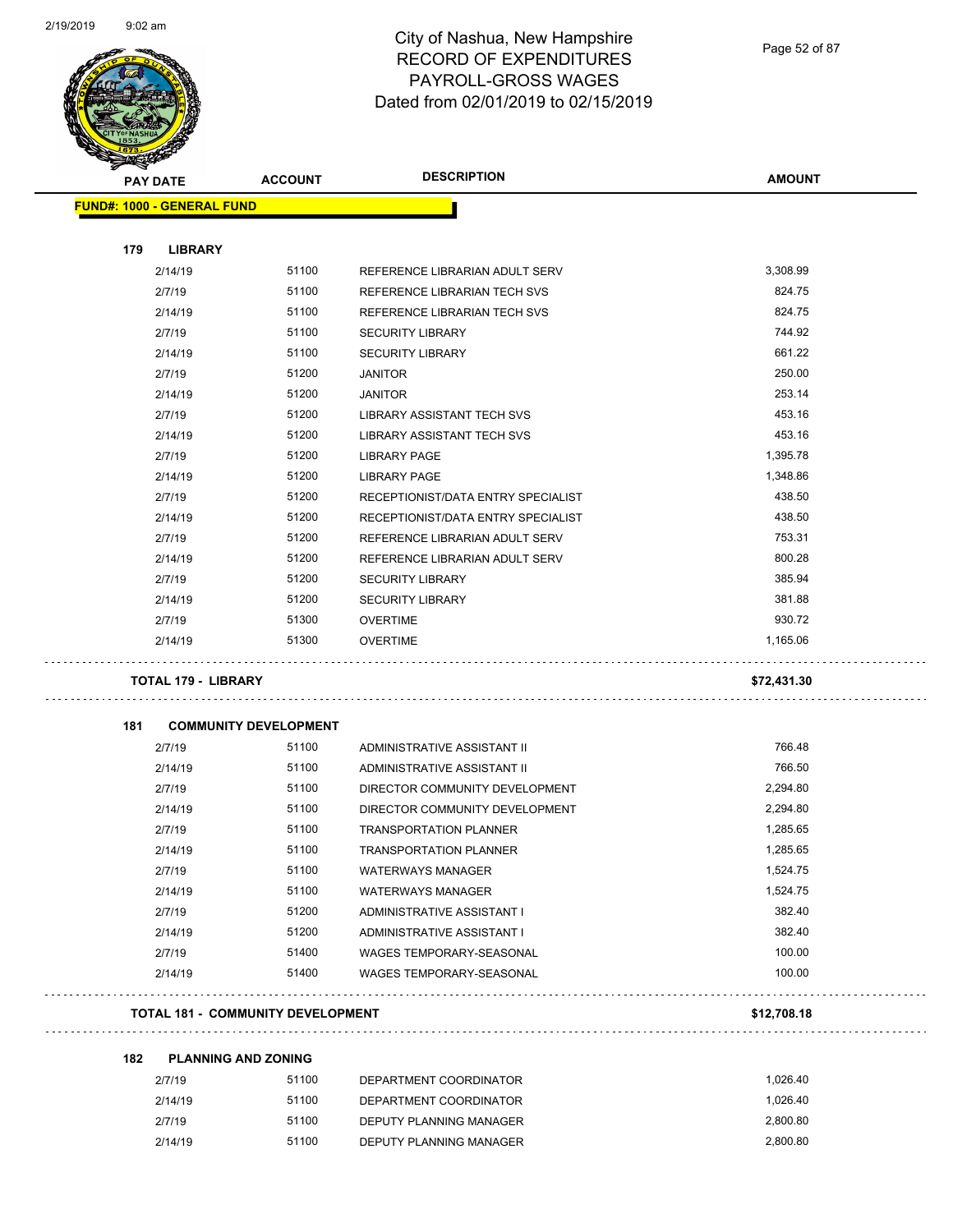Page 53 of 87

| A.                                | <b>PAY DATE</b> | <b>ACCOUNT</b>                          | <b>DESCRIPTION</b>             | <b>AMOUNT</b> |
|-----------------------------------|-----------------|-----------------------------------------|--------------------------------|---------------|
| <b>FUND#: 1000 - GENERAL FUND</b> |                 |                                         |                                |               |
| 182                               |                 | <b>PLANNING AND ZONING</b>              |                                |               |
|                                   | 2/7/19          | 51100                                   | MANAGER PLANNING DEPT          | 2,151.45      |
|                                   | 2/14/19         | 51100                                   | MANAGER PLANNING DEPT          | 2,151.45      |
|                                   | 2/7/19          | 51100                                   | PLANNER I                      | 1,877.70      |
|                                   | 2/14/19         | 51100                                   | PLANNER I                      | 1,877.70      |
|                                   | 2/7/19          | 51100                                   | ZONING COORDINATOR             | 821.65        |
|                                   | 2/14/19         | 51100                                   | <b>ZONING COORDINATOR</b>      | 821.65        |
|                                   | 2/7/19          | 53428                                   | STENOGRAPHIC SERVICES          | 375.00        |
|                                   |                 | <b>TOTAL 182 - PLANNING AND ZONING</b>  |                                | \$17,731.00   |
| 183                               |                 | <b>ECONOMIC DEVELOPMENT</b>             |                                |               |
|                                   | 2/7/19          | 51100                                   | ECONOMIC DEV DIRECTOR          | 2,084.05      |
|                                   | 2/14/19         | 51100                                   | <b>ECONOMIC DEV DIRECTOR</b>   | 2,084.05      |
|                                   | 2/7/19          | 51100                                   | HUNT MEMORIAL BLDG & ARTS ADM  | 372.94        |
|                                   | 2/14/19         | 51100                                   | HUNT MEMORIAL BLDG & ARTS ADM  | 372.97        |
|                                   |                 | <b>TOTAL 183 - ECONOMIC DEVELOPMENT</b> |                                | \$4,914.01    |
| 191                               | <b>SCHOOL</b>   |                                         |                                |               |
|                                   | 2/14/19         | 51100                                   | 21 CENTURY ELEM MFAM RES COORD | 1,356.30      |
|                                   | 2/7/19          | 51100                                   | <b>7PAR CTE NHN</b>            | 432.35        |
|                                   | 2/14/19         | 51100                                   | <b>7PAR CTE NHN</b>            | 492.11        |
|                                   | 2/14/19         | 51100                                   | ASSISTANT DIRECTOR BUSINESS    | 3,162.60      |
|                                   | 2/14/19         | 51100                                   | ASSISTANT PRINCIPAL AMH        | 1,469.50      |
|                                   | 2/14/19         | 51100                                   | ASSISTANT PRINCIPAL BIC        | 3,350.20      |
|                                   | 2/14/19         | 51100                                   | ASSISTANT PRINCIPAL BIR        | 1,655.50      |
|                                   | 2/14/19         | 51100                                   | ASSISTANT PRINCIPAL BRO        | 1,659.60      |
|                                   | 2/14/19         | 51100                                   | ASSISTANT PRINCIPAL CHARL      | 3.228.20      |
|                                   | 2/14/19         | 51100                                   | ASSISTANT PRINCIPAL DR CRSP    | 1,614.10      |
|                                   | 2/14/19         | 51100                                   | ASSISTANT PRINCIPAL ELM        | 7,224.40      |
|                                   | 2/14/19         | 51100                                   | ASSISTANT PRINCIPAL FES        | 3,201.00      |
|                                   | 2/14/19         | 51100                                   | ASSISTANT PRINCIPAL FMS        | 3,882.70      |
|                                   | 2/14/19         | 51100                                   | ASSISTANT PRINCIPAL LEDGE      | 3,228.20      |
|                                   | 2/14/19         | 51100                                   | ASSISTANT PRINCIPAL MDE        | 3,067.30      |
|                                   | 2/14/19         | 51100                                   | ASSISTANT PRINCIPAL MTP        | 2,826.90      |
|                                   | 2/14/19         | 51100                                   | ASSISTANT PRINCIPAL NHN        | 14,249.21     |
|                                   | 2/14/19         | 51100                                   | ASSISTANT PRINCIPAL NHS        | 13,615.40     |
|                                   | 2/14/19         | 51100                                   | ASSISTANT PRINCIPAL PMS        | 3,261.40      |
|                                   | 2/14/19         | 51100                                   | ASSISTANT PRINCIPAL SHE        | 1,437.50      |
|                                   | 2/14/19         | 51100                                   | ASSISTANT SUPERINTENDENT       | 8,830.90      |
|                                   | 2/14/19         | 51100                                   | ASST DIRECTOR PLANT OPS        | 2,689.30      |
|                                   | 2/14/19         | 51100                                   | ASST DIRECTOR SPED             | 6,448.09      |
|                                   | 2/14/19         | 51100                                   | ASST SYSTEMS ADMIN FULL YEAR   | 15,302.10     |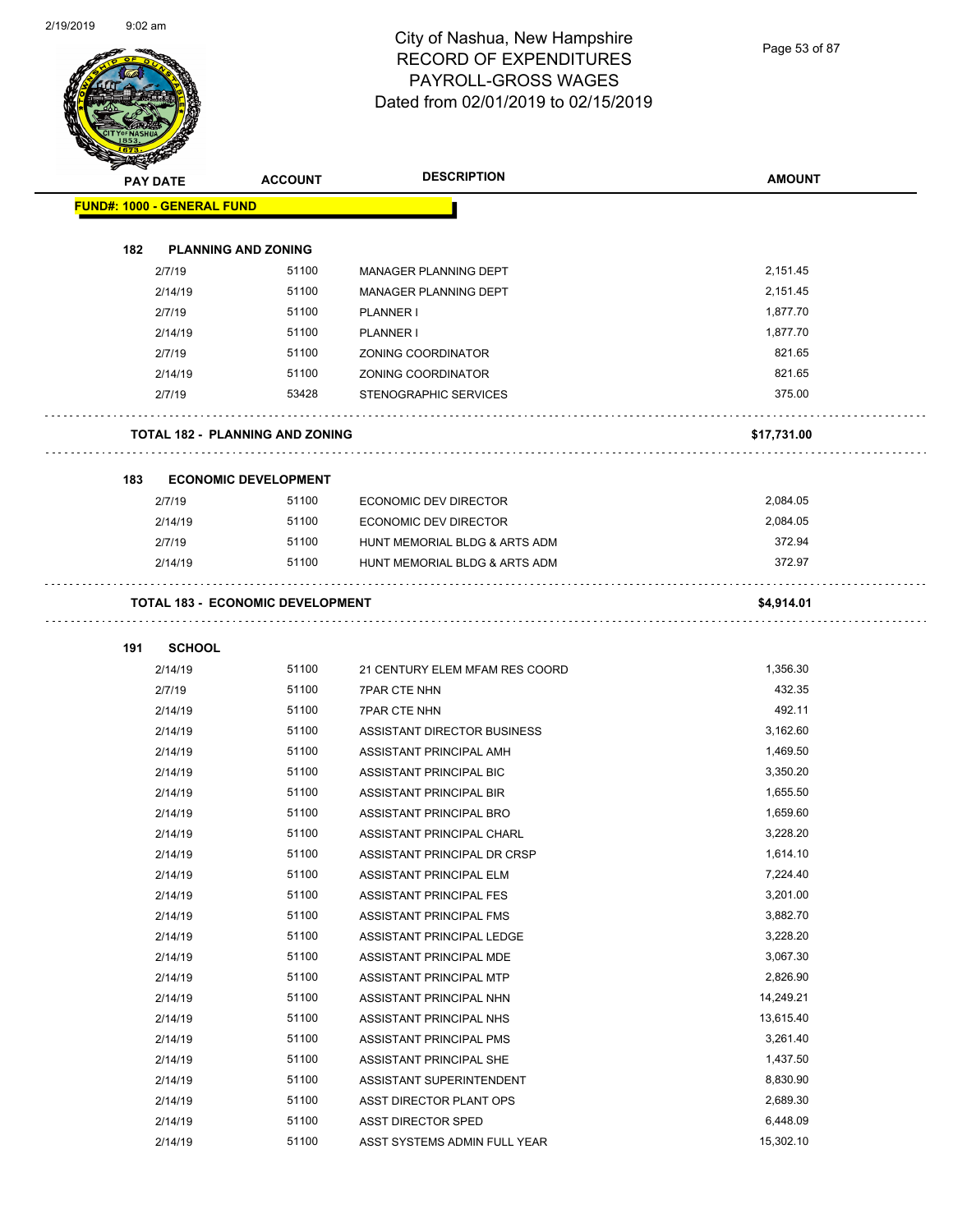

Page 54 of 87

| <b>PAY DATE</b>                   | <b>ACCOUNT</b> | <b>DESCRIPTION</b>                                             | <b>AMOUNT</b>        |
|-----------------------------------|----------------|----------------------------------------------------------------|----------------------|
| <b>FUND#: 1000 - GENERAL FUND</b> |                |                                                                |                      |
|                                   |                |                                                                |                      |
| 191<br><b>SCHOOL</b>              |                |                                                                |                      |
| 2/7/19                            | 51100          | ASST SYSTEMS ADMIN SCH YEAR                                    | 799.05               |
| 2/14/19                           | 51100          | ASST SYSTEMS ADMIN SCH YEAR                                    | 804.76               |
| 2/14/19                           | 51100          | ATTENDANCE OFFICER                                             | 2,481.80             |
| 2/14/19                           | 51100          | CAREER CENTER COORD NHN                                        | 1,348.90             |
| 2/14/19                           | 51100          | CHIEF OPERATING OFFICER                                        | 4,323.70             |
| 2/7/19                            | 51100          | CLERICAL ACADEMY NHN                                           | 3,038.20             |
| 2/14/19                           | 51100          | CLERICAL ACADEMY NHN                                           | 3,015.66             |
| 2/7/19                            | 51100          | CLERICAL ACADEMY NHS                                           | 2,919.26             |
| 2/14/19                           | 51100          | <b>CLERICAL ACADEMY NHS</b>                                    | 2,938.99             |
| 2/7/19                            | 51100          | CLERICAL ASST SUPER SUP                                        | 1,374.82             |
| 2/14/19                           | 51100          | CLERICAL ASST SUPER SUP                                        | 1,388.48             |
| 2/7/19                            | 51100          | CLERICAL ATHLETIC NHN                                          | 714.58               |
| 2/14/19                           | 51100          | CLERICAL ATHLETIC NHN                                          | 799.90               |
| 2/7/19                            | 51100          | CLERICAL ATHLETIC NHS                                          | 697.54               |
| 2/14/19                           | 51100          | CLERICAL ATHLETIC NHS                                          | 716.65               |
| 2/7/19                            | 51100          | <b>CLERICAL BUSINESS</b>                                       | 3,217.20             |
| 2/14/19                           | 51100          | <b>CLERICAL BUSINESS</b>                                       | 3,217.18             |
| 2/7/19                            | 51100          | CLERICAL CHIEF OP OFFICER SUP                                  | 738.25               |
| 2/14/19                           | 51100          | CLERICAL CHIEF OP OFFICER SUP                                  | 738.25               |
| 2/7/19                            | 51100          | <b>CLERICAL CTE NHN</b>                                        | 577.22               |
| 2/14/19                           | 51100          | <b>CLERICAL CTE NHN</b>                                        | 681.75               |
| 2/7/19                            | 51100          | <b>CLERICAL CTE NHS</b>                                        | 799.90               |
| 2/14/19                           | 51100          | <b>CLERICAL CTE NHS</b>                                        | 799.90               |
| 2/7/19                            | 51100          | CLERICAL GUIDANCE ELM                                          | 725.24               |
| 2/14/19                           | 51100          | CLERICAL GUIDANCE ELM                                          | 789.22               |
| 2/7/19                            | 51100          | <b>CLERICAL GUIDANCE NHN</b>                                   | 1,995.26             |
| 2/14/19                           | 51100          | <b>CLERICAL GUIDANCE NHN</b>                                   | 2,017.96             |
| 2/7/19                            | 51100          | <b>CLERICAL GUIDANCE NHS</b>                                   | 1,878.92             |
| 2/14/19                           | 51100          | <b>CLERICAL GUIDANCE NHS</b>                                   | 1,976.23             |
| 2/7/19                            | 51100          | <b>CLERICAL HUMAN RESOURCES</b>                                | 2,080.15             |
| 2/14/19                           | 51100          | <b>CLERICAL HUMAN RESOURCES</b>                                | 2,075.60             |
| 2/7/19                            | 51100          | <b>CLERICAL PAYROLL SUP</b>                                    | 1,502.30             |
| 2/14/19                           | 51100          | <b>CLERICAL PAYROLL SUP</b>                                    | 1,502.30             |
| 2/7/19                            | 51100          | <b>CLERICAL PLANT OPS</b>                                      | 751.15               |
| 2/14/19                           | 51100          | <b>CLERICAL PLANT OPS</b>                                      | 751.15               |
| 2/7/19                            | 51100          | <b>CLERICAL PRINCIPAL AMH</b>                                  | 1,409.41             |
| 2/14/19                           | 51100          | <b>CLERICAL PRINCIPAL AMH</b>                                  | 1,433.30             |
| 2/7/19                            | 51100<br>51100 | <b>CLERICAL PRINCIPAL BIC</b>                                  | 1,516.55<br>1,516.55 |
| 2/14/19                           | 51100          | CLERICAL PRINCIPAL BIC                                         | 1,599.80             |
| 2/7/19<br>2/14/19                 | 51100          | <b>CLERICAL PRINCIPAL BIR</b><br><b>CLERICAL PRINCIPAL BIR</b> | 1,599.80             |
| 2/7/19                            | 51100          | <b>CLERICAL PRINCIPAL BRO</b>                                  | 1,511.76             |
| 2/14/19                           | 51100          | <b>CLERICAL PRINCIPAL BRO</b>                                  | 1,516.55             |
| 2/7/19                            | 51100          | CLERICAL PRINCIPAL CHA                                         | 1,502.30             |
|                                   |                |                                                                |                      |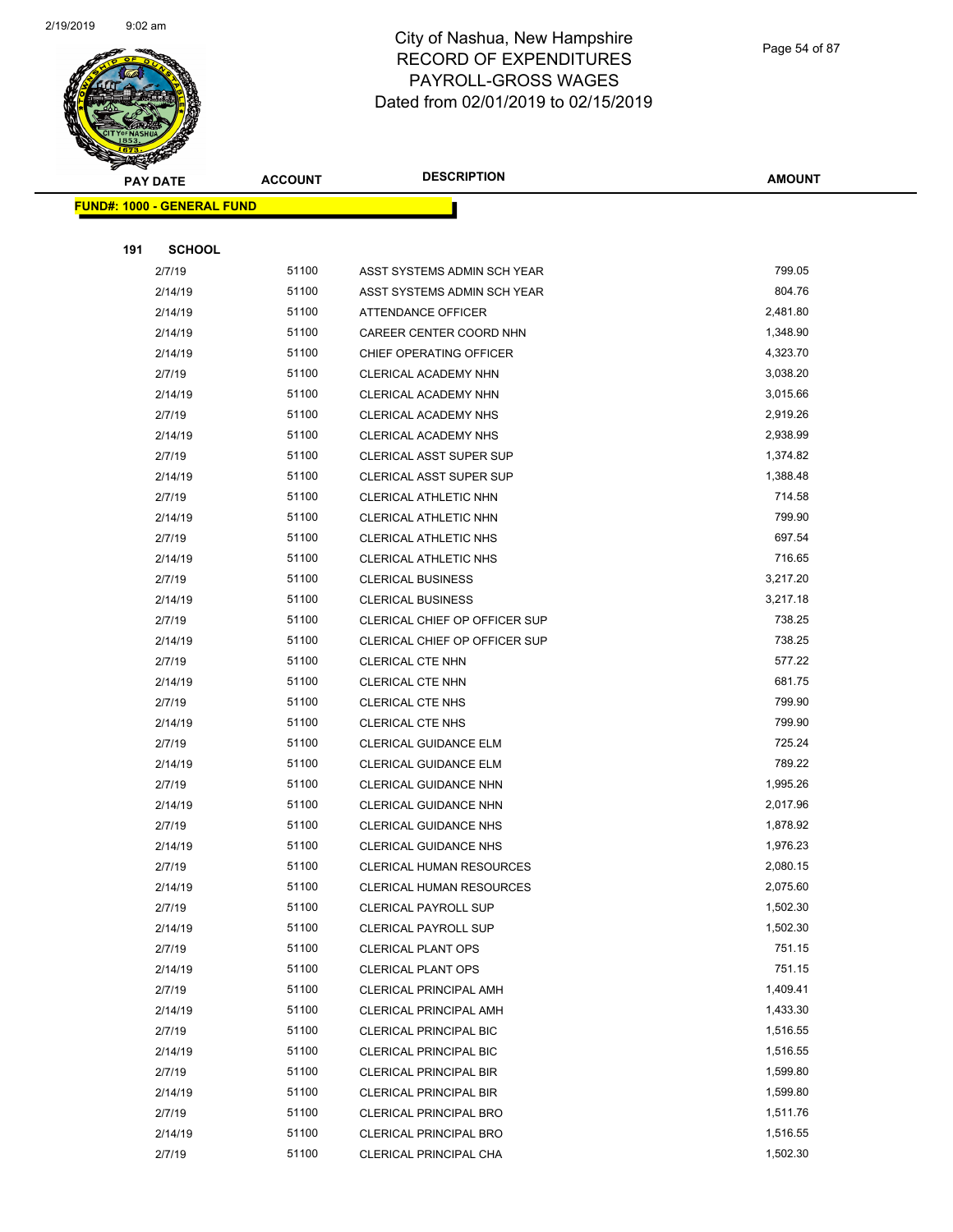

Page 55 of 87

| $\tilde{\phantom{a}}$ | <b>PAY DATE</b>                   | <b>ACCOUNT</b> | <b>DESCRIPTION</b>               | <b>AMOUNT</b>        |
|-----------------------|-----------------------------------|----------------|----------------------------------|----------------------|
|                       | <b>FUND#: 1000 - GENERAL FUND</b> |                |                                  |                      |
|                       |                                   |                |                                  |                      |
| 191                   | <b>SCHOOL</b>                     |                |                                  |                      |
|                       | 2/14/19                           | 51100          | CLERICAL PRINCIPAL CHA           | 1,502.29             |
|                       | 2/7/19                            | 51100          | <b>CLERICAL PRINCIPAL DRC</b>    | 1,470.40             |
|                       | 2/14/19                           | 51100          | <b>CLERICAL PRINCIPAL DRC</b>    | 1,470.39             |
|                       | 2/7/19                            | 51100          | <b>CLERICAL PRINCIPAL ELM</b>    | 2,705.04             |
|                       | 2/14/19                           | 51100          | <b>CLERICAL PRINCIPAL ELM</b>    | 2,710.05             |
|                       | 2/7/19                            | 51100          | <b>CLERICAL PRINCIPAL FES</b>    | 1,454.62             |
|                       | 2/14/19                           | 51100          | <b>CLERICAL PRINCIPAL FES</b>    | 1,465.13             |
|                       | 2/7/19                            | 51100          | <b>CLERICAL PRINCIPAL FMS</b>    | 2,305.20             |
|                       | 2/14/19                           | 51100          | <b>CLERICAL PRINCIPAL FMS</b>    | 2,300.42             |
|                       | 2/7/19                            | 51100          | <b>CLERICAL PRINCIPAL LDG</b>    | 1,432.91             |
|                       | 2/14/19                           | 51100          | <b>CLERICAL PRINCIPAL LDG</b>    | 1,428.36             |
|                       | 2/7/19                            | 51100          | CLERICAL PRINCIPAL MDE           | 1,539.80             |
|                       | 2/14/19                           | 51100          | CLERICAL PRINCIPAL MDE           | 1,519.77             |
|                       | 2/7/19                            | 51100          | <b>CLERICAL PRINCIPAL MTP</b>    | 1,505.30             |
|                       | 2/14/19                           | 51100          | <b>CLERICAL PRINCIPAL MTP</b>    | 1,505.30             |
|                       | 2/7/19                            | 51100          | CLERICAL PRINCIPAL NHN           | 1,433.30             |
|                       | 2/14/19                           | 51100          | CLERICAL PRINCIPAL NHN           | 1,433.30             |
|                       | 2/7/19                            | 51100          | CLERICAL PRINCIPAL NHS           | 1,805.70             |
|                       | 2/14/19                           | 51100          | CLERICAL PRINCIPAL NHS           | 1,487.21             |
|                       | 2/7/19                            | 51100          | <b>CLERICAL PRINCIPAL NSE</b>    | 1,583.29             |
|                       | 2/14/19                           | 51100          | <b>CLERICAL PRINCIPAL NSE</b>    | 1,588.55             |
|                       | 2/7/19                            | 51100          | CLERICAL PRINCIPAL PMS           | 1,398.40             |
|                       | 2/14/19                           | 51100          | <b>CLERICAL PRINCIPAL PMS</b>    | 1,393.86             |
|                       | 2/7/19                            | 51100          | <b>CLERICAL PRINCIPAL SHE</b>    | 1,493.15             |
|                       | 2/14/19                           | 51100          | <b>CLERICAL PRINCIPAL SHE</b>    | 1,599.80             |
|                       | 2/7/19                            | 51100          | CLERICAL RECEPTIONIST NHN        | 799.90               |
|                       | 2/14/19                           | 51100          | CLERICAL RECEPTIONIST NHN        | 799.90               |
|                       | 2/7/19                            | 51100          | CLERICAL RECEPTIONIST NHS        | 622.67               |
|                       | 2/14/19                           | 51100          | CLERICAL RECEPTIONIST NHS        | 677.21               |
|                       | 2/7/19                            | 51100          | CLERICAL SPECIAL ED NHN          | 681.77               |
|                       | 2/14/19                           | 51100          | CLERICAL SPECIAL ED NHN          | 681.75               |
|                       | 2/7/19                            | 51100          | CLERICAL SPECIAL ED NHS          | 649.76               |
|                       | 2/14/19                           | 51100          | CLERICAL SPECIAL ED NHS          | 711.87               |
|                       | 2/7/19                            | 51100          | CLERICAL SPECIAL ED SUP          | 1,327.14             |
|                       | 2/14/19                           | 51100          | CLERICAL SPECIAL ED SUP          | 1,399.86             |
|                       | 2/7/19                            | 51100          | <b>CLERICAL STUDENT SERV SUP</b> | 822.75               |
|                       | 2/14/19                           | 51100          | <b>CLERICAL STUDENT SERV SUP</b> | 822.76               |
|                       | 2/7/19                            | 51100          | CLERICAL SUPERINTENDANT HRLY     | 779.64               |
|                       | 2/14/19                           | 51100          | CLERICAL SUPERINTENDANT HRLY     | 779.64               |
|                       | 2/14/19                           | 51100          | CLERICAL SUPERINTENDANT SUP      | 1,848.30             |
|                       | 2/7/19                            | 51100<br>51100 | <b>CUSTODIAN AMH</b>             | 1,389.60<br>1,408.88 |
|                       | 2/14/19                           |                | <b>CUSTODIAN AMH</b>             |                      |
|                       | 2/7/19                            | 51100          | CUSTODIAN ASST HEAD ELM          | 791.20               |
|                       | 2/14/19                           | 51100          | <b>CUSTODIAN ASST HEAD ELM</b>   | 936.88               |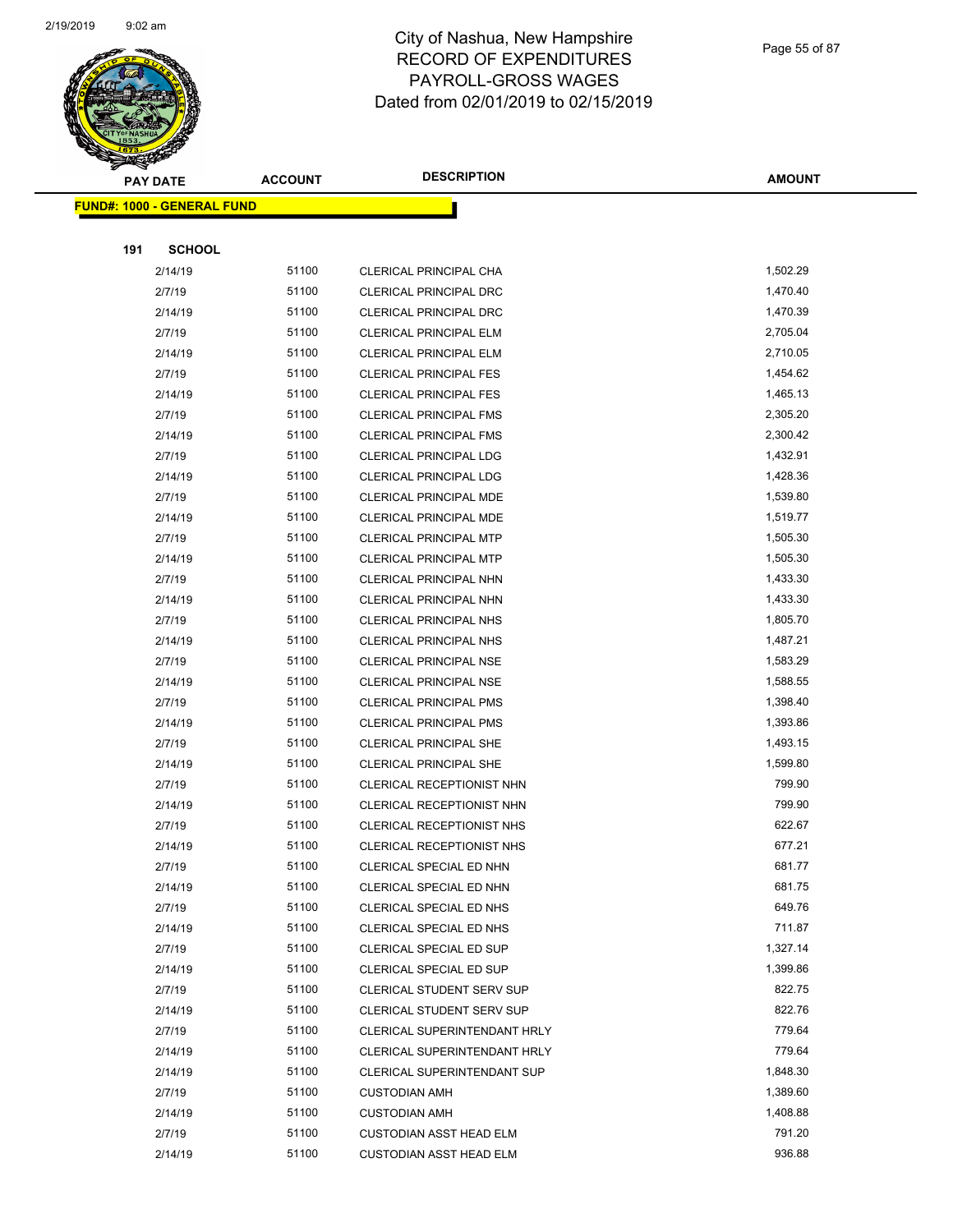

Page 56 of 87

| <b>PAY DATE</b> |                                   | <b>ACCOUNT</b> | <b>DESCRIPTION</b>                                     | <b>AMOUNT</b>    |
|-----------------|-----------------------------------|----------------|--------------------------------------------------------|------------------|
|                 | <b>FUND#: 1000 - GENERAL FUND</b> |                |                                                        |                  |
|                 |                                   |                |                                                        |                  |
| 191             | <b>SCHOOL</b>                     |                |                                                        |                  |
|                 | 2/7/19                            | 51100          | <b>CUSTODIAN ASST HEAD FMS</b>                         | 791.20           |
|                 | 2/14/19                           | 51100          | <b>CUSTODIAN ASST HEAD FMS</b>                         | 791.20           |
|                 | 2/7/19                            | 51100          | <b>CUSTODIAN ASST HEAD NHN</b>                         | 1,580.42         |
|                 | 2/14/19                           | 51100          | <b>CUSTODIAN ASST HEAD NHN</b>                         | 1,609.68         |
|                 | 2/7/19                            | 51100          | <b>CUSTODIAN ASST HEAD NHS</b>                         | 1,582.40         |
|                 | 2/14/19                           | 51100          | <b>CUSTODIAN ASST HEAD NHS</b>                         | 1,612.07         |
|                 | 2/7/19                            | 51100          | <b>CUSTODIAN ASST HEAD PMS</b>                         | 791.20           |
|                 | 2/14/19                           | 51100          | <b>CUSTODIAN ASST HEAD PMS</b>                         | 791.20           |
|                 | 2/7/19                            | 51100          | <b>CUSTODIAN BIC</b>                                   | 1,389.61         |
|                 | 2/14/19                           | 51100          | <b>CUSTODIAN BIC</b>                                   | 1,480.29         |
|                 | 2/7/19                            | 51100          | <b>CUSTODIAN BIR</b>                                   | 1,406.97         |
|                 | 2/14/19                           | 51100          | <b>CUSTODIAN BIR</b>                                   | 1,389.60         |
|                 | 2/7/19                            | 51100          | <b>CUSTODIAN BRO</b>                                   | 1,389.60         |
|                 | 2/14/19                           | 51100          | <b>CUSTODIAN BRO</b>                                   | 1,389.60         |
|                 | 2/7/19                            | 51100          | <b>CUSTODIAN CHA</b>                                   | 1,513.16         |
|                 | 2/14/19                           | 51100          | <b>CUSTODIAN CHA</b>                                   | 1,374.08         |
|                 | 2/7/19                            | 51100          | <b>CUSTODIAN DRC</b>                                   | 1,389.60         |
|                 | 2/14/19                           | 51100          | <b>CUSTODIAN DRC</b>                                   | 1,408.88         |
|                 | 2/7/19                            | 51100          | <b>CUSTODIAN ELM</b>                                   | 4,779.53         |
|                 | 2/14/19                           | 51100          | <b>CUSTODIAN ELM</b>                                   | 4,775.16         |
|                 | 2/7/19                            | 51100          | <b>CUSTODIAN FES</b>                                   | 1,389.60         |
|                 | 2/14/19                           | 51100          | <b>CUSTODIAN FES</b>                                   | 1,389.60         |
|                 | 2/7/19                            | 51100          | <b>CUSTODIAN FMS</b>                                   | 2,779.20         |
|                 | 2/14/19                           | 51100          | <b>CUSTODIAN FMS</b>                                   | 2,848.68         |
|                 | 2/7/19                            | 51100          | <b>CUSTODIAN HEAD AMH</b>                              | 791.20           |
|                 | 2/14/19                           | 51100          | <b>CUSTODIAN HEAD AMH</b>                              | 791.20           |
|                 | 2/7/19                            | 51100          | <b>CUSTODIAN HEAD BIC</b>                              | 791.20           |
|                 | 2/14/19                           | 51100          | <b>CUSTODIAN HEAD BIC</b>                              | 791.20           |
|                 | 2/7/19                            | 51100          | <b>CUSTODIAN HEAD BIR</b>                              | 791.20           |
|                 | 2/14/19                           | 51100          | <b>CUSTODIAN HEAD BIR</b>                              | 791.20           |
|                 | 2/7/19                            | 51100          | <b>CUSTODIAN HEAD BRO</b>                              | 791.20           |
|                 | 2/14/19                           | 51100          | <b>CUSTODIAN HEAD BRO</b>                              | 791.20           |
|                 | 2/7/19                            | 51100<br>51100 | <b>CUSTODIAN HEAD CHA</b>                              | 791.20<br>791.20 |
|                 | 2/14/19<br>2/7/19                 | 51100          | <b>CUSTODIAN HEAD CHA</b>                              | 791.20           |
|                 | 2/14/19                           | 51100          | <b>CUSTODIAN HEAD DRC</b><br><b>CUSTODIAN HEAD DRC</b> | 791.20           |
|                 | 2/7/19                            | 51100          | <b>CUSTODIAN HEAD ELM</b>                              | 937.60           |
|                 | 2/14/19                           | 51100          | <b>CUSTODIAN HEAD ELM</b>                              | 937.60           |
|                 | 2/7/19                            | 51100          | <b>CUSTODIAN HEAD FES</b>                              | 791.20           |
|                 | 2/14/19                           | 51100          | <b>CUSTODIAN HEAD FES</b>                              | 791.20           |
|                 | 2/7/19                            | 51100          | <b>CUSTODIAN HEAD FMS</b>                              | 937.60           |
|                 | 2/14/19                           | 51100          | <b>CUSTODIAN HEAD FMS</b>                              | 937.60           |
|                 | 2/7/19                            | 51100          | <b>CUSTODIAN HEAD LDG</b>                              | 791.20           |
|                 | 2/14/19                           | 51100          | <b>CUSTODIAN HEAD LDG</b>                              | 791.20           |
|                 |                                   |                |                                                        |                  |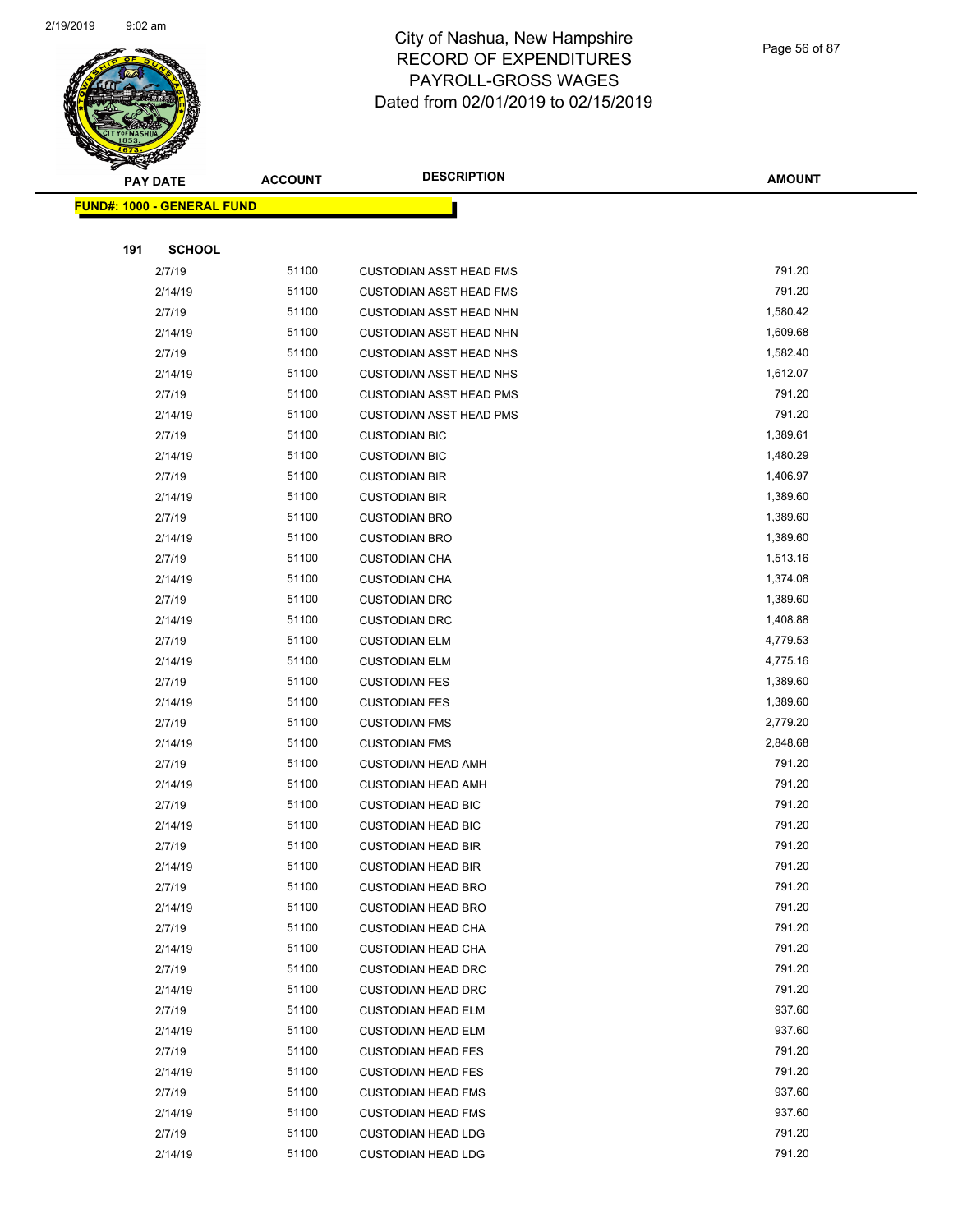

Page 57 of 87

|     | <b>PAY DATE</b>                   | <b>ACCOUNT</b> | <b>DESCRIPTION</b>                               | <b>AMOUNT</b>        |
|-----|-----------------------------------|----------------|--------------------------------------------------|----------------------|
|     | <b>FUND#: 1000 - GENERAL FUND</b> |                |                                                  |                      |
|     |                                   |                |                                                  |                      |
| 191 | <b>SCHOOL</b>                     |                |                                                  |                      |
|     | 2/7/19                            | 51100          | <b>CUSTODIAN HEAD MDE</b>                        | 791.20               |
|     | 2/14/19                           | 51100          | <b>CUSTODIAN HEAD MDE</b>                        | 791.20               |
|     | 2/7/19                            | 51100          | <b>CUSTODIAN HEAD MTP</b>                        | 791.20               |
|     | 2/14/19                           | 51100          | <b>CUSTODIAN HEAD MTP</b>                        | 791.20               |
|     | 2/7/19                            | 51100          | <b>CUSTODIAN HEAD NHN</b>                        | 943.20               |
|     | 2/14/19                           | 51100          | <b>CUSTODIAN HEAD NHN</b>                        | 943.20               |
|     | 2/7/19                            | 51100          | <b>CUSTODIAN HEAD NHS</b>                        | 943.20               |
|     | 2/14/19                           | 51100          | <b>CUSTODIAN HEAD NHS</b>                        | 943.20               |
|     | 2/7/19                            | 51100          | <b>CUSTODIAN HEAD NSE</b>                        | 791.20               |
|     | 2/14/19                           | 51100          | <b>CUSTODIAN HEAD NSE</b>                        | 791.20               |
|     | 2/7/19                            | 51100          | <b>CUSTODIAN HEAD PMS</b>                        | 937.60               |
|     | 2/14/19                           | 51100          | <b>CUSTODIAN HEAD PMS</b>                        | 937.60               |
|     | 2/7/19                            | 51100          | <b>CUSTODIAN HEAD SHE</b>                        | 791.20               |
|     | 2/14/19                           | 51100          | <b>CUSTODIAN HEAD SHE</b>                        | 791.20               |
|     | 2/7/19                            | 51100          | <b>CUSTODIAN LDG</b>                             | 694.80               |
|     | 2/14/19                           | 51100          | <b>CUSTODIAN LDG</b>                             | 694.80               |
|     | 2/7/19                            | 51100          | <b>CUSTODIAN MDE</b>                             | 694.80               |
|     | 2/14/19                           | 51100          | <b>CUSTODIAN MDE</b>                             | 694.80               |
|     | 2/7/19                            | 51100          | <b>CUSTODIAN MTP</b>                             | 1,451.96             |
|     | 2/14/19                           | 51100          | <b>CUSTODIAN MTP</b>                             | 1,424.47             |
|     | 2/1/19                            | 51100          | <b>CUSTODIAN NHN</b>                             | (702.81)             |
|     | 2/7/19                            | 51100          | <b>CUSTODIAN NHN</b>                             | 9,194.01             |
|     | 2/14/19                           | 51100          | <b>CUSTODIAN NHN</b>                             | 9,635.05             |
|     | 2/7/19                            | 51100          | <b>CUSTODIAN NHS</b>                             | 9,088.50             |
|     | 2/14/19                           | 51100          | <b>CUSTODIAN NHS</b>                             | 9,088.47             |
|     | 2/7/19                            | 51100          | <b>CUSTODIAN NSE</b>                             | 1,389.60             |
|     | 2/14/19                           | 51100          | <b>CUSTODIAN NSE</b>                             | 1,389.60             |
|     | 2/7/19                            | 51100          | <b>CUSTODIAN PMS</b>                             | 2,084.40             |
|     | 2/14/19                           | 51100          | <b>CUSTODIAN PMS</b>                             | 2,049.66             |
|     | 2/7/19                            | 51100          | <b>CUSTODIAN SHE</b>                             | 1,389.60             |
|     | 2/14/19                           | 51100          | <b>CUSTODIAN SHE</b>                             | 1,408.88             |
|     | 2/14/19                           | 51100          | <b>CUSTODIAN SUPERVISOR WPO</b>                  | 6,116.60             |
|     | 2/14/19                           | 51100          | DATA ANALYST                                     | 3,226.80             |
|     | 2/14/19                           | 51100          | DIRECTOR ATHLETICS                               | 3,761.50             |
|     | 2/14/19                           | 51100<br>51100 | <b>DIRECTOR COM GRANTS</b>                       | 1,644.68<br>6,640.00 |
|     | 2/14/19                           | 51100          | DIRECTOR GUIDANCE                                | 3,422.50             |
|     | 2/14/19                           |                | DIRECTOR HUMAN RESOURCES                         |                      |
|     | 2/14/19<br>2/14/19                | 51100<br>51100 | DIRECTOR PLANT OPS<br>DIRECTOR SPECIAL ED        | 3,904.60<br>3,670.60 |
|     |                                   | 51100          |                                                  | 3,429.60             |
|     | 2/14/19<br>2/14/19                | 51100          | DIRECTOR STUDENT SERVICES<br>DIRECTOR TECHNOLOGY | 4,319.90             |
|     | 2/14/19                           | 51100          | DIRECTOR TRANSPORTATION                          | 3,264.80             |
|     | 2/14/19                           | 51100          | DIRECTOR VOCATIONAL                              | 6,774.70             |
|     | 2/14/19                           | 51100          | DW TECHNOLOGY PEER COACH                         | 1,785.80             |
|     |                                   |                |                                                  |                      |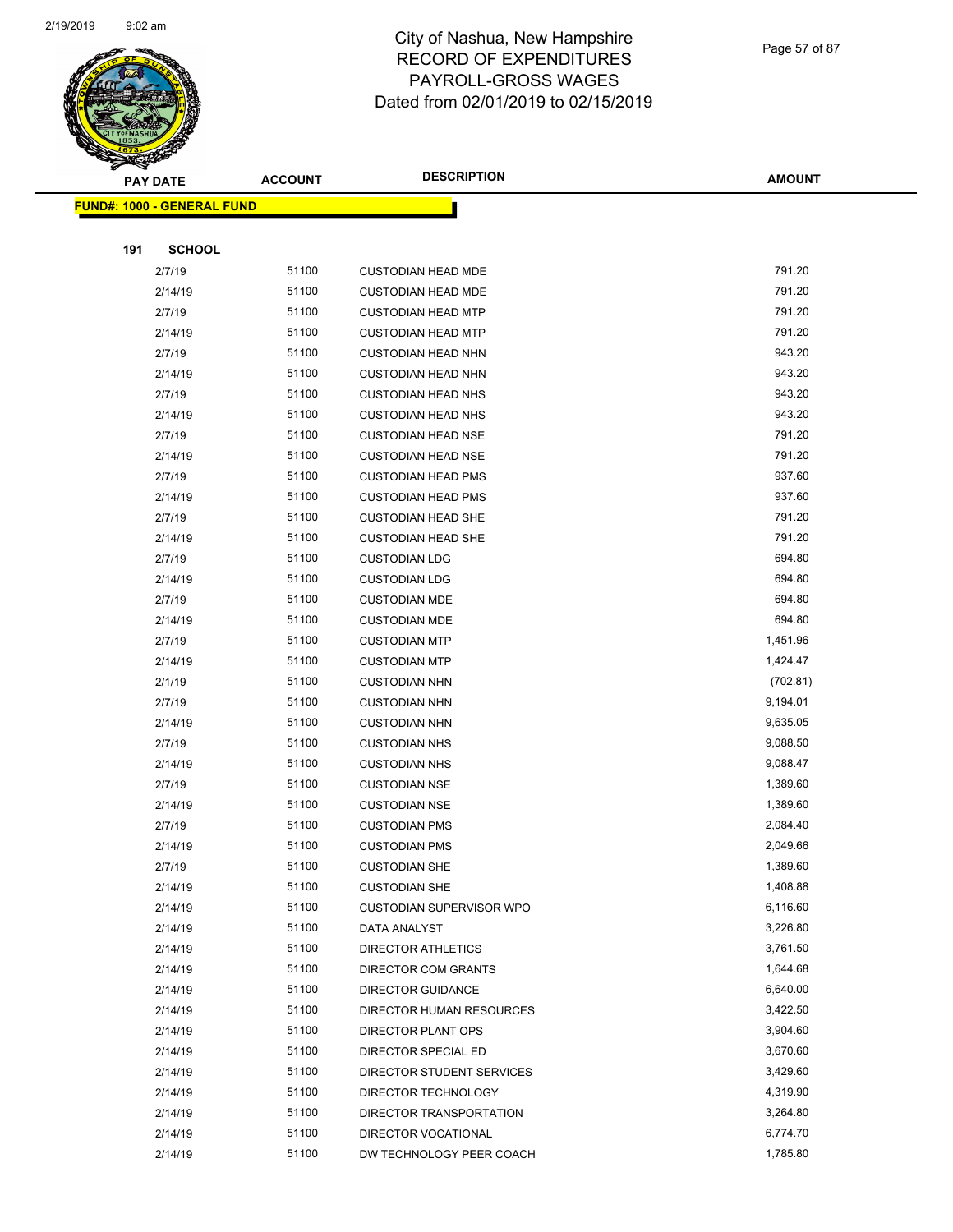

Page 58 of 87

| <b>PAY DATE</b>                   | <b>ACCOUNT</b> | <b>DESCRIPTION</b>            | <b>AMOUNT</b> |
|-----------------------------------|----------------|-------------------------------|---------------|
| <b>FUND#: 1000 - GENERAL FUND</b> |                |                               |               |
|                                   |                |                               |               |
| 191<br><b>SCHOOL</b>              |                |                               |               |
| 2/7/19                            | 51100          | E-BLOCK TECHNICAL PARA        | 684.33        |
| 2/14/19                           | 51100          | E-BLOCK TECHNICAL PARA        | 689.32        |
| 2/14/19                           | 51100          | ELL OUTREACH WORKER           | 1,723.00      |
| 2/14/19                           | 51100          | <b>GUIDANCE COUNSELOR AMH</b> | 2,358.10      |
| 2/14/19                           | 51100          | <b>GUIDANCE COUNSELOR BIC</b> | 2,026.30      |
| 2/14/19                           | 51100          | <b>GUIDANCE COUNSELOR BIR</b> | 2,977.30      |
| 2/14/19                           | 51100          | <b>GUIDANCE COUNSELOR BRO</b> | 1,942.00      |
| 2/14/19                           | 51100          | GUIDANCE COUNSELOR CHA        | 2,977.30      |
| 2/14/19                           | 51100          | GUIDANCE COUNSELOR DRC        | 2,885.20      |
| 2/14/19                           | 51100          | <b>GUIDANCE COUNSELOR ELM</b> | 13,364.04     |
| 2/14/19                           | 51100          | <b>GUIDANCE COUNSELOR FES</b> | 2,885.20      |
| 2/14/19                           | 51100          | <b>GUIDANCE COUNSELOR FMS</b> | 5,545.30      |
| 2/14/19                           | 51100          | <b>GUIDANCE COUNSELOR LDG</b> | 2,977.30      |
| 2/14/19                           | 51100          | GUIDANCE COUNSELOR MDE        | 2,856.70      |
| 2/14/19                           | 51100          | <b>GUIDANCE COUNSELOR MTP</b> | 2,885.20      |
| 2/14/19                           | 51100          | GUIDANCE COUNSELOR NHN        | 16,593.10     |
| 2/14/19                           | 51100          | GUIDANCE COUNSELOR NHS        | 18,800.20     |
| 2/14/19                           | 51100          | <b>GUIDANCE COUNSELOR NSE</b> | 2,885.20      |
| 2/14/19                           | 51100          | <b>GUIDANCE COUNSELOR PMS</b> | 8,876.70      |
| 2/14/19                           | 51100          | <b>GUIDANCE COUNSELOR SHE</b> | 2,885.20      |
| 2/14/19                           | 51100          | JOB DEVELOPER SPED NHN        | 2,977.34      |
| 2/14/19                           | 51100          | LIBRARIAN AMH                 | 1,951.10      |
| 2/14/19                           | 51100          | <b>LIBRARIAN BIC</b>          | 1,792.40      |
| 2/14/19                           | 51100          | LIBRARIAN BIR                 | 2,110.20      |
| 2/14/19                           | 51100          | LIBRARIAN BRO                 | 2,048.10      |
| 2/14/19                           | 51100          | LIBRARIAN CHA                 | 2,977.30      |
| 2/14/19                           | 51100          | <b>LIBRARIAN DRC</b>          | 2,205.00      |
| 2/14/19                           | 51100          | <b>LIBRARIAN ELM</b>          | 2,001.60      |
| 2/14/19                           | 51100          | <b>LIBRARIAN FES</b>          | 2,885.20      |
| 2/14/19                           | 51100          | <b>LIBRARIAN FMS</b>          | 2,885.20      |
| 2/14/19                           | 51100          | <b>LIBRARIAN LDG</b>          | 2,257.00      |
| 2/14/19                           | 51100          | LIBRARIAN MDE                 | 2,856.70      |
| 2/14/19                           | 51100          | <b>LIBRARIAN MTP</b>          | 1,629.00      |
| 2/14/19                           | 51100          | LIBRARIAN NHN                 | 4,811.40      |
| 2/14/19                           | 51100          | <b>LIBRARIAN NHS</b>          | 5,900.80      |
| 2/14/19                           | 51100          | <b>LIBRARIAN NSE</b>          | 2,856.70      |
| 2/14/19                           | 51100          | <b>LIBRARIAN PMS</b>          | 2,001.60      |
| 2/14/19                           | 51100          | <b>LIBRARIAN SHE</b>          | 2,885.20      |
| 2/14/19                           | 51100          | LICENSED PRACTICAL NURSE ELM  | 1,414.60      |
| 2/14/19                           | 51100          | LICENSED PRACTICAL NURSE FMS  | 1,545.50      |
| 2/7/19                            | 51100          | MAINTENANCE ALARM WPO         | 998.80        |
| 2/14/19                           | 51100          | MAINTENANCE ALARM WPO         | 998.80        |
| 2/7/19                            | 51100          | MAINTENANCE ASST GRDS WPO     | 979.49        |
| 2/14/19                           | 51100          | MAINTENANCE ASST GRDS WPO     | 975.60        |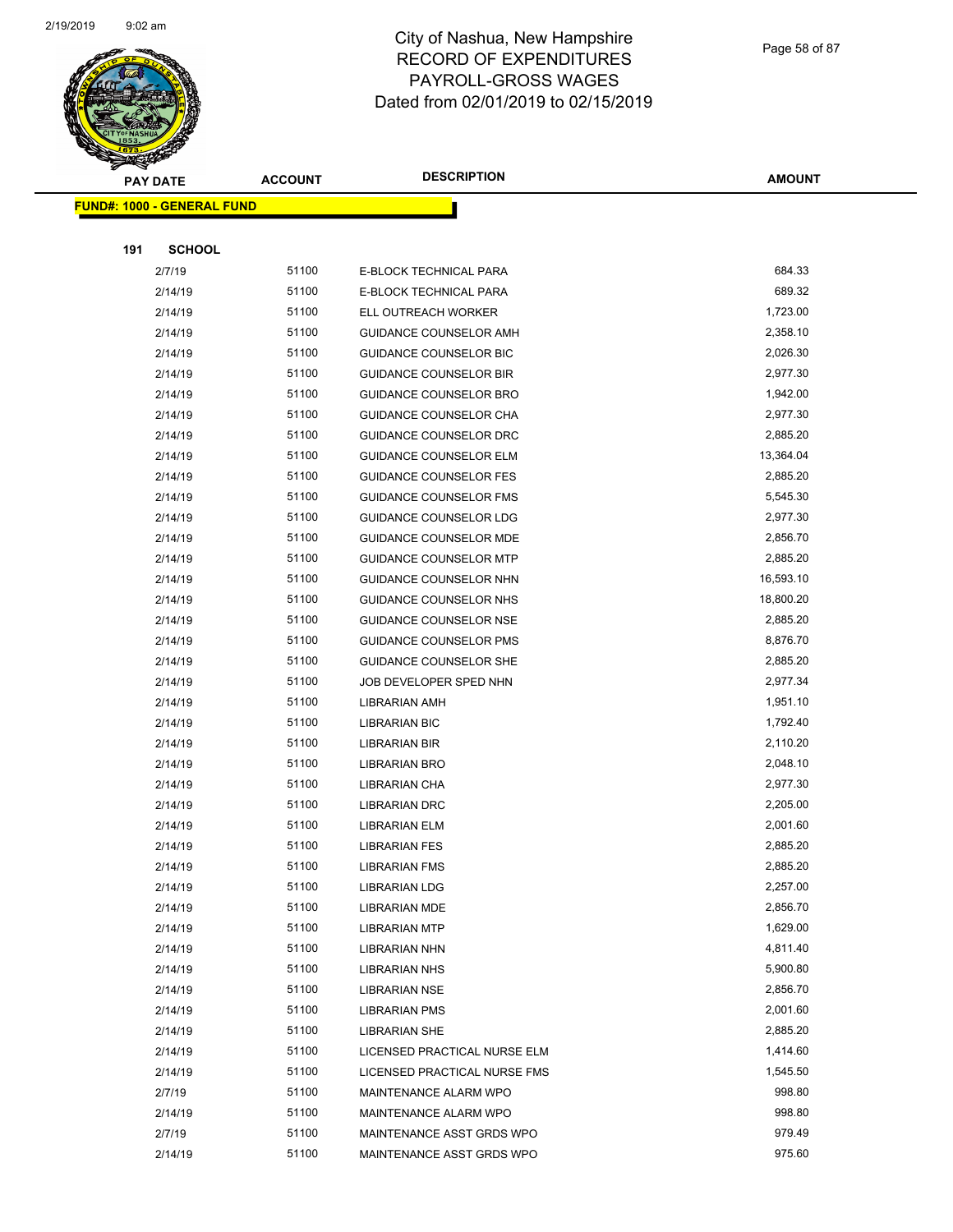

Page 59 of 87

|     | <b>PAY DATE</b>                   | <b>ACCOUNT</b> | <b>DESCRIPTION</b>             | <b>AMOUNT</b> |
|-----|-----------------------------------|----------------|--------------------------------|---------------|
|     | <b>FUND#: 1000 - GENERAL FUND</b> |                |                                |               |
|     |                                   |                |                                |               |
| 191 | <b>SCHOOL</b>                     |                |                                |               |
|     | 2/7/19                            | 51100          | MAINTENANCE CARPENTER WPO      | 975.60        |
|     | 2/14/19                           | 51100          | MAINTENANCE CARPENTER WPO      | 975.60        |
|     | 2/7/19                            | 51100          | MAINTENANCE ELECTRICIAN WPO    | 2,546.88      |
|     | 2/14/19                           | 51100          | MAINTENANCE ELECTRICIAN WPO    | 948.80        |
|     | 2/7/19                            | 51100          | MAINTENANCE GROUNDS WPO        | 3,838.04      |
|     | 2/14/19                           | 51100          | MAINTENANCE GROUNDS WPO        | 3,495.20      |
|     | 2/7/19                            | 51100          | MAINTENANCE HVAC WPO           | 5,869.60      |
|     | 2/14/19                           | 51100          | MAINTENANCE HVAC WPO           | 5,967.56      |
|     | 2/7/19                            | 51100          | MAINTENANCE MESSENGER WPO      | 369.18        |
|     | 2/14/19                           | 51100          | MAINTENANCE MESSENGER WPO      | 369.18        |
|     | 2/7/19                            | 51100          | MAINTENANCE PLUMBER WPO        | 1,002.80      |
|     | 2/14/19                           | 51100          | MAINTENANCE PLUMBER WPO        | 1,002.80      |
|     | 2/7/19                            | 51100          | MAINTENANCE TRADES WPO         | 2,946.00      |
|     | 2/14/19                           | 51100          | MAINTENANCE TRADES WPO         | 2,946.00      |
|     | 2/14/19                           | 51100          | MARKETING TEACHER NHS          | 2,799.90      |
|     | 2/14/19                           | 51100          | <b>NURSE AMH</b>               | 2,701.20      |
|     | 2/14/19                           | 51100          | <b>NURSE BIC</b>               | 2,701.20      |
|     | 2/14/19                           | 51100          | <b>NURSE BIR</b>               | 2,674.40      |
|     | 2/14/19                           | 51100          | <b>NURSE BRO</b>               | 2,701.20      |
|     | 2/14/19                           | 51100          | <b>NURSE CHA</b>               | 2,701.20      |
|     | 2/14/19                           | 51100          | <b>NURSE DRC</b>               | 2,701.20      |
|     | 2/14/19                           | 51100          | <b>NURSE ELM</b>               | 3,192.30      |
|     | 2/14/19                           | 51100          | <b>NURSE FES</b>               | 1,868.30      |
|     | 2/14/19                           | 51100          | <b>NURSE FMS</b>               | 4,431.60      |
|     | 2/14/19                           | 51100          | <b>NURSE LDG</b>               | 2,555.80      |
|     | 2/14/19                           | 51100          | <b>NURSE MDE</b>               | 2,208.00      |
|     | 2/14/19                           | 51100          | <b>NURSE MTP</b>               | 1,819.70      |
|     | 2/14/19                           | 51100          | <b>NURSE NHN</b>               | 3,460.80      |
|     | 2/14/19                           | 51100          | <b>NURSE NHS</b>               | 3,400.70      |
|     | 2/14/19                           | 51100          | NURSE NSE                      | 2,701.20      |
|     | 2/14/19                           | 51100          | <b>NURSE PMS</b>               | 1,561.40      |
|     | 2/14/19                           | 51100          | <b>NURSE SHE</b>               | 1,794.50      |
|     | 2/14/19                           | 51100          | OFFICE MANAGER BUSINESS        | 2,655.20      |
|     | 2/14/19                           | 51100          | OFFICE MANAGER HUMAN RESOURCES | 1,900.50      |
|     | 2/14/19                           | 51100          | OFFICE MANAGER SPED            | 2,002.10      |
|     | 2/14/19                           | 51100          | OUT DISTRICT COORDINATOR       | 3,059.80      |
|     | 2/7/19                            | 51100          | PARA PRE SCHOOL BIR            | 642.58        |
|     | 2/14/19                           | 51100          | PARA PRE SCHOOL BIR            | 696.73        |
|     | 2/7/19                            | 51100          | PARA ALT AMH                   | 608.40        |
|     | 2/14/19                           | 51100          | PARA ALT AMH                   | 633.75        |
|     | 2/7/19                            | 51100          | PARA ALT FMS                   | 624.39        |
|     | 2/14/19                           | 51100          | PARA ALT FMS                   | 639.38        |
|     | 2/7/19                            | 51100          | PARA ALT LDG                   | 442.89        |
|     | 2/14/19                           | 51100          | PARA ALT LDG                   | 460.47        |
|     |                                   |                |                                |               |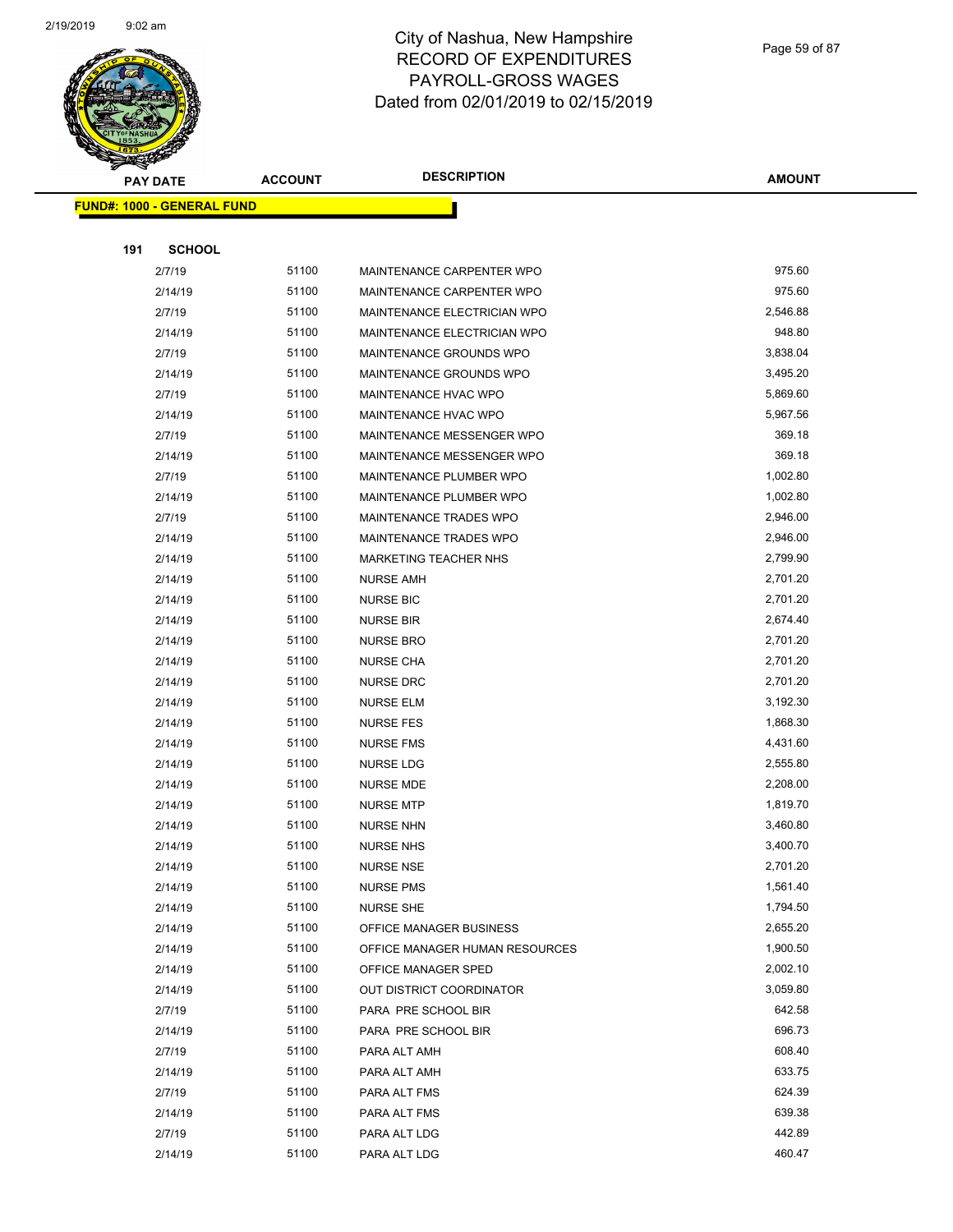

Page 60 of 87

| <b>PAY DATE</b>                   | <b>ACCOUNT</b> | <b>DESCRIPTION</b>  | <b>AMOUNT</b>    |
|-----------------------------------|----------------|---------------------|------------------|
| <b>FUND#: 1000 - GENERAL FUND</b> |                |                     |                  |
|                                   |                |                     |                  |
| <b>SCHOOL</b><br>191              |                |                     |                  |
| 2/7/19                            | 51100          | PARA ALT MTP        | 688.94           |
| 2/7/19                            | 51100          | PARA ALT PMS        | 309.34           |
| 2/14/19                           | 51100          | PARA ALT PMS        | 351.52           |
| 2/7/19                            | 51100          | PARA DW SPEC ED AMH | 10,472.61        |
| 2/14/19                           | 51100          | PARA DW SPEC ED AMH | 10,726.57        |
| 2/7/19                            | 51100          | PARA DW SPEC ED BIC | 397.10           |
| 2/14/19                           | 51100          | PARA DW SPEC ED BIC | 433.20           |
| 2/7/19                            | 51100          | PARA DW SPEC ED BIR | 2,256.04         |
| 2/14/19                           | 51100          | PARA DW SPEC ED BIR | 2,405.22         |
| 2/7/19                            | 51100          | PARA DW SPEC ED BRO | 4,118.91         |
| 2/14/19                           | 51100          | PARA DW SPEC ED BRO | 4,277.23         |
| 2/7/19                            | 51100          | PARA DW SPEC ED CHA | 10,788.42        |
| 2/14/19                           | 51100          | PARA DW SPEC ED CHA | 11,084.63        |
| 2/7/19                            | 51100          | PARA DW SPEC ED DRC | 498.30           |
| 2/14/19                           | 51100          | PARA DW SPEC ED DRC | 523.21           |
| 2/7/19                            | 51100          | PARA DW SPEC ED FMS | 7,800.47         |
| 2/14/19                           | 51100          | PARA DW SPEC ED FMS | 7,783.24         |
| 2/7/19                            | 51100          | PARA DW SPEC ED MDE | 9,166.86         |
| 2/14/19                           | 51100          | PARA DW SPEC ED MDE | 9,648.08         |
| 2/7/19                            | 51100          | PARA DW SPEC ED MTP | 473.85           |
| 2/14/19                           | 51100          | PARA DW SPEC ED MTP | 473.85           |
| 2/7/19                            | 51100          | PARA DW SPEC ED NHN | 4,315.24         |
| 2/14/19                           | 51100          | PARA DW SPEC ED NHN | 4,551.16         |
| 2/7/19                            | 51100          | PARA DW SPEC ED NHS | 6,079.73         |
| 2/14/19                           | 51100          | PARA DW SPEC ED NHS | 6,823.67         |
| 2/7/19                            | 51100          | PARA DW SPEC ED NSE | 3,714.37         |
| 2/14/19                           | 51100          | PARA DW SPEC ED NSE | 3,847.46         |
| 2/7/19                            | 51100          | PARA DW SPEC ED PMS | 1,571.51         |
| 2/14/19                           | 51100          | PARA DW SPEC ED PMS | 1,706.71         |
| 2/7/19                            | 51100          | PARA DW SPEC ED SHE | 12,603.76        |
| 2/14/19                           | 51100          | PARA DW SPEC ED SHE | 12,922.30        |
| 2/7/19                            | 51100          | PARA DW SPEC ED WID | 1,177.13         |
| 2/14/19                           | 51100          | PARA DW SPEC ED WID | 1,185.85         |
| 2/7/19                            | 51100          | PARA DW SPEC ELM    | 8,353.19         |
| 2/14/19                           | 51100          | PARA DW SPEC ELM    | 8,773.17         |
| 2/7/19                            | 51100          | PARA ELL DRC        | 548.97           |
| 2/14/19                           | 51100          | PARA ELL DRC        | 567.91           |
| 2/7/19                            | 51100          | PARA ELL ELM        | 789.66           |
| 2/14/19                           | 51100          | PARA ELL ELM        | 868.15           |
| 2/7/19                            | 51100          | PARA ELL FES        | 541.50           |
| 2/14/19                           | 51100<br>51100 | PARA ELL FES        | 541.50<br>385.61 |
| 2/7/19                            |                | PARA ELL FMS        | 440.23           |
| 2/14/19                           | 51100<br>51100 | PARA ELL FMS        | 1,157.75         |
| 2/7/19                            |                | PARA ELL LDG        |                  |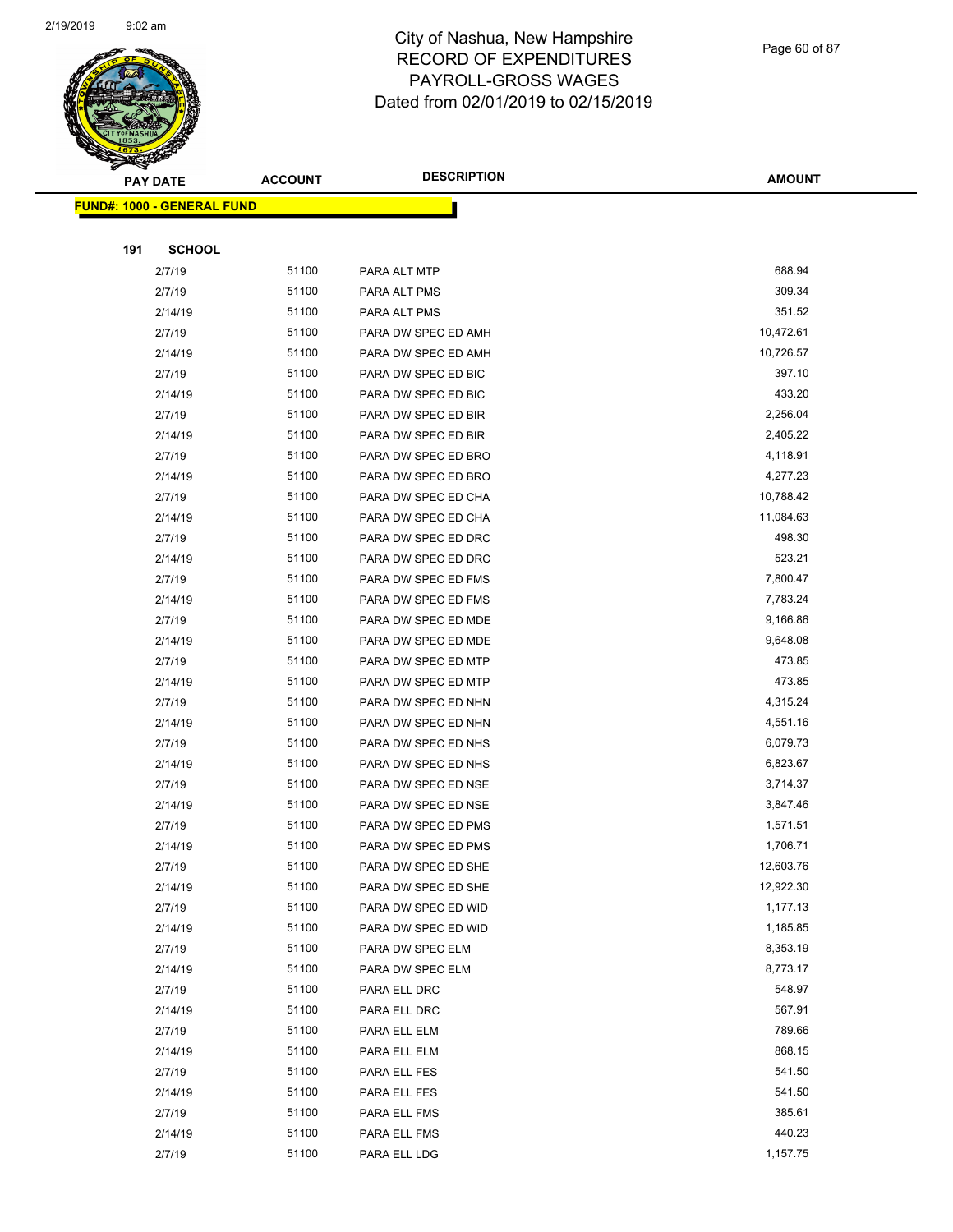

Page 61 of 87

|     | <b>PAY DATE</b>                   | <b>ACCOUNT</b> | <b>DESCRIPTION</b>              | <b>AMOUNT</b>        |
|-----|-----------------------------------|----------------|---------------------------------|----------------------|
|     | <b>FUND#: 1000 - GENERAL FUND</b> |                |                                 |                      |
|     |                                   |                |                                 |                      |
| 191 | <b>SCHOOL</b>                     |                |                                 |                      |
|     | 2/14/19                           | 51100          | PARA ELL LDG                    | 1,172.41             |
|     | 2/7/19                            | 51100          | PARA ELL MTP                    | 429.52               |
|     | 2/14/19                           | 51100          | PARA ELL MTP                    | 451.36               |
|     | 2/7/19                            | 51100          | PARA ELL PMS                    | 378.79               |
|     | 2/14/19                           | 51100          | PARA ELL PMS                    | 433.38               |
|     | 2/7/19                            | 51100          | PARA ELL SHE                    | 591.09               |
|     | 2/14/19                           | 51100          | PARA ELL SHE                    | 639.94               |
|     | 2/7/19                            | 51100          | PARA INST AMH                   | 1,842.68             |
|     | 2/14/19                           | 51100          | PARA INST AMH                   | 2,064.27             |
|     | 2/7/19                            | 51100          | PARA INST BIC                   | 6,598.48             |
|     | 2/14/19                           | 51100          | PARA INST BIC                   | 6,611.34             |
|     | 2/7/19                            | 51100          | PARA INST BIR                   | 3,739.85             |
|     | 2/14/19                           | 51100          | PARA INST BIR                   | 3,905.45             |
|     | 2/7/19                            | 51100          | PARA INST BRO                   | 3,355.34             |
|     | 2/14/19                           | 51100          | PARA INST BRO                   | 3,460.23             |
|     | 2/7/19                            | 51100          | PARA INST CHA                   | 4,295.56             |
|     | 2/14/19                           | 51100          | PARA INST CHA                   | 4,502.66             |
|     | 2/7/19                            | 51100          | PARA INST DRC                   | 3,714.93             |
|     | 2/14/19                           | 51100          | PARA INST DRC                   | 3,855.91             |
|     | 2/7/19                            | 51100          | PARA INST ELM                   | 5,067.79             |
|     | 2/14/19                           | 51100          | PARA INST ELM                   | 5,158.53             |
|     | 2/7/19                            | 51100          | PARA INST FES                   | 6,447.76             |
|     | 2/14/19                           | 51100          | PARA INST FES                   | 6,602.50             |
|     | 2/7/19                            | 51100          | PARA INST FMS                   | 4,801.66             |
|     | 2/14/19                           | 51100          | PARA INST FMS                   | 4,067.75             |
|     | 2/7/19                            | 51100          | PARA INST LDG                   | 5,759.81             |
|     | 2/14/19                           | 51100          | PARA INST LDG                   | 6,015.62             |
|     | 2/7/19                            | 51100          | PARA INST MDE                   | 3,411.38             |
|     | 2/14/19                           | 51100          | PARA INST MDE                   | 3,573.92             |
|     | 2/7/19                            | 51100          | PARA INST MTP                   | 2,284.54             |
|     | 2/14/19                           | 51100          | PARA INST MTP                   | 2,400.92             |
|     | 2/7/19                            | 51100          | PARA INST NHN                   | 2,634.92             |
|     | 2/14/19                           | 51100          | PARA INST NHN                   | 2,708.92             |
|     | 2/7/19                            | 51100          | PARA INST NHS                   | 2,216.39             |
|     | 2/14/19                           | 51100          | PARA INST NHS                   | 2,306.71<br>4,407.42 |
|     | 2/7/19                            | 51100<br>51100 | PARA INST NSE                   | 4,444.01             |
|     | 2/14/19                           |                | PARA INST NSE                   | 4,470.73             |
|     | 2/7/19                            | 51100          | PARA INST PMS                   |                      |
|     | 2/14/19                           | 51100<br>51100 | PARA INST PMS                   | 4,710.25<br>3,109.57 |
|     | 2/7/19<br>2/14/19                 | 51100          | PARA INST SHE                   | 3,174.10             |
|     | 2/7/19                            | 51100          | PARA INST SHE<br>PARA JOB COACH | 182.79               |
|     | 2/14/19                           | 51100          | PARA JOB COACH                  | 172.24               |
|     | 2/7/19                            | 51100          | PARA KIND AMH                   | 1,055.64             |
|     |                                   |                |                                 |                      |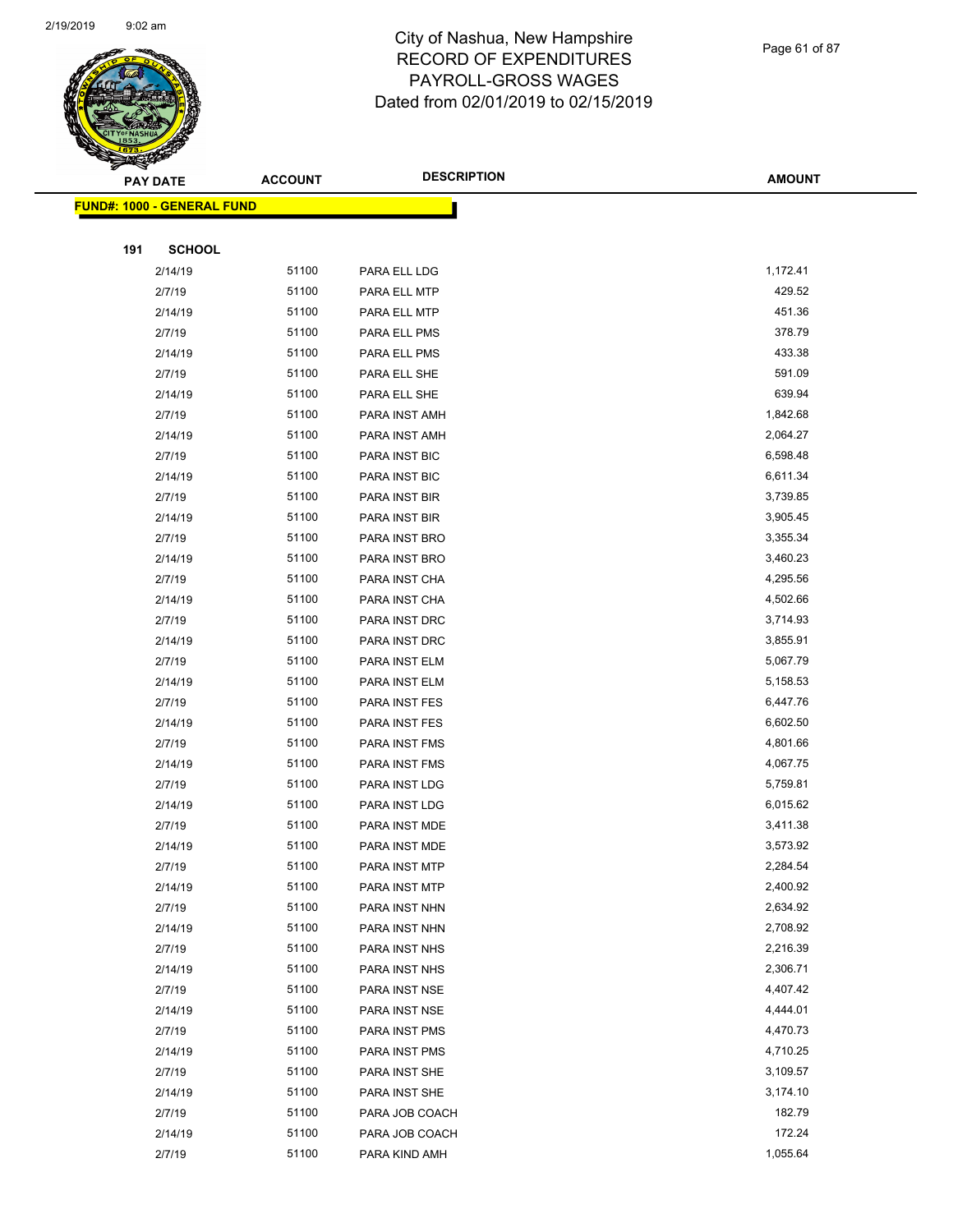

Page 62 of 87

|     | <b>PAY DATE</b>                   | <b>ACCOUNT</b> | <b>DESCRIPTION</b>                   | <b>AMOUNT</b>      |
|-----|-----------------------------------|----------------|--------------------------------------|--------------------|
|     | <b>FUND#: 1000 - GENERAL FUND</b> |                |                                      |                    |
|     |                                   |                |                                      |                    |
| 191 | <b>SCHOOL</b>                     |                |                                      |                    |
|     | 2/14/19                           | 51100          | PARA KIND AMH                        | 1,097.59           |
|     | 2/7/19                            | 51100          | PARA KIND BIC                        | 416.32             |
|     | 2/14/19                           | 51100          | PARA KIND BIC                        | 412.91             |
|     | 2/7/19                            | 51100          | PARA KIND BIR                        | 547.14             |
|     | 2/14/19                           | 51100          | PARA KIND BIR                        | 586.20             |
|     | 2/7/19                            | 51100          | PARA KIND BRO                        | 571.56             |
|     | 2/14/19                           | 51100          | PARA KIND BRO                        | 605.76             |
|     | 2/7/19                            | 51100          | PARA KIND CHA                        | 416.35             |
|     | 2/14/19                           | 51100          | PARA KIND CHA                        | 423.15             |
|     | 2/7/19                            | 51100          | PARA KIND DRC                        | 582.00             |
|     | 2/14/19                           | 51100          | PARA KIND DRC                        | 582.00             |
|     | 2/7/19                            | 51100          | PARA KIND FES                        | 880.51             |
|     | 2/14/19                           | 51100          | PARA KIND FES                        | 970.63             |
|     | 2/7/19                            | 51100          | PARA KIND LDG                        | 969.70             |
|     | 2/14/19                           | 51100          | PARA KIND LDG                        | 1,011.70           |
|     | 2/7/19                            | 51100          | PARA KIND MDE                        | 571.57             |
|     | 2/14/19                           | 51100          | PARA KIND MDE                        | 600.87             |
|     | 2/7/19                            | 51100          | PARA KIND MTP                        | 796.70             |
|     | 2/14/19                           | 51100          | PARA KIND MTP                        | 861.04             |
|     | 2/7/19                            | 51100          | PARA KIND NSE                        | 595.99             |
|     | 2/14/19                           | 51100          | PARA KIND NSE                        | 620.42             |
|     | 2/7/19                            | 51100          | PARA KIND SHE                        | 654.61             |
|     | 2/14/19                           | 51100          | PARA KIND SHE                        | 664.38             |
|     | 2/7/19                            | 51100          | PARA LIB NHN                         | 267.71             |
|     | 2/14/19                           | 51100          | PARA LIB NHN                         | 297.45             |
|     | 2/7/19                            | 51100          | PARA LIB NHS                         | 204.77             |
|     | 2/14/19                           | 51100          | PARA LIB NHS                         | 204.77             |
|     | 2/7/19                            | 51100          | PARA MEDIA NHN                       | 674.35             |
|     | 2/14/19                           | 51100          | PARA MEDIA NHN                       | 674.35             |
|     | 2/7/19                            | 51100          | PARA MEDIA NHS                       | 979.58             |
|     | 2/14/19                           | 51100          | PARA MEDIA NHS                       | 979.51             |
|     | 2/7/19                            | 51100          | PARA PRE SCH BIC<br>PARA PRE SCH BIC | 749.00             |
|     | 2/14/19<br>2/7/19                 | 51100<br>51100 | PARA PRE SCH BRO                     | 760.88<br>5,303.02 |
|     | 2/14/19                           | 51100          | PARA PRE SCH BRO                     | 5,426.05           |
|     | 2/7/19                            | 51100          | PARA PRE SCH MTP                     | 314.07             |
|     | 2/14/19                           | 51100          | PARA PRE SCH MTP                     | 346.56             |
|     | 2/7/19                            | 51100          | PARA PRE SCH NSE                     | 817.92             |
|     | 2/14/19                           | 51100          | PARA PRE SCH NSE                     | 1,088.04           |
|     | 2/7/19                            | 51100          | PARA READ ELM                        | 615.53             |
|     | 2/14/19                           | 51100          | PARA READ ELM                        | 610.65             |
|     | 2/7/19                            | 51100          | PARA SCI NHN                         | 629.39             |
|     | 2/14/19                           | 51100          | PARA SCI NHN                         | 624.40             |
|     | 2/7/19                            | 51100          | PARA SCI NHS                         | 619.70             |
|     |                                   |                |                                      |                    |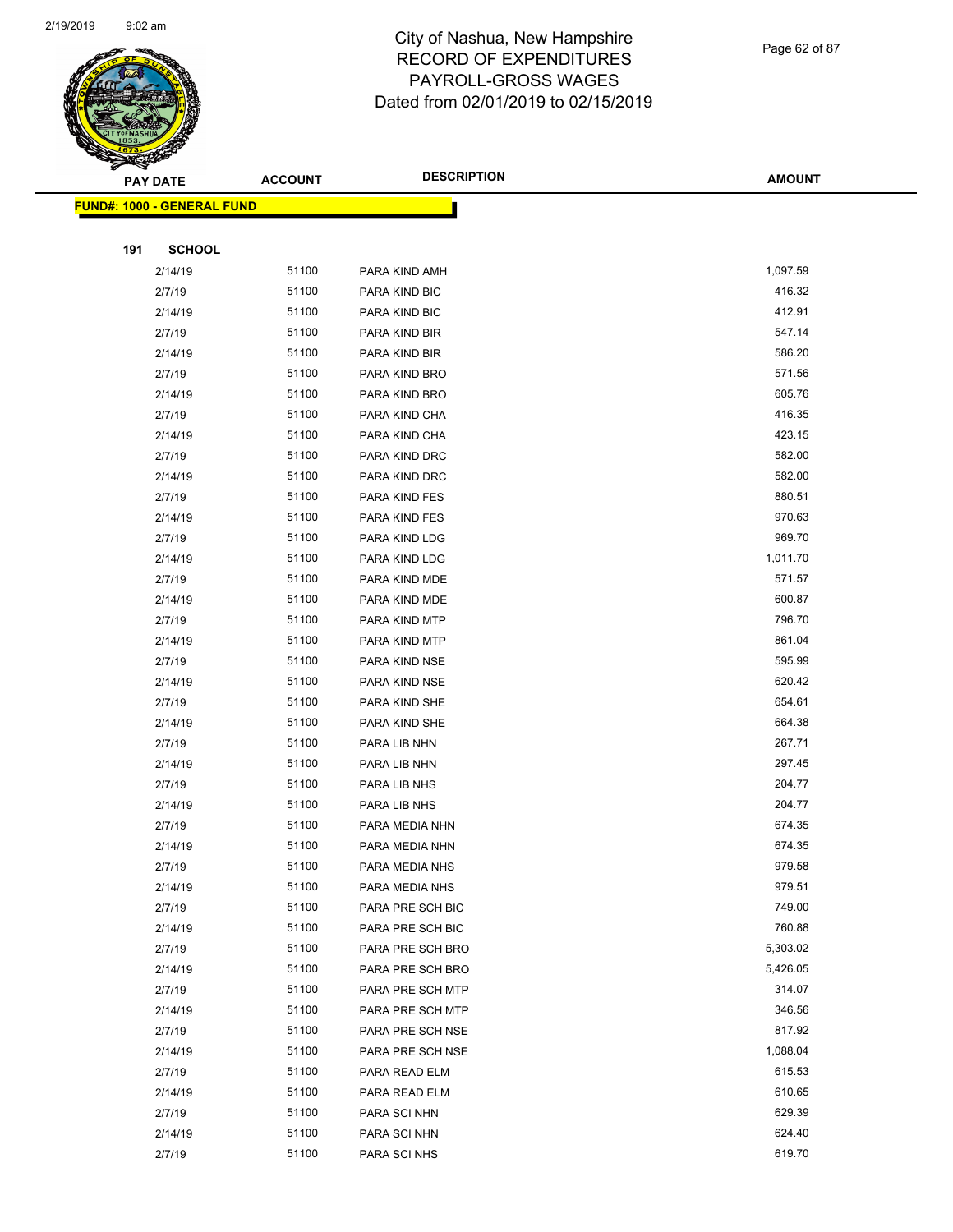

Page 63 of 87

| <b>PAY DATE</b>                   | <b>ACCOUNT</b> | <b>DESCRIPTION</b>             | <b>AMOUNT</b> |
|-----------------------------------|----------------|--------------------------------|---------------|
| <b>FUND#: 1000 - GENERAL FUND</b> |                |                                |               |
|                                   |                |                                |               |
| 191<br><b>SCHOOL</b>              |                |                                |               |
| 2/14/19                           | 51100          | PARA SCI NHS                   | 619.70        |
| 2/7/19                            | 51100          | PARA TTI DRC                   | 378.79        |
| 2/14/19                           | 51100          | PARA TTI DRC                   | 409.50        |
| 1/31/19                           | 51100          | PARA TTI MTP                   | (624.48)      |
| 2/7/19                            | 51100          | PARA VOC NHS                   | 399.88        |
| 2/14/19                           | 51100          | PARA VOC NHS                   | 453.91        |
| 2/14/19                           | 51100          | PEER COACH                     | 5,862.50      |
| 2/14/19                           | 51100          | PRINCIPAL AMH                  | 3,767.30      |
| 2/14/19                           | 51100          | PRINCIPAL BIC                  | 3,727.50      |
| 2/14/19                           | 51100          | PRINCIPAL BIR                  | 3,855.80      |
| 2/14/19                           | 51100          | PRINCIPAL BRO                  | 3,621.80      |
| 2/14/19                           | 51100          | PRINCIPAL CHA                  | 3,802.60      |
| 2/14/19                           | 51100          | PRINCIPAL DRC                  | 3,745.20      |
| 2/14/19                           | 51100          | PRINCIPAL ELM                  | 3,785.30      |
| 2/14/19                           | 51100          | PRINCIPAL FES                  | 3,740.40      |
| 2/14/19                           | 51100          | PRINCIPAL FMS                  | 3,902.50      |
| 2/14/19                           | 51100          | PRINCIPAL LDG                  | 3,973.10      |
| 2/14/19                           | 51100          | PRINCIPAL MDE                  | 3,775.60      |
| 2/14/19                           | 51100          | PRINCIPAL MTP                  | 3,851.00      |
| 2/14/19                           | 51100          | PRINCIPAL NHN                  | 4,000.00      |
| 2/14/19                           | 51100          | PRINCIPAL NHS                  | 4,245.20      |
| 2/14/19                           | 51100          | PRINCIPAL NSE                  | 3,933.30      |
| 2/14/19                           | 51100          | PRINCIPAL PMS                  | 3,838.30      |
| 2/14/19                           | 51100          | PRINCIPAL SHE                  | 3,639.40      |
| 2/14/19                           | 51100          | SCHOOL PSYCHOLOGIST WID        | 34,769.65     |
| 2/14/19                           | 51100          | SCHOOL PSYCHOLOGY INTERN       | 590.90        |
| 2/7/19                            | 51100          | SECURITY MONITOR NHN           | 2,071.39      |
| 2/14/19                           | 51100          | SECURITY MONITOR NHN           | 2,067.06      |
| 2/7/19                            | 51100          | SECURITY MONITOR NHS           | 2,779.20      |
| 2/14/19                           | 51100          | SECURITY MONITOR NHS           | 2,779.20      |
| 2/7/19                            | 51100          | SIGN LANGUAGE INTERPRETER      | 5,828.66      |
| 2/14/19                           | 51100          | SIGN LANGUAGE INTERPRETER      | 7,582.24      |
| 2/14/19                           | 51100          | SOCIAL WORKER                  | 1,927.80      |
| 2/14/19                           | 51100          | SOCIAL WORKER FMS              | 2,026.30      |
| 2/14/19                           | 51100          | SPECIAL SERVICES ADMINISTRATOR | 5,154.70      |
| 2/14/19                           | 51100          | SPEECH LANG PATHOLOGIST WID    | 61,530.83     |
| 2/7/19                            | 51100          | SPEECH LANGUAGE ASST           | 677.58        |
| 2/14/19                           | 51100          | SPEECH LANGUAGE ASST           | 710.64        |
| 2/14/19                           | 51100          | STUDENT ACTIVITY COORD NHN     | 1,093.00      |
| 2/14/19                           | 51100          | STUDENT INFO COORDINATOR       | 1,892.11      |
| 2/14/19                           | 51100          | <b>SUPERINTENDENT</b>          | 6,166.80      |
| 2/14/19                           | 51100          | SYSTEMS ADMIN FULL YEAR        | 10,377.10     |
| 2/14/19                           | 51100          | <b>TEACHER ART AMH</b>         | 2,701.20      |
| 2/14/19                           | 51100          | <b>TEACHER ART BIC</b>         | 2,110.20      |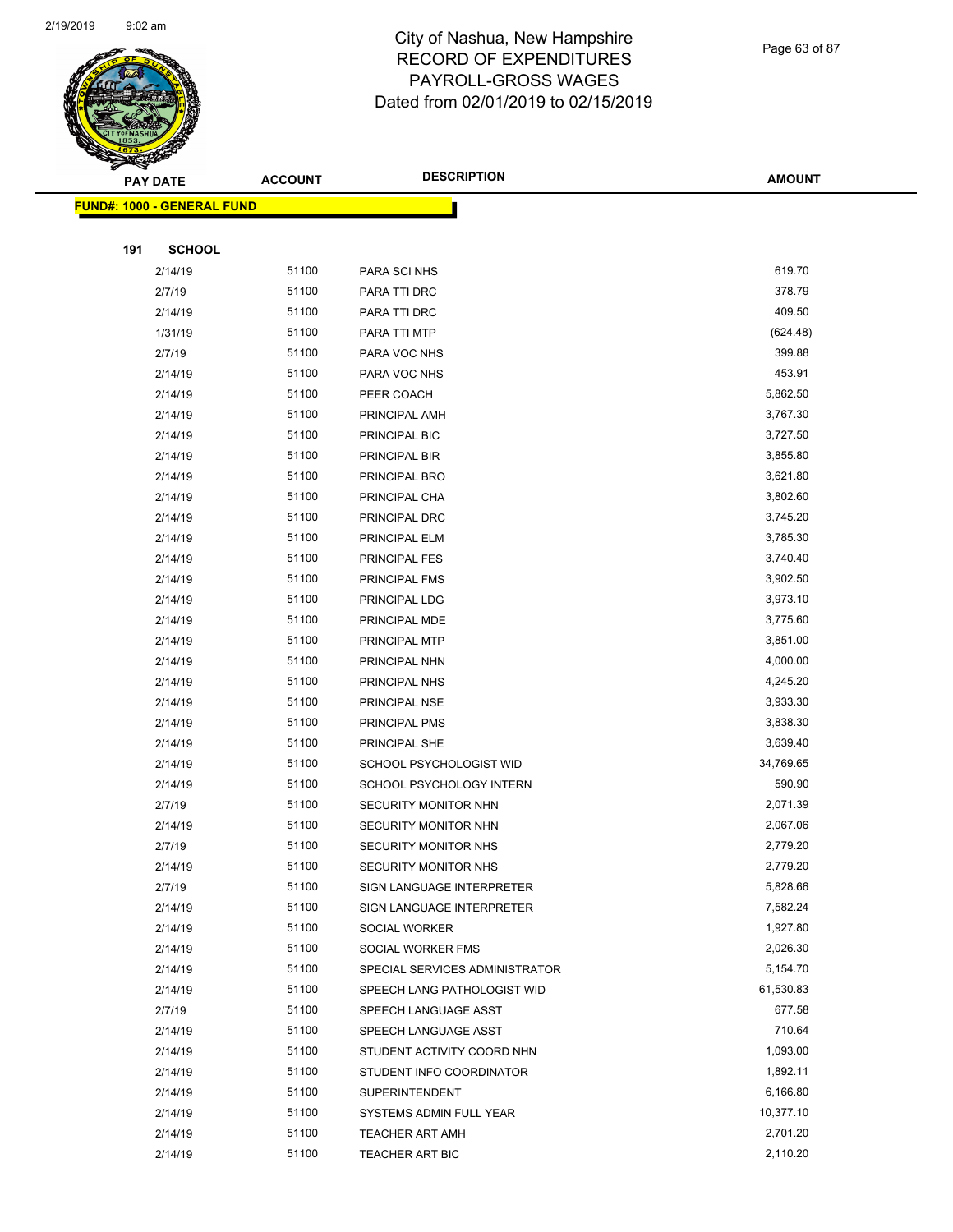

Page 64 of 87

|     | <b>PAY DATE</b>                   | <b>ACCOUNT</b> | <b>DESCRIPTION</b>             | <b>AMOUNT</b> |
|-----|-----------------------------------|----------------|--------------------------------|---------------|
|     | <b>FUND#: 1000 - GENERAL FUND</b> |                |                                |               |
|     |                                   |                |                                |               |
| 191 | <b>SCHOOL</b>                     |                |                                |               |
|     | 2/14/19                           | 51100          | <b>TEACHER ART BIR</b>         | 2,701.20      |
|     | 2/14/19                           | 51100          | TEACHER ART BRO                | 3,518.70      |
|     | 2/14/19                           | 51100          | TEACHER ART CHA                | 2,085.00      |
|     | 2/14/19                           | 51100          | <b>TEACHER ART DRC</b>         | 2,026.30      |
|     | 2/14/19                           | 51100          | <b>TEACHER ART ELM</b>         | 4,827.20      |
|     | 2/14/19                           | 51100          | <b>TEACHER ART FES</b>         | 1,670.30      |
|     | 2/14/19                           | 51100          | <b>TEACHER ART LDG</b>         | 2,701.20      |
|     | 2/14/19                           | 51100          | <b>TEACHER ART MDE</b>         | 2,026.30      |
|     | 2/14/19                           | 51100          | <b>TEACHER ART NHN</b>         | 10,627.90     |
|     | 2/14/19                           | 51100          | <b>TEACHER ART NHS</b>         | 10,418.00     |
|     | 2/14/19                           | 51100          | <b>TEACHER ART NSE</b>         | 2,977.30      |
|     | 2/14/19                           | 51100          | <b>TEACHER ART PMS</b>         | 3,985.50      |
|     | 2/14/19                           | 51100          | <b>TEACHER ART SHE</b>         | 2,194.66      |
|     | 2/14/19                           | 51100          | TEACHER AUTO NHN               | 2,701.20      |
|     | 2/14/19                           | 51100          | TEACHER BEHAVIOR SPEC WID      | 3,731.92      |
|     | 2/14/19                           | 51100          | TEACHER BIO TEC NHN            | 2,453.30      |
|     | 2/14/19                           | 51100          | TEACHER BUILD CONST NHS        | 2,701.20      |
|     | 2/14/19                           | 51100          | TEACHER BUSINESS NHN           | 8,552.80      |
|     | 2/14/19                           | 51100          | TEACHER BUSINESS NHS           | 8,754.50      |
|     | 2/14/19                           | 51100          | <b>TEACHER COMPUTER ELM</b>    | 3,587.70      |
|     | 2/14/19                           | 51100          | <b>TEACHER COMPUTER FMS</b>    | 5,322.70      |
|     | 2/14/19                           | 51100          | <b>TEACHER COMPUTER NHN</b>    | 5,293.80      |
|     | 2/14/19                           | 51100          | <b>TEACHER COMPUTER NHS</b>    | 1,561.40      |
|     | 2/14/19                           | 51100          | <b>TEACHER COMPUTER PMS</b>    | 6,077.50      |
|     | 2/14/19                           | 51100          | <b>TEACHER COSMETOLOGY NHN</b> | 4,495.70      |
|     | 2/14/19                           | 51100          | TEACHER CULINARY NHN           | 5,466.70      |
|     | 2/14/19                           | 51100          | TEACHER DEAF NSE               | 4,690.90      |
|     | 2/14/19                           | 51100          | TEACHER DEAF WID               | 5,770.40      |
|     | 2/14/19                           | 51100          | <b>TEACHER DWSE AMH</b>        | 5,093.80      |
|     | 2/14/19                           | 51100          | <b>TEACHER DWSE BIR</b>        | 4,727.50      |
|     | 2/14/19                           | 51100          | <b>TEACHER DWSE BRO</b>        | 2,977.30      |
|     | 2/14/19                           | 51100          | <b>TEACHER DWSE CHA</b>        | 1,737.00      |
|     | 2/14/19                           | 51100          | <b>TEACHER DWSE ELM</b>        | 13,168.10     |
|     | 2/14/19                           | 51100          | <b>TEACHER DWSE FMS</b>        | 4,974.10      |
|     | 2/14/19                           | 51100          | <b>TEACHER DWSE MDE</b>        | 4,836.30      |
|     | 2/14/19                           | 51100          | <b>TEACHER DWSE NHS</b>        | 2,777.40      |
|     | 2/14/19                           | 51100          | <b>TEACHER DWSE SHE</b>        | 5,871.60      |
|     | 2/14/19                           | 51100          | <b>TEACHER ECE NHS</b>         | 5,770.40      |
|     | 2/14/19                           | 51100          | TEACHER ELECTRICAL NHS         | 2,701.20      |
|     | 2/14/19                           | 51100          | <b>TEACHER ELL AMH</b>         | 2,178.30      |
|     | 2/14/19                           | 51100          | TEACHER ELL BIC                | 1,927.80      |
|     | 2/14/19                           | 51100          | TEACHER ELL BIR                | 2,885.20      |
|     | 2/14/19                           | 51100          | <b>TEACHER ELL DRC</b>         | 5,678.40      |
|     | 2/14/19                           | 51100          | TEACHER ELL ELM                | 4,778.10      |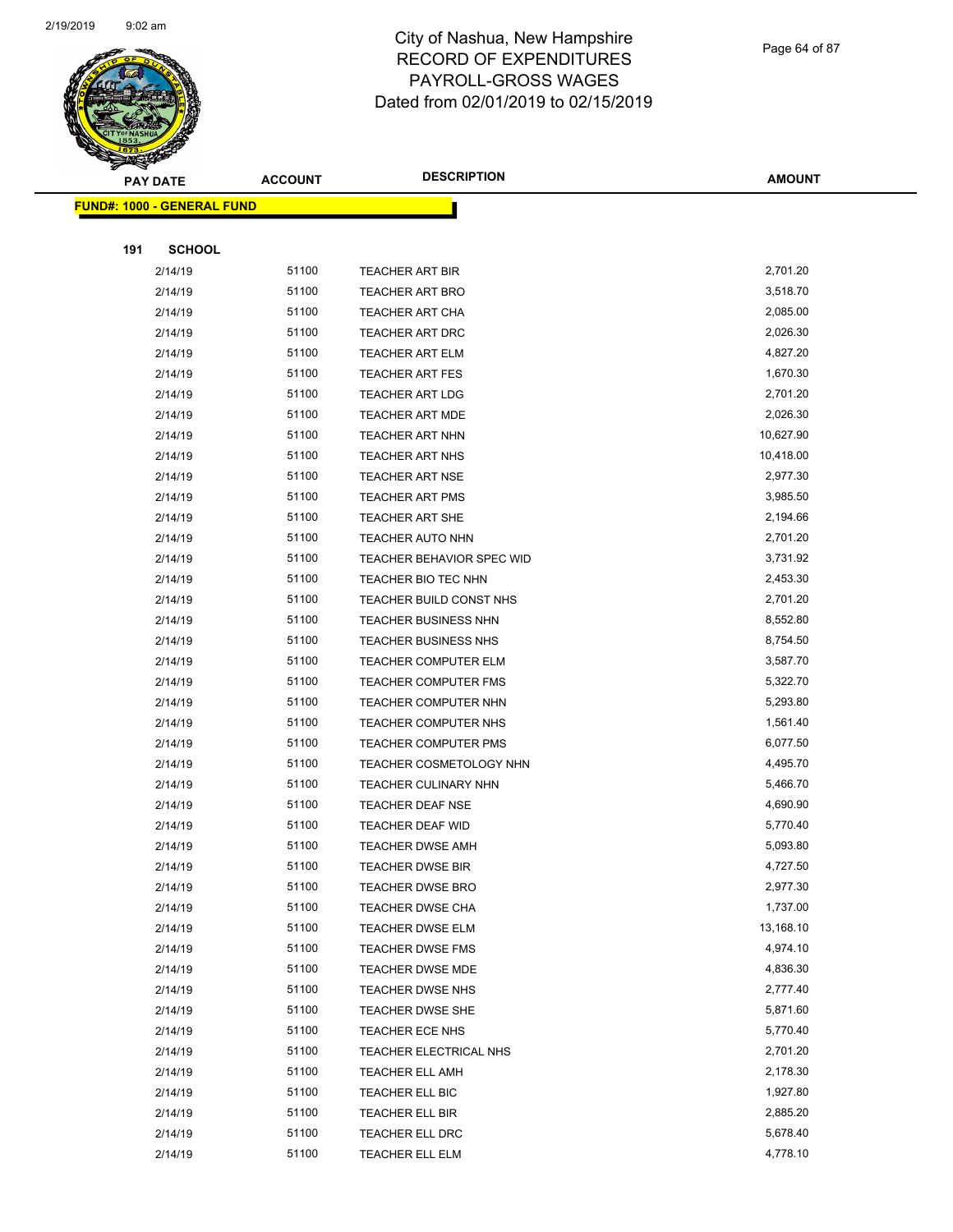

Page 65 of 87

|     | <b>PAY DATE</b>                   | <b>ACCOUNT</b> | <b>DESCRIPTION</b>              | <b>AMOUNT</b>         |
|-----|-----------------------------------|----------------|---------------------------------|-----------------------|
|     | <b>FUND#: 1000 - GENERAL FUND</b> |                |                                 |                       |
|     |                                   |                |                                 |                       |
| 191 | <b>SCHOOL</b>                     |                |                                 |                       |
|     | 2/14/19                           | 51100          | TEACHER ELL FES                 | 7,567.60              |
|     | 2/14/19                           | 51100          | <b>TEACHER ELL FMS</b>          | 1,865.80              |
|     | 2/14/19                           | 51100          | TEACHER ELL LDG                 | 6,069.20              |
|     | 2/14/19                           | 51100          | <b>TEACHER ELL MTP</b>          | 2,885.20              |
|     | 2/14/19                           | 51100          | <b>TEACHER ELL NHN</b>          | 5,665.60              |
|     | 2/14/19                           | 51100          | TEACHER ELL NHS                 | 11,188.90             |
|     | 2/14/19                           | 51100          | <b>TEACHER ELL PMS</b>          | 2,110.20              |
|     | 2/14/19                           | 51100          | TEACHER ELL SHE                 | 2,016.90              |
|     | 2/14/19                           | 51100          | <b>TEACHER ENGLISH ELM</b>      | 25,409.00             |
|     | 2/14/19                           | 51100          | <b>TEACHER ENGLISH FMS</b>      | 16,511.70             |
|     | 2/14/19                           | 51100          | <b>TEACHER ENGLISH NHN</b>      | 44,137.10             |
|     | 2/14/19                           | 51100          | <b>TEACHER ENGLISH NHS</b>      | 48,068.20             |
|     | 2/14/19                           | 51100          | <b>TEACHER ENGLISH PMS</b>      | 17,109.40             |
|     | 2/14/19                           | 51100          | <b>TEACHER FACS ELM</b>         | 2,048.10              |
|     | 2/14/19                           | 51100          | <b>TEACHER FACS FMS</b>         | 4,679.70              |
|     | 2/14/19                           | 51100          | <b>TEACHER FACS NHN</b>         | 6,610.70              |
|     | 2/14/19                           | 51100          | <b>TEACHER FACS NHS</b>         | 8,689.70              |
|     | 2/14/19                           | 51100          | <b>TEACHER FACS PMS</b>         | 3,190.40              |
|     | 2/14/19                           | 51100          | TEACHER FOREIGN LANG ELM        | 5,954.60              |
|     | 2/14/19                           | 51100          | TEACHER FOREIGN LANG FMS        | 2,885.20              |
|     | 2/14/19                           | 51100          | TEACHER FOREIGN LANG NHN        | 13,632.39             |
|     | 2/14/19                           | 51100          | TEACHER FOREIGN LANG NHS        | 18,232.70             |
|     | 2/14/19                           | 51100          | <b>TEACHER FOREIGN LANG PMS</b> | 5,305.10              |
|     | 2/14/19                           | 51100          | <b>TEACHER GR1 AMH</b>          | 8,886.20              |
|     | 2/14/19                           | 51100          | <b>TEACHER GR1 BIC</b>          | 9,509.90              |
|     | 2/14/19                           | 51100          | <b>TEACHER GR1 BIR</b>          | 10,270.30             |
|     | 2/14/19                           | 51100          | <b>TEACHER GR1 BRO</b>          | 7,816.60              |
|     | 2/14/19                           | 51100          | <b>TEACHER GR1 CHA</b>          | 8,103.60              |
|     | 2/14/19                           | 51100          | <b>TEACHER GR1 DRC</b>          | 7,323.60              |
|     | 2/14/19                           | 51100          | <b>TEACHER GR1 FES</b>          | 8,889.90              |
|     | 2/14/19                           | 51100          | <b>TEACHER GR1 LDG</b>          | 7,101.90              |
|     | 2/14/19                           | 51100          | <b>TEACHER GR1 MDE</b>          | 8,842.20              |
|     | 2/14/19                           | 51100          | <b>TEACHER GR1 MTP</b>          | 6,543.40              |
|     | 2/14/19                           | 51100          | <b>TEACHER GR1 NSE</b>          | 7,536.40              |
|     | 2/14/19                           | 51100          | TEACHER GR1 SHE                 | 8,561.80              |
|     | 2/14/19                           | 51100          | <b>TEACHER GR2 AMH</b>          | 5,812.00              |
|     | 2/14/19                           | 51100          | TEACHER GR2 BIC                 | 11,015.20             |
|     | 2/14/19                           | 51100          | <b>TEACHER GR2 BIR</b>          | 7,721.50              |
|     | 2/14/19                           | 51100          | TEACHER GR2 BRO                 | 5,586.40              |
|     | 2/14/19                           | 51100          | TEACHER GR2 CHA                 | 7,710.50              |
|     | 2/14/19                           | 51100          | TEACHER GR2 DRC                 | 4,807.80              |
|     | 2/14/19                           | 51100          | TEACHER GR2 FES                 | 10,898.90<br>9,789.40 |
|     | 2/14/19                           | 51100<br>51100 | TEACHER GR2 LDG                 | 9,945.80              |
|     | 2/14/19                           |                | TEACHER GR2 MDE                 |                       |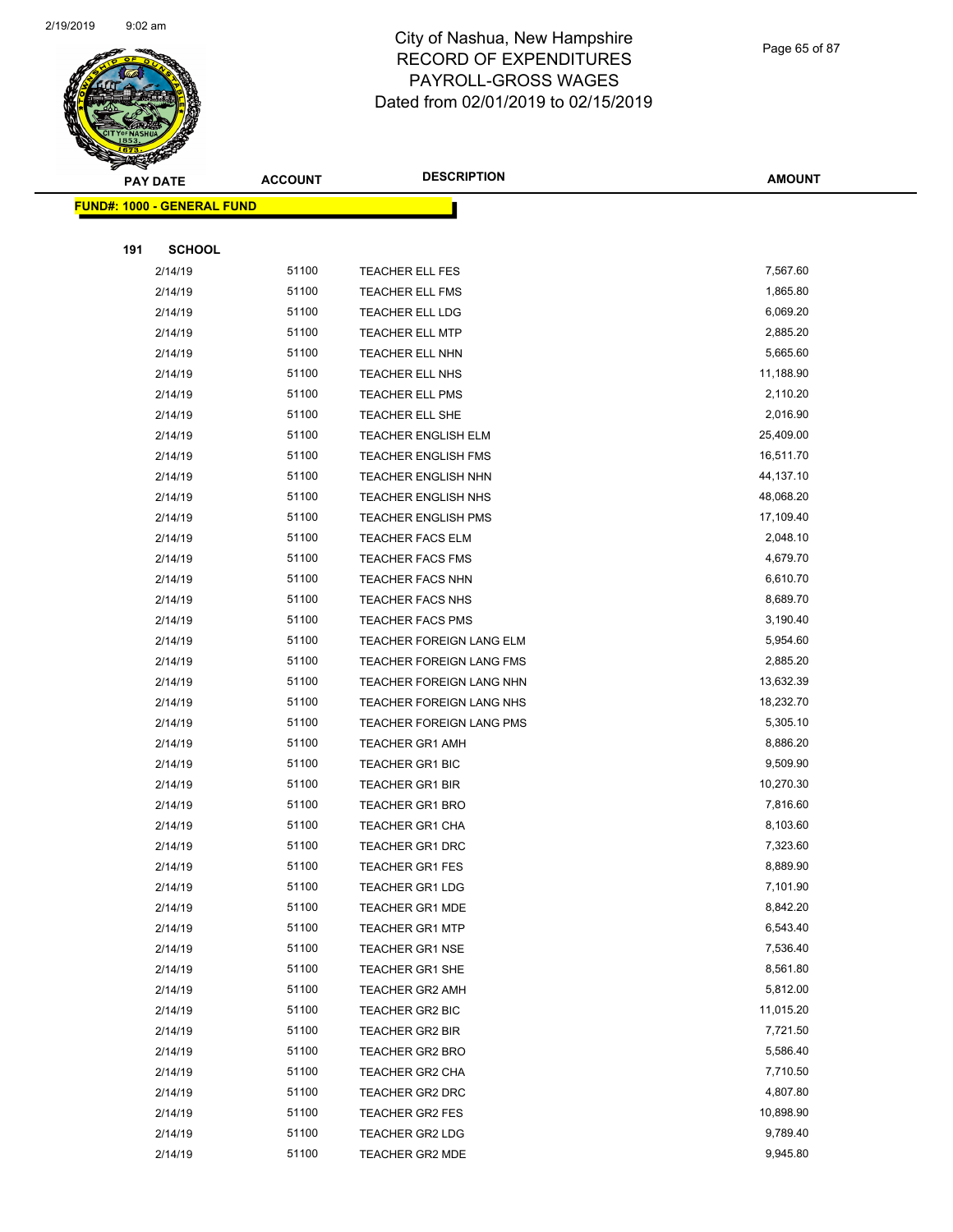

#### Page 66 of 87

| $\tilde{\phantom{a}}$ | <b>PAY DATE</b>                   | <b>ACCOUNT</b> | <b>DESCRIPTION</b>          | <b>AMOUNT</b> |
|-----------------------|-----------------------------------|----------------|-----------------------------|---------------|
|                       | <b>FUND#: 1000 - GENERAL FUND</b> |                |                             |               |
|                       |                                   |                |                             |               |
| 191                   | <b>SCHOOL</b>                     |                |                             |               |
|                       | 2/14/19                           | 51100          | <b>TEACHER GR2 MTP</b>      | 7,021.70      |
|                       | 2/14/19                           | 51100          | <b>TEACHER GR2 NSE</b>      | 6,951.80      |
|                       | 2/14/19                           | 51100          | TEACHER GR2 SHE             | 6,669.50      |
|                       | 2/14/19                           | 51100          | <b>TEACHER GR3 AMH</b>      | 5,678.50      |
|                       | 2/14/19                           | 51100          | <b>TEACHER GR3 BIC</b>      | 5,266.10      |
|                       | 2/14/19                           | 51100          | <b>TEACHER GR3 BIR</b>      | 8,803.70      |
|                       | 2/14/19                           | 51100          | <b>TEACHER GR3 BRO</b>      | 5,586.40      |
|                       | 2/14/19                           | 51100          | <b>TEACHER GR3 CHA</b>      | 9,153.70      |
|                       | 2/14/19                           | 51100          | <b>TEACHER GR3 DRC</b>      | 7,033.40      |
|                       | 2/14/19                           | 51100          | TEACHER GR3 FES             | 9,365.80      |
|                       | 2/14/19                           | 51100          | <b>TEACHER GR3 LDG</b>      | 10,370.90     |
|                       | 2/14/19                           | 51100          | <b>TEACHER GR3 MDE</b>      | 10,005.20     |
|                       | 2/14/19                           | 51100          | <b>TEACHER GR3 MTP</b>      | 6,678.60      |
|                       | 2/14/19                           | 51100          | <b>TEACHER GR3 NSE</b>      | 7,576.90      |
|                       | 2/14/19                           | 51100          | <b>TEACHER GR3 SHE</b>      | 5,678.50      |
|                       | 2/14/19                           | 51100          | <b>TEACHER GR4 AMH</b>      | 4,052.20      |
|                       | 2/14/19                           | 51100          | <b>TEACHER GR4 BIC</b>      | 11,154.20     |
|                       | 2/14/19                           | 51100          | <b>TEACHER GR4 BIR</b>      | 7,832.10      |
|                       | 2/14/19                           | 51100          | <b>TEACHER GR4 BRO</b>      | 5,192.20      |
|                       | 2/14/19                           | 51100          | TEACHER GR4 CHA             | 10,653.50     |
|                       | 2/14/19                           | 51100          | <b>TEACHER GR4 DRC</b>      | 5,372.10      |
|                       | 2/14/19                           | 51100          | <b>TEACHER GR4 FES</b>      | 8,239.70      |
|                       | 2/14/19                           | 51100          | <b>TEACHER GR4 LDG</b>      | 8,387.80      |
|                       | 2/14/19                           | 51100          | <b>TEACHER GR4 MDE</b>      | 9,950.60      |
|                       | 2/14/19                           | 51100          | <b>TEACHER GR4 MTP</b>      | 6,846.90      |
|                       | 2/14/19                           | 51100          | <b>TEACHER GR4 NSE</b>      | 6,863.10      |
|                       | 2/14/19                           | 51100          | <b>TEACHER GR4 SHE</b>      | 6,780.30      |
|                       | 2/14/19                           | 51100          | <b>TEACHER GR5 AMH</b>      | 7,535.60      |
|                       | 2/14/19                           | 51100          | <b>TEACHER GR5 BIC</b>      | 12,730.00     |
|                       | 2/14/19                           | 51100          | TEACHER GR5 BIR             | 7,904.60      |
|                       | 2/14/19                           | 51100          | <b>TEACHER GR5 BRO</b>      | 5,770.40      |
|                       | 2/14/19                           | 51100          | <b>TEACHER GR5 CHA</b>      | 10,903.25     |
|                       | 2/14/19                           | 51100          | <b>TEACHER GR5 DRC</b>      | 7,078.30      |
|                       | 2/14/19                           | 51100          | <b>TEACHER GR5 FES</b>      | 9,874.50      |
|                       | 2/14/19                           | 51100          | <b>TEACHER GR5 LDG</b>      | 10,548.50     |
|                       | 2/14/19                           | 51100          | <b>TEACHER GR5 MDE</b>      | 11,538.50     |
|                       | 2/14/19                           | 51100          | <b>TEACHER GR5 MTP</b>      | 6,845.40      |
|                       | 2/14/19                           | 51100          | <b>TEACHER GR5 NSE</b>      | 8,563.60      |
|                       | 2/14/19                           | 51100          | <b>TEACHER GR5 SHE</b>      | 8,506.00      |
|                       | 2/14/19                           | 51100          | TEACHER GR6 ELM             | 37,840.60     |
|                       | 2/14/19                           | 51100          | <b>TEACHER GR6 FMS</b>      | 23,668.40     |
|                       | 2/14/19                           | 51100          | <b>TEACHER GR6 PMS</b>      | 19,384.70     |
|                       | 2/14/19                           | 51100          | <b>TEACHER GRAPH NHS</b>    | 3,475.80      |
|                       | 2/14/19                           | 51100          | <b>TEACHER GRAPHICS NHN</b> | 5,893.50      |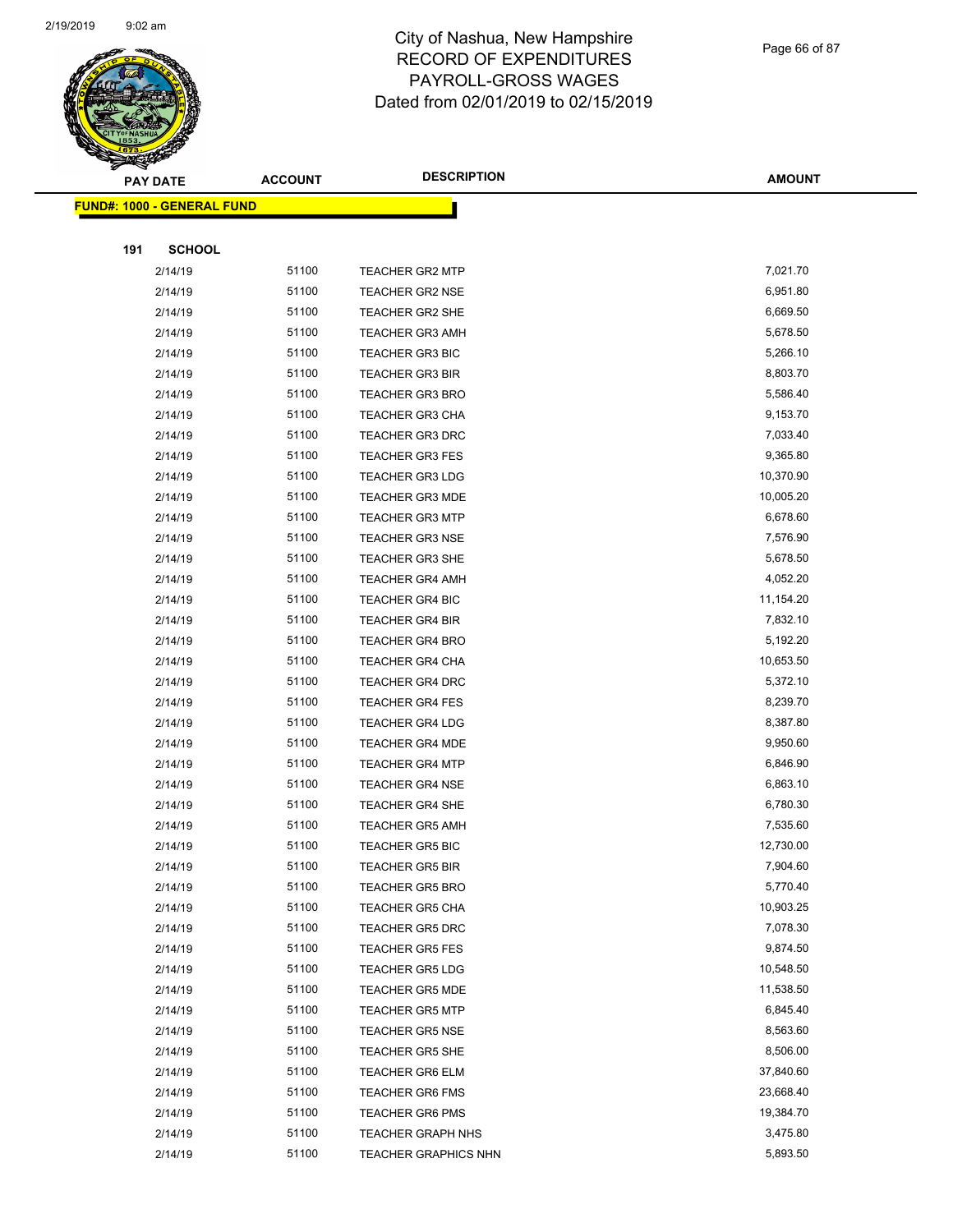

Page 67 of 87

| <b>PAY DATE</b>                   | <b>ACCOUNT</b> | <b>DESCRIPTION</b>            | <b>AMOUNT</b> |
|-----------------------------------|----------------|-------------------------------|---------------|
| <b>FUND#: 1000 - GENERAL FUND</b> |                |                               |               |
|                                   |                |                               |               |
| <b>SCHOOL</b><br>191              |                |                               |               |
| 2/14/19                           | 51100          | <b>TEACHER HEALTH NHN</b>     | 3,518.70      |
| 2/14/19                           | 51100          | <b>TEACHER HEALTH NHS</b>     | 2,701.20      |
| 2/14/19                           | 51100          | <b>TEACHER HEALTHOC NHS</b>   | 5,058.40      |
| 2/14/19                           | 51100          | TEACHER HVAC NHS              | 1,951.10      |
| 2/14/19                           | 51100          | TEACHER IN SCH SUSPENSION ELM | 1,805.70      |
| 2/14/19                           | 51100          | TEACHER IN SCH SUSPENSION NHN | 2,885.20      |
| 2/14/19                           | 51100          | TEACHER IN SCH SUSPENSION NHS | 1,582.70      |
| 2/14/19                           | 51100          | TEACHER INST SPED WID         | 2,885.20      |
| 2/14/19                           | 51100          | <b>TEACHER KIND AMH</b>       | 5,770.40      |
| 2/14/19                           | 51100          | TEACHER KIND BIC              | 10,337.40     |
| 2/14/19                           | 51100          | <b>TEACHER KIND BIR</b>       | 7,070.00      |
| 2/14/19                           | 51100          | <b>TEACHER KIND BRO</b>       | 5,678.50      |
| 2/14/19                           | 51100          | <b>TEACHER KIND CHA</b>       | 8,691.90      |
| 2/14/19                           | 51100          | <b>TEACHER KIND DRC</b>       | 9,615.80      |
| 2/14/19                           | 51100          | <b>TEACHER KIND FES</b>       | 10,360.10     |
| 2/14/19                           | 51100          | <b>TEACHER KIND LDG</b>       | 10,682.70     |
| 2/14/19                           | 51100          | <b>TEACHER KIND MDE</b>       | 8,719.20      |
| 2/14/19                           | 51100          | <b>TEACHER KIND MTP</b>       | 6,034.40      |
| 2/14/19                           | 51100          | <b>TEACHER KIND NSE</b>       | 5,064.60      |
| 2/14/19                           | 51100          | <b>TEACHER KIND SHE</b>       | 6,897.00      |
| 2/14/19                           | 51100          | <b>TEACHER MATH ELM</b>       | 21,342.40     |
| 2/14/19                           | 51100          | <b>TEACHER MATH FMS</b>       | 14,605.60     |
| 2/14/19                           | 51100          | <b>TEACHER MATH NHN</b>       | 38,272.00     |
| 2/14/19                           | 51100          | <b>TEACHER MATH NHS</b>       | 49,069.50     |
| 2/14/19                           | 51100          | TEACHER MATH PMS              | 13,915.60     |
| 2/14/19                           | 51100          | <b>TEACHER MUSIC AMH</b>      | 1,819.70      |
| 2/14/19                           | 51100          | <b>TEACHER MUSIC BIC</b>      | 2,701.20      |
| 2/14/19                           | 51100          | <b>TEACHER MUSIC BIR</b>      | 1,730.40      |
| 2/14/19                           | 51100          | <b>TEACHER MUSIC BRO</b>      | 1,602.80      |
| 2/14/19                           | 51100          | TEACHER MUSIC CHA             | 2,885.20      |
| 2/14/19                           | 51100          | <b>TEACHER MUSIC DRC</b>      | 2,793.20      |
| 2/14/19                           | 51100          | <b>TEACHER MUSIC ELM</b>      | 4,615.60      |
| 2/14/19                           | 51100          | <b>TEACHER MUSIC FES</b>      | 1,670.30      |
| 2/14/19                           | 51100          | <b>TEACHER MUSIC FMS</b>      | 5,770.40      |
| 2/14/19                           | 51100          | <b>TEACHER MUSIC LDG</b>      | 1,794.50      |
| 2/14/19                           | 51100          | <b>TEACHER MUSIC MDE</b>      | 2,110.20      |
| 2/14/19                           | 51100          | <b>TEACHER MUSIC NHN</b>      | 4,690.90      |
| 2/14/19                           | 51100          | TEACHER MUSIC NHS             | 5,402.40      |
| 2/14/19                           | 51100          | <b>TEACHER MUSIC NSE</b>      | 2,626.80      |
| 2/14/19                           | 51100          | <b>TEACHER MUSIC PMS</b>      | 4,250.60      |
| 2/14/19                           | 51100          | <b>TEACHER MUSIC SHE</b>      | 2,701.20      |
| 2/14/19                           | 51100          | TEACHER PE BIC                | 2,491.00      |
| 2/14/19                           | 51100          | TEACHER PE BIR                | 2,977.30      |
| 2/14/19                           | 51100          | TEACHER PE BRO                | 2,793.20      |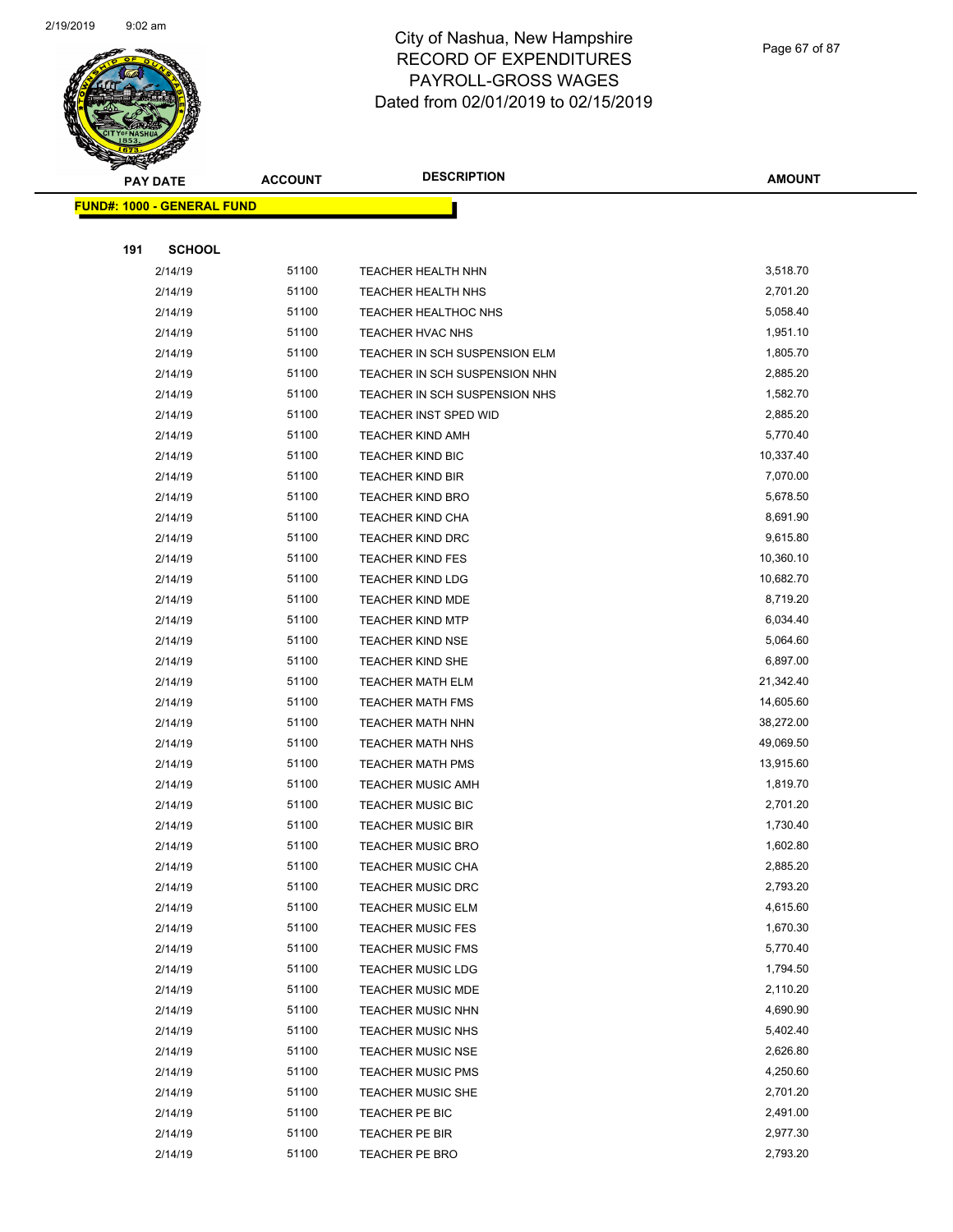

Page 68 of 87

|     | <b>PAY DATE</b>                   | <b>ACCOUNT</b> | <b>DESCRIPTION</b>           | <b>AMOUNT</b> |
|-----|-----------------------------------|----------------|------------------------------|---------------|
|     | <b>FUND#: 1000 - GENERAL FUND</b> |                |                              |               |
|     |                                   |                |                              |               |
| 191 | <b>SCHOOL</b>                     |                |                              |               |
|     | 2/14/19                           | 51100          | TEACHER PE CHA               | 2,674.40      |
|     | 2/14/19                           | 51100          | TEACHER PE DRC               | 2,885.20      |
|     | 2/14/19                           | 51100          | TEACHER PE ELM               | 9,537.00      |
|     | 2/14/19                           | 51100          | TEACHER PE FES               | 1,730.40      |
|     | 2/14/19                           | 51100          | TEACHER PE FMS               | 5,402.40      |
|     | 2/14/19                           | 51100          | TEACHER PE LDG               | 1,974.30      |
|     | 2/14/19                           | 51100          | TEACHER PE MDE               | 2,977.30      |
|     | 2/14/19                           | 51100          | TEACHER PE NHN               | 10,585.70     |
|     | 2/14/19                           | 51100          | TEACHER PE NHS               | 10,015.28     |
|     | 2/14/19                           | 51100          | <b>TEACHER PE NSE</b>        | 2,943.90      |
|     | 2/14/19                           | 51100          | <b>TEACHER PE PMS</b>        | 3,597.50      |
|     | 2/14/19                           | 51100          | TEACHER PE SHE               | 2,735.60      |
|     | 2/14/19                           | 51100          | TEACHER PRE SCHOOL BIR       | 4,570.00      |
|     | 2/14/19                           | 51100          | <b>TEACHER PRESCHOOL BIC</b> | 5,678.40      |
|     | 2/14/19                           | 51100          | <b>TEACHER PRESCHOOL BRO</b> | 11,635.80     |
|     | 2/14/19                           | 51100          | <b>TEACHER PRESCHOOL MTP</b> | 1,730.40      |
|     | 2/14/19                           | 51100          | <b>TEACHER PRESCHOOL NHS</b> | 802.30        |
|     | 2/14/19                           | 51100          | <b>TEACHER PRESCHOOL NSE</b> | 8,448.17      |
|     | 2/14/19                           | 51100          | <b>TEACHER READ AMH</b>      | 2,977.30      |
|     | 2/14/19                           | 51100          | <b>TEACHER READ BIC</b>      | 2,885.20      |
|     | 2/14/19                           | 51100          | TEACHER READ BIR             | 2,885.20      |
|     | 2/14/19                           | 51100          | <b>TEACHER READ BRO</b>      | 2,885.20      |
|     | 2/14/19                           | 51100          | <b>TEACHER READ CHA</b>      | 2,085.00      |
|     | 2/14/19                           | 51100          | <b>TEACHER READ DRC</b>      | 2,977.32      |
|     | 2/14/19                           | 51100          | <b>TEACHER READ ELM</b>      | 5,862.50      |
|     | 2/14/19                           | 51100          | <b>TEACHER READ FES</b>      | 2,885.20      |
|     | 2/14/19                           | 51100          | <b>TEACHER READ FMS</b>      | 2,885.20      |
|     | 2/14/19                           | 51100          | <b>TEACHER READ LDG</b>      | 3,518.70      |
|     | 2/14/19                           | 51100          | <b>TEACHER READ MDE</b>      | 2,885.20      |
|     | 2/14/19                           | 51100          | <b>TEACHER READ MTP</b>      | 2,257.00      |
|     | 2/14/19                           | 51100          | TEACHER READ NHN             | 1,951.10      |
|     | 2/14/19                           | 51100          | <b>TEACHER READ NHS</b>      | 2,885.20      |
|     | 2/14/19                           | 51100          | <b>TEACHER READ NSE</b>      | 2,885.20      |
|     | 2/14/19                           | 51100          | <b>TEACHER READ PMS</b>      | 2,885.20      |
|     | 2/14/19                           | 51100          | TEACHER READ SHE             | 2,885.20      |
|     | 2/14/19                           | 51100          | <b>TEACHER ROTC NHN</b>      | 4,904.80      |
|     | 2/14/19                           | 51100          | <b>TEACHER SCIENCE ELM</b>   | 20,056.00     |
|     | 2/14/19                           | 51100          | <b>TEACHER SCIENCE FMS</b>   | 12,081.10     |
|     | 2/14/19                           | 51100          | <b>TEACHER SCIENCE NHN</b>   | 30,772.70     |
|     | 2/14/19                           | 51100          | TEACHER SCIENCE NHS          | 32,663.80     |
|     | 2/14/19                           | 51100          | <b>TEACHER SCIENCE PMS</b>   | 9,735.10      |
|     | 2/14/19                           | 51100          | TEACHER SOCIAL STUDIES ELM   | 16,957.30     |
|     | 2/14/19                           | 51100          | TEACHER SOCIAL STUDIES FMS   | 12,469.90     |
|     | 2/14/19                           | 51100          | TEACHER SOCIAL STUDIES NHN   | 32,950.80     |
|     |                                   |                |                              |               |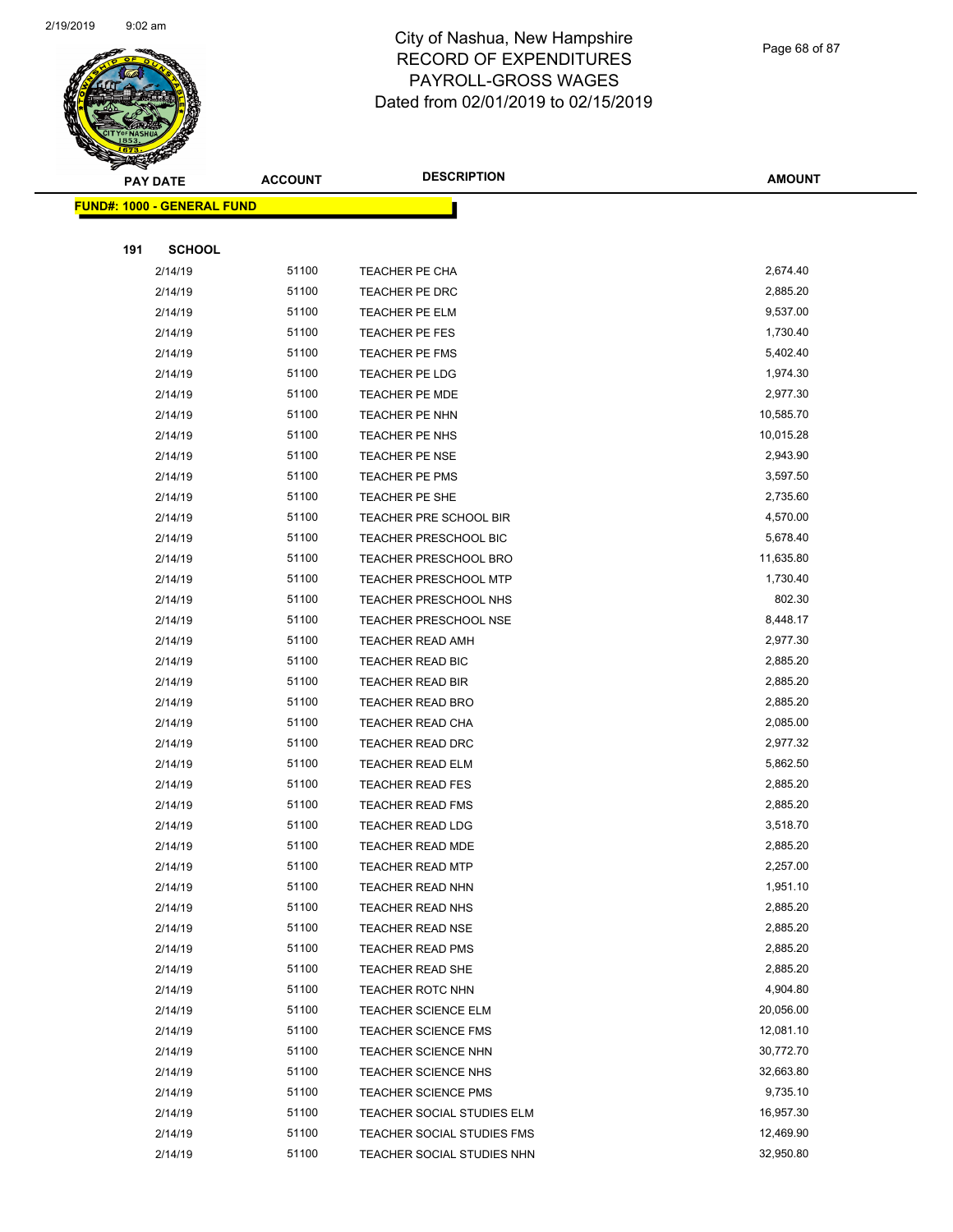

Page 69 of 87

|     | <b>PAY DATE</b>                   | <b>ACCOUNT</b> | <b>DESCRIPTION</b>             | <b>AMOUNT</b> |
|-----|-----------------------------------|----------------|--------------------------------|---------------|
|     | <b>FUND#: 1000 - GENERAL FUND</b> |                |                                |               |
|     |                                   |                |                                |               |
| 191 | <b>SCHOOL</b>                     |                |                                |               |
|     | 2/14/19                           | 51100          | TEACHER SOCIAL STUDIES NHS     | 41,341.09     |
|     | 2/14/19                           | 51100          | TEACHER SOCIAL STUDIES PMS     | 13,227.80     |
|     | 2/14/19                           | 51100          | <b>TEACHER SPED AMH</b>        | 6,310.68      |
|     | 2/14/19                           | 51100          | <b>TEACHER SPED BIC</b>        | 5,483.50      |
|     | 2/14/19                           | 51100          | <b>TEACHER SPED BIR</b>        | 5,586.40      |
|     | 2/14/19                           | 51100          | <b>TEACHER SPED BRO</b>        | 6,445.20      |
|     | 2/14/19                           | 51100          | <b>TEACHER SPED CHA</b>        | 7,958.20      |
|     | 2/14/19                           | 51100          | <b>TEACHER SPED DRC</b>        | 5,483.40      |
|     | 2/14/19                           | 51100          | <b>TEACHER SPED ELM</b>        | 17,312.40     |
|     | 2/14/19                           | 51100          | <b>TEACHER SPED FES</b>        | 5,247.10      |
|     | 2/14/19                           | 51100          | <b>TEACHER SPED FMS</b>        | 12,831.50     |
|     | 2/14/19                           | 51100          | <b>TEACHER SPED LDG</b>        | 6,428.60      |
|     | 2/14/19                           | 51100          | <b>TEACHER SPED MDE</b>        | 4,727.70      |
|     | 2/14/19                           | 51100          | <b>TEACHER SPED MTP</b>        | 3,870.40      |
|     | 2/14/19                           | 51100          | <b>TEACHER SPED NHN</b>        | 23,809.50     |
|     | 2/14/19                           | 51100          | <b>TEACHER SPED NHS</b>        | 36,085.32     |
|     | 2/14/19                           | 51100          | <b>TEACHER SPED PMS</b>        | 12,668.10     |
|     | 2/14/19                           | 51100          | <b>TEACHER SPED SHE</b>        | 7,020.50      |
|     | 2/14/19                           | 51100          | <b>TEACHER TECHED ELM</b>      | 8,536.90      |
|     | 2/14/19                           | 51100          | <b>TEACHER TECHED FMS</b>      | 3,532.20      |
|     | 1/31/19                           | 51100          | <b>TEACHER TECHED NHN</b>      | (717.08)      |
|     | 2/14/19                           | 51100          | <b>TEACHER TECHED NHN</b>      | 6,844.00      |
|     | 2/14/19                           | 51100          | <b>TEACHER TECHED NHS</b>      | 11,264.90     |
|     | 2/14/19                           | 51100          | <b>TEACHER TECHED PMS</b>      | 5,770.40      |
|     | 2/14/19                           | 51100          | <b>TEACHER TTI AMH</b>         | 2,443.80      |
|     | 2/14/19                           | 51100          | TEACHER TV PROD NHS            | 2,885.20      |
|     | 2/14/19                           | 51100          | <b>TEACHER VISION WID</b>      | 5,324.40      |
|     | 2/7/19                            | 51100          | TECH INTERGRATION ASST AMH     | 655.67        |
|     | 2/14/19                           | 51100          | TECH INTERGRATION ASST AMH     | 709.86        |
|     | 2/7/19                            | 51100          | TECH INTERGRATION ASST BIC     | 596.00        |
|     | 2/14/19                           | 51100          | TECH INTERGRATION ASST BIC     | 121.06        |
|     | 2/7/19                            | 51100          | TECH INTERGRATION ASST CHA     | 508.50        |
|     | 2/14/19                           | 51100          | TECH INTERGRATION ASST CHA     | 540.00        |
|     | 2/7/19                            | 51100          | TECH INTERGRATION ASST FES     | 597.73        |
|     | 2/14/19                           | 51100          | TECH INTERGRATION ASST FES     | 588.09        |
|     | 2/7/19                            | 51100          | TECH INTERGRATION ASST LDG     | 547.80        |
|     | 2/14/19                           | 51100          | TECH INTERGRATION ASST LDG     | 547.80        |
|     | 2/7/19                            | 51100          | TECH INTERGRATION ASST MDE     | 540.00        |
|     | 2/14/19                           | 51100          | TECH INTERGRATION ASST MDE     | 540.00        |
|     | 2/7/19                            | 51100          | TECH INTERGRATION ASST MTP     | 550.66        |
|     | 2/14/19                           | 51100          | TECH INTERGRATION ASST MTP     | 610.18        |
|     | 2/7/19                            | 51100          | TECH INTERGRATION ASST SHE     | 517.02        |
|     | 2/14/19                           | 51100          | TECH INTERGRATION ASST SHE     | 583.45        |
|     | 2/7/19                            | 51200          | ATHLETIC EQUIPMENT MANAGER NHN | 100.00        |
|     |                                   |                |                                |               |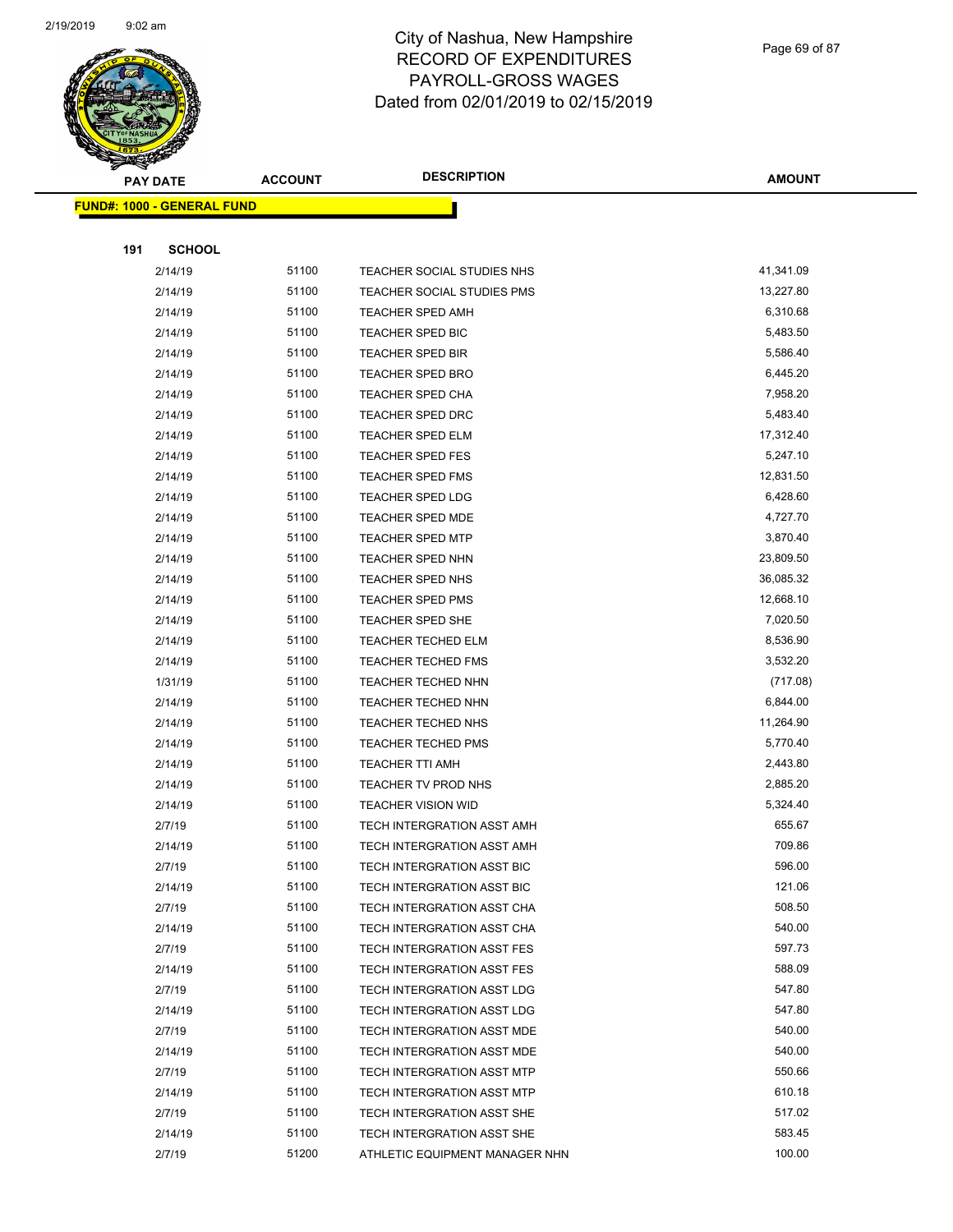

Page 70 of 87

| <b>PAY DATE</b>                   | <b>ACCOUNT</b> | <b>DESCRIPTION</b>                                     | <b>AMOUNT</b>        |
|-----------------------------------|----------------|--------------------------------------------------------|----------------------|
| <b>FUND#: 1000 - GENERAL FUND</b> |                |                                                        |                      |
|                                   |                |                                                        |                      |
| 191<br><b>SCHOOL</b>              |                |                                                        |                      |
| 2/14/19                           | 51200          | ATHLETIC EQUIPMENT MANAGER NHN                         | 100.00               |
| 2/14/19                           | 51200          | ATHLETIC TRAINER NHN                                   | 75.00                |
| 2/7/19                            | 51200          | CLERICAL BOARD OF ED SUP                               | 714.58               |
| 2/14/19                           | 51200          | CLERICAL BOARD OF ED SUP                               | 731.60               |
| 2/7/19                            | 51200          | <b>CROSSING GUARD WPO</b>                              | 2,422.21             |
| 2/14/19                           | 51200          | <b>CROSSING GUARD WPO</b>                              | 2,245.90             |
| 2/14/19                           | 51200          | <b>CUSTODIAN AMH</b>                                   | 7.80                 |
| 2/7/19                            | 51200          | <b>CUSTODIAN ASST HEAD NHN</b>                         | 89.91                |
| 2/14/19                           | 51200          | <b>CUSTODIAN ASST HEAD NHN</b>                         | 89.91                |
| 2/7/19                            | 51200          | <b>CUSTODIAN BRO</b>                                   | 15.59                |
| 2/7/19                            | 51200          | <b>CUSTODIAN CHA</b>                                   | 312.66               |
| 2/14/19                           | 51200          | <b>CUSTODIAN CHA</b>                                   | 390.83               |
| 2/7/19                            | 51200          | <b>CUSTODIAN HEAD BRO</b>                              | 77.95                |
| 2/14/19                           | 51200          | <b>CUSTODIAN HEAD BRO</b>                              | 77.95                |
| 2/7/19                            | 51200          | <b>CUSTODIAN HEAD DRC</b>                              | 31.18                |
| 2/14/19                           | 51200          | <b>CUSTODIAN HEAD DRC</b>                              | 15.59                |
| 2/7/19                            | 51200          | <b>CUSTODIAN MTP</b>                                   | 93.54                |
| 2/14/19                           | 51200          | <b>CUSTODIAN MTP</b>                                   | 62.36                |
| 2/14/19                           | 51200          | DIRECTOR ADULT ED                                      | 2,658.30             |
| 2/7/19                            | 51200          | ELL OUTREACH WORKER HOURLY                             | 375.00               |
| 2/14/19                           | 51200          | ELL OUTREACH WORKER HOURLY                             | 375.00               |
| 2/7/19                            | 51200          | FOOD SERVICE ASST PT AMH                               | 30.00                |
| 2/14/19                           | 51200          | FOOD SERVICE ASST PT AMH                               | 50.00                |
| 2/7/19                            | 51200          | FOOD SERVICE ASST PT CHA                               | 30.00                |
| 2/14/19                           | 51200          | FOOD SERVICE ASST PT CHA                               | 50.00                |
| 2/7/19                            | 51200          | FOOD SERVICE ASST PT MDE                               | 7.50                 |
| 2/14/19                           | 51200          | FOOD SERVICE ASST PT MDE                               | 12.50                |
| 2/14/19                           | 51200          | FOOD SERVICE ASST PT NHN                               | 113.24               |
| 2/7/19                            | 51200          | FOOD SERVICE ASST PT NHS                               | 38.98                |
| 2/14/19                           | 51200          | FOOD SERVICE ASST PT NHS                               | 38.98                |
| 2/14/19                           | 51200<br>51200 | GUIDANCE COUNSELOR NHS                                 | 1,704.90<br>1,412.50 |
| 2/7/19<br>2/14/19                 | 51200          | <b>INSTRUMENTAL MUSIC</b><br><b>INSTRUMENTAL MUSIC</b> | 1,612.50             |
| 2/7/19                            | 51200          | LUNCH MONITOR AMH                                      | 620.78               |
| 2/14/19                           | 51200          | LUNCH MONITOR AMH                                      | 655.43               |
| 2/7/19                            | 51200          | LUNCH MONITOR BIC                                      | 710.28               |
| 2/14/19                           | 51200          | LUNCH MONITOR BIC                                      | 794.00               |
| 2/7/19                            | 51200          | LUNCH MONITOR BIR                                      | 230.33               |
| 2/14/19                           | 51200          | LUNCH MONITOR BIR                                      | 292.01               |
| 2/7/19                            | 51200          | LUNCH MONITOR BRO                                      | 521.52               |
| 2/14/19                           | 51200          | LUNCH MONITOR BRO                                      | 283.00               |
| 2/7/19                            | 51200          | LUNCH MONITOR CHA                                      | 690.11               |
| 2/14/19                           | 51200          | LUNCH MONITOR CHA                                      | 632.36               |
| 2/7/19                            | 51200          | LUNCH MONITOR DRC                                      | 377.02               |
|                                   |                |                                                        |                      |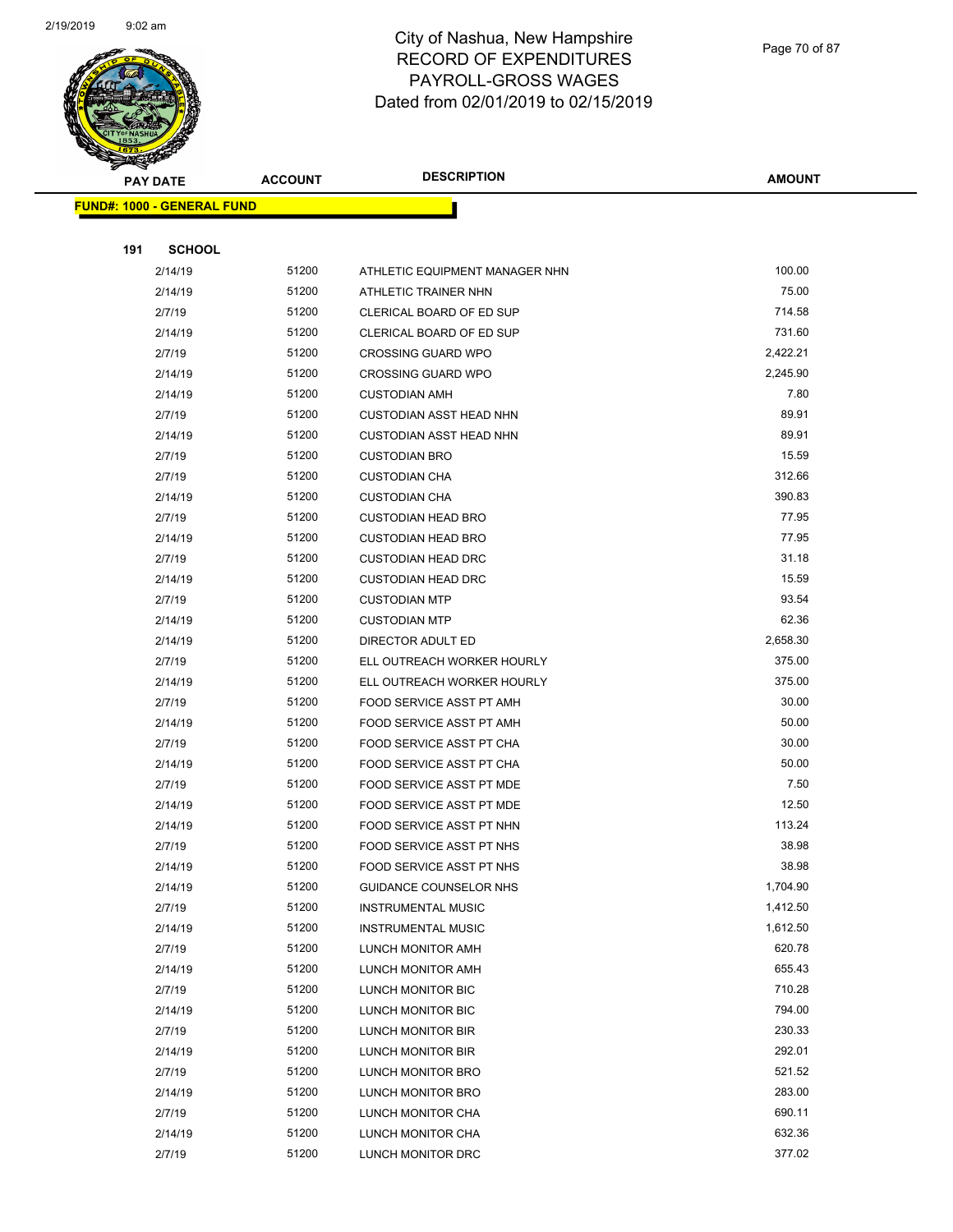

Page 71 of 87

|     | <b>PAY DATE</b>                    | <b>ACCOUNT</b> | <b>DESCRIPTION</b>       | <b>AMOUNT</b> |
|-----|------------------------------------|----------------|--------------------------|---------------|
|     | <u> FUND#: 1000 - GENERAL FUND</u> |                |                          |               |
|     |                                    |                |                          |               |
| 191 | <b>SCHOOL</b>                      |                |                          |               |
|     | 2/14/19                            | 51200          | LUNCH MONITOR DRC        | 416.40        |
|     | 2/7/19                             | 51200          | LUNCH MONITOR ELM        | 245.43        |
|     | 2/14/19                            | 51200          | LUNCH MONITOR ELM        | 285.84        |
|     | 2/7/19                             | 51200          | LUNCH MONITOR FES        | 531.26        |
|     | 2/14/19                            | 51200          | LUNCH MONITOR FES        | 487.96        |
|     | 2/7/19                             | 51200          | LUNCH MONITOR FMS        | 250.64        |
|     | 2/14/19                            | 51200          | <b>LUNCH MONITOR FMS</b> | 279.50        |
|     | 2/7/19                             | 51200          | LUNCH MONITOR LDG        | 960.46        |
|     | 2/14/19                            | 51200          | LUNCH MONITOR LDG        | 881.92        |
|     | 2/7/19                             | 51200          | LUNCH MONITOR MDE        | 762.24        |
|     | 2/14/19                            | 51200          | <b>LUNCH MONITOR MDE</b> | 794.00        |
|     | 2/7/19                             | 51200          | LUNCH MONITOR MTP        | 505.29        |
|     | 2/14/19                            | 51200          | LUNCH MONITOR MTP        | 502.40        |
|     | 2/7/19                             | 51200          | LUNCH MONITOR NHN        | 271.46        |
|     | 2/14/19                            | 51200          | LUNCH MONITOR NHN        | 288.80        |
|     | 2/7/19                             | 51200          | LUNCH MONITOR NHS        | 262.77        |
|     | 2/14/19                            | 51200          | LUNCH MONITOR NHS        | 202.14        |
|     | 2/7/19                             | 51200          | LUNCH MONITOR NSE        | 357.71        |
|     | 2/14/19                            | 51200          | LUNCH MONITOR NSE        | 557.90        |
|     | 2/7/19                             | 51200          | LUNCH MONITOR PMS        | 320.50        |
|     | 2/14/19                            | 51200          | LUNCH MONITOR PMS        | 326.30        |
|     | 2/7/19                             | 51200          | LUNCH MONITOR SHE        | 529.02        |
|     | 2/14/19                            | 51200          | LUNCH MONITOR SHE        | 569.46        |
|     | 2/7/19                             | 51200          | PARA PRE SCHOOL BIR      | 633.92        |
|     | 2/14/19                            | 51200          | PARA PRE SCHOOL BIR      | 680.31        |
|     | 2/7/19                             | 51200          | PARA DW SPEC ED BIR      | 822.83        |
|     | 2/14/19                            | 51200          | PARA DW SPEC ED BIR      | 891.88        |
|     | 2/7/19                             | 51200          | PARA DW SPEC ED MDE      | 205.77        |
|     | 2/14/19                            | 51200          | PARA DW SPEC ED MDE      | 216.60        |
|     | 2/14/19                            | 51200          | PARA DW SPEC ELM         | 50.00         |
|     | 2/7/19                             | 51200          | PARA ELL FES             | 22.50         |
|     | 2/14/19                            | 51200          | PARA ELL FES             | 37.50         |
|     | 2/7/19                             | 51200          | PARA INST AMH            | 770.26        |
|     | 2/14/19                            | 51200          | PARA INST AMH            | 921.69        |
|     | 2/7/19                             | 51200          | PARA INST BIC            | 741.14        |
|     | 2/14/19                            | 51200          | PARA INST BIC            | 810.50        |
|     | 2/7/19                             | 51200          | PARA INST BIR            | 25.00         |
|     | 2/14/19                            | 51200          | PARA INST BIR            | 25.00         |
|     | 2/14/19                            | 51200          | PARA INST BRO            | 5.00          |
|     | 2/7/19                             | 51200          | PARA INST DRC            | 70.00         |
|     | 2/14/19                            | 51200          | PARA INST DRC            | 70.00         |
|     | 2/7/19                             | 51200          | PARA INST FES            | 22.50         |
|     | 2/14/19                            | 51200          | PARA INST FES            | 30.00         |
|     | 2/7/19                             | 51200          | PARA INST FMS            | 25.00         |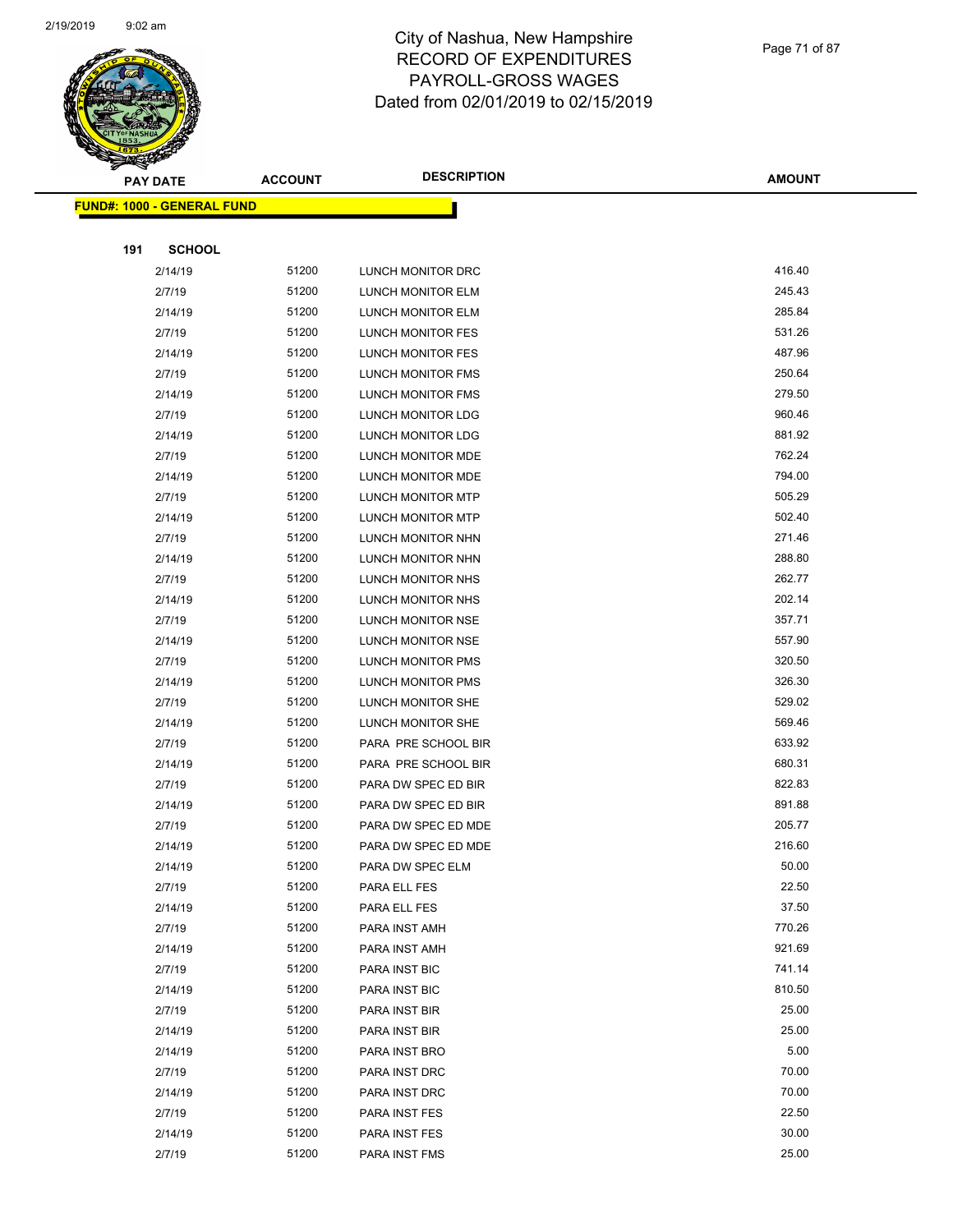

Page 72 of 87

**AMOUNT**

|     | <u> FUND#: 1000 - GENERAL FUND</u> |       |                             |          |  |
|-----|------------------------------------|-------|-----------------------------|----------|--|
|     |                                    |       |                             |          |  |
| 191 | <b>SCHOOL</b>                      |       |                             |          |  |
|     | 2/14/19                            | 51200 | PARA INST FMS               | 25.00    |  |
|     | 2/7/19                             | 51200 | PARA INST LDG               | 7.50     |  |
|     | 2/14/19                            | 51200 | PARA INST LDG               | 12.50    |  |
|     | 2/7/19                             | 51200 | PARA INST MTP               | 378.77   |  |
|     | 2/14/19                            | 51200 | PARA INST MTP               | 368.85   |  |
|     | 2/7/19                             | 51200 | PARA INST NHN               | 310.40   |  |
|     | 2/14/19                            | 51200 | PARA INST NHN               | 310.40   |  |
|     | 2/7/19                             | 51200 | PARA INST NSE               | 15.00    |  |
|     | 2/14/19                            | 51200 | PARA INST NSE               | 25.00    |  |
|     | 2/7/19                             | 51200 | PARA INST PMS               | 64.68    |  |
|     | 2/14/19                            | 51200 | PARA INST PMS               | 80.85    |  |
|     | 2/7/19                             | 51200 | PARA INST SHE               | 558.44   |  |
|     | 2/14/19                            | 51200 | PARA INST SHE               | 350.21   |  |
|     | 2/7/19                             | 51200 | PARA LIB PMS                | 308.00   |  |
|     | 2/14/19                            | 51200 | PARA LIB PMS                | 312.05   |  |
|     | 2/7/19                             | 51200 | PARA PRE SCH BIC            | 1,459.46 |  |
|     | 2/14/19                            | 51200 | PARA PRE SCH BIC            | 1,633.12 |  |
|     | 2/7/19                             | 51200 | PARA PRE SCH BRO            | 2,551.88 |  |
|     | 2/14/19                            | 51200 | PARA PRE SCH BRO            | 2,605.01 |  |
|     | 2/7/19                             | 51200 | PARA PRE SCH MTP            | 726.40   |  |
|     | 2/14/19                            | 51200 | PARA PRE SCH MTP            | 711.88   |  |
|     | 2/7/19                             | 51200 | PARA PRE SCH NSE            | 4,782.19 |  |
|     | 2/14/19                            | 51200 | PARA PRE SCH NSE            | 4,809.06 |  |
|     | 2/7/19                             | 51200 | PARA SCI NHS                | 40.00    |  |
|     | 2/14/19                            | 51200 | PARA SCI NHS                | 80.00    |  |
|     | 2/7/19                             | 51200 | PARA TTI LDG                | 77.95    |  |
|     | 2/14/19                            | 51200 | PARA TTI LDG                | 77.95    |  |
|     | 2/14/19                            | 51200 | SCHOOL PSYCHOLOGIST WID     | 3,880.00 |  |
|     | 2/14/19                            | 51200 | SPEECH LANG PATHOLOGIST WID | 7,110.02 |  |
|     | 2/14/19                            | 51200 | STUDENT ACTIVITY COORD NHS  | 1,066.40 |  |
|     | 2/7/19                             | 51200 | SUB CLERICAL                | 383.36   |  |
|     | 2/14/19                            | 51200 | SUB CLERICAL                | 329.45   |  |
|     | 2/14/19                            | 51200 | SUB CROSSING GUARD          | 46.77    |  |
|     | 2/7/19                             | 51200 | SUB TEACHER                 | 275.00   |  |
|     | 2/14/19                            | 51200 | SUB TEACHER                 | 275.00   |  |
|     | 2/14/19                            | 51200 | <b>TEACHER ART FMS</b>      | 2,846.08 |  |
|     | 2/14/19                            | 51200 | <b>TEACHER ART NHS</b>      | 975.50   |  |
|     | 2/14/19                            | 51200 | TEACHER BIO TEC NHN         | 551.30   |  |
|     | 2/14/19                            | 51200 | <b>TEACHER DWSE ELM</b>     | 325.00   |  |
|     | 2/14/19                            | 51200 | <b>TEACHER ELL LDG</b>      | 450.00   |  |
|     | 2/14/19                            | 51200 | <b>TEACHER ENGLISH NHN</b>  | 400.00   |  |
|     | 2/14/19                            | 51200 | <b>TEACHER FACS PMS</b>     | 50.00    |  |
|     | 2/14/19                            | 51200 | TEACHER FOREIGN LANG FMS    | 1,165.20 |  |
|     | 2/14/19                            | 51200 | <b>TEACHER GR3 BIR</b>      | 25.00    |  |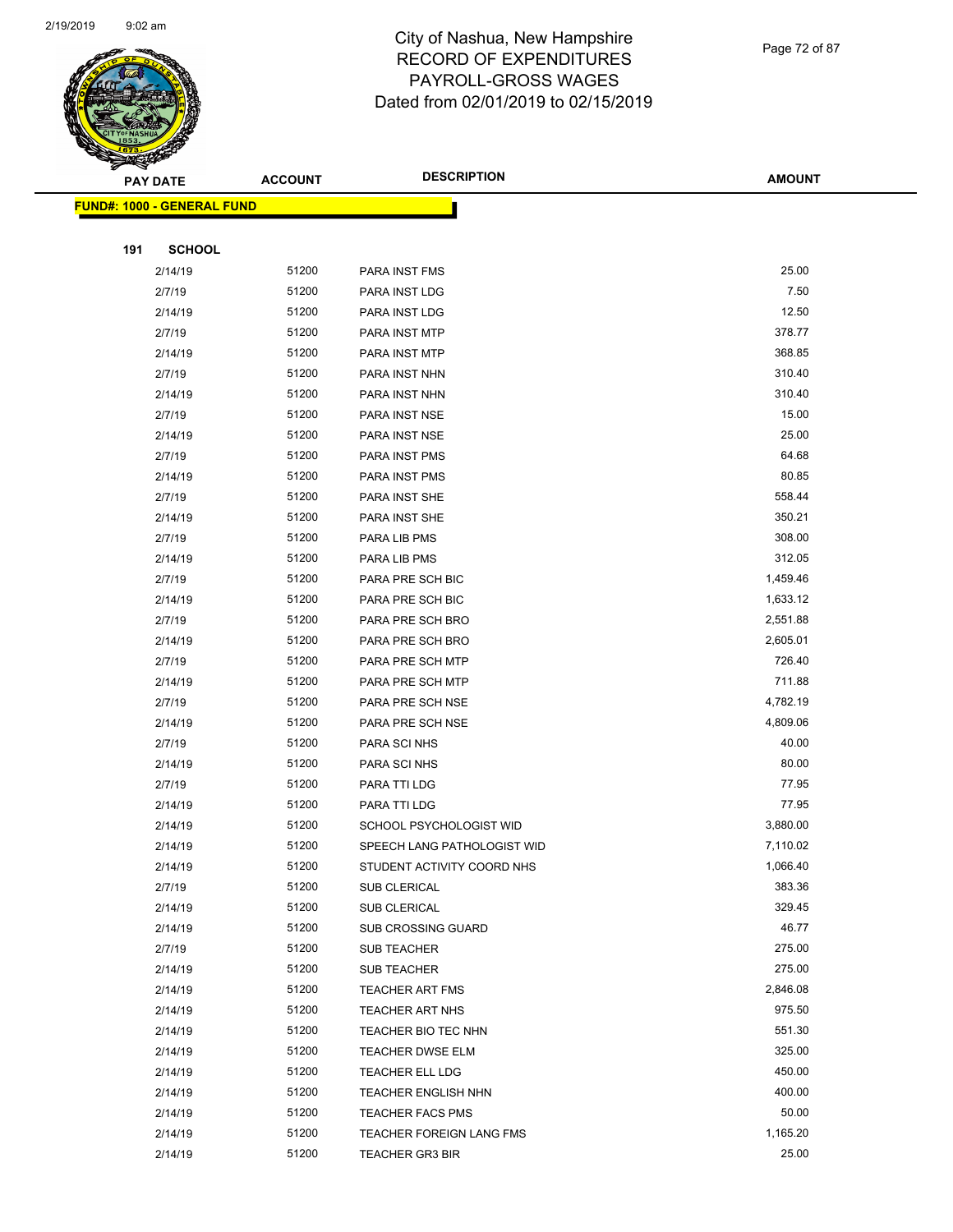

Page 73 of 87

|     | <b>PAY DATE</b>                   | <b>ACCOUNT</b> | <b>DESCRIPTION</b>                     | <b>AMOUNT</b> |
|-----|-----------------------------------|----------------|----------------------------------------|---------------|
|     | <b>FUND#: 1000 - GENERAL FUND</b> |                |                                        |               |
|     |                                   |                |                                        |               |
| 191 | <b>SCHOOL</b>                     |                |                                        |               |
|     | 2/14/19                           | 51200          | <b>TEACHER HEALTH NHS</b>              | 180.00        |
|     | 2/14/19                           | 51200          | TEACHER IN SCH SUSPENSION NHN          | 60.00         |
|     | 2/14/19                           | 51200          | <b>TEACHER MUSIC AMH</b>               | 287.50        |
|     | 2/14/19                           | 51200          | <b>TEACHER MUSIC ELM</b>               | 1,934.40      |
|     | 2/14/19                           | 51200          | <b>TEACHER MUSIC LDG</b>               | 56.25         |
|     | 2/14/19                           | 51200          | <b>TEACHER MUSIC MTP</b>               | 1,620.69      |
|     | 2/14/19                           | 51200          | TEACHER PE NHN                         | 50.00         |
|     | 2/14/19                           | 51200          | <b>TEACHER READ ELM</b>                | 1,704.90      |
|     | 2/14/19                           | 51200          | <b>TEACHER SCIENCE NHS</b>             | 774.70        |
|     | 2/14/19                           | 51200          | TEACHER SOCIAL STUDIES NHN             | 875.00        |
|     | 2/14/19                           | 51200          | TEACHER SOCIAL STUDIES NHS             | 360.00        |
|     | 2/14/19                           | 51200          | TEACHER SPED NHN                       | 1,846.40      |
|     | 2/7/19                            | 51200          | TEACHER SPED NHS                       | 2,337.50      |
|     | 2/14/19                           | 51200          | TEACHER SPED NHS                       | 1,442.61      |
|     | 2/14/19                           | 51200          | <b>TEACHER VISION WID</b>              | 802.29        |
|     | 2/7/19                            | 51200          | <b>TICKETSELLER</b>                    | 150.00        |
|     | 2/14/19                           | 51200          | <b>TICKETSELLER</b>                    | 100.00        |
|     | 2/7/19                            | 51300          | <b>OVERTIME</b>                        | 10,260.80     |
|     | 2/14/19                           | 51300          | <b>OVERTIME</b>                        | 10,086.01     |
|     | 2/7/19                            | 51400          | WAGES TEMPORARY-SEASONAL               | 2,858.90      |
|     | 2/14/19                           | 51400          | WAGES TEMPORARY-SEASONAL               | 3,391.60      |
|     | 2/1/19                            | 51412          | <b>WAGES PER DIEM</b>                  | (57.42)       |
|     | 2/7/19                            | 51412          | WAGES PER DIEM                         | 22,223.08     |
|     | 2/14/19                           | 51412          | <b>WAGES PER DIEM</b>                  | 28,429.21     |
|     | 2/6/19                            | 51600          | <b>LONGEVITY</b>                       | (250.00)      |
|     | 2/7/19                            | 51650          | <b>ADDITIONAL HOURS</b>                | 248.50        |
|     | 2/14/19                           | 51650          | <b>ADDITIONAL HOURS</b>                | 4,664.45      |
|     | 2/14/19                           | 51700          | <b>STIPENDS</b>                        | 19,216.74     |
|     | 2/7/19                            | 51750          | <b>RETIREMENT &amp; SEPARATION PAY</b> | 22,084.57     |

**TOTAL 191 - SCHOOL \$3,399,855.04**

 $\Box$  .

**TOTAL FUND 1000 - GENERAL FUND \$5,346,370.80** 

**FUND#: 2100 - FOOD SERVICES FUND**

| 2/7/19  | 51100 | CLERICAL FOOD SERVICE NHS    | 788.65 |
|---------|-------|------------------------------|--------|
| 2/14/19 | 51100 | CLERICAL FOOD SERVICE NHS    | 788.65 |
| 2/7/19  | 51100 | <b>CUSTODIAN BIR</b>         | 117.25 |
| 2/14/19 | 51100 | CUSTODIAN BRO                | 78.17  |
| 2/7/19  | 51100 | DELIVERY DRIVER FOOD SERVICE | 734.40 |
| 2/14/19 | 51100 | DELIVERY DRIVER FOOD SERVICE | 734.40 |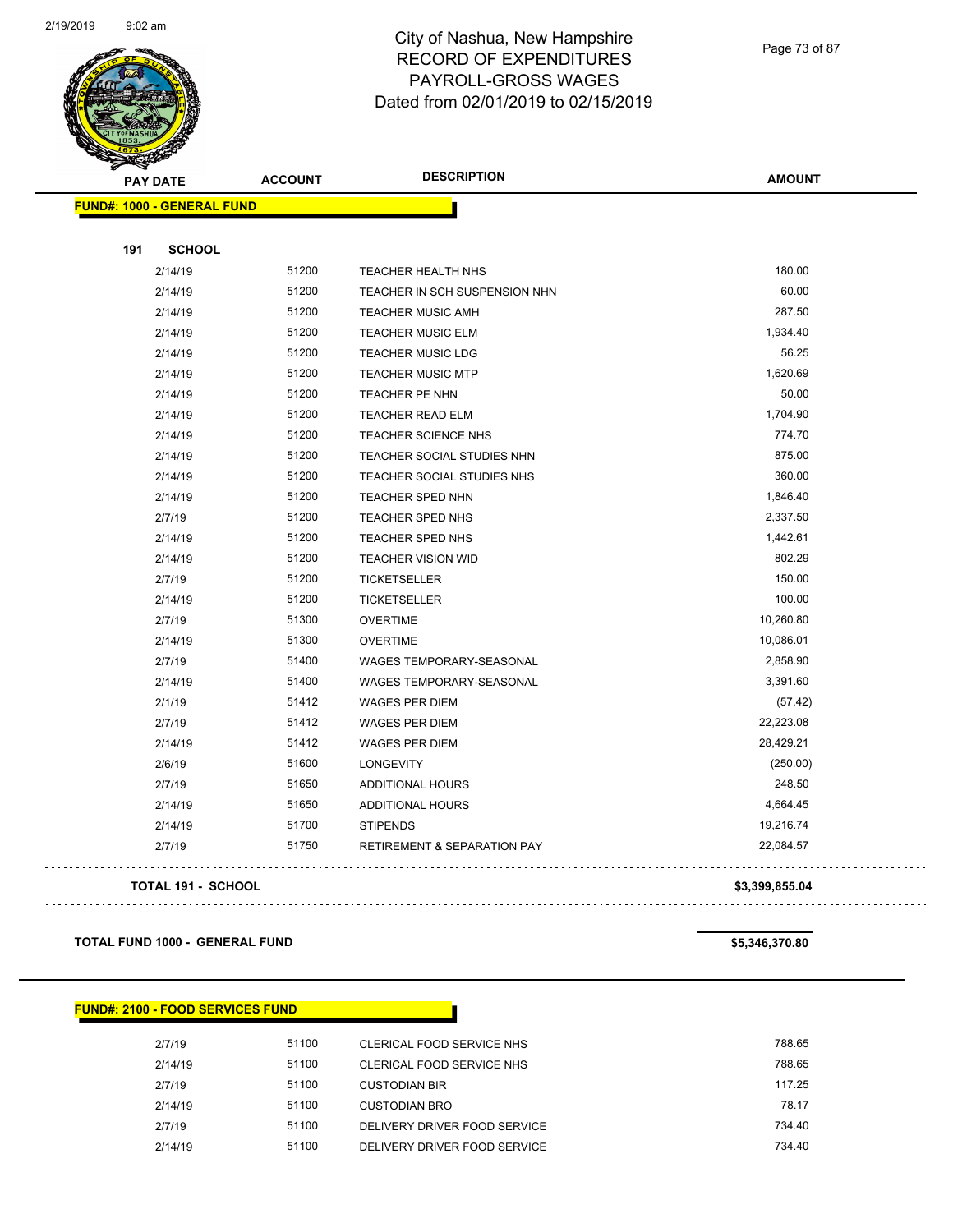

| <b>PAY DATE</b>                          | <b>ACCOUNT</b> | <b>DESCRIPTION</b>                   | <b>AMOUNT</b> |
|------------------------------------------|----------------|--------------------------------------|---------------|
| <u> FUND#: 2100 - FOOD SERVICES FUND</u> |                |                                      |               |
| 2/14/19                                  | 51100          | DIRECTOR FOOD SERVICE                | 2,925.80      |
| 2/14/19                                  | 51100          | <b>FOOD SERVICE BUSINESS MANAGER</b> | 2,219.70      |
| 2/7/19                                   | 51100          | FOOD SERVICE COOK AMH                | 493.50        |
| 2/14/19                                  | 51100          | FOOD SERVICE COOK AMH                | 493.50        |
| 2/7/19                                   | 51100          | FOOD SERVICE COOK BIC                | 506.10        |
| 2/14/19                                  | 51100          | FOOD SERVICE COOK BIC                | 506.10        |
| 2/7/19                                   | 51100          | FOOD SERVICE COOK BIR                | 511.00        |
| 2/14/19                                  | 51100          | FOOD SERVICE COOK BIR                | 511.00        |
| 2/7/19                                   | 51100          | FOOD SERVICE COOK BRO                | 506.10        |
| 2/14/19                                  | 51100          | FOOD SERVICE COOK BRO                | 506.10        |
| 2/7/19                                   | 51100          | FOOD SERVICE COOK CHA                | 511.00        |
| 2/14/19                                  | 51100          | FOOD SERVICE COOK CHA                | 511.00        |
| 2/7/19                                   | 51100          | FOOD SERVICE COOK DRC                | 511.00        |
| 2/14/19                                  | 51100          | FOOD SERVICE COOK DRC                | 511.00        |
| 2/7/19                                   | 51100          | FOOD SERVICE COOK ELM                | 977.90        |
| 2/14/19                                  | 51100          | FOOD SERVICE COOK ELM                | 977.90        |
| 2/7/19                                   | 51100          | <b>FOOD SERVICE COOK FES</b>         | 511.00        |
| 2/14/19                                  | 51100          | <b>FOOD SERVICE COOK FES</b>         | 511.00        |
| 2/7/19                                   | 51100          | FOOD SERVICE COOK FMS                | 499.10        |
| 2/14/19                                  | 51100          | <b>FOOD SERVICE COOK FMS</b>         | 499.10        |
| 2/7/19                                   | 51100          | FOOD SERVICE COOK LDG                | 478.13        |
| 2/14/19                                  | 51100          | FOOD SERVICE COOK LDG                | 488.60        |
| 2/7/19                                   | 51100          | <b>FOOD SERVICE COOK MDE</b>         | 493.50        |
| 2/14/19                                  | 51100          | FOOD SERVICE COOK MDE                | 489.98        |
| 2/7/19                                   | 51100          | FOOD SERVICE COOK NHN                | 1,088.62      |
| 2/14/19                                  | 51100          | FOOD SERVICE COOK NHN                | 1,092.70      |
| 2/7/19                                   | 51100          | FOOD SERVICE COOK NHS                | 1,023.40      |
| 2/14/19                                  | 51100          | <b>FOOD SERVICE COOK NHS</b>         | 1,020.02      |
| 2/7/19                                   | 51100          | FOOD SERVICE COOK NSE                | 498.88        |
| 2/14/19                                  | 51100          | <b>FOOD SERVICE COOK NSE</b>         | 506.10        |
| 2/7/19                                   | 51100          | FOOD SERVICE COOK PMS                | 521.50        |
| 2/14/19                                  | 51100          | FOOD SERVICE COOK PMS                | 521.50        |
| 2/7/19                                   | 51100          | FOOD SERVICE COOK SHE                | 493.50        |
| 2/14/19                                  | 51100          | FOOD SERVICE COOK SHE                | 493.50        |
| 2/14/19                                  | 51100          | FOOD SERVICE SITE CORD               | 12,176.50     |
| 2/7/19                                   | 51100          | <b>FOOD SERVICECOOK MTP</b>          | 463.22        |
| 2/14/19                                  | 51100          | <b>FOOD SERVICECOOK MTP</b>          | 466.55        |
| 2/7/19                                   | 51200          | FOOD SERVICE ASST PT AMH             | 592.80        |
| 2/14/19                                  | 51200          | FOOD SERVICE ASST PT AMH             | 592.80        |
| 2/7/19                                   | 51200          | FOOD SERVICE ASST PT BIC             | 535.10        |
| 2/14/19                                  | 51200          | FOOD SERVICE ASST PT BIC             | 535.10        |
| 2/7/19                                   | 51200          | FOOD SERVICE ASST PT BIR             | 708.60        |
| 2/14/19                                  | 51200          | FOOD SERVICE ASST PT BIR             | 708.60        |
| 2/7/19                                   | 51200          | FOOD SERVICE ASST PT BRO             | 365.70        |
| 2/14/19                                  | 51200          | FOOD SERVICE ASST PT BRO             | 365.70        |
|                                          |                |                                      |               |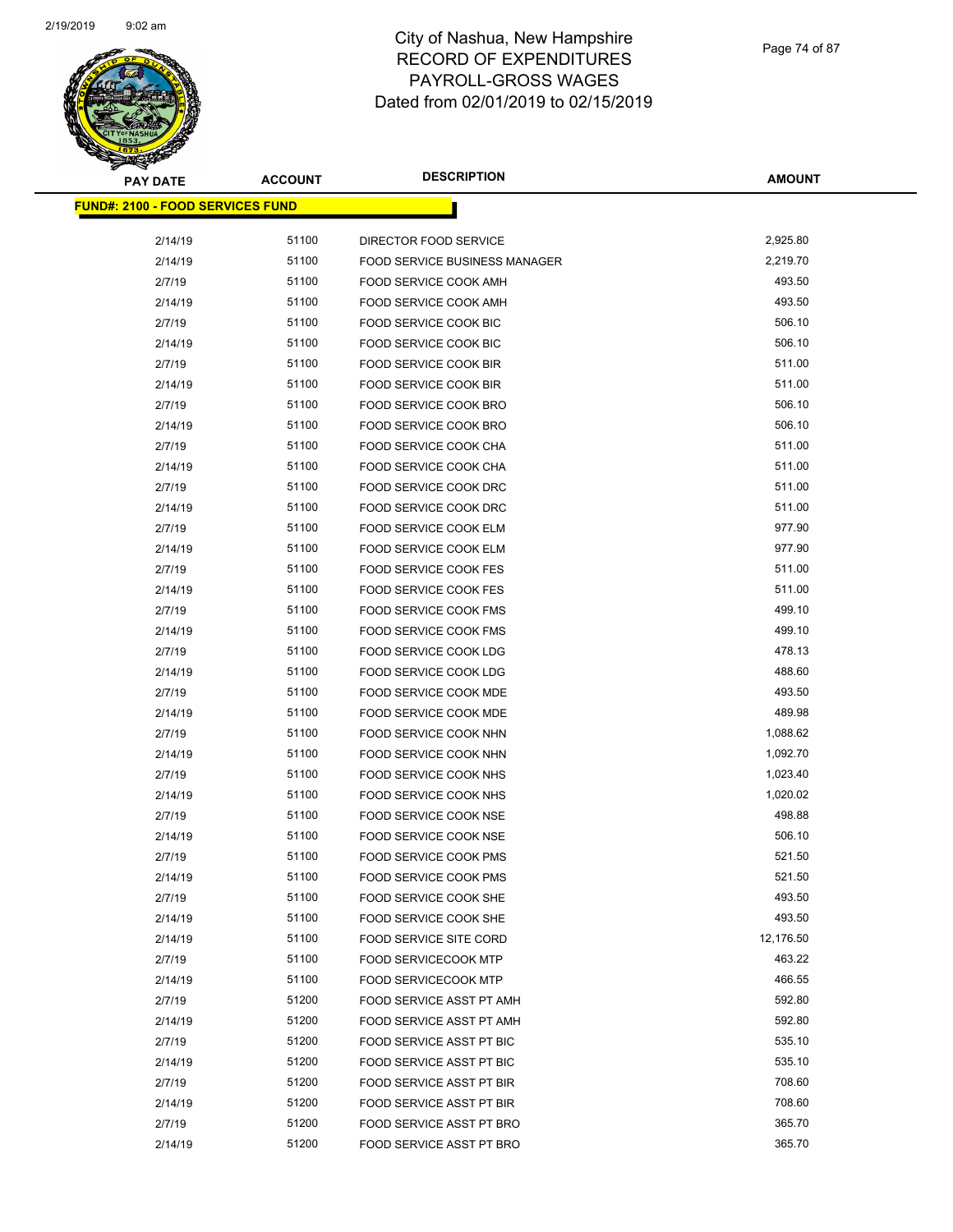

Page 75 of 87

| <b>PAY DATE</b>                         | <b>ACCOUNT</b> | <b>DESCRIPTION</b>              | <b>AMOUNT</b> |
|-----------------------------------------|----------------|---------------------------------|---------------|
| <b>FUND#: 2100 - FOOD SERVICES FUND</b> |                |                                 |               |
|                                         |                |                                 |               |
| 2/7/19                                  | 51200          | FOOD SERVICE ASST PT CHA        | 380.70        |
| 2/14/19                                 | 51200          | FOOD SERVICE ASST PT CHA        | 380.70        |
| 2/7/19                                  | 51200          | FOOD SERVICE ASST PT DRC        | 643.50        |
| 2/14/19                                 | 51200          | FOOD SERVICE ASST PT DRC        | 646.47        |
| 2/7/19                                  | 51200          | FOOD SERVICE ASST PT ELM        | 2,948.97      |
| 2/14/19                                 | 51200          | <b>FOOD SERVICE ASST PT ELM</b> | 2,521.31      |
| 2/7/19                                  | 51200          | FOOD SERVICE ASST PT FES        | 837.27        |
| 2/14/19                                 | 51200          | FOOD SERVICE ASST PT FES        | 840.45        |
| 2/7/19                                  | 51200          | <b>FOOD SERVICE ASST PT FMS</b> | 2,588.20      |
| 2/14/19                                 | 51200          | FOOD SERVICE ASST PT FMS        | 2,584.21      |
| 2/7/19                                  | 51200          | <b>FOOD SERVICE ASST PT LDG</b> | 687.11        |
| 2/14/19                                 | 51200          | FOOD SERVICE ASST PT LDG        | 681.25        |
| 2/7/19                                  | 51200          | <b>FOOD SERVICE ASST PT MDE</b> | 562.51        |
| 2/14/19                                 | 51200          | FOOD SERVICE ASST PT MDE        | 516.32        |
| 2/7/19                                  | 51200          | FOOD SERVICE ASST PT MTP        | 204.75        |
| 2/14/19                                 | 51200          | FOOD SERVICE ASST PT MTP        | 204.75        |
| 2/7/19                                  | 51200          | FOOD SERVICE ASST PT NHN        | 4,268.51      |
| 2/14/19                                 | 51200          | FOOD SERVICE ASST PT NHN        | 4,180.12      |
| 2/7/19                                  | 51200          | FOOD SERVICE ASST PT NHS        | 4,255.24      |
| 2/14/19                                 | 51200          | FOOD SERVICE ASST PT NHS        | 4,684.94      |
| 2/14/19                                 | 51200          | FOOD SERVICE ASST PT NSE        | 256.28        |
| 2/7/19                                  | 51200          | FOOD SERVICE ASST PT PMS        | 2,307.65      |
| 2/14/19                                 | 51200          | FOOD SERVICE ASST PT PMS        | 2,363.44      |
| 2/7/19                                  | 51200          | FOOD SERVICE ASST PT SHE        | 579.05        |
| 2/14/19                                 | 51200          | FOOD SERVICE ASST PT SHE        | 597.33        |
| 2/7/19                                  | 51300          | <b>OVERTIME</b>                 | 125.77        |
| 2/14/19                                 | 51300          | <b>OVERTIME</b>                 | 171.15        |
| 2/7/19                                  | 51412          | <b>WAGES PER DIEM</b>           | 1,371.83      |
| 2/14/19                                 | 51412          | <b>WAGES PER DIEM</b>           | 1,450.80      |
|                                         |                |                                 |               |

#### **TOTAL FUND 2100 - FOOD SERVICES FUND \$89,**

| \$89,001.60 |  |
|-------------|--|
|             |  |
|             |  |

| 2/7/19  | 51200 | DRIVER INSTRUCTOR      | 550.00 |
|---------|-------|------------------------|--------|
| 2/14/19 | 51200 | DRIVER INSTRUCTOR      | 840.00 |
| 2/14/19 | 51200 | <b>TEACHER ELL FES</b> | 175.00 |
| 2/14/19 | 51200 | TEACHER TECHED ELM     | 560.00 |
| 2/7/19  | 51300 | <b>OVERTIME</b>        | 15.78  |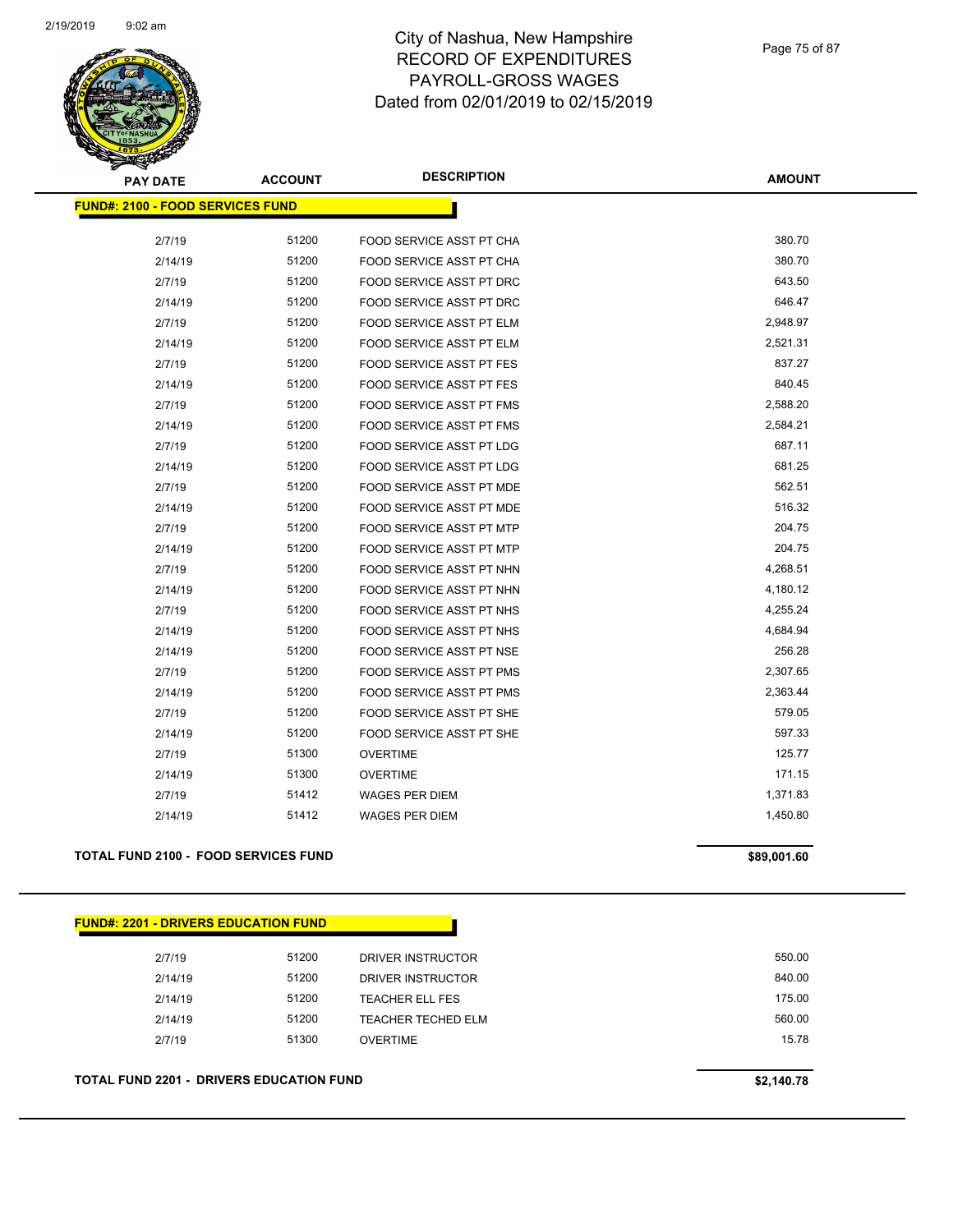

Page 76 of 87

|                                                                             | <b>ACCOUNT</b> | <b>DESCRIPTION</b>                             | <b>AMOUNT</b>  |
|-----------------------------------------------------------------------------|----------------|------------------------------------------------|----------------|
| <b>FUND#: 2207 - ADULT ED/CONTINUING ED</b>                                 |                |                                                |                |
| 2/7/19                                                                      | 51100          | CLERICAL ADULT ED NHN                          | 777.12         |
| 2/14/19                                                                     | 51100          | CLERICAL ADULT ED NHN                          | 793.78         |
| 2/7/19                                                                      | 51200          | ADULT ED ENRICHMENT TEACHER                    | 50.00          |
| 2/14/19                                                                     | 51200          | ADULT ED ENRICHMENT TEACHER                    | 50.00          |
| <b>TOTAL FUND 2207 - ADULT ED/CONTINUING ED</b>                             |                |                                                | \$1,670.90     |
| <b>FUND#: 2222 - AFTER SCHOOL PROGRAM</b>                                   |                |                                                |                |
| 2/14/19                                                                     | 51100          | 21 CENTURY COORDINATOR                         | 2,322.00       |
| TOTAL FUND 2222 - AFTER SCHOOL PROGRAM                                      |                |                                                | \$2,322.00     |
| <b>FUND#: 2252 - DAY CARE</b>                                               | 51100          |                                                |                |
|                                                                             |                | PANTHER PRESCHOOL DIRECTOR                     | 1,096.20       |
| 2/14/19                                                                     |                |                                                |                |
| <b>TOTAL FUND 2252 - DAY CARE</b>                                           |                |                                                | \$1,096.20     |
|                                                                             |                |                                                |                |
|                                                                             |                |                                                |                |
| 2/7/19                                                                      | 51100          | PARA DW SPEC ED NHS                            | 342.95         |
| 2/14/19                                                                     | 51100          | PARA DW SPEC ED NHS                            | 447.64         |
| 2/7/19                                                                      | 51100          | PARA DW SPEC ED WID                            | 451.25         |
| 2/14/19                                                                     | 51100          | PARA DW SPEC ED WID                            | 465.69         |
| 2/7/19                                                                      | 51100          | PARA INST SHE                                  | 610.65         |
| 2/14/19                                                                     | 51100          | PARA INST SHE                                  | 625.30         |
| 2/7/19<br>2/14/19                                                           | 51412<br>51412 | <b>WAGES PER DIEM</b><br><b>WAGES PER DIEM</b> | 38.00<br>76.00 |
| <b>FUND#: 2257 - SPECIAL ED LOCAL</b><br>TOTAL FUND 2257 - SPECIAL ED LOCAL |                |                                                | \$3,057.48     |
|                                                                             |                |                                                |                |
|                                                                             |                |                                                |                |
| 2/7/19                                                                      | 51100          | PROGRAM COORDINATOR                            | 382.70         |
| <b>FUND#: 2503 - PARKS &amp; REC PROGRAMS FUND</b><br>2/14/19               | 51100          | PROGRAM COORDINATOR                            | 382.70         |

**FUND#: 2505 - PEG ACCESS CHANNELS FUND**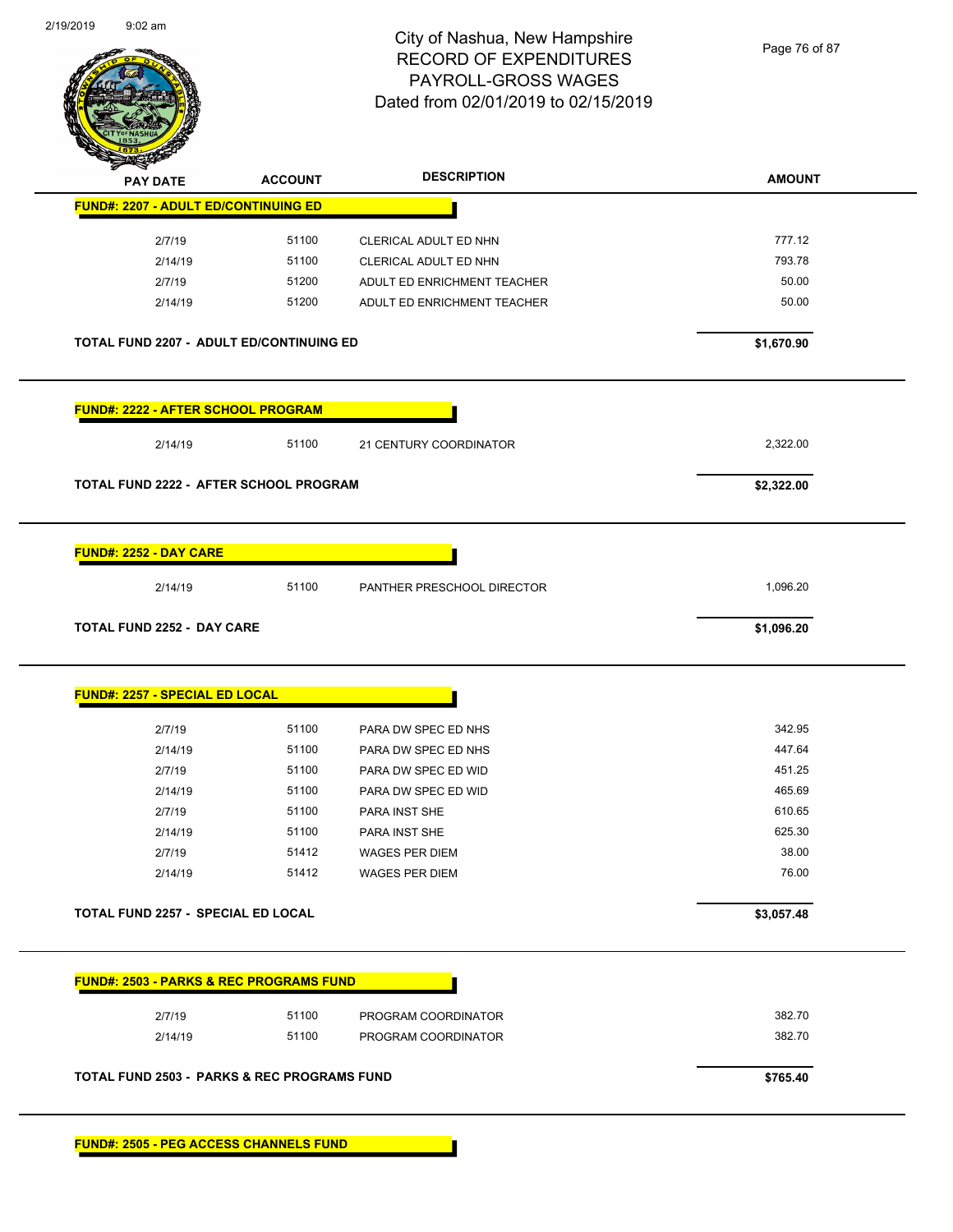

Page 77 of 87

| <b>PAY DATE</b>                                     | <b>ACCOUNT</b> | <b>DESCRIPTION</b>                 | <b>AMOUNT</b> |
|-----------------------------------------------------|----------------|------------------------------------|---------------|
| <b>FUND#: 2505 - PEG ACCESS CHANNELS FUND</b>       |                |                                    |               |
| 2/7/19                                              | 51100          | ECHANNEL ACCESS ADMINISTRATOR      | 1,164.25      |
| 2/14/19                                             | 51100          | ECHANNEL ACCESS ADMINISTRATOR      | 1,164.25      |
| 2/7/19                                              | 51100          | PEG PROGRAM MANAGER                | 1,261.25      |
| 2/14/19                                             | 51100          | PEG PROGRAM MANAGER                | 1,261.25      |
| 2/14/19                                             | 51200          | <b>TEACHER PE NHN</b>              | 120.00        |
| 2/7/19                                              | 51200          | <b>VIDEOGRAPHER</b>                | 697.50        |
| 2/14/19                                             | 51200          | <b>VIDEOGRAPHER</b>                | 420.00        |
| <b>TOTAL FUND 2505 - PEG ACCESS CHANNELS FUND</b>   |                |                                    | \$6,088.50    |
| <b>FUND#: 3030 - EMERGENCY MGMT GRANTS FUND</b>     |                |                                    |               |
| 2/7/19                                              | 51200          | EMERGENCY MANAGEMENT COORDINAT     | 718.16        |
| 2/14/19                                             | 51200          | EMERGENCY MANAGEMENT COORDINAT     | 718.16        |
|                                                     |                |                                    |               |
| TOTAL FUND 3030 - EMERGENCY MGMT GRANTS FUND        |                |                                    | \$1,436.32    |
| <b>FUND#: 3050 - POLICE GRANTS FUND</b>             |                |                                    |               |
| 2/7/19                                              | 51100          | DOMESTIC VIOLENCE ADVOCATE         | 882.25        |
| 2/14/19                                             | 51100          | DOMESTIC VIOLENCE ADVOCATE         | 882.25        |
| 2/7/19                                              | 51100          | PATROLMAN ALL RANKS                | 1,476.25      |
| 2/14/19                                             | 51100          | PATROLMAN ALL RANKS                | 1,476.25      |
| 2/7/19                                              | 51300          | <b>OVERTIME</b>                    | 5,356.37      |
| 2/14/19                                             | 51300          | <b>OVERTIME</b>                    | 4,815.22      |
|                                                     |                |                                    |               |
| <b>TOTAL FUND 3050 - POLICE GRANTS FUND</b>         |                |                                    | \$14,888.59   |
|                                                     |                |                                    |               |
| <b>FUND#: 3068 - COMMUNITY SERVICES GRANTS FUND</b> |                |                                    |               |
| 2/7/19                                              | 51100          | BILINGUAL COMM HEALTH WORKER       | 92.15         |
| 2/14/19                                             | 51100          | BILINGUAL COMM HEALTH WORKER       | 91.57         |
| 2/7/19                                              | 51100          | <b>EPIDEMIOLOGIST</b>              | 146.50        |
| 2/14/19                                             | 51100          | <b>EPIDEMIOLOGIST</b>              | 146.50        |
| 2/7/19                                              | 51100          | PHNS PROGRAM ASSISTANT             | 807.65        |
| 2/14/19                                             | 51100          | PHNS PROGRAM ASSISTANT             | 807.65        |
| 2/7/19                                              | 51100          | PROGRAM ASSISTANT COMMUNITY HEALTH | 211.81        |
| 2/14/19                                             | 51100          | PROGRAM ASSISTANT COMMUNITY HEALTH | 211.80        |
| 2/7/19                                              | 51100          | PUB HEALTH NET SVS COORD           | 1,317.40      |
| 2/14/19                                             | 51100          | PUB HEALTH NET SVS COORD           | 1,317.42      |
| 2/7/19                                              | 51100          | PUB HEALTH PREPAREDNESS COORD      | 1,033.40      |

2/14/19 51100 PUB HEALTH PREPAREDNESS COORD 1,033.40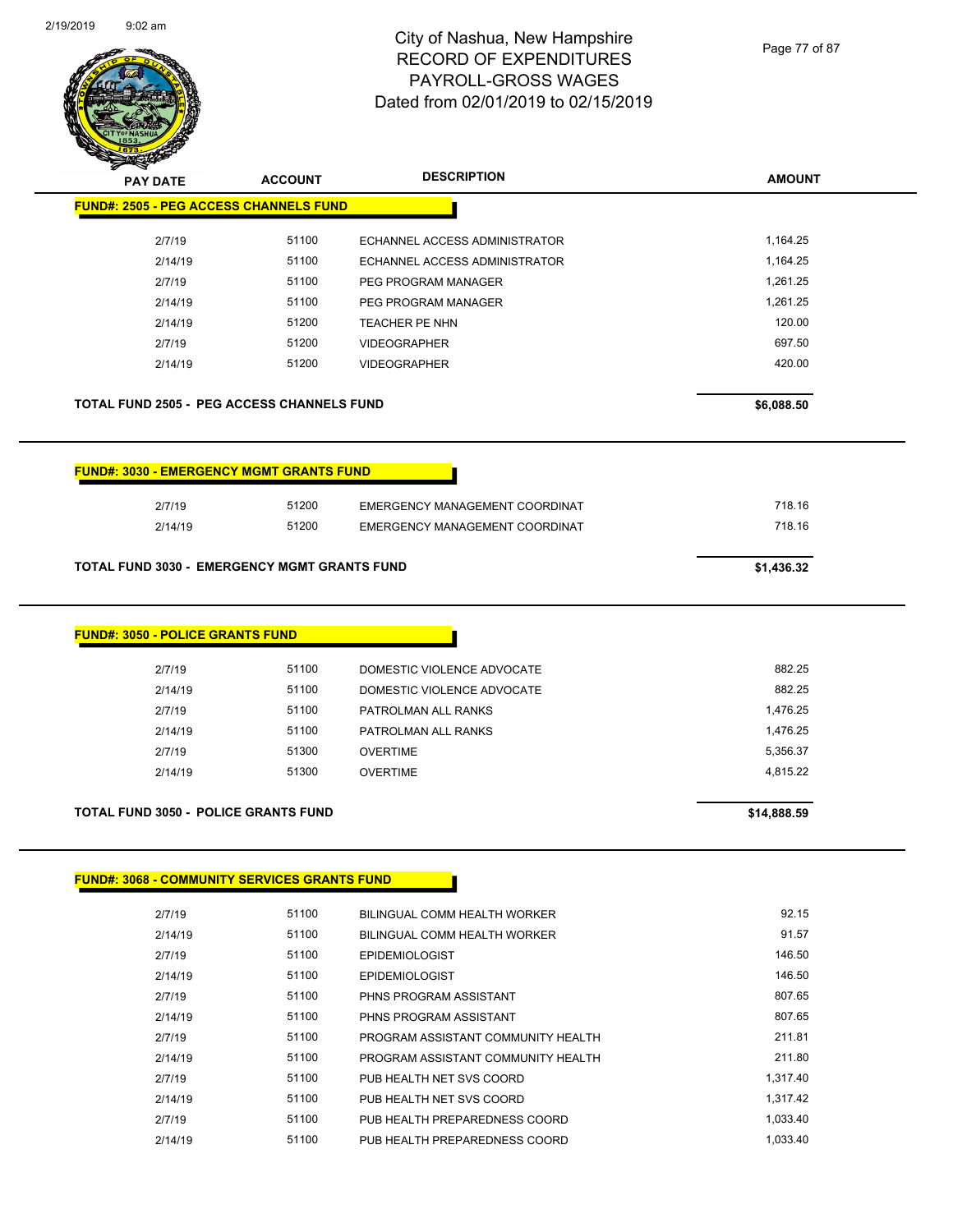

| $\tilde{\phantom{a}}$<br>$\sim$<br><b>PAY DATE</b>      | <b>ACCOUNT</b> | <b>DESCRIPTION</b>      | <b>AMOUNT</b> |
|---------------------------------------------------------|----------------|-------------------------|---------------|
| <b>FUND#: 3068 - COMMUNITY SERVICES GRANTS FUND</b>     |                |                         |               |
| 2/7/19                                                  | 51100          | SMP PROGRAM COORDINATOR | 975.35        |
| 2/14/19                                                 | 51100          | SMP PROGRAM COORDINATOR | 975.35        |
| <b>TOTAL FUND 3068 - COMMUNITY SERVICES GRANTS FUND</b> |                |                         | \$9.167.95    |

#### **FUND#: 3070 - COMMUNITY HEALTH GRANTS FUND**

| 2/7/19  | 51100 | BILINGUAL COMM HEALTH WORKER       | 644.91 |
|---------|-------|------------------------------------|--------|
| 2/14/19 | 51100 | BILINGUAL COMM HEALTH WORKER       | 640.89 |
| 2/7/19  | 51100 | PROGRAM ASSISTANT COMMUNITY HEALTH | 635.39 |
| 2/14/19 | 51100 | PROGRAM ASSISTANT COMMUNITY HEALTH | 635.40 |
|         |       |                                    |        |

#### **TOTAL FUND 3070 - COMMUNITY HEALTH GRANTS FUND \$2,556.59**

#### **FUND#: 3090 - URBAN PROGRAM GRANTS FUND**

| 2/7/19  | 51100 | ARLINGTON ST COMMUNITY CENTER DIRECTOR | 986.60   |
|---------|-------|----------------------------------------|----------|
| 2/14/19 | 51100 | ARLINGTON ST COMMUNITY CENTER DIRECTOR | 986.60   |
| 2/7/19  | 51100 | <b>GRANT MGMT SPECIALIST</b>           | 1.080.35 |
| 2/14/19 | 51100 | <b>GRANT MGMT SPECIALIST</b>           | 1,080.35 |
| 2/7/19  | 51100 | <b>MANAGER URBAN PROGRAMS</b>          | 1,649.35 |
| 2/14/19 | 51100 | MANAGER URBAN PROGRAMS                 | 1.649.35 |
| 2/7/19  | 51100 | PROGRAM COORDINATOR LP&HH              | 1,255.30 |
| 2/14/19 | 51100 | PROGRAM COORDINATOR LP&HH              | 1,255.30 |
| 2/7/19  | 51100 | PROJECT ADMINISTRATOR                  | 1.306.00 |
| 2/14/19 | 51100 | PROJECT ADMINISTRATOR                  | 1.306.00 |
| 2/7/19  | 51100 | PROJECT ADMINISTRATOR LP&HH            | 1.230.70 |
| 2/14/19 | 51100 | PROJECT ADMINISTRATOR LP&HH            | 1,230.70 |
| 2/7/19  | 51100 | PROJECT SPECIALIST URBAN PROGR         | 1,171.12 |
| 2/14/19 | 51100 | PROJECT SPECIALIST URBAN PROGR         | 1,171.10 |
|         |       |                                        |          |

#### **TOTAL FUND 3090 - URBAN PROGRAM GRANTS FUND \$17,358.82**

#### **FUND#: 3120 - TRANSIT GRANTS FUND**

| 2/7/19  | 51100 | <b>COMMUNICATION SPEC</b>            | 996.55   |
|---------|-------|--------------------------------------|----------|
| 2/14/19 | 51100 | COMMUNICATION SPEC                   | 996.55   |
| 2/7/19  | 51100 | <b>TRANSIT FINANCE COORDINATOR</b>   | 1.280.41 |
| 2/14/19 | 51100 | <b>TRANSIT FINANCE COORDINATOR</b>   | 1.280.40 |
| 2/7/19  | 51100 | <b>TRANSIT FLEET FACILITIES SUPV</b> | 1.080.35 |
| 2/14/19 | 51100 | <b>TRANSIT FLEET FACILITIES SUPV</b> | 1.080.35 |
| 2/7/19  | 51100 | <b>TRANSIT MECHANICS</b>             | 1.959.40 |
|         |       |                                      |          |

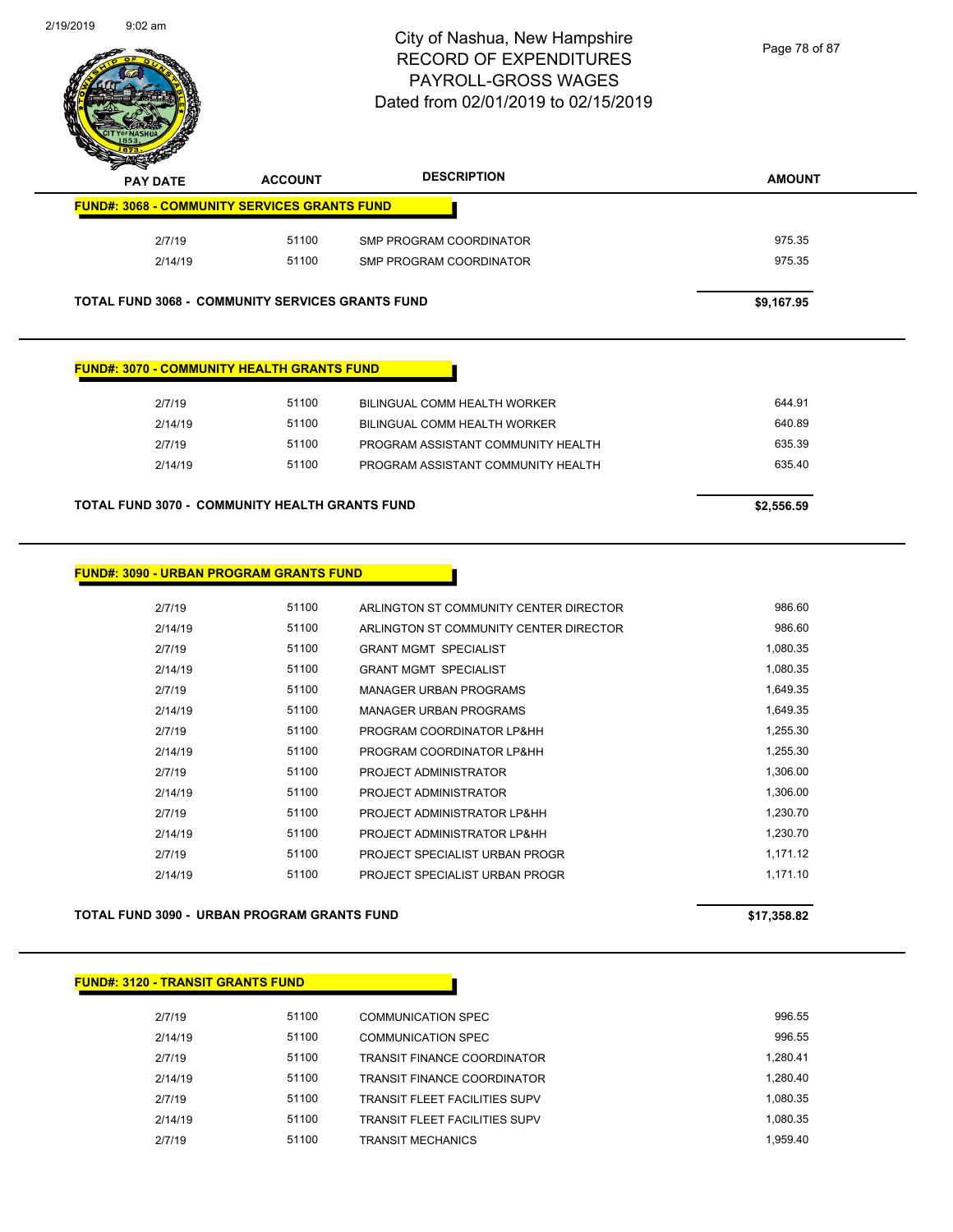

| <b>PAY DATE</b>                          | <b>ACCOUNT</b> | <b>DESCRIPTION</b>                    | <b>AMOUNT</b> |
|------------------------------------------|----------------|---------------------------------------|---------------|
| <b>FUND#: 3120 - TRANSIT GRANTS FUND</b> |                |                                       |               |
| 2/14/19                                  | 51100          | <b>TRANSIT MECHANICS</b>              | 2,129.15      |
| 2/7/19                                   | 51100          | <b>TRANSIT OPERATIONS COORDINATOR</b> | 970.00        |
| 2/14/19                                  | 51100          | <b>TRANSIT OPERATIONS COORDINATOR</b> | 970.00        |
| 2/7/19                                   | 51100          | <b>TRANSIT OPERATIONS SUPERVISOR</b>  | 1,161.20      |
| 2/14/19                                  | 51100          | <b>TRANSIT OPERATIONS SUPERVISOR</b>  | 1,161.20      |
| 2/7/19                                   | 51100          | TRANSIT UTILITY SERVICE WORKER        | 1,442.64      |
| 2/14/19                                  | 51100          | TRANSIT UTILITY SERVICE WORKER        | 1,442.65      |
| 2/7/19                                   | 51100          | <b>TRANSPORTATION DEPT MANAGER</b>    | 1,746.35      |
| 2/14/19                                  | 51100          | <b>TRANSPORTATION DEPT MANAGER</b>    | 1,746.35      |
| 2/7/19                                   | 51300          | <b>OVERTIME</b>                       | 55.65         |
| 2/14/19                                  | 51300          | <b>OVERTIME</b>                       | 29.79         |
|                                          |                |                                       |               |

**TOTAL FUND 3120 - TRANSIT GRANTS FUND \$21,528.99** 

#### **FUND#: 3800 - SCHOOL GRANTS FUND**

2/14/19 51100 21 CENTURY ELEM MFAM RES COORD 5,417.10 2/14/19 51100 ASSISTANT PRINCIPAL AMH 2/14/19 51100 ASSISTANT PRINCIPAL BIR 1,655.50 2/14/19 51100 ASSISTANT PRINCIPAL BRO 1,659.60 2/14/19 51100 ASSISTANT PRINCIPAL DR CRSP 1,614.10 2/14/19 51100 ASSISTANT PRINCIPAL SHE 1,437.50 2/7/19 51100 CLERICAL 21 CENTURY 762.36 2/14/19 51100 CLERICAL 21 CENTURY 767.61 2/14/19 51100 DIRECTOR TITLE 1 3,248.20 2/14/19 51100 DW TECHNOLOGY PEER COACH 3,068.80 2/7/19 51100 ELL OUTREACH WORKER HOURLY 506.25 2/14/19 51100 ELL OUTREACH WORKER HOURLY 731.25 2/14/19 51100 INTRUCTIONAL LEADER FES 2,999.40 2/14/19 51100 LICENSED PRACTICAL NURSE NHS 2,086.40 2/14/19 51100 OFFICE MANAGER TITLE 1 30 160 1619.30 2/7/19 51100 PARA DW SPEC ED AMH 615.54 2/14/19 51100 PARA DW SPEC ED AMH 641.38 2/7/19 51100 PARA INST AMH 2/14/19 51100 PARA INST AMH 586.20 2/7/19 51100 PARA INST MTP 426.57 2/14/19 51100 PARA INST MTP 412.91 2/7/19 51100 PARA TTI AMH 1,028.02 2/14/19 51100 PARA TTI AMH 1,255.22 2/7/19 51100 PARA TTI DRC 920.58 2/14/19 51100 PARA TTI DRC 1,086.88 2/7/19 51100 PARA TTI LDG 2,330.25 2/14/19 51100 PARA TTI LDG 2,243.87 1/31/19 51100 PARA TTI MTP 624.48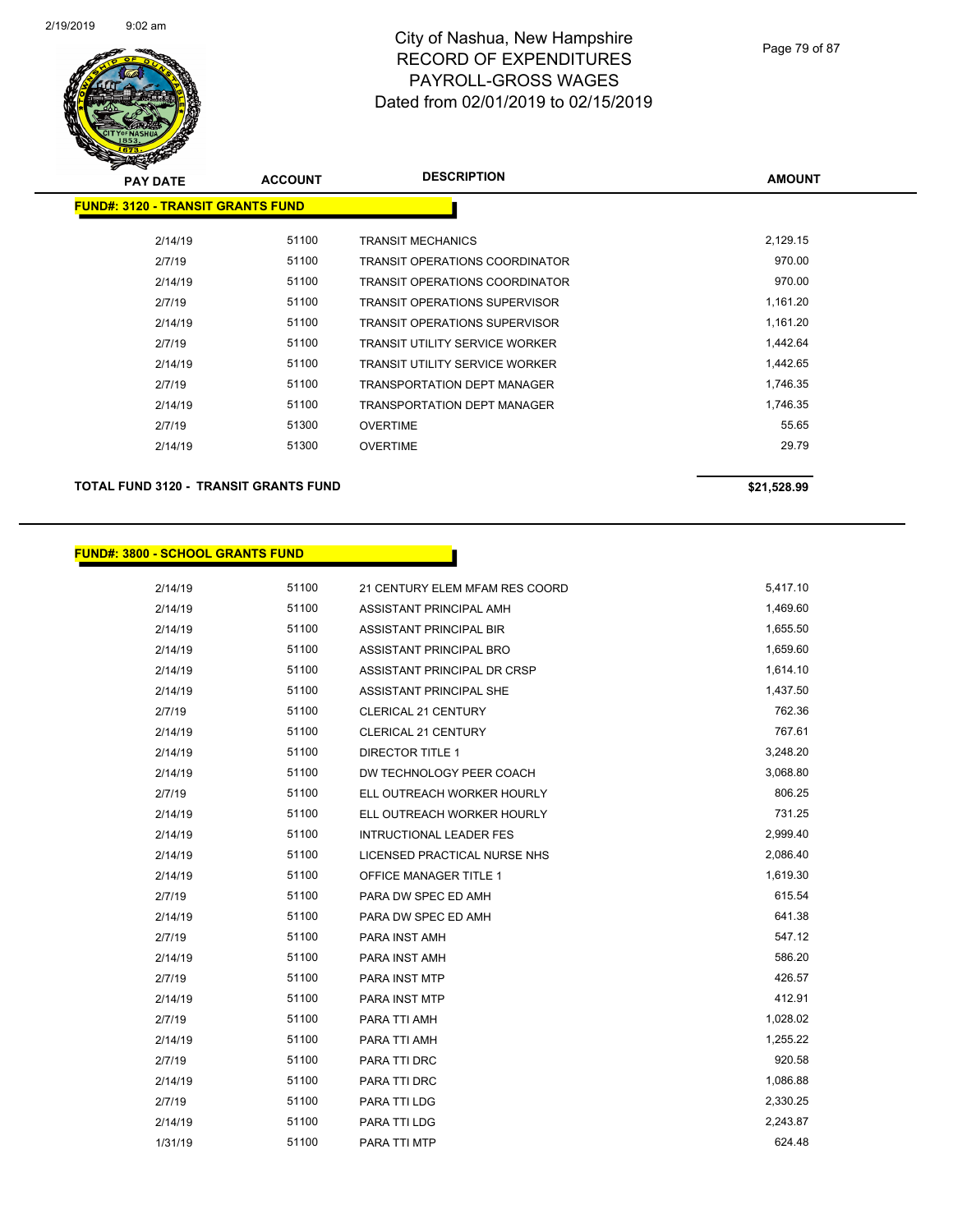

Page 80 of 87

| <b>PAY DATE</b>                         | <b>ACCOUNT</b> | <b>DESCRIPTION</b>             | <b>AMOUNT</b> |
|-----------------------------------------|----------------|--------------------------------|---------------|
| <b>FUND#: 3800 - SCHOOL GRANTS FUND</b> |                |                                |               |
|                                         | 51100          |                                | 1,962.90      |
| 2/7/19<br>2/14/19                       | 51100          | PARA TTI MTP<br>PARA TTI MTP   | 2,085.73      |
|                                         | 51100          |                                | 587.30        |
| 2/7/19                                  | 51100          | PARA TTI NURSERY               | 600.13        |
| 2/14/19                                 |                | PARA TTI NURSERY               |               |
| 2/14/19                                 | 51100          | PEER COACH                     | 4,956.90      |
| 2/7/19                                  | 51100          | SIGN LANGUAGE INTERPRETER      | 1,098.40      |
| 2/14/19                                 | 51100          | SIGN LANGUAGE INTERPRETER      | 1,161.17      |
| 2/14/19                                 | 51100          | SOCIAL WORKER                  | 2,885.20      |
| 2/14/19                                 | 51100          | <b>TEACHER DWSE BRO</b>        | 1,794.50      |
| 2/14/19                                 | 51100          | TEACHER DWSE CHA               | 3,976.00      |
| 2/14/19                                 | 51100          | TEACHER DWSE ELM               | 1,877.39      |
| 2/14/19                                 | 51100          | <b>TEACHER DWSE NHS</b>        | 2,674.40      |
| 2/14/19                                 | 51100          | TEACHER PRESCHOOL NHS          | 1,872.10      |
| 2/14/19                                 | 51100          | <b>TEACHER SPED AMH</b>        | 2,085.00      |
| 2/14/19                                 | 51100          | TEACHER SPED BIC               | 1,949.20      |
| 2/14/19                                 | 51100          | <b>TEACHER SPED BRO</b>        | 1,698.30      |
| 2/14/19                                 | 51100          | TEACHER SPED DRC               | 1,805.70      |
| 2/14/19                                 | 51100          | <b>TEACHER SPED ELM</b>        | 1,737.50      |
| 2/14/19                                 | 51100          | <b>TEACHER SPED FES</b>        | 1,561.40      |
| 2/14/19                                 | 51100          | <b>TEACHER SPED FMS</b>        | 2,007.10      |
| 2/14/19                                 | 51100          | <b>TEACHER SPED LDG</b>        | 1,797.20      |
| 2/14/19                                 | 51100          | TEACHER SPED MDE               | 3,954.10      |
| 2/14/19                                 | 51100          | TEACHER SPED NHN               | 9,724.51      |
| 2/14/19                                 | 51100          | <b>TEACHER SPED NHS</b>        | 4,684.80      |
| 2/14/19                                 | 51100          | <b>TEACHER SPED NSE</b>        | 6,713.00      |
| 2/14/19                                 | 51100          | TEACHER SPED PMS               | 3,537.20      |
| 2/7/19                                  | 51100          | TITLE ONE PARA FES             | 1,551.27      |
| 2/14/19                                 | 51100          | TITLE ONE PARA FES             | 1,612.71      |
| 2/7/19                                  | 51200          | 21 CENTURY PROGRAM ASSISTANT   | 1,888.30      |
| 2/14/19                                 | 51200          | 21 CENTURY PROGRAM ASSISTANT   | 1,930.00      |
| 2/7/19                                  | 51200          | 21ST CENTURY INSTRUCTOR        | 770.00        |
| 2/14/19                                 | 51200          | 21ST CENTURY INSTRUCTOR        | 785.00        |
| 2/14/19                                 | 51200          | <b>CLERICAL ASST SUPER SUP</b> | 250.00        |
| 2/7/19                                  | 51200          | <b>FAMILY LIAISON</b>          | 331.25        |
| 2/14/19                                 | 51200          | <b>FAMILY LIAISON</b>          | 381.25        |
| 2/14/19                                 | 51200          | <b>GUIDANCE COUNSELOR FES</b>  | 175.00        |
| 2/7/19                                  | 51200          | HOME SCHOOL CORD TTI           | 4,050.72      |
| 2/14/19                                 | 51200          | HOME SCHOOL CORD TTI           | 3,820.68      |
| 2/7/19                                  | 51200          | <b>INTERPRETER</b>             | 418.75        |
| 2/14/19                                 | 51200          | <b>INTERPRETER</b>             | 125.00        |
| 2/7/19                                  | 51200          | LUNCH MONITOR DRC              | 170.00        |
| 2/14/19                                 | 51200          | LUNCH MONITOR DRC              | 187.50        |
| 2/14/19                                 | 51200          | LUNCH MONITOR NHN              | 37.50         |
| 2/14/19                                 | 51200          | PARA DW SPEC ED AMH            | 172.88        |
| 2/14/19                                 | 51200          | PARA DW SPEC ED BIR            | 48.21         |
|                                         |                |                                |               |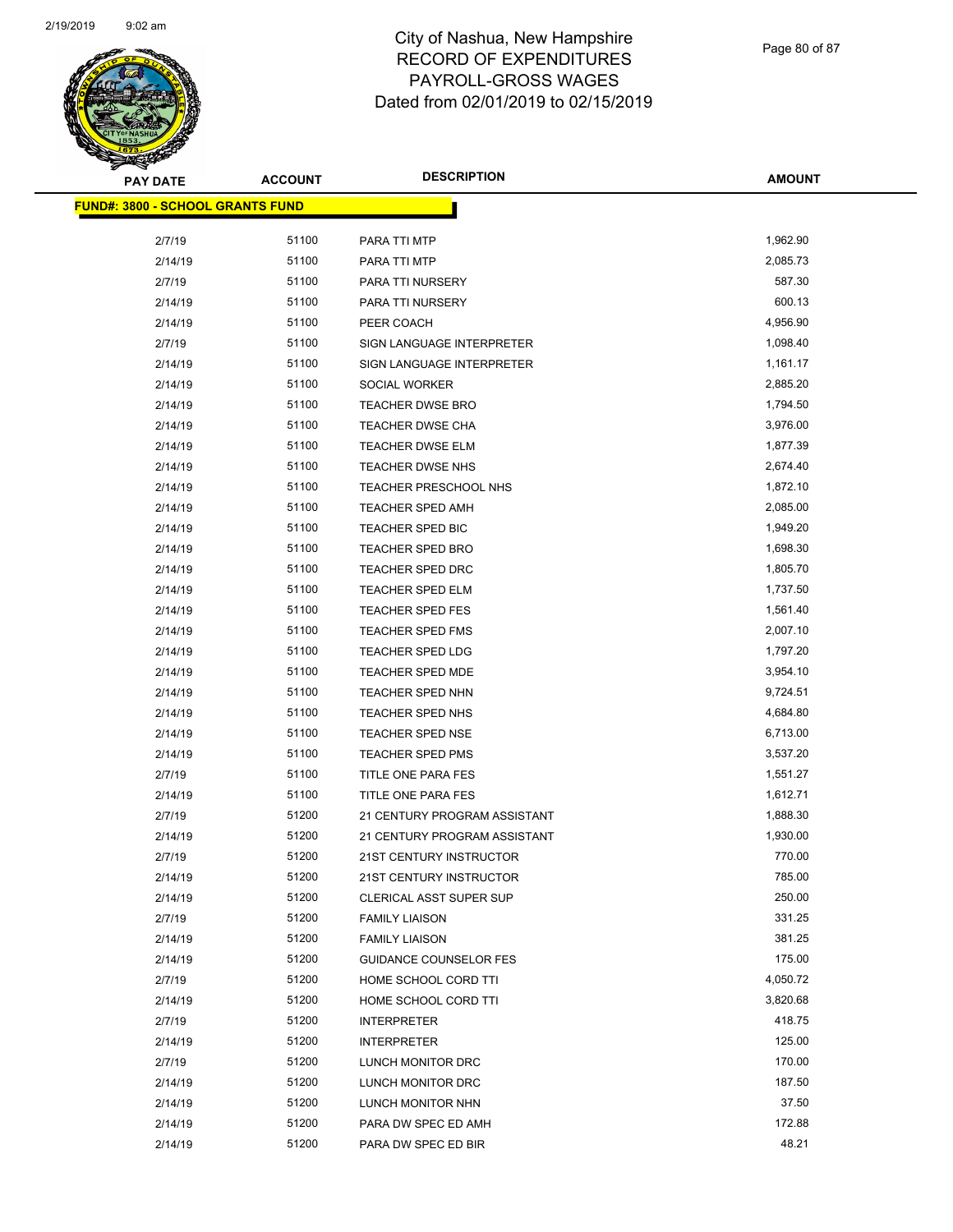

Page 81 of 87

| <b>PAY DATE</b>                         | <b>ACCOUNT</b> | <b>DESCRIPTION</b>      | <b>AMOUNT</b> |
|-----------------------------------------|----------------|-------------------------|---------------|
| <b>FUND#: 3800 - SCHOOL GRANTS FUND</b> |                |                         |               |
|                                         |                |                         |               |
| 2/7/19                                  | 51200          | PARA DW SPEC ED SHE     | 60.72         |
| 2/14/19                                 | 51200          | PARA DW SPEC ED SHE     | 60.72         |
| 2/14/19                                 | 51200          | PARA ELL MTP            | 145.60        |
| 2/14/19                                 | 51200          | PARA ELL PMS            | 95.55         |
| 2/14/19                                 | 51200          | PARA INST AMH           | 87.74         |
| 2/14/19                                 | 51200          | PARA INST BIC           | 64.84         |
| 2/14/19                                 | 51200          | PARA INST BIR           | 175.86        |
| 2/14/19                                 | 51200          | PARA INST CHA           | 175.86        |
| 2/14/19                                 | 51200          | PARA INST FES           | 58.62         |
| 2/14/19                                 | 51200          | PARA INST MTP           | 68.25         |
| 2/7/19                                  | 51200          | PARA INST PMS           | 17.50         |
| 2/14/19                                 | 51200          | PARA INST PMS           | 17.50         |
| 2/7/19                                  | 51200          | PARA INST SHE           | 118.11        |
| 2/14/19                                 | 51200          | PARA INST SHE           | 118.11        |
| 2/14/19                                 | 51200          | PARA KIND LDG           | 48.63         |
| 2/7/19                                  | 51200          | SPECIAL EDUCATION TUTOR | 737.50        |
| 2/14/19                                 | 51200          | SPECIAL EDUCATION TUTOR | 1,131.25      |
| 2/14/19                                 | 51200          | TEACHER ELL BIC         | 100.00        |
| 2/14/19                                 | 51200          | <b>TEACHER ELL DRC</b>  | 25.00         |
| 2/14/19                                 | 51200          | TEACHER ELL ELM         | 106.25        |
| 2/14/19                                 | 51200          | TEACHER ELL LDG         | 500.00        |
| 2/14/19                                 | 51200          | <b>TEACHER ELL MTP</b>  | 250.00        |
| 2/14/19                                 | 51200          | TEACHER ELL PMS         | 150.00        |
| 2/14/19                                 | 51200          | TEACHER ELL SHE         | 112.50        |
| 2/14/19                                 | 51200          | <b>TEACHER GR1 DRC</b>  | 187.50        |
| 2/14/19                                 | 51200          | TEACHER GR1 FES         | 250.00        |
| 2/14/19                                 | 51200          | <b>TEACHER GR1 LDG</b>  | 175.00        |
| 2/14/19                                 | 51200          | TEACHER GR2 DRC         | 75.00         |
| 2/14/19                                 | 51200          | <b>TEACHER GR2 FES</b>  | 175.00        |
| 2/14/19                                 | 51200          | <b>TEACHER GR3 AMH</b>  | 25.00         |
| 2/14/19                                 | 51200          | <b>TEACHER GR3 CHA</b>  | 225.00        |
| 2/14/19                                 | 51200          | <b>TEACHER GR3 DRC</b>  | 225.00        |
| 2/14/19                                 | 51200          | <b>TEACHER GR3 LDG</b>  | 25.00         |
| 2/14/19                                 | 51200          | TEACHER GR4 BIC         | 75.00         |
| 2/14/19                                 | 51200          | TEACHER GR4 BIR         | 100.00        |
| 2/14/19                                 | 51200          | <b>TEACHER GR4 FES</b>  | 125.00        |
| 2/14/19                                 | 51200          | <b>TEACHER GR4 SHE</b>  | 150.00        |
| 2/14/19                                 | 51200          | <b>TEACHER GR5 AMH</b>  | 75.00         |
| 2/14/19                                 | 51200          | <b>TEACHER GR5 BIC</b>  | 75.00         |
| 2/14/19                                 | 51200          | <b>TEACHER GR5 DRC</b>  | 75.00         |
| 2/14/19                                 | 51200          | <b>TEACHER GR5 LDG</b>  | 300.00        |
| 2/14/19                                 | 51200          | <b>TEACHER KIND AMH</b> | 75.00         |
| 2/14/19                                 | 51200          | <b>TEACHER KIND LDG</b> | 125.00        |
| 2/14/19                                 | 51200          | TEACHER SPED BIC        | 75.00         |
| 2/14/19                                 | 51200          | <b>TEACHER SPED NHS</b> | 150.00        |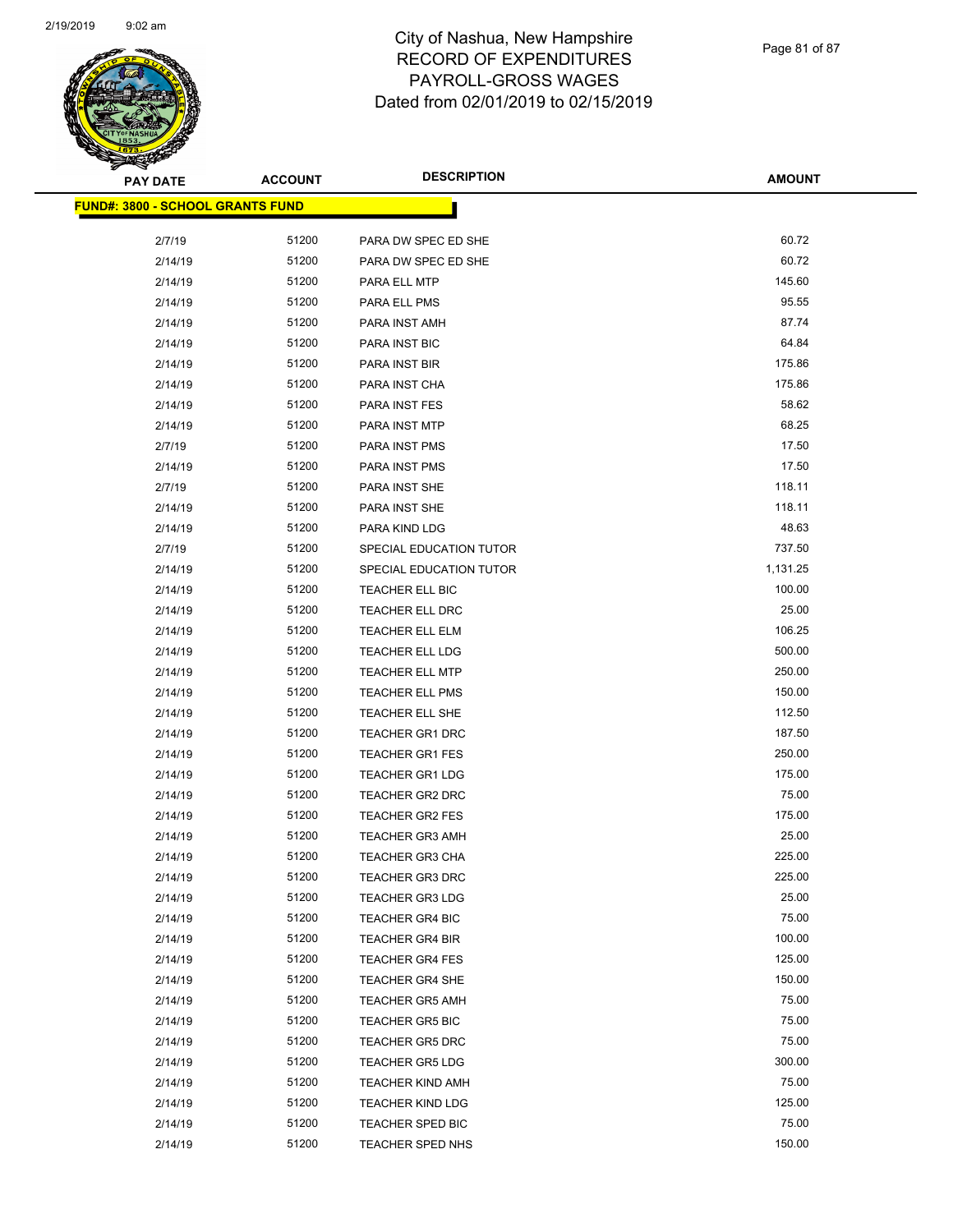

Page 82 of 87

| <b>PAY DATE</b>                         | <b>ACCOUNT</b> | <b>DESCRIPTION</b>         | <b>AMOUNT</b> |
|-----------------------------------------|----------------|----------------------------|---------------|
| <b>FUND#: 3800 - SCHOOL GRANTS FUND</b> |                |                            |               |
| 1/31/19                                 | 51200          | <b>TEACHER TECHED NHN</b>  | 717.08        |
| 2/14/19                                 | 51200          | <b>TEACHER TECHED NHN</b>  | 717.10        |
| 2/14/19                                 | 51200          | TEACHER TTI AMH            | 10,160.90     |
| 2/14/19                                 | 51200          | <b>TEACHER TTI FES</b>     | 2,308.20      |
| 2/14/19                                 | 51200          | <b>TEACHER TTI LDG</b>     | 8,744.40      |
| 2/14/19                                 | 51200          | <b>TEACHER TTI MTP</b>     | 7,254.90      |
| 2/14/19                                 | 51200          | <b>TEACHER TTI NURSERY</b> | 4,885.70      |
| 2/14/19                                 | 51200          | <b>TEACHER TTIDRC</b>      | 6,107.59      |
| 2/14/19                                 | 51200          | TITLE ONE PARA FES         | 81.90         |
| 2/7/19                                  | 51412          | WAGES PER DIEM             | 234.54        |
| 2/14/19                                 | 51412          | <b>WAGES PER DIEM</b>      | 215.33        |
| 2/7/19                                  | 51650          | ADDITIONAL HOURS           | 1,294.81      |
| 2/14/19                                 | 51650          | ADDITIONAL HOURS           | 7,459.76      |
|                                         |                |                            |               |

#### **TOTAL FUND 3800 - SCHOOL GRANTS FUND \$188,925.96**

| <u> UND#: 3810 - FOOD SERVICE GRANTS FUND</u> |         |       |                 |
|-----------------------------------------------|---------|-------|-----------------|
|                                               | 2/7/19  | 51300 | <b>OVERTIME</b> |
|                                               | 2/14/19 | 51300 | OVERTIME        |
|                                               |         |       |                 |

**TOTAL FUND 3810 - FOOD SERVICE GRANTS FUND \$1,011.63** 

| <b>FUND#: 4005 - TRAFFIC VIOLATIONS FUND</b> |       |                                  |        |
|----------------------------------------------|-------|----------------------------------|--------|
|                                              |       |                                  |        |
| 2/7/19                                       | 51100 | <b>MVR CLERK II</b>              | 320.51 |
| 2/14/19                                      | 51100 | <b>MVR CLERK II</b>              | 320.50 |
| 2/7/19                                       | 51100 | ORDINANCE VIOLATIONS COORDINATOR | 437.70 |
| 2/14/19                                      | 51100 | ORDINANCE VIOLATIONS COORDINATOR | 437.70 |
| 2/7/19                                       | 51100 | <b>PARKING MANAGER</b>           | 298.80 |
| 2/14/19                                      | 51100 | <b>PARKING MANAGER</b>           | 298.80 |
| 2/7/19                                       | 51200 | <b>MVR CLERK I</b>               | 373.42 |
| 2/14/19                                      | 51200 | <b>MVR CLERK I</b>               | 296.54 |
| 2/7/19                                       | 51200 | PARKING ENFORCEMENT SPECIALIST   | 549.78 |
| 2/14/19                                      | 51200 | PARKING ENFORCEMENT SPECIALIST   | 503.07 |
| 2/7/19                                       | 51300 | <b>OVERTIME</b>                  | 7.12   |
| 2/14/19                                      | 51300 | <b>OVERTIME</b>                  | 3.01   |
|                                              |       |                                  |        |

**TOTAL FUND 4005 - TRAFFIC VIOLATIONS FUND \$3,846.95**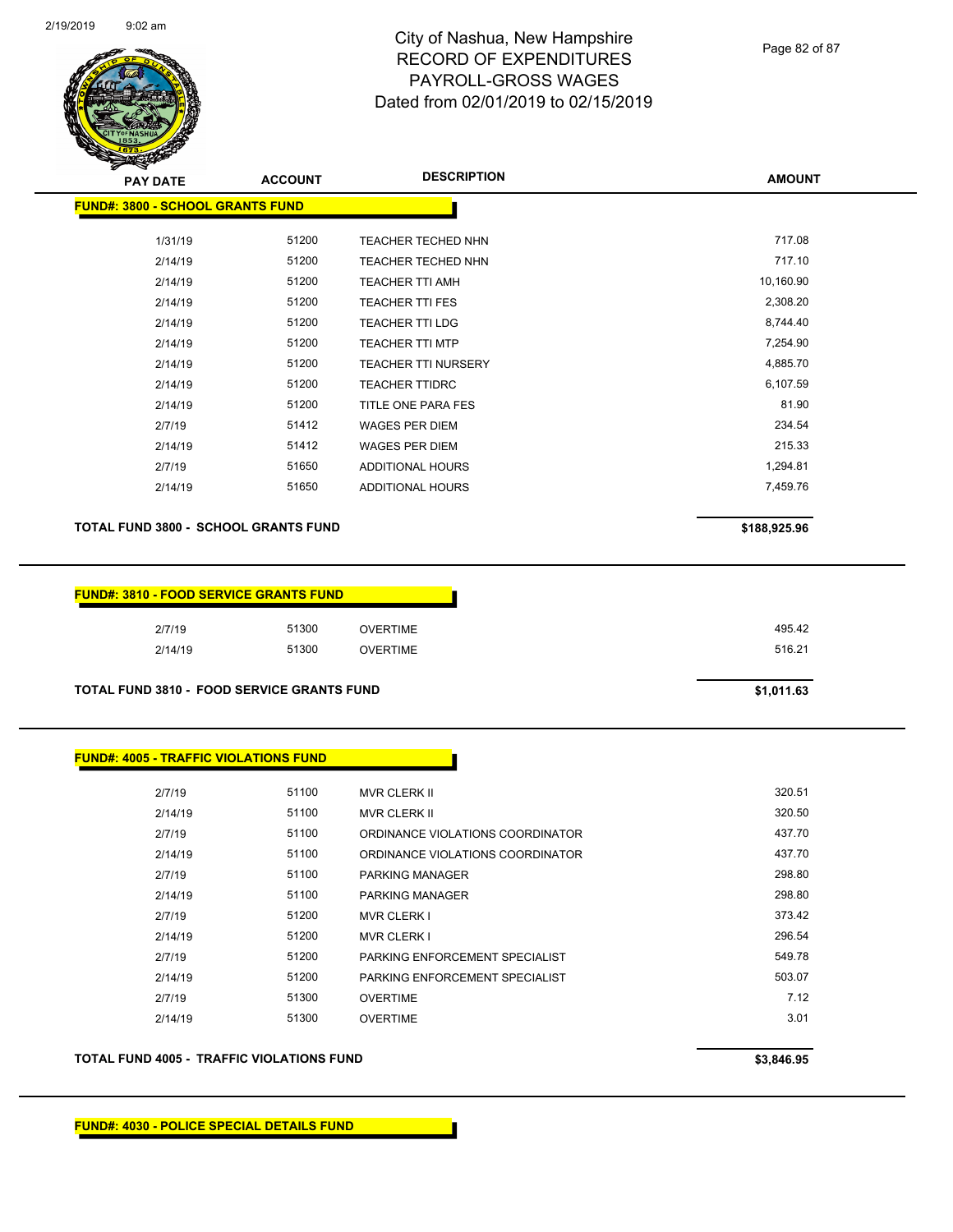

Page 83 of 87

| <b>STARK</b>                                      |                |                                    |               |
|---------------------------------------------------|----------------|------------------------------------|---------------|
| <b>PAY DATE</b>                                   | <b>ACCOUNT</b> | <b>DESCRIPTION</b>                 | <b>AMOUNT</b> |
| <b>FUND#: 4030 - POLICE SPECIAL DETAILS FUND</b>  |                |                                    |               |
| 2/7/19                                            | 51710          | SPECIAL DETAIL-NON PENSIONABLE     | 5,852.45      |
| 2/14/19                                           | 51710          | SPECIAL DETAIL-NON PENSIONABLE     | 3,636.27      |
| 2/7/19                                            | 51712          | SPECIAL DETAIL-PENSIONABLE         | 3,023.00      |
| 2/14/19                                           | 51712          | SPECIAL DETAIL-PENSIONABLE         | 1,968.18      |
| TOTAL FUND 4030 - POLICE SPECIAL DETAILS FUND     |                |                                    | \$14,479.90   |
| <b>FUND#: 4035 - POLICE OVERTIME BILLING FUND</b> |                |                                    |               |
| 2/7/19                                            | 51300          | <b>OVERTIME</b>                    | 856.47        |
| 2/14/19                                           | 51300          | <b>OVERTIME</b>                    | 895.00        |
| TOTAL FUND 4035 - POLICE OVERTIME BILLING FUND    |                |                                    | \$1,751.47    |
| <b>TOTAL FUND 4065 - FIRE WATCHGUARDS FUND</b>    |                |                                    | \$441.87      |
| <b>FUND#: 6000 - SOLID WASTE FUND</b>             |                |                                    |               |
| 2/7/19                                            | 51100          | ADMINISTRATIVE ASSISTANT I         | 88.80         |
| 2/7/19                                            | 51100          | ADMINISTRATIVE ASSISTANT II        | 858.89        |
| 2/14/19                                           | 51100          | ADMINISTRATIVE ASSISTANT II        | 858.90        |
| 2/7/19                                            | 51100          | ASSISTANT DIRECTOR OF PUBLIC WORKS | 202.40        |
| 2/14/19                                           | 51100          | ASSISTANT DIRECTOR OF PUBLIC WORKS | 202.40        |
| 2/7/19                                            | 51100          | AUTOMATED TRASH COLLECTION OPR     | 4,898.00      |
| 2/14/19                                           | 51100          | AUTOMATED TRASH COLLECTION OPR     | 4,898.00      |
| 2/7/19                                            | 51100          | <b>CITY ENGINEER</b>               | 343.40        |
| 2/14/19                                           | 51100          | <b>CITY ENGINEER</b>               | 343.40        |
| 2/7/19                                            | 51100          | <b>COLLECTION EQUIP OPR</b>        | 7,614.40      |
| 2/14/19                                           | 51100          | <b>COLLECTION EQUIP OPR</b>        | 7,613.85      |
| 2/7/19                                            | 51100          | COLLECTION EQUIP OPR LANDFILL      | 970.40        |
| 2/14/19                                           | 51100          | COLLECTION EQUIP OPR LANDFILL      | 970.40        |
| 2/7/19                                            | 51100          | DEP TREASURER TAX COLLECTOR        | 261.95        |
| 2/14/19                                           |                |                                    |               |
|                                                   | 51100          | DEP TREASURER TAX COLLECTOR        | 261.95        |
| 2/7/19                                            | 51100          | DEPUTY CITY ENGINEER               | 82.05         |

2/7/19 51100 DIRECTOR PUBLIC WORKS 261.20 2/14/19 51100 DIRECTOR PUBLIC WORKS 261.20 2/7/19 51100 DPW BILLING ACCOUNTANT 499.05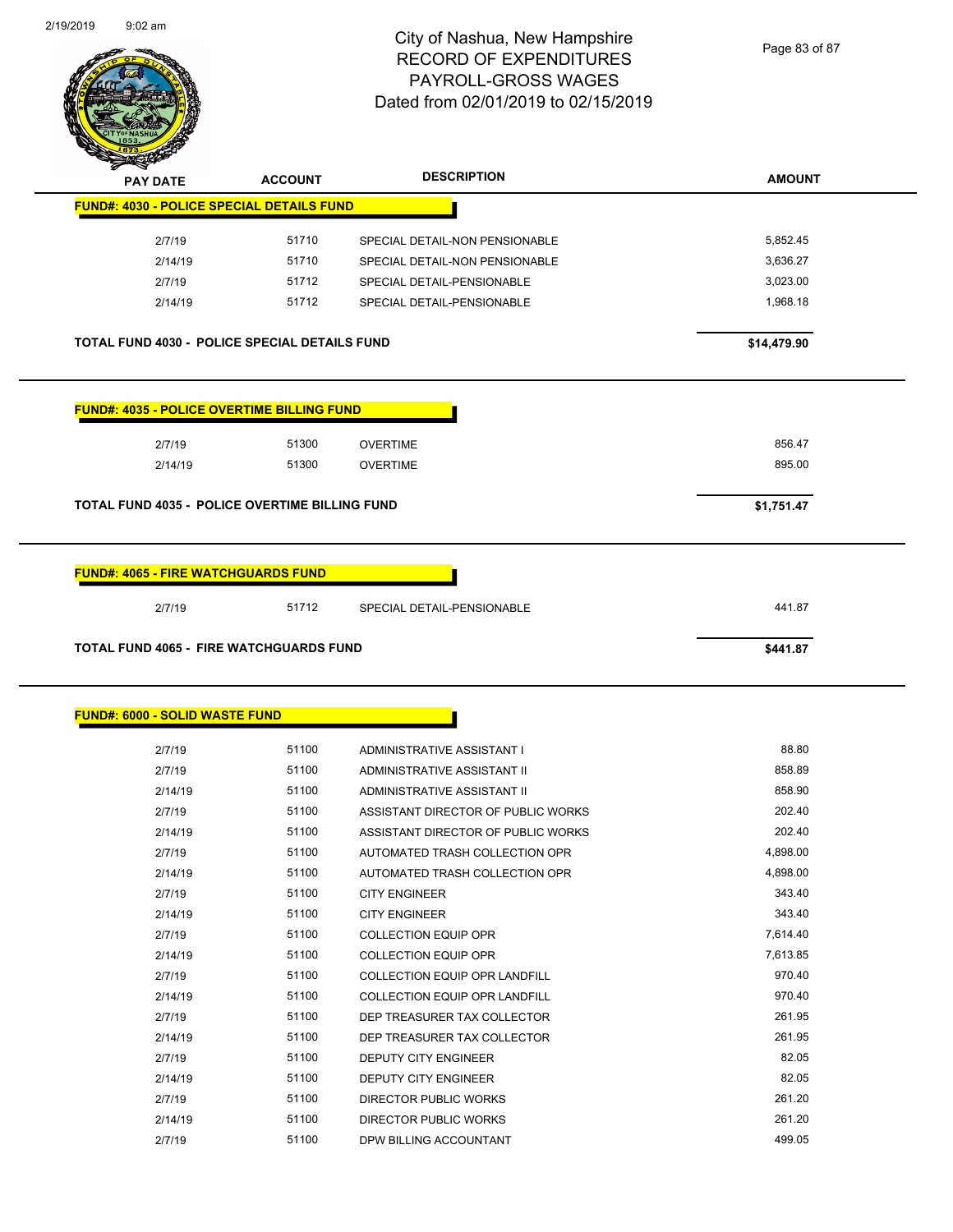

Page 84 of 87

| <b>PAY DATE</b>                        | <b>ACCOUNT</b> | <b>DESCRIPTION</b>               | <b>AMOUNT</b> |
|----------------------------------------|----------------|----------------------------------|---------------|
| <u> FUND#: 6000 - SOLID WASTE FUND</u> |                |                                  |               |
| 2/14/19                                | 51100          | DPW BILLING ACCOUNTANT           | 499.05        |
| 2/7/19                                 | 51100          | DPW COLLECTIONS SPEC III         | 406.05        |
| 2/14/19                                | 51100          | DPW COLLECTIONS SPEC III         | 406.05        |
| 2/7/19                                 | 51100          | DPW CONTRACT ADMINISTRATOR       | 121.65        |
| 2/14/19                                | 51100          | DPW CONTRACT ADMINISTRATOR       | 121.63        |
| 2/7/19                                 | 51100          | <b>ENVIRONMENTAL ENGINEER</b>    | 1,480.85      |
| 2/14/19                                | 51100          | <b>ENVIRONMENTAL ENGINEER</b>    | 1,480.85      |
| 2/7/19                                 | 51100          | <b>EQUIPMENT OPR LANDFILL</b>    | 4,932.00      |
| 2/14/19                                | 51100          | EQUIPMENT OPR LANDFILL           | 4,932.00      |
| 2/7/19                                 | 51100          | <b>EXECUTIVE ASSISTANT</b>       | 164.35        |
| 2/14/19                                | 51100          | <b>EXECUTIVE ASSISTANT</b>       | 164.35        |
| 2/7/19                                 | 51100          | <b>FINANCE AND ADMIN MANAGER</b> | 436.60        |
| 2/14/19                                | 51100          | <b>FINANCE AND ADMIN MANAGER</b> | 436.60        |
| 2/7/19                                 | 51100          | FLEET MANAGER STREET DEPT        | 346.35        |
| 2/14/19                                | 51100          | FLEET MANAGER STREET DEPT        | 346.35        |
| 2/7/19                                 | 51100          | LICENSED SCALE OPERATOR          | 870.35        |
| 2/14/19                                | 51100          | LICENSED SCALE OPERATOR          | 870.35        |
| 2/7/19                                 | 51100          | PUBLIC RELATIONS ADMINISTRATOR   | 164.40        |
| 2/14/19                                | 51100          | PUBLIC RELATIONS ADMINISTRATOR   | 164.40        |
| 2/7/19                                 | 51100          | RECYCLING COORDINATOR            | 1,192.80      |
| 2/14/19                                | 51100          | RECYCLING COORDINATOR            | 1,192.80      |
| 2/7/19                                 | 51100          | SENIOR STAFF ENGINEER            | 143.80        |
| 2/14/19                                | 51100          | <b>SENIOR STAFF ENGINEER</b>     | 143.80        |
| 2/7/19                                 | 51100          | SOLID WASTE FOREMAN              | 2,593.31      |
| 2/14/19                                | 51100          | SOLID WASTE FOREMAN              | 2,593.32      |
| 2/7/19                                 | 51100          | SOLID WASTE TECHNICIAN           | 1,128.30      |
| 2/14/19                                | 51100          | SOLID WASTE TECHNICIAN           | 1,128.30      |
| 2/7/19                                 | 51100          | SR MGR ACCT FIN REPORTING        | 191.25        |
| 2/14/19                                | 51100          | SR MGR ACCT FIN REPORTING        | 191.25        |
| 2/7/19                                 | 51100          | SUPERINTENDENT OF SOLID WASTE    | 1,804.30      |
| 2/14/19                                | 51100          | SUPERINTENDENT OF SOLID WASTE    | 1,804.30      |
| 2/7/19                                 | 51100          | <b>WASTEWATER ASSISTANT</b>      | 185.28        |
| 2/14/19                                | 51100          | WASTEWATER ASSISTANT             | 185.28        |
| 2/7/19                                 | 51300          | <b>OVERTIME</b>                  | 2,675.81      |
| 2/14/19                                | 51300          | <b>OVERTIME</b>                  | 2,790.33      |

#### **TOTAL FUND 6000 - SOLID WASTE FUND \$69,861.15 \$69,861.15**

| <b>FUND#: 6200 - WASTEWATER FUND</b> |       |                             |        |
|--------------------------------------|-------|-----------------------------|--------|
| 2/7/19                               | 51100 | ADMINISTRATIVE ASSISTANT II | 744.20 |
| 2/14/19                              | 51100 | ADMINISTRATIVE ASSISTANT II | 744.20 |
| 2/7/19                               | 51100 | ANALYTICAL CHEMIST          | 861.95 |
| 2/14/19                              | 51100 | ANALYTICAL CHEMIST          | 861.95 |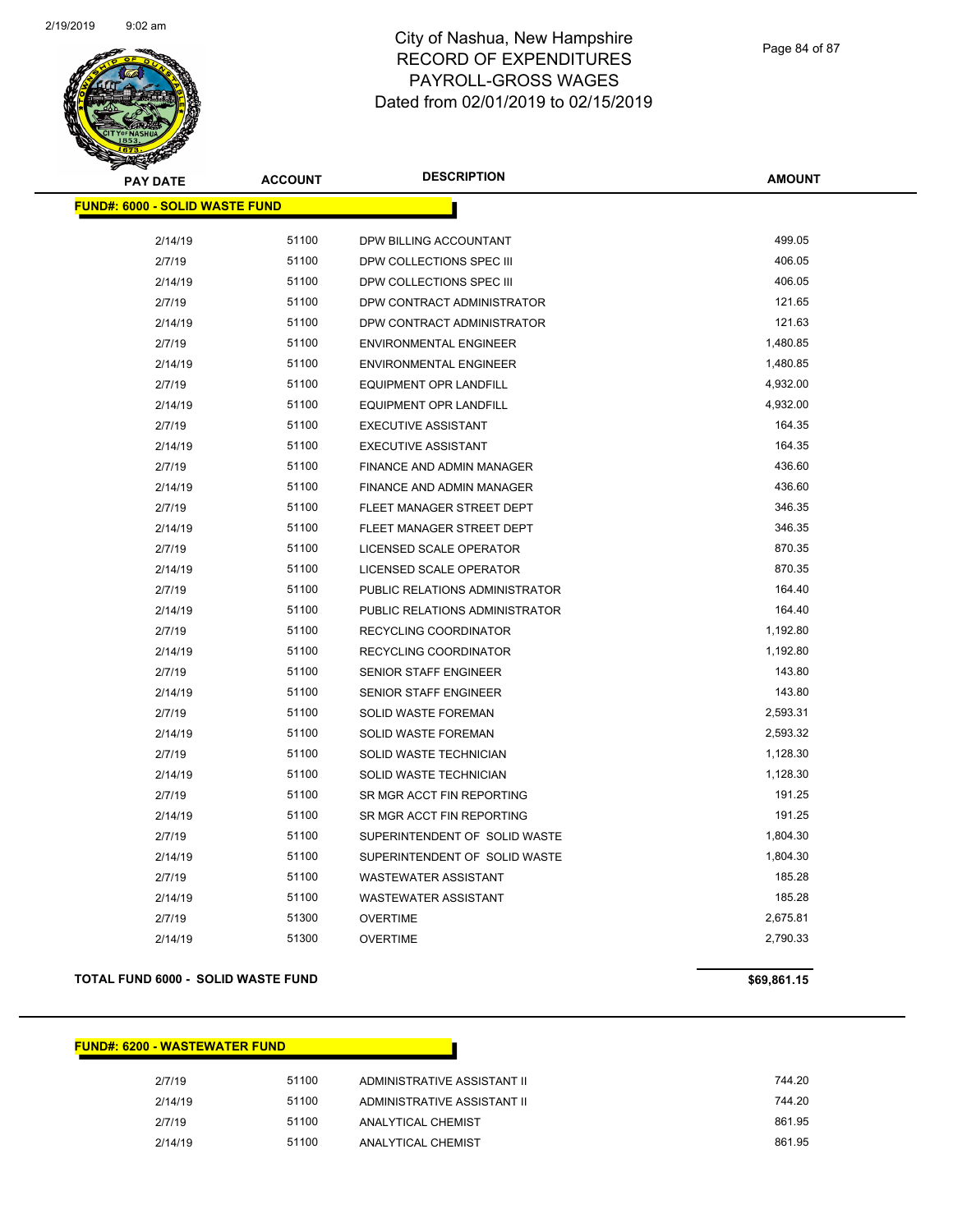

| <b>PAY DATE</b>                       | <b>ACCOUNT</b> | <b>DESCRIPTION</b>                 | <b>AMOUNT</b> |
|---------------------------------------|----------------|------------------------------------|---------------|
| <u> FUND#: 6200 - WASTEWATER FUND</u> |                |                                    |               |
|                                       |                |                                    |               |
| 2/7/19                                | 51100          | ASSISTANT CONSTRUCTION ENGINEER    | 1,339.75      |
| 2/14/19                               | 51100          | ASSISTANT CONSTRUCTION ENGINEER    | 1,339.75      |
| 2/7/19                                | 51100          | ASSISTANT DIRECTOR OF PUBLIC WORKS | 202.35        |
| 2/14/19                               | 51100          | ASSISTANT DIRECTOR OF PUBLIC WORKS | 202.35        |
| 2/7/19                                | 51100          | <b>CITY ENGINEER</b>               | 801.30        |
| 2/14/19                               | 51100          | <b>CITY ENGINEER</b>               | 801.30        |
| 2/7/19                                | 51100          | <b>COLLECTION SYSTEMS OPERATOR</b> | 2,112.26      |
| 2/14/19                               | 51100          | <b>COLLECTION SYSTEMS OPERATOR</b> | 2,112.27      |
| 2/7/19                                | 51100          | COLLECTION SYSTEMS TECHNICIAN      | 2,103.20      |
| 2/14/19                               | 51100          | COLLECTION SYSTEMS TECHNICIAN      | 2,103.20      |
| 2/7/19                                | 51100          | <b>COLLECTIONS SPEC II</b>         | 854.85        |
| 2/14/19                               | 51100          | <b>COLLECTIONS SPEC II</b>         | 854.84        |
| 2/7/19                                | 51100          | DEP TREASURER TAX COLLECTOR        | 261.95        |
| 2/14/19                               | 51100          | DEP TREASURER TAX COLLECTOR        | 261.95        |
| 2/7/19                                | 51100          | DEPUTY CITY ENGINEER               | 820.35        |
| 2/14/19                               | 51100          | DEPUTY CITY ENGINEER               | 820.35        |
| 2/7/19                                | 51100          | DIRECTOR PUBLIC WORKS              | 522.40        |
| 2/14/19                               | 51100          | DIRECTOR PUBLIC WORKS              | 522.40        |
| 2/7/19                                | 51100          | DPW BILLING ACCOUNTANT             | 499.04        |
| 2/14/19                               | 51100          | DPW BILLING ACCOUNTANT             | 499.05        |
| 2/7/19                                | 51100          | DPW COLLECTIONS SPEC III           | 406.10        |
| 2/14/19                               | 51100          | DPW COLLECTIONS SPEC III           | 406.10        |
| 2/7/19                                | 51100          | DPW CONTRACT ADMINISTRATOR         | 730.00        |
| 2/14/19                               | 51100          | DPW CONTRACT ADMINISTRATOR         | 730.02        |
| 2/7/19                                | 51100          | ELECTRICAL DIAGNOSTIC TECH I       | 2,240.00      |
| 2/14/19                               | 51100          | ELECTRICAL DIAGNOSTIC TECH I       | 2,240.00      |
| 2/7/19                                | 51100          | <b>EXECUTIVE ASSISTANT</b>         | 164.40        |
| 2/14/19                               | 51100          | <b>EXECUTIVE ASSISTANT</b>         | 164.40        |
| 2/7/19                                | 51100          | FINANCE AND ADMIN MANAGER          | 436.60        |
| 2/14/19                               | 51100          | FINANCE AND ADMIN MANAGER          | 436.60        |
| 2/7/19                                | 51100          | FLEET MANAGER STREET DEPT          | 115.45        |
| 2/14/19                               | 51100          | FLEET MANAGER STREET DEPT          | 115.45        |
| 2/7/19                                | 51100          | <b>GROUNDSMAN I</b>                | 896.40        |
| 2/7/19                                | 51100          | MECHANIC WWTP 1ST CLASS            | 4,315.20      |
| 2/14/19                               | 51100          | MECHANIC WWTP 1ST CLASS            | 4,315.20      |
| 2/7/19                                | 51100          | OPERATOR II WWTP 1st               | 4,293.60      |
| 2/14/19                               | 51100          | OPERATOR II WWTP 1st               | 4,293.60      |
| 2/7/19                                | 51100          | OPERATOR II WWTP 2nd               | 1,084.00      |
| 2/14/19                               | 51100          | OPERATOR II WWTP 2nd               | 1,086.40      |
| 2/7/19                                | 51100          | OPERATOR II WWTP 3rd               | 2,180.85      |
| 2/14/19                               | 51100          | OPERATOR II WWTP 3rd               | 2,180.83      |
| 2/7/19                                | 51100          | OPERATOR III WWTP 1st              | 3,390.80      |
| 2/14/19                               | 51100          | OPERATOR III WWTP 1st              | 3,390.80      |
| 2/7/19                                | 51100          | PLANT OPERATIONS SUPERVISOR        | 1,490.15      |
| 2/14/19                               | 51100          | PLANT OPERATIONS SUPERVISOR        | 1,490.15      |
|                                       |                |                                    |               |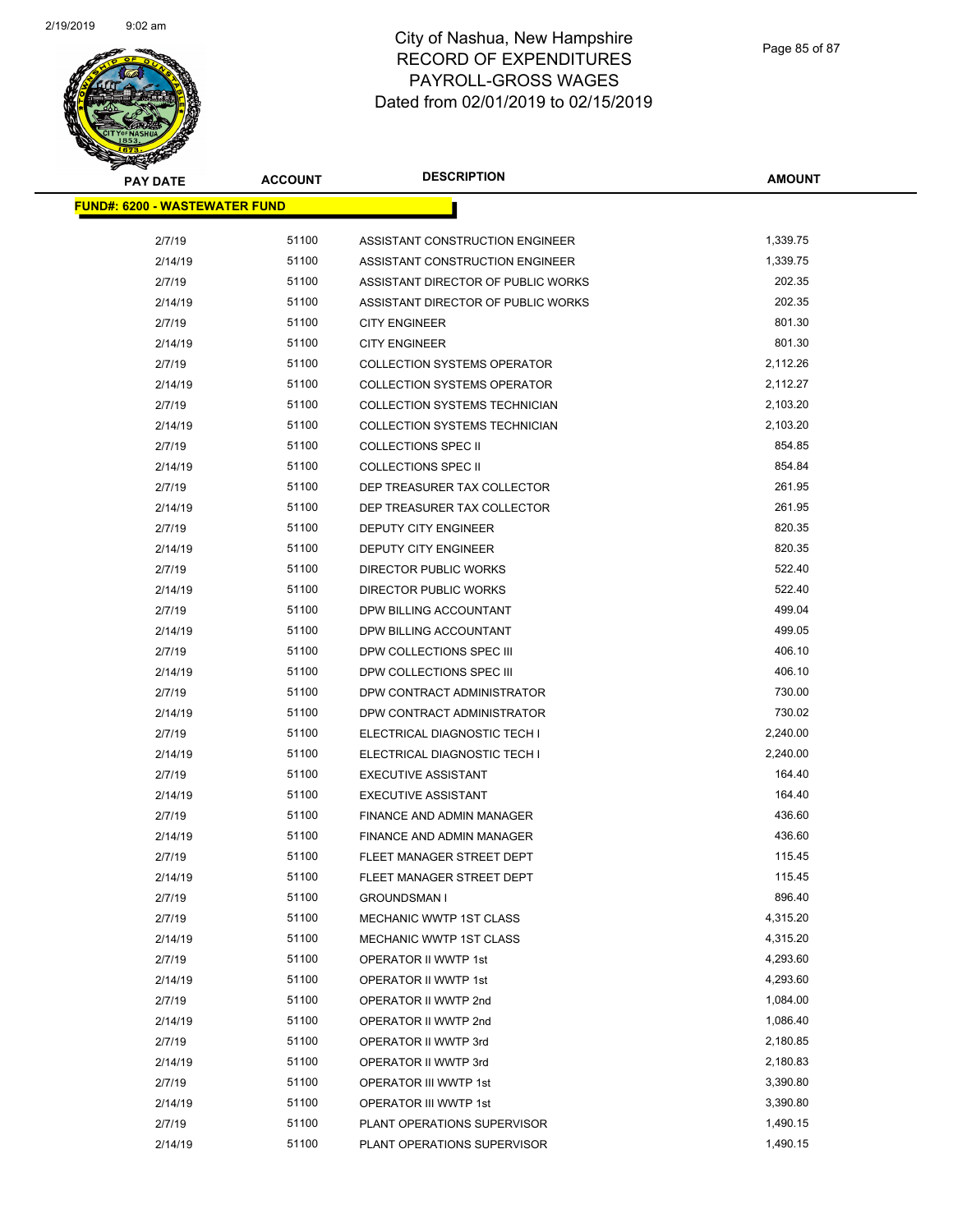

| <b>PAY DATE</b>                      | <b>ACCOUNT</b> | <b>DESCRIPTION</b>                 | <b>AMOUNT</b> |
|--------------------------------------|----------------|------------------------------------|---------------|
| <b>FUND#: 6200 - WASTEWATER FUND</b> |                |                                    |               |
|                                      |                |                                    |               |
| 2/7/19                               | 51100          | PROCESS CHEMIST                    | 400.42        |
| 2/14/19                              | 51100          | PROCESS CHEMIST                    | 400.42        |
| 2/7/19                               | 51100          | PUBLIC RELATIONS ADMINISTRATOR     | 219.15        |
| 2/14/19                              | 51100          | PUBLIC RELATIONS ADMINISTRATOR     | 219.15        |
| 2/7/19                               | 51100          | <b>SENIOR STAFF ENGINEER</b>       | 1,559.20      |
| 2/14/19                              | 51100          | <b>SENIOR STAFF ENGINEER</b>       | 1,559.20      |
| 2/7/19                               | 51100          | SR MGR ACCT FIN REPORTING          | 382.70        |
| 2/14/19                              | 51100          | SR MGR ACCT FIN REPORTING          | 382.70        |
| 2/7/19                               | 51100          | <b>STAFF ENGINEER</b>              | 1,595.90      |
| 2/14/19                              | 51100          | <b>STAFF ENGINEER</b>              | 1,595.90      |
| 2/7/19                               | 51100          | SUPERINTENDENT OF WASTEWATER       | 1,890.35      |
| 2/14/19                              | 51100          | SUPERINTENDENT OF WASTEWATER       | 1,890.35      |
| 2/7/19                               | 51100          | SUPV LABORATORY                    | 1,211.50      |
| 2/14/19                              | 51100          | SUPV LABORATORY                    | 1,211.50      |
| 2/7/19                               | 51100          | <b>TRUCK DRIVER STREET REPAIR</b>  | 896.40        |
| 2/14/19                              | 51100          | <b>TRUCK DRIVER STREET REPAIR</b>  | 899.60        |
| 2/7/19                               | 51100          | <b>WASTEWATER ASSISTANT</b>        | 1,613.52      |
| 2/14/19                              | 51100          | <b>WASTEWATER ASSISTANT</b>        | 1,613.52      |
| 2/7/19                               | 51100          | <b>WASTEWATER FOREMAN</b>          | 2,593.30      |
| 2/14/19                              | 51100          | <b>WASTEWATER FOREMAN</b>          | 2,593.31      |
| 2/7/19                               | 51100          | <b>WASTEWATER PROJECT ENGINEER</b> | 1,524.70      |
| 2/14/19                              | 51100          | WASTEWATER PROJECT ENGINEER        | 1,524.70      |
| 2/7/19                               | 51300          | <b>OVERTIME</b>                    | 5,460.52      |
| 2/14/19                              | 51300          | <b>OVERTIME</b>                    | 3,720.73      |

#### **TOTAL FUND 6200 - WASTEWATER FUND \$101,799.05**

# **FUND#: 6500 - PROPERTY & CASUALTY FUND**

| 2/7/19  | 51100 | ADMINISTRATIVE ASSISTANT I         | 695.60    |
|---------|-------|------------------------------------|-----------|
| 2/14/19 | 51100 | ADMINISTRATIVE ASSISTANT I         | 695.60    |
| 2/7/19  | 51100 | <b>PROGRAM SUPV</b>                | 1,347.95  |
| 2/14/19 | 51100 | <b>PROGRAM SUPV</b>                | 1.347.95  |
| 2/7/19  | 51100 | PROPERTY AND CASUALTY ADJUSTER     | 2,356.80  |
| 2/14/19 | 51100 | PROPERTY AND CASUALTY ADJUSTER     | 2,356.80  |
| 2/7/19  | 51100 | <b>RISK MANAGER</b>                | 1,808.50  |
| 2/14/19 | 51100 | <b>RISK MANAGER</b>                | 1,808.50  |
| 2/7/19  | 51100 | SAFETY LOSS PREVENTION SPEC        | 1,136.95  |
| 2/14/19 | 51100 | SAFETY LOSS PREVENTION SPEC        | 1,136.95  |
| 2/1/19  | 59207 | <b>WORKERS COMPENSATION CLAIMS</b> | (58.18)   |
| 2/7/19  | 59207 | WORKERS COMPENSATION CLAIMS        | 10,473.52 |
| 2/14/19 | 59207 | WORKERS COMPENSATION CLAIMS        | 10,794.00 |
| 2/14/19 | 59290 | LONG TERM DISABILITY CLAIMS        | 216.60    |